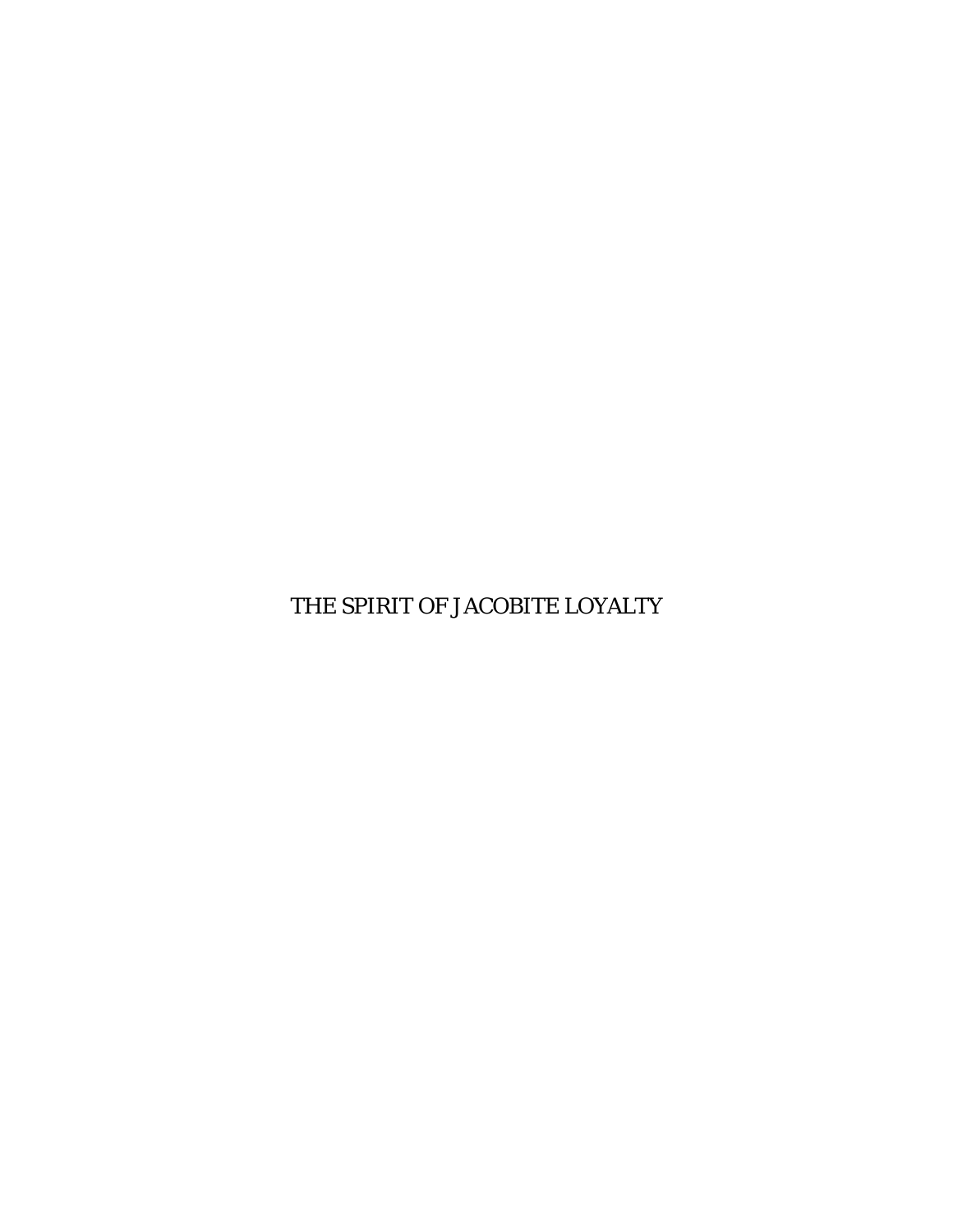#### *BY THE SAME AUTHOR*

*In one Volume fcap. 8vo, paper. Price is 1s. 6d. net.*

 $\sim$ 

THE WORK OF ARTHUR SYMONS: AN APPRECIATION

EDINBURGH: J. & J. GRAY & CO. THE ST JAMES PRESS.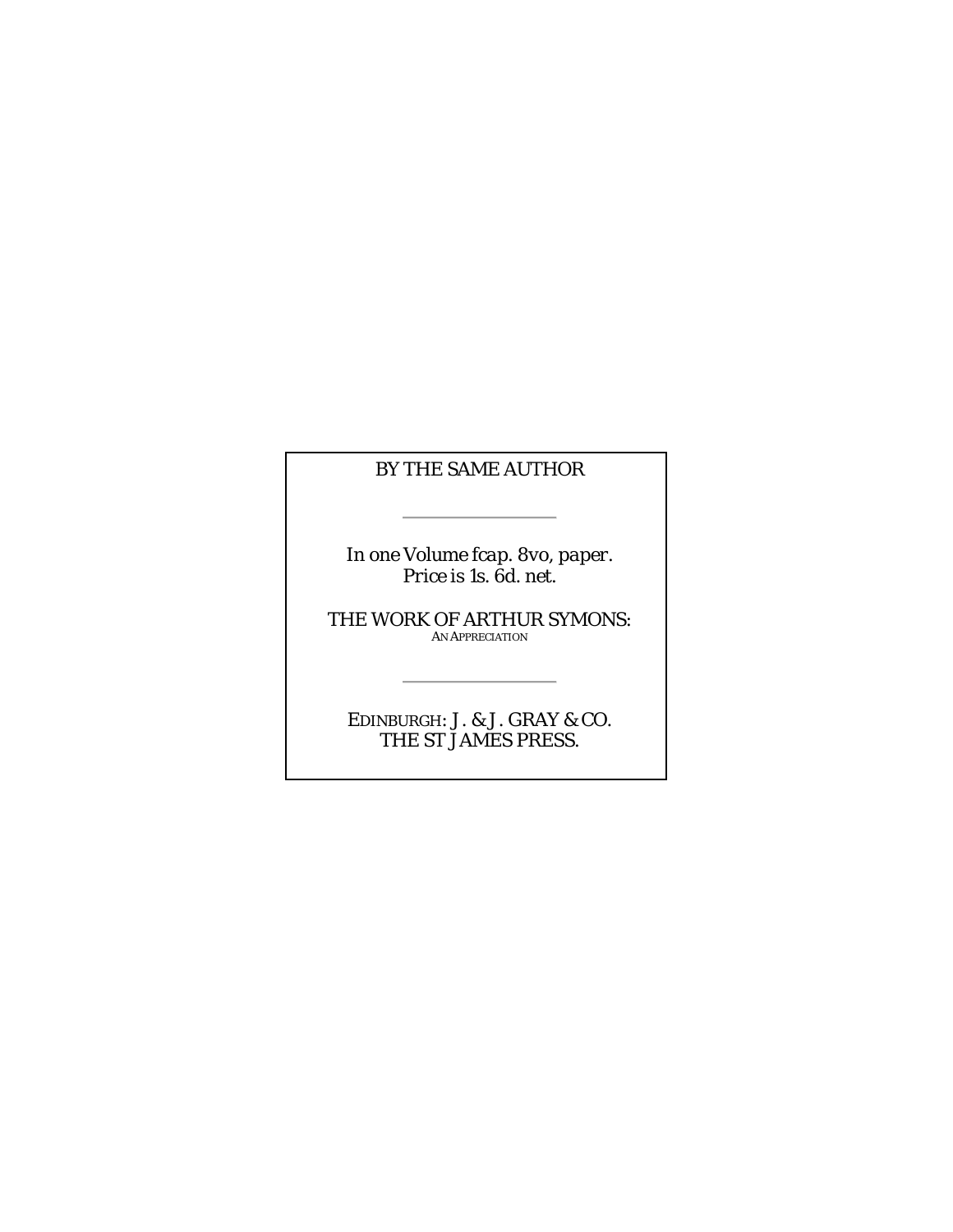# THE SPIRIT OF JACOBITE LOYALTY

AN ESSAY TOWARDS A BETTER UNDERSTANDING OF "THE FORTY-FIVE"

**BY** 

### W. G. BLAIKIE MURDOCH

"No man who has studied history, or even attended to the occurrences of everyday life, can doubt the enormous practical value of trust and faith; but as little will he be inclined to deny that this practical value has not the least relation to the reality of the objects of that trust and faith."

HUXLEY.

# WILLIAM BROWN 5 CASTLE STREET, EDINBURGH

1907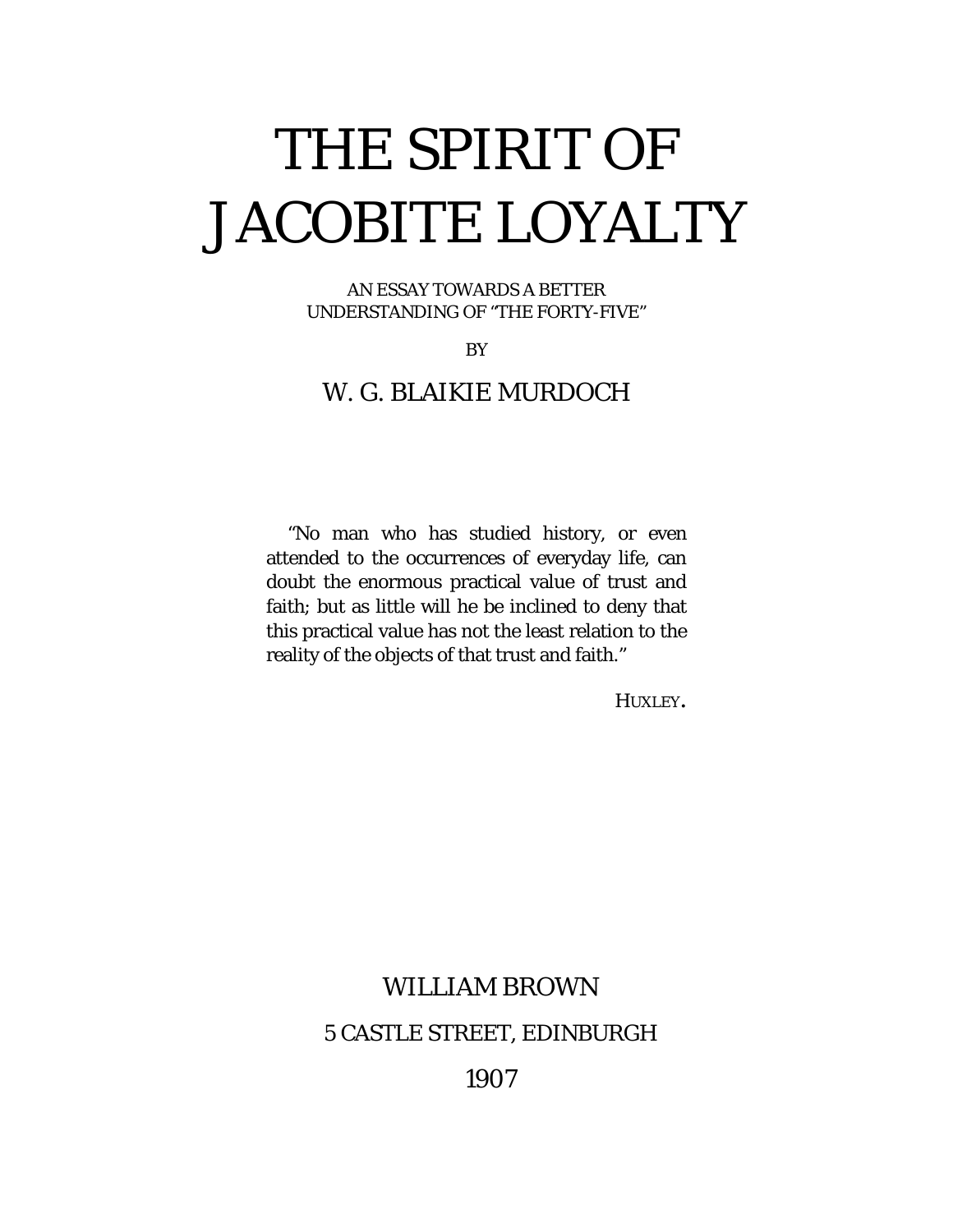# $\overline{\mathbb{C}}\mathfrak{0}$

# A. J. B. GRAHAM

IN TOKEN OF SINCEREST FRIENDSHIP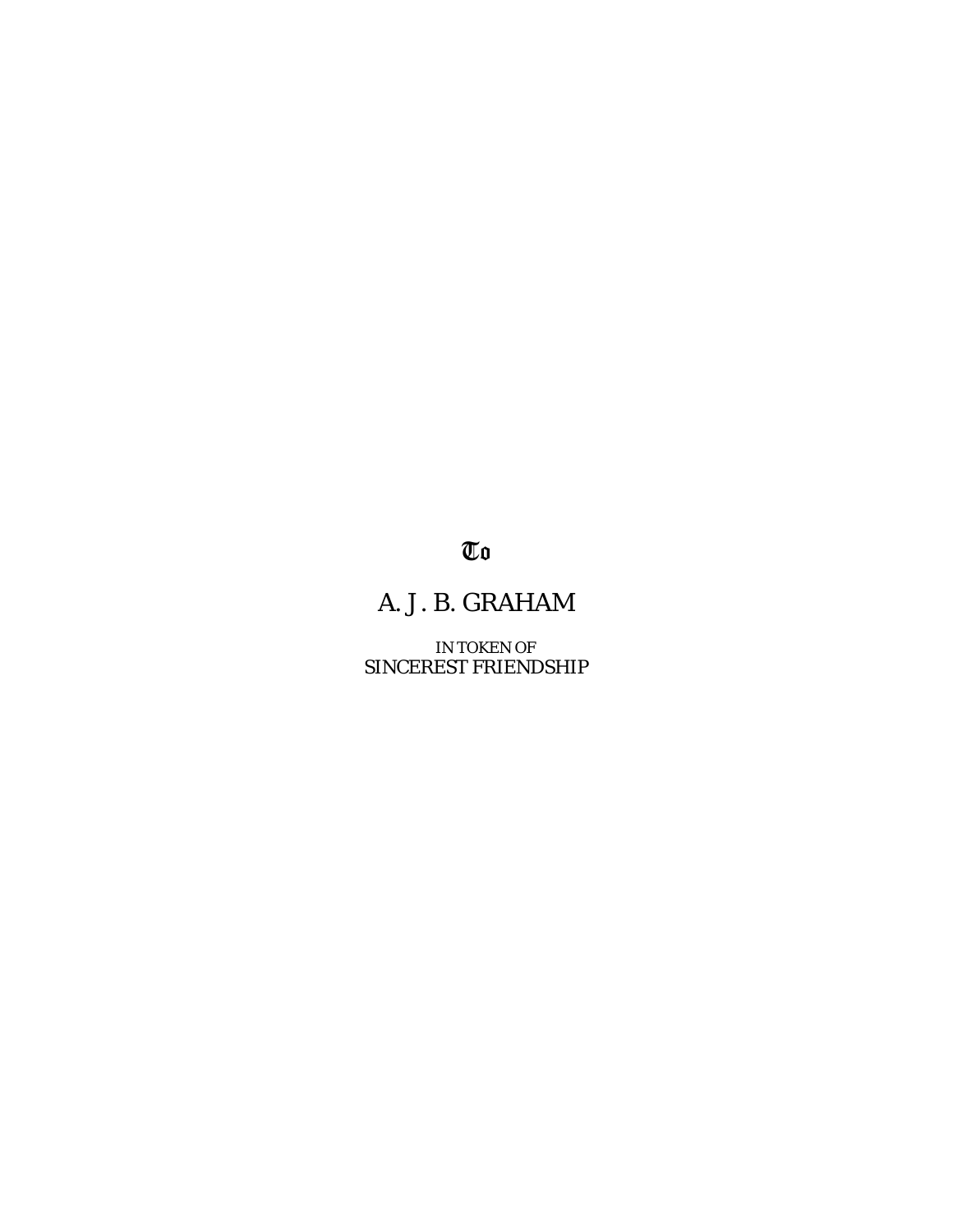#### **PREFACE**

<span id="page-4-0"></span>SOME account of the scope of this book will be found in the Introduction, which, owing to the fact that authorities are cited therein, has been placed after the list of these. Since writing my final pages, I have lighted upon two things which have made me feel, more strongly than ever, the need of an essay on the spirit of Jacobite loyalty. During the last few days I have been re-reading *Esmond,* a book which I had not opened for fully ten years; and I find that Thackeray describes the efforts to restore the exiled Stuarts as "conspiracies so like murder, so cowardly in the means used, so wicked in the end, that our nation has sure done well in throwing off all allegiance and fidelity to the unhappy family that could not vindicate its right except by such treachery—by such dark intrigue and base agents." An admirer of Thackeray, it grieves me to find fault with him; yet I cannot pass the above without blame. It may be said that the writer merely put those words into the mouth of one of his *dramatis personæ,* and that they were not his own sentiments. Unfortunately, however, there is reason to believe that the quoted passage was the expression of the novelist's own feelings concerning Jacobite loyalty; for, as Mr Andrew Lang has ably pointed out, his delineation of the character of the Chevalier de St George shows how little Thackeray knew concerning the exiled Stuarts. I have also, lately, had occasion to read Mr G. K. Chesterton's *Heretics,* a book in which many of the greatest of contemporary writers are audaciously assailed, and in which the sacred names of Shelley, Pater, and Swinburne are taken in vain. With Mr Chesterton's comments on "Celts and Celtophiles "yet before me, I realise very truly that, despite the eulogies of Ernest Renan and Matthew Arnold, the Celtic race is still misunderstood by some, and that its actions in the past stand in need of defence to this day.

Some time ago a reviewer of mine affirmed that I was suffering from a complaint which he ingeniously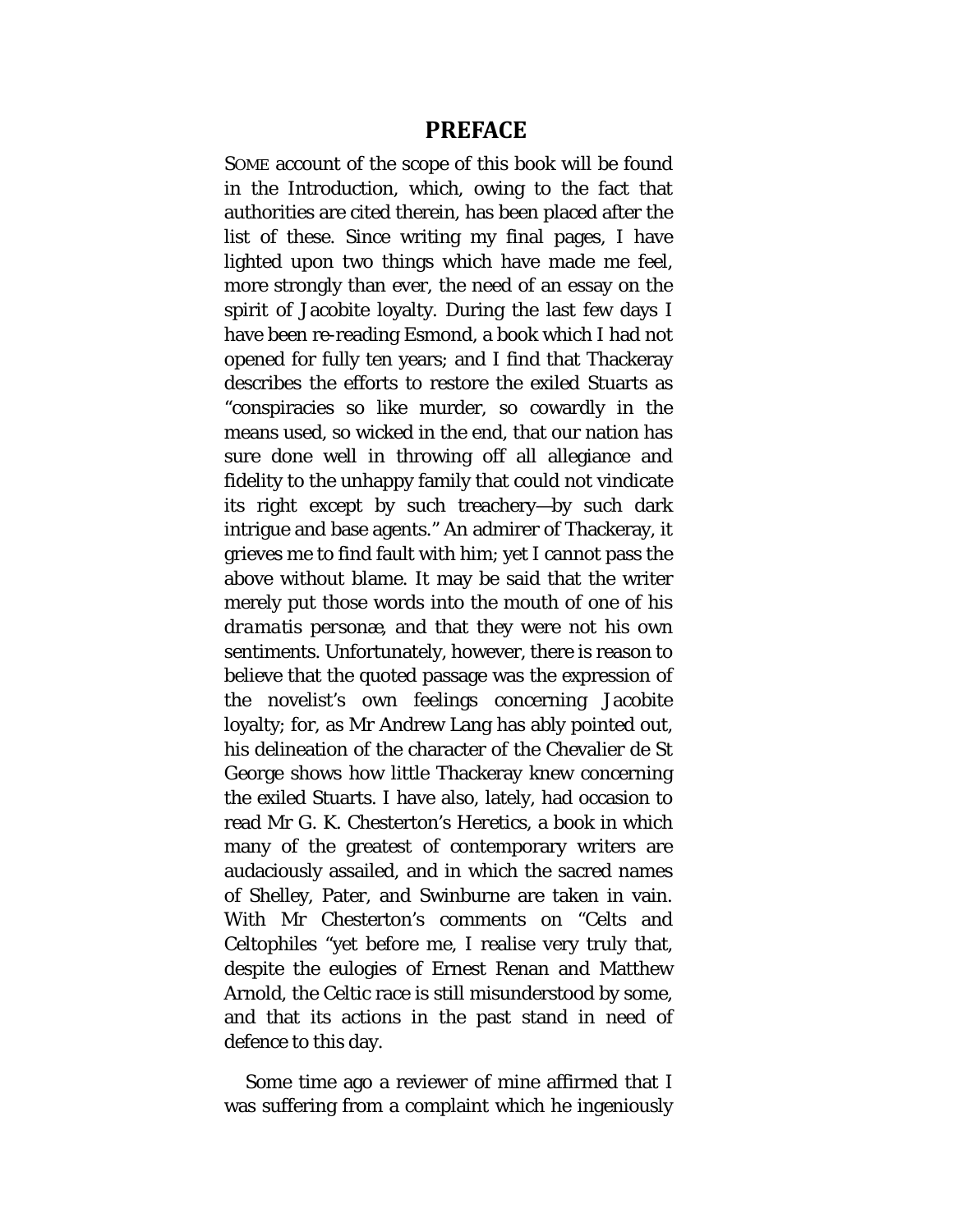described as "poetic inebriation." While looking forward with interest to his diagnosis in the present case (historic inebriation?), I do not purpose to attempt the disarming of criticism; yet there is one thing which I feel it advisable to say here concerning my book. It is an essay, not a history; and, eager to be convincing, and believing brevity to be of the utmost importance when writing with such an end in view, I have kept my work within the smallest possible limits. Thus, when touching on the part played by women in the Forty-five, I am but illustrating a point, and do not pretend to give a full account of Jacobite ladies. Again, in dealing with the movements, after Culloden, of Prince Charles's adherents, I lay no claim to a complete narration of these movements, but am merely exemplifying what I have stated: that loyalty to the Stuarts, and hopes of their restoration, did not end with the suppression of the Forty-five.

I desire to express my obligations to the editor of the *Inverness Courier,* who has courteously allowed me to reprint here matter formerly included in articles which I have contributed to his paper. In the course of my researches I have received some valuable assistance from Mr Robert Fitzroy Bell, and from the Rev. Murdo Mackenzie; and I owe a debt of gratitude to Mr J. Macbeth Forbes, who has kindly elucidated for me a point in his book, *Jacobite Gleanings.*  Though he was unable to give me the information for which I asked, I am none the less grateful to Mr Arthur Symons for the letter which he wrote to me in answer to an inquiry, and it is with singular pride that I tender him my thanks. It gives me the greatest pleasure to take this opportunity of acknowledging my indebtedness to Mr Duncan Mathieson, who has befriended me as an author, and who has aided and furthered my work, to an extent which no one else has. Finally, as in the case of almost everything else I have written, I have to thank my friend Mr John M. Marshall, not only for material help he has rendered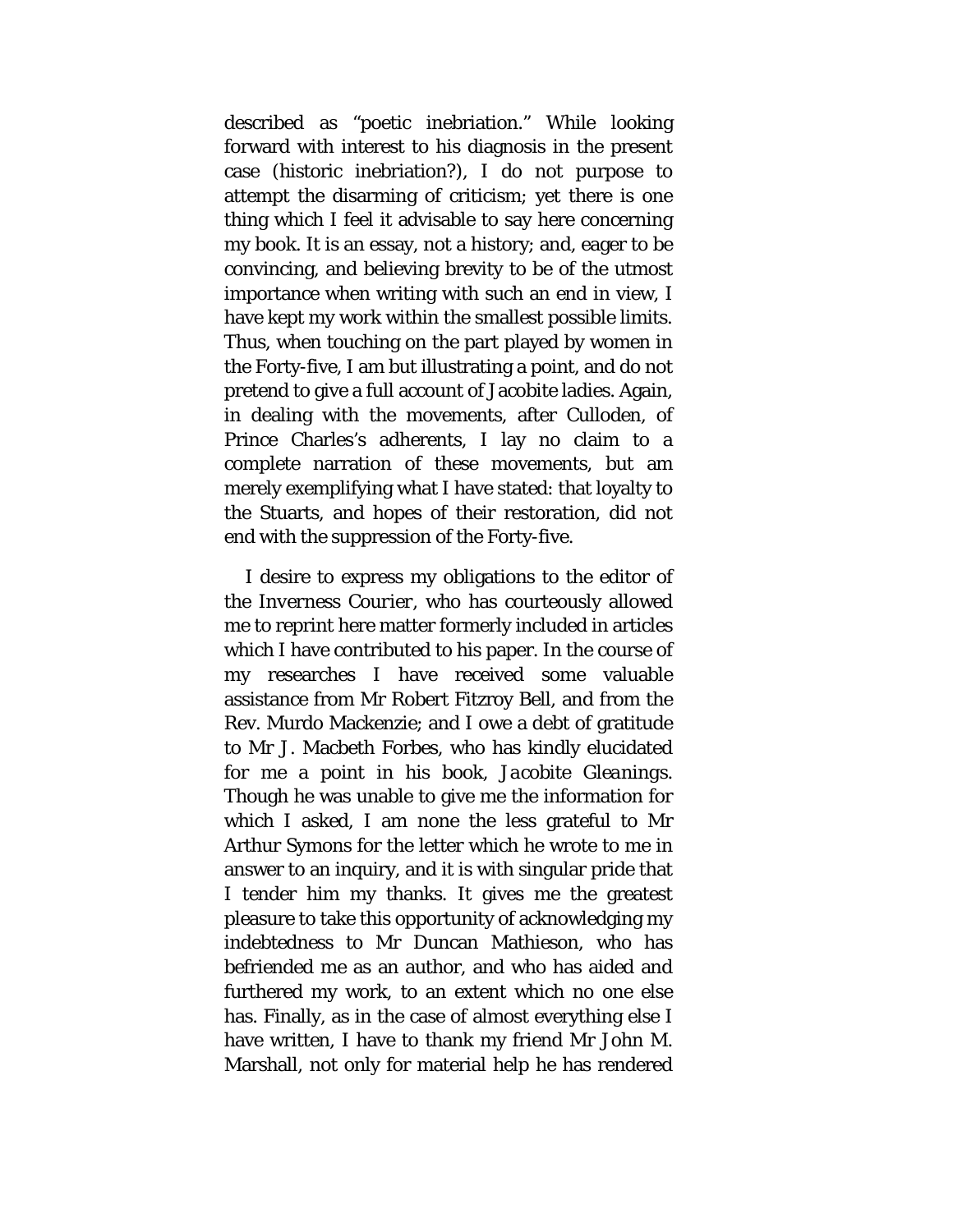me, but for frequently constituting a sympathetic and patient audience to the tale of my labours.

W G. B. M.

Edinburgh, *August* 1907.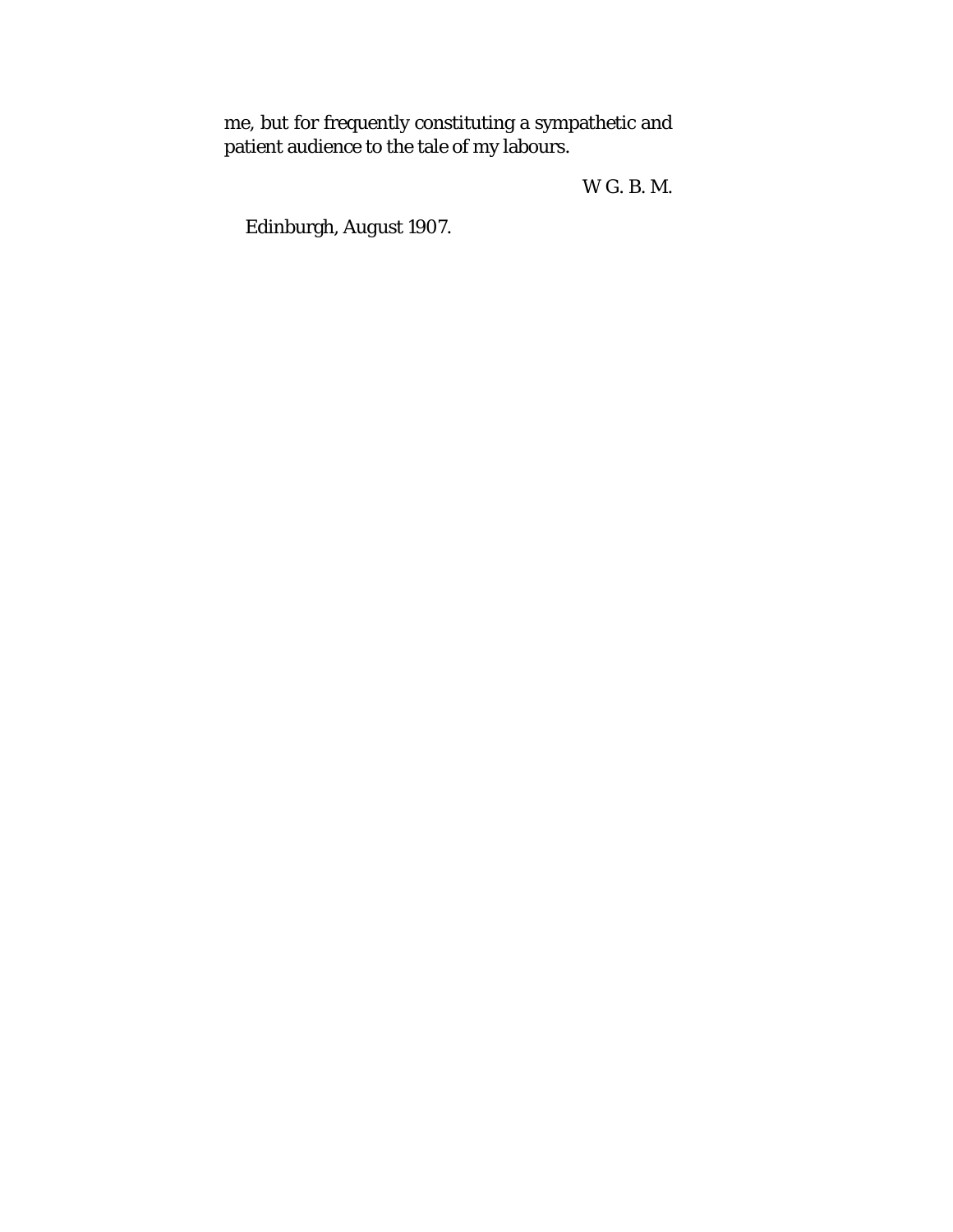| <b>Contents</b> |  |
|-----------------|--|
|                 |  |
|                 |  |
|                 |  |
|                 |  |
|                 |  |
|                 |  |
|                 |  |
|                 |  |
|                 |  |
|                 |  |
|                 |  |
|                 |  |
|                 |  |
|                 |  |
|                 |  |
|                 |  |
|                 |  |
|                 |  |
|                 |  |
|                 |  |
|                 |  |
|                 |  |
|                 |  |
|                 |  |
|                 |  |
|                 |  |
|                 |  |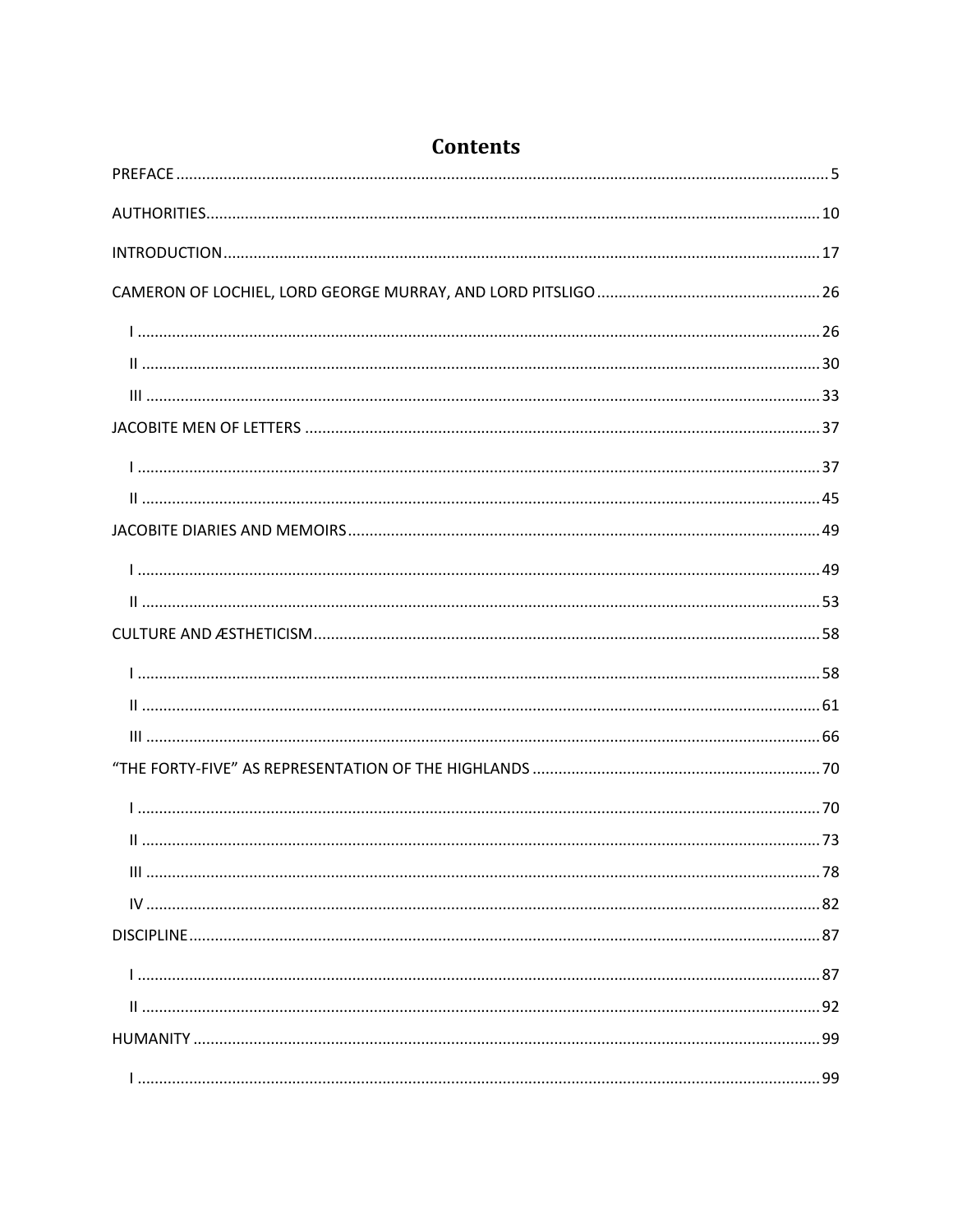| 103 |  |
|-----|--|
|     |  |
|     |  |
|     |  |
|     |  |
|     |  |
|     |  |
|     |  |
|     |  |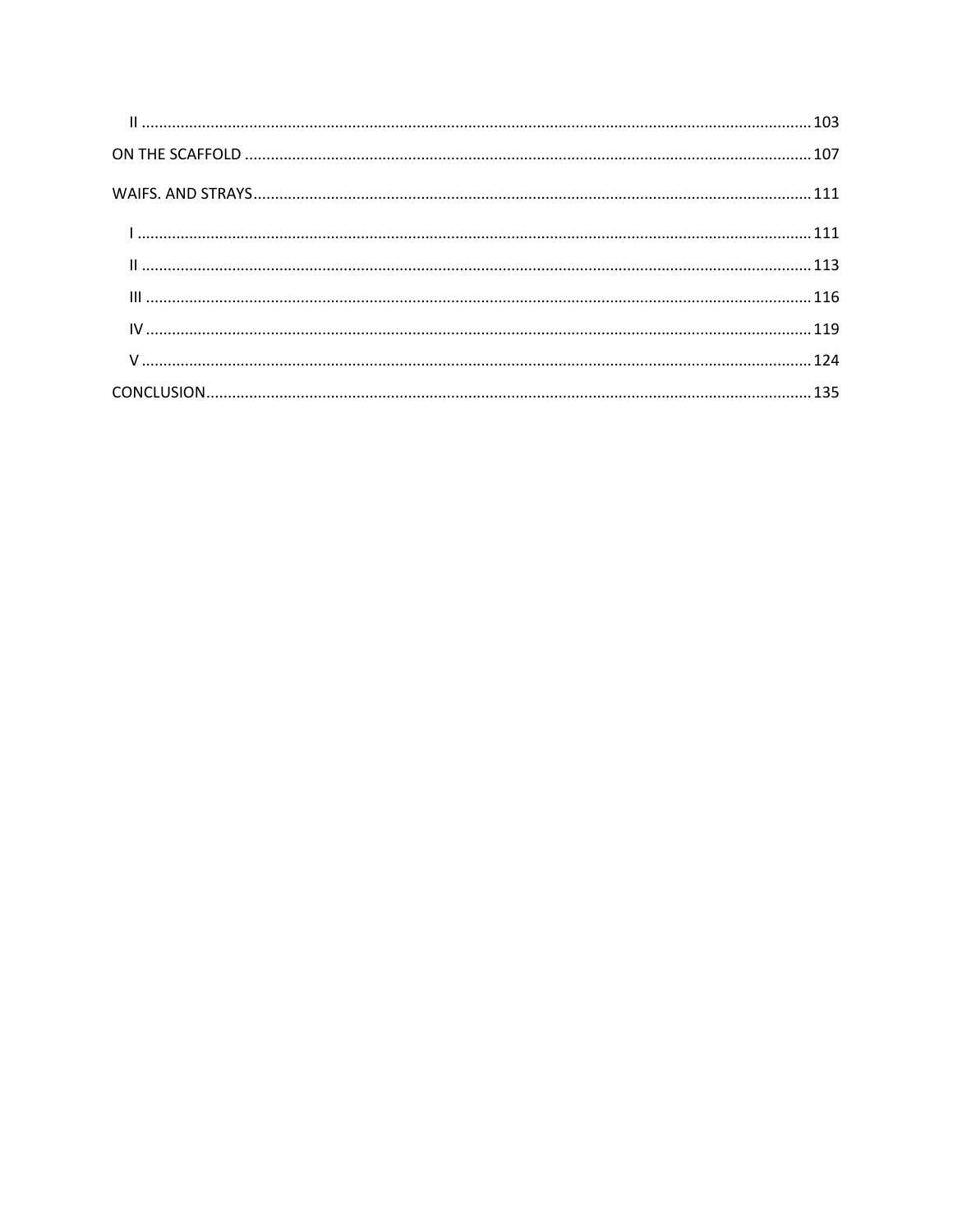#### **AUTHORITIES**

<span id="page-9-0"></span>The following is a list of the principal authorities cited in this essay, together with the abbreviations used in citing:—

The Works of Joseph Addison. (Bonn's Libraries) .... **Addison**

Historical Papers illustrative of the Jacobite Period, edited by Major Allardyce (New Spalding Club) .... **Allardyce**

Essay on the State of the Highlands in 1745, by John Anderson (Edinburgh 1827) ..... **Anderson**

The Stewarts of Appin, by J. II. J. Stewart and Lieutenant - Colonel D. Stewart (Edinburgh 1880) … Appin

The Study of Celtic Literature, by Matthew Arnold (London 1905) … **Arnold**

Chronicles of the Families of Atholl and Tullibardine, by John, 7'h Duke of Atholl (privately printed) . . **Atholl**

Genealogical Collections concerning the Sirname of Baird (London 1870) . **Baird**

Macdonald Bards, by K. N. Macdonald (Edinburgh 1900) … **Bards**

The Beauties of Gaelic Poetry, edited by John Mackenzie (Edinburgh 1882) . **Beauties**

Journal of a Tour to the Hebrides, by James Boswell (London 1906) . . **Boswell**

Memorials of John Murray of Broughton (Scottish History Society) . . **Broughton**

A History of the Highlands, by James Browne (London N.d.) … **Browne**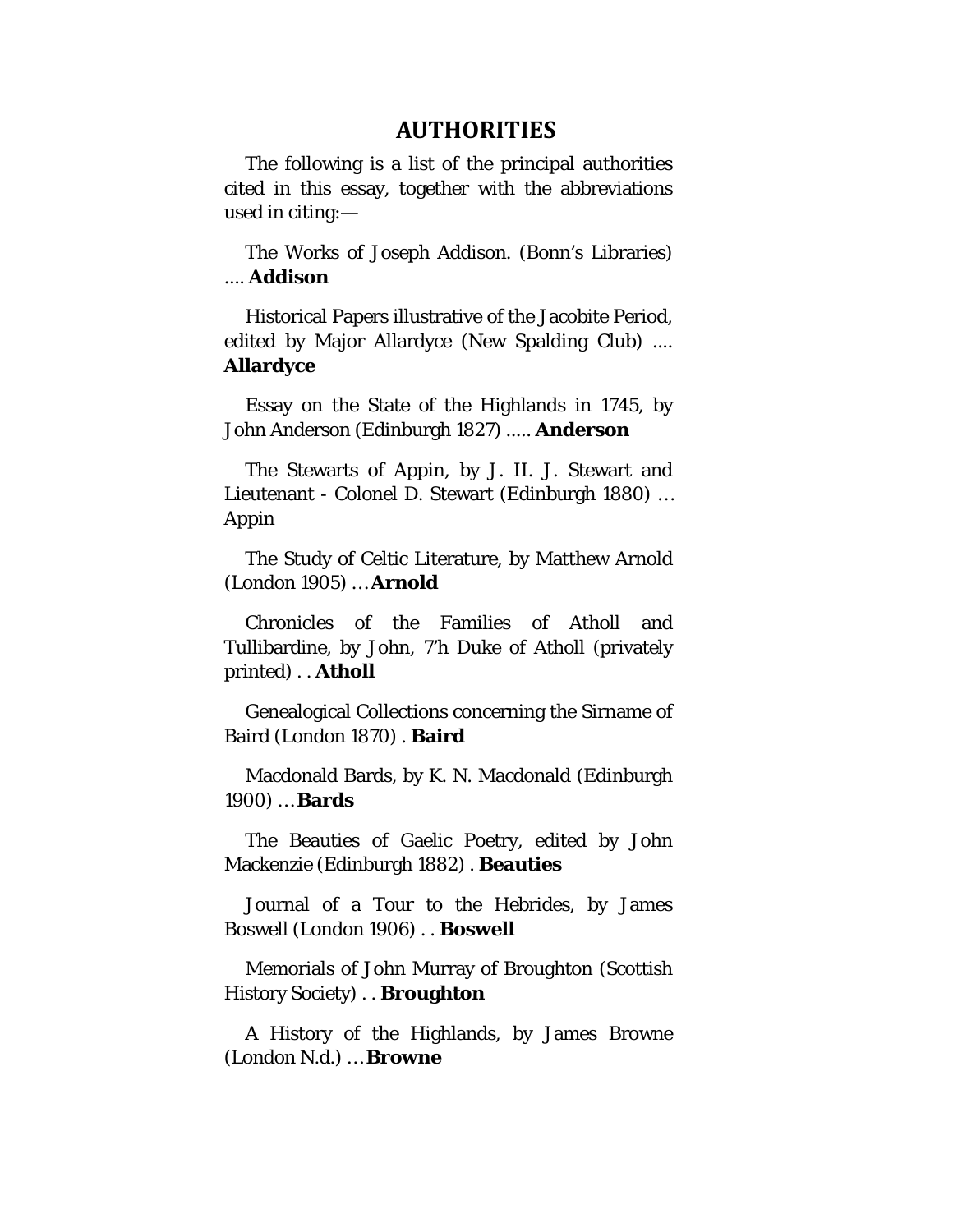The History of Civilisation, by H. T. Buckle (The World's Classics) . . **Buckle**

Letters from a Gentleman in the North of Scotland, by Captain Burt (London 1815) **Burt**

The History of Scotland, by John Hill Burton (London 1853) … **Burton**

History of the Camerons, by Alexander Mackenzie (Inverness 1884) . . **Cameron**

Autobiography of the Rev. Alexander Carlyle (Edinburgh i860) . . **Carlyle**

History of the Rebellion of 1745, by Robert Chambers (Edinburgh N.d.) . . **Chambers**

Transactions in Scotland in 1745, by George Charles (Stirling 1817) … **Charles**

Memoirs of Sir John Clerk (Scottish History Society) ..... **Clerk**

Collectanea relating to Manchester(Chetham Society) ..... **Collectanea**

The Earls of Cromartie, by William Fraser (Edinburgh 1876) … **Cromartie**

The Culloden Papers (London 1815) . **Culloden**

Curiosities of a Scots Charta Chest, by the Hon. Mrs Atholl Forbes (Edinburgh 1897) ..... **Curiosities**

The Dictionary of National Biography . **D.N.B.**

The Life of Colonel Gardiner, by P. Doddridge (London 1778) . . **Doddridg**

The Clan Donald, by the Rev. A. Macdonald (Inverness 1900)… **Donald**

Genealogical Memoirs of the Duffs (Aberdeen 1869) .... **Duff**

Eiseirigh na Seann Chanain Albannaich, le Alastair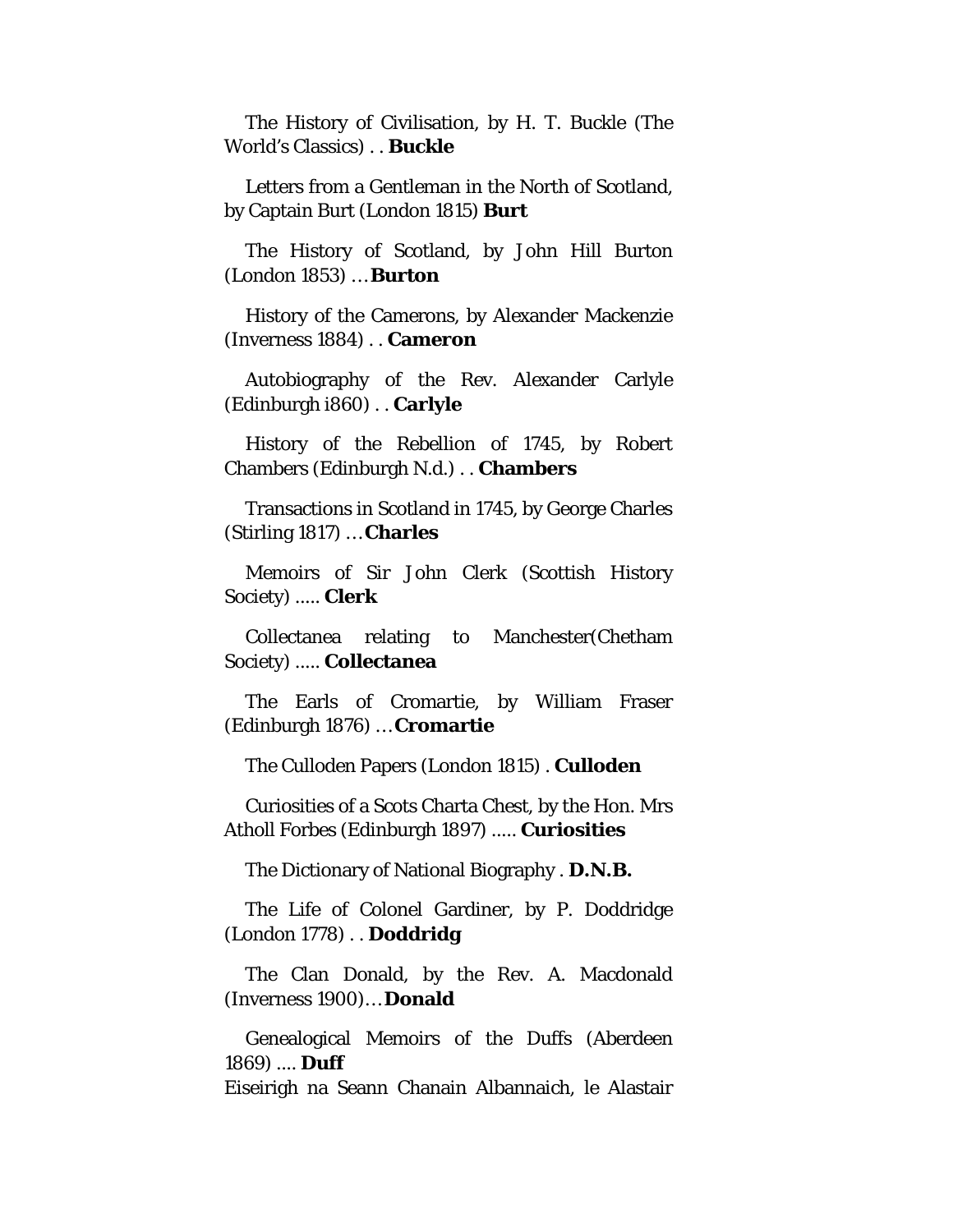Donullach, Mac Mhaighistir Alastair (Edinburgh 1874) . . **Eiseirigh**

A Short Account of the Affairs of Scotland in 1745, by Lord Elcho (Edinburgh 1907) ..... **Elcho**

The Jacobite Episode in Scottish History, by Willmott Dixon (Glasgow St Andrew Society) ..... **Episode**

The Life and Times of Prince Charles Stuart, by Alexander Ewald (London 1883) ..... **Ewald**

The Works of Henry Fielding (London 1882) ..... **Fielding**

Underground Jacobitism, by R. E. Francillon *{Monthly Review,* Dec. 1905) **Francillon**

Sketches of the Highlanders, by Major-General Stewart of Garth (Inverness 1885) . … . **Garth**

The Clan Gillean, by the Rev. A. Maclean Sinclair (Charlottetown 1899) . . **Gillean**

Jacobite Gleanings, by J. Macbeth Forbes (Edinburgh 1903) … **Gleanings**

Or and Sable: A Book of the Graemes and Grahams, by L. G. Graeme (Edinburgh 1903) ..... **Graeme**

Reminiscences of the Grants of Glenmoriston, by the Rev. A. Sinclair (Edinburgh 1887) .... **Grant**

The Works of Thomas Gray (London 1807) ..... **Gray**

The Highlands of Scotland in 1750, from a MS. in the British Museum (Edinburgh 1898) ..... **Highlands**

The Works of John Home (Edinburgh 1822) ..... **Home**

An Inquiry into the Principles of Political Economy, by Sir James Stewart (London 1767) ..... **Inquiry**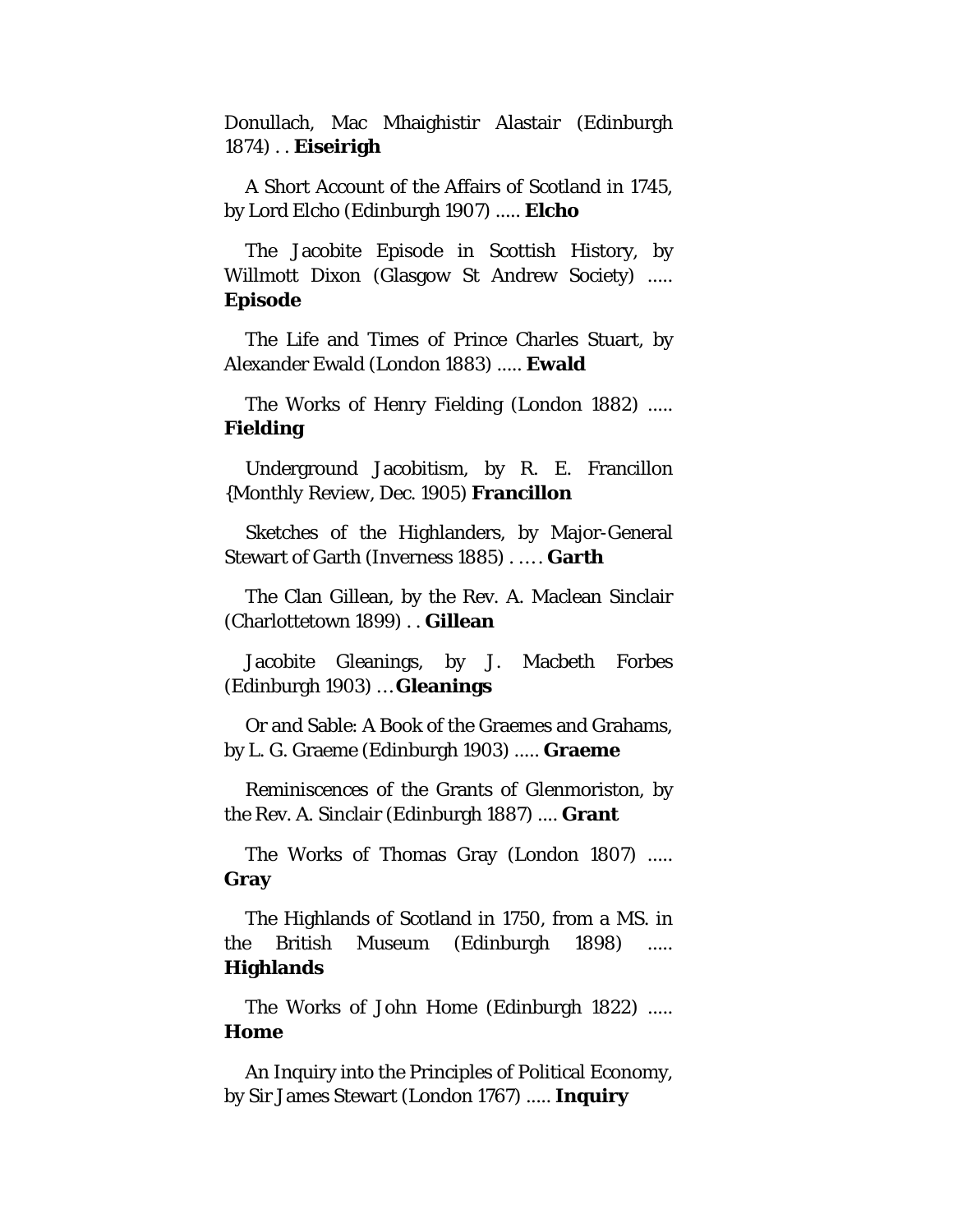Abbotsford and Newstead, by Washington Irving (London 1894) … **Irving**

An Itinerary of Prince Charles Edward Stuart, by W. B. Blaikie (Scottish History Society) .... **Itinerary**

Jacobite Memoirs, edited by Robert Chambers (Edinburgh 1834) … **Jacobite**

A Journey to the Hebrides, by Samuel Johnson (Cassell's National Library) . **Johnson**

The Journal of Sir Walter Scott (Edinburgh 1891) .... **Journal**

Alexander Macdonald the Poet, by the Rev. John Kennedy *(Celtic Magazine,* April, May, and June 1888) . **Kennedy**

A Memoir of the Macdonalds of Keppoch, by Angus Macdonald (N.P. 1885) . **Keppoch**

Prince Charles Edward Stuart, by Andrew Lang (London 1903) … **Lang**

A History of England in the 18th Century, by W. E. H. Lecky (London 1898) . **Lecky**

The Life of Samuel Johnson, by James Boswell (London 1906) - . . **Life**

A List of Persons concerned in the Rebellion (Scottish History Society) . . **List**

The Literature of the Highlands, by Magnus Maclean (London 1904) . **Literature**

Loyal Lochaber, by W, Drummond-Norrie (Glasgow 1898) .... **Lochaber**

The Lockhart Papers (London 1817) . **Lockhart**

The Life of Lord Lovat, by John Hill Burton (Edinburgh 1847) . . **Lovat**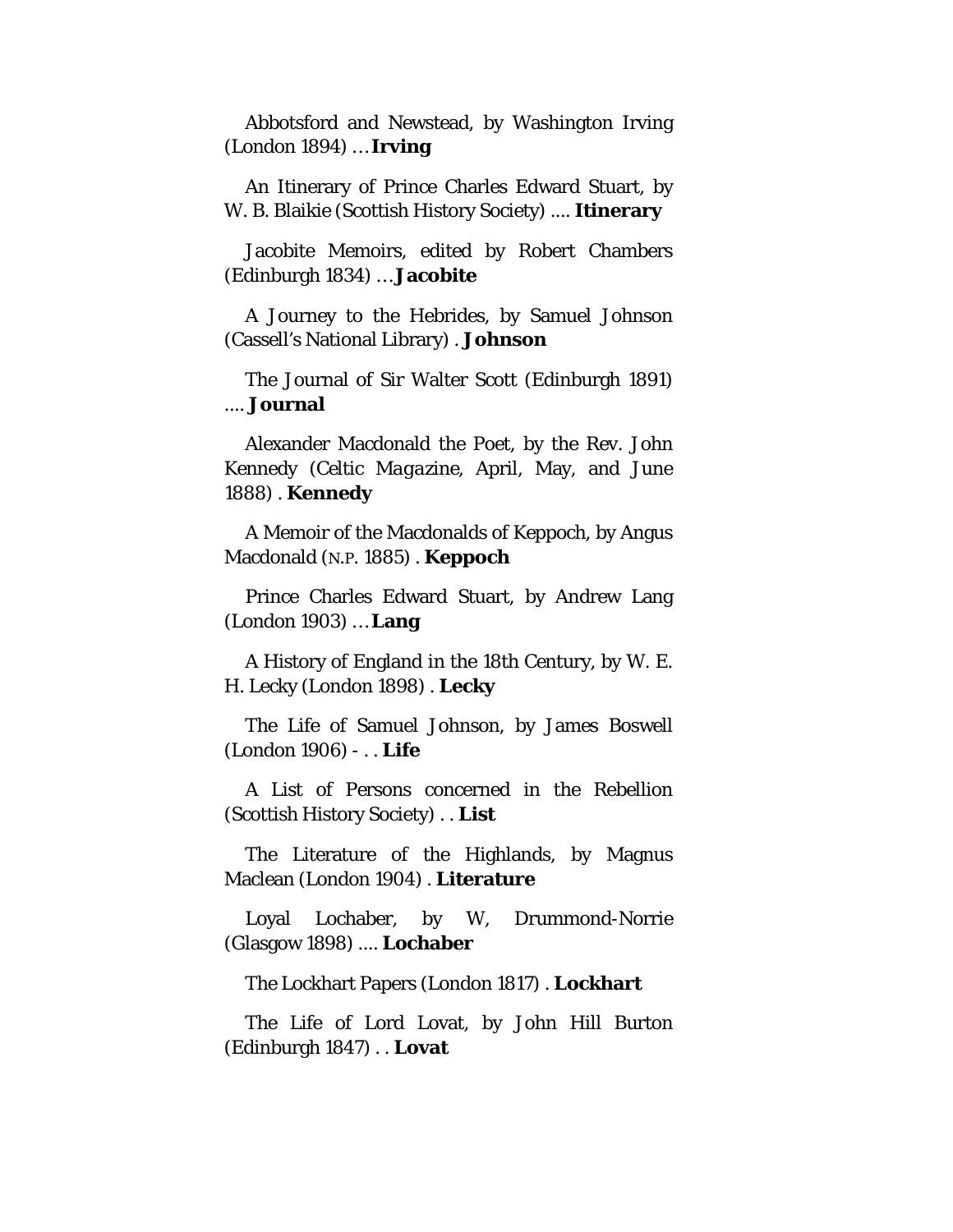The Lyon in Mourning (Scottish History Society) ..... **Lyon**

The History of England, by Lord Macaulay (London 1854) .... **Macaulay**

The Poems of John Maccodrum (Glasgow 1894) ..... **Maccodrum**

History of the Macdonalds, by Alexander Mackenzie (Inverness 1881) . . **Macdonald**

The Maclean Bards, by the Rev. A. Maclean Sinclair (Charlottetown 1898) . . **Maclean**

History of the Macleods, by Alexander Mackenzie (Inverness 1889) . . **Macleod**

Original Papers, edited by James Macpherson (London 1775) . . **Macpherson**

The Forty-five, by Lord Mahon (London 1852) ..... **Mahon**

A History of Greater Britain, by John Major (Scottish History Society) . . **Major**

Narrative of Charles Prince of Wales' Expedition, by James Maxwell of Kirkconnell (Maitland Club) … **Maxwell**

Memoirs of the Rebellion, by the Chevalier de Johnstone (London 1820) . . **Memoirs**

A Collection of Gaelic Proverbs, edited by Alexander Nicolson (Edinburgh 1882) . **Nicolson**

The Jacobite Lairds of Gask, by T. L. Kingston Oliphant (Grampian Club) . **Oliphant**

Pickle the Spy, by Andrew Lang (London 1897) ..... **Pickle**

Lord Pitsligo: An Anonymous Article (*Blackwood's Magazine,* May 1829) . **Pitsligo**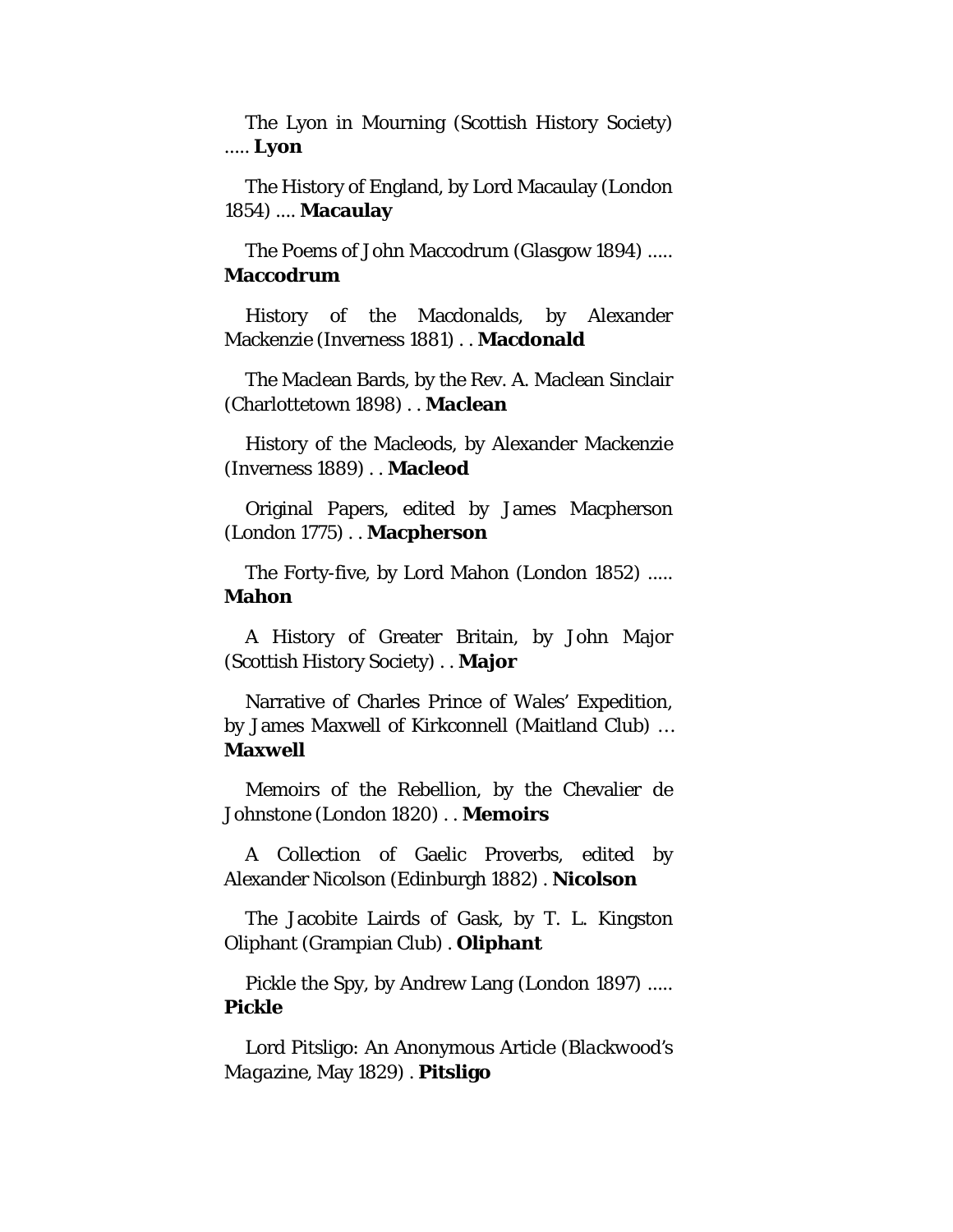Scotland and Scotsmen in the 18th Century, by James Ramsay of Ochtertyre (Edinburgh 1888) .... **Ramsay**

A Compleat History of the Rebellion, by James Ray (N.P. 1755) … **Ray**

The Poetry of the Celtic Races, by Ernest Renan (The Scott Library) . . **Renan**

Miscellaneous Prose Works of Sir Walter Scott (Abbotsford Edition) . . **Scott**

Sidelights on the Forty-five and its Heroes (Edinburgh 1903) … **Sidelights**

Sidney, by John Addington Symonds (English Men of Letters) . . **Sidney**

The Gaelic Bards, by the Rev. A. Maclean Sinclair (Charlottetown 1892) . . **Sinclair**

The Highlanders of Scotland, by W. F. Skene (Stirling 1902) … **Skene**

Memoirs of Sir R. Strange and A. Lumisden, by James Dennistoun (London 1855) . **Strange**

Poems on Various Occasions, by Alexander Robertson of Struan (Edinburgh N.d.) . **Struan**

Swift, by Sir Leslie Stephen (English Men of Letters) .... **Swift**

Tales of a Grandfather, by Sir Walter Scott (Edinburgh 1888) … **Tales**

The Threiplands of Fingask, by Robert Chambers (Edinburgh 1882) . . **Threipland**

Transactions of the Gaelic Society of Inverness ..... **Transactions**

The Trial of Archibald Stewart, late Lord Provost of Edinburgh (Edinburgh 1747). **Trial**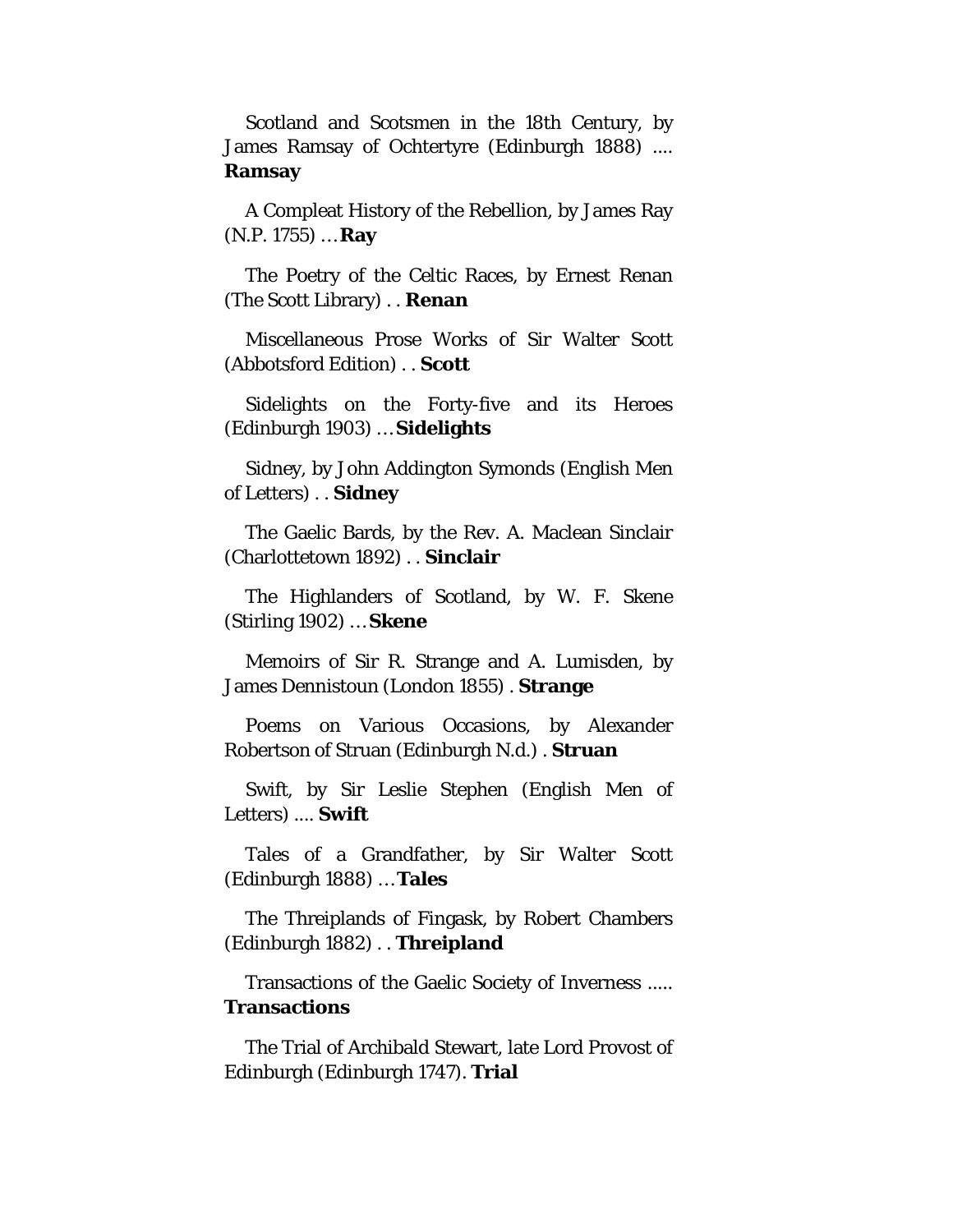The Forty-five, by Major-General Tulloch (Inverness 1896) … **Tulloch**

Memoirs of Prince Rupert, by Eliot Warburton (London 1849) … **Warburton**

#### The Woodhouselee MS. (Edinburgh 1907) **Woodhouselee**

In citing works in the English Men of Letters series, my citations are to the original issue of these books. The article on Lord Pitsligo, mentioned above as anonymous, certainly appeared without its author's name. It is probable, however, that it was written by Sir Walter Scott*;* for in his Journal, under date April 13th, 1829, Scott writes: "In the morning, before breakfast, I corrected the proof of the critique on the life of Lord Pitsligo in *Blackwood's Magazine."* It is, of course, possible that Sir Walter revised the proofs for a friend; and the article does not appear in the collected edition of Scott's miscellaneous prose writings. Besides the authorities in the foregoing list, I shall have occasion to cite notes in *Waverley* and *The Monastery.* Of works which have aided in my researches, but to which I make no reference, the most important are *Companions of Pickle,* by Andrew Lang; *Memoirs of the Pretenders and their Adherents,* by J. H. Jesse; and *The Rising of 1745,* by Charles Sanford Terry. Much which Mr George Moore has said and written lately concerning the Irish literary revival has interested me intensely, and has, I think, helped to form the opinions I express in the Celtic part of my essay. In this connection also my ideas have been moulded by the writings, in prose and poetry, of Mr W. B. Yeats, and by Mr Horatio Sheafe Krans' study of that author; while I must acknowledge my debt to Blair's *Dissertation on the Era of Ossian,*  Logan's introduction to Mackenzie's *Beauties of Gaelic Poetry,* and Professor Anwyll's work on Celtic religion.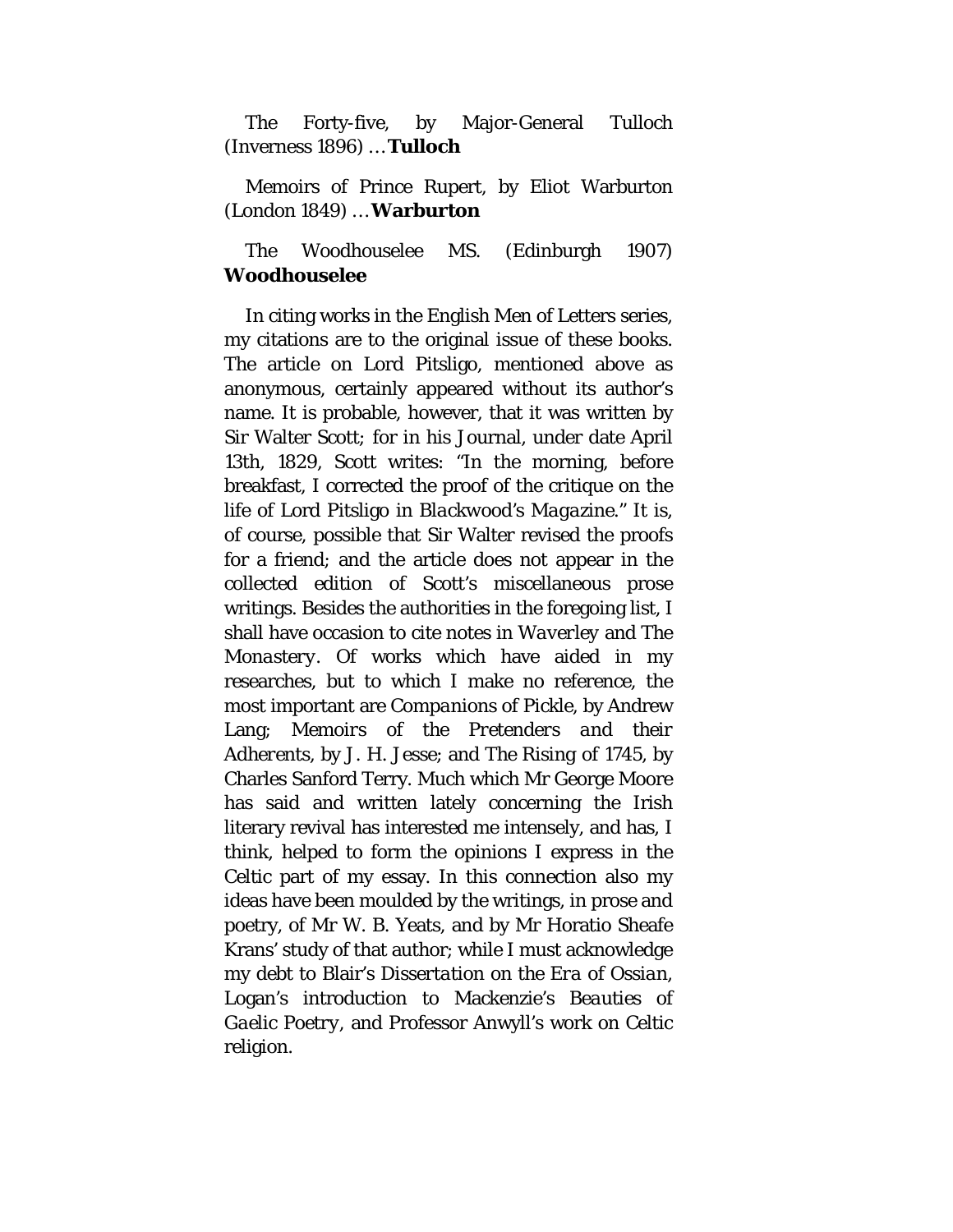#### **INTRODUCTION**

<span id="page-16-0"></span>BOSWELL tells of Samuel Johnson that, dining one day in 1763 at the house of his friend Bennet Langton, the Doctor said to his host's niece: "My dear, I hope you are a Jacobite." Langton asked his guest why he expressed such a hope. "Why, sir," said Johnson, "I meant no offence to your niece; I meant her a great compliment. A Jacobite, sir, believes in the divine right of kings. He that believes in the divine right of kings believes in a Divinity. A Jacobite believes in the divine right of bishops. He that believes in the divine right of bishops believes in the divine authority of the Christian religion." Again, in 1777, when Johnson and Boswell were at Derby, their conversation turned on the Forty-five, and Johnson gave his opinion of that episode. "It was a noble attempt," he said.[1](#page-16-1)

It is interesting to find that Johnson understood the main cause of the Jacobite risings, and that he appreciated and admired the spirit of Jacobite loyalty; for this spirit was little understood in the mideighteenth century. The *London Magazine* for 1745 is filled with libels on the Jacobites. One versifier describes the Highland soldiers as "the fierce sons of lawless rapine," while another declares that

> "The rebel clans, in search of prey, Come over the hills and far away

Regardless, whether wrong or right, For booty (not for fame) they fight. Banditti like, they storm, they slay, A Then plunder, rob, and run away.'

The *London Evening Post* is another paper which contains many such libels, and of these the most absurd is a piece of doggerel entitled *The Highlanders' Pedigree.* The writer, having a

<span id="page-16-1"></span><sup>&</sup>lt;sup>1</sup> Life, ii. 95, iv. 164. Johnson, as is well known, had a marked partiality for the Stuarts; but he was no Jacobite in the true sense. Life, ii. 94, vi. 9.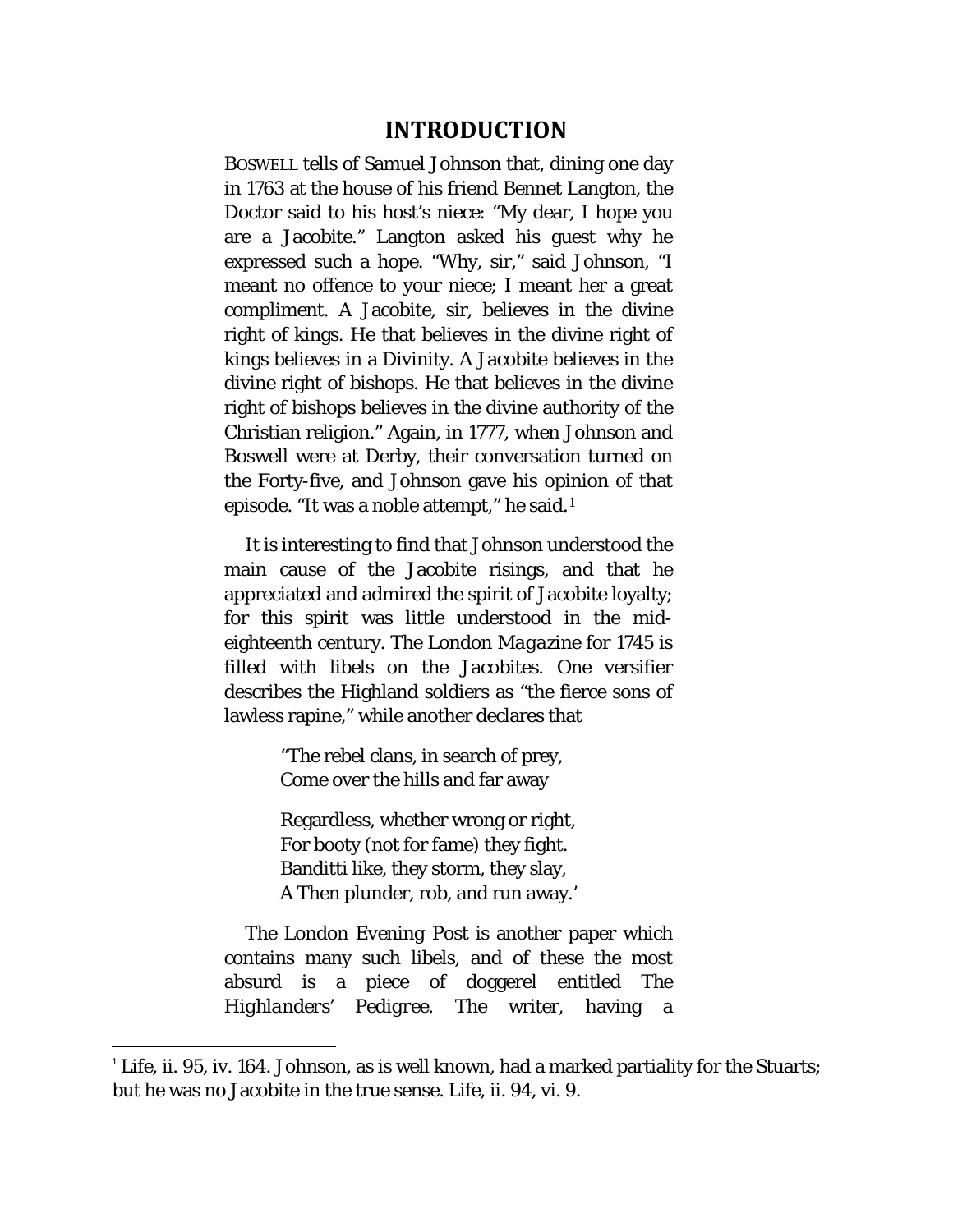genealogical knowledge which many students of Scotland's story would like to possess, traces the origin of the Scottish Celt to "Cain the first Murd'rer," who, he affirms,

"from Eden Edenborough did name, But thought the Highlands the more fertile Place To propagate around his Murd'rous race."

He refers to the crimes of Macbeth and Bothwell; and, again showing his intimate acquaintance with Scottish history, says:

"From these curs'd Seeds of Traytors sprung the birth Of Glencos, Glenbuckets, Ogilvies and Perth."[2](#page-17-0)

The theatres vied with the newspapers in defaming the partisans of the Stuarts. On the 1oth of December 1745, on the occasion of *The Beggar's Opera* being played at one of the London theatres, a prologue referring to the Jacobites was spoken, and in this the following passage occurs:

"Flush'd with success these lawless Vagrants come From France their Maxims, and their Gods from Rome. Ruffians who fight not in fair Honour's Cause, For injur'd Rights, or violated Laws; But like the Savage Race they roam for Prey, And where they pass destruction marks their way."[3](#page-17-1)

It is not altogether surprising that, during the rising of 1745, the motives of those who supported the exiled dynasty should have been misunderstood by writers of prologues and occasional verses; but it is strange that men like Addison and Fielding should have been unable to appreciate the spirit of Jacobite loyalty. In an essay entitled *The Tory Foxhunter,* which appeared in *The Freeholder* on the 5th of March 1716,

<span id="page-17-0"></span> $<sup>2</sup>$  Curiosities, 154, 155.</sup>

<span id="page-17-1"></span><sup>&</sup>lt;sup>3</sup> Ray, 226.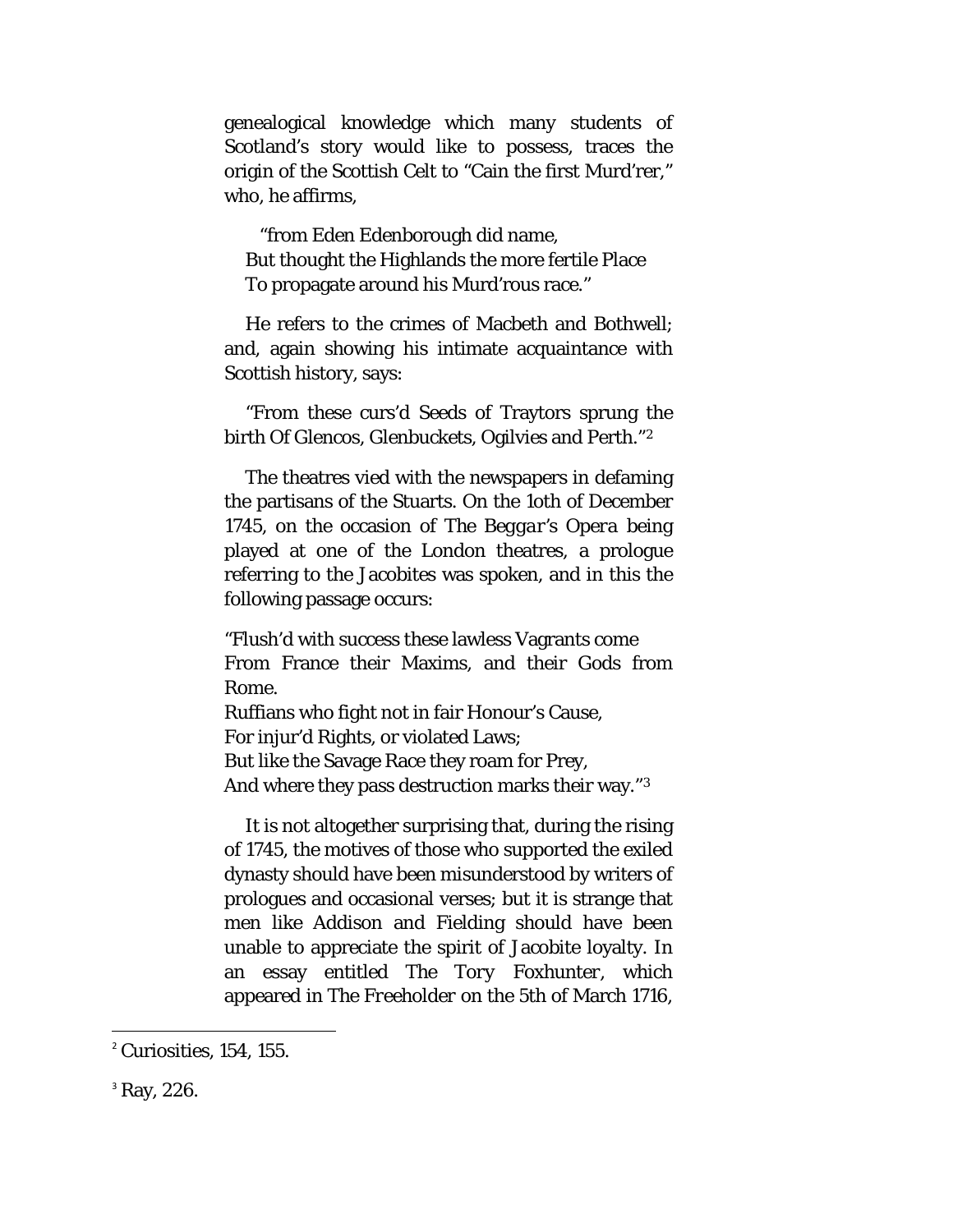Addison lampoons the adherents of the Chevalier de St George: he attempts to hold them up to ridicule, and depicts them as totally deficient in sense and patriotism.[4](#page-18-0) Fielding, in *The True Patriot* for the 19th of November 1745, describes Prince Charles's followers as "ill looked rascals" and "ruffians." He draws a picture of what, in his opinion, would be the state of the country if the Stuart cause were to prove victorious; and in this he portrays the Highlanders committing nameless crimes, and ravaging the land "with all the fury which rage, zeal, lust, and wanton fierceness could inspire into the bloody hearts of Popish priests, bigots, and barbarians." Again, in *The Jacobite's Journal for* the 12th of March 1748, he declares "that Jacobites are no scholars, and understand no Latin"; and he affirms that "want has made many a man a Jacobite, revenge more, and ignorance thousands."[5](#page-18-1) In *Tom Jones* he maintains this tone, satirising loyalty to the Stuarts by his delineation of the character of Squire Western, and describing as "banditti" the Highlanders who followed Charles Edward.

The benefits of the Revolution were so obvious" that it were absurd to censure severely, in men who lived immediately after that event, a misconception of the spirit of Jacobite loyalty. But it is surprising that this misconception should be continued in modern times, and that its propagandism should be the work of writers of ability. In his life of Swift, Leslie Stephen, a scholar who knew the 18th century so well that it is amazing to find him making a mistake when dealing with that period, has a sneer for Jacobitism, which, he says, "meant mere sentimentalism or vague discontent."[6](#page-18-2) John Addington Symonds, in his monograph on Sir Philip Sidney, declares that the

<span id="page-18-2"></span> $6$  Swift, 62.

<span id="page-18-0"></span> $<sup>4</sup>$  Addison, iv. 478.</sup>

<span id="page-18-1"></span><sup>5</sup> Fielding, vi. 182, 231.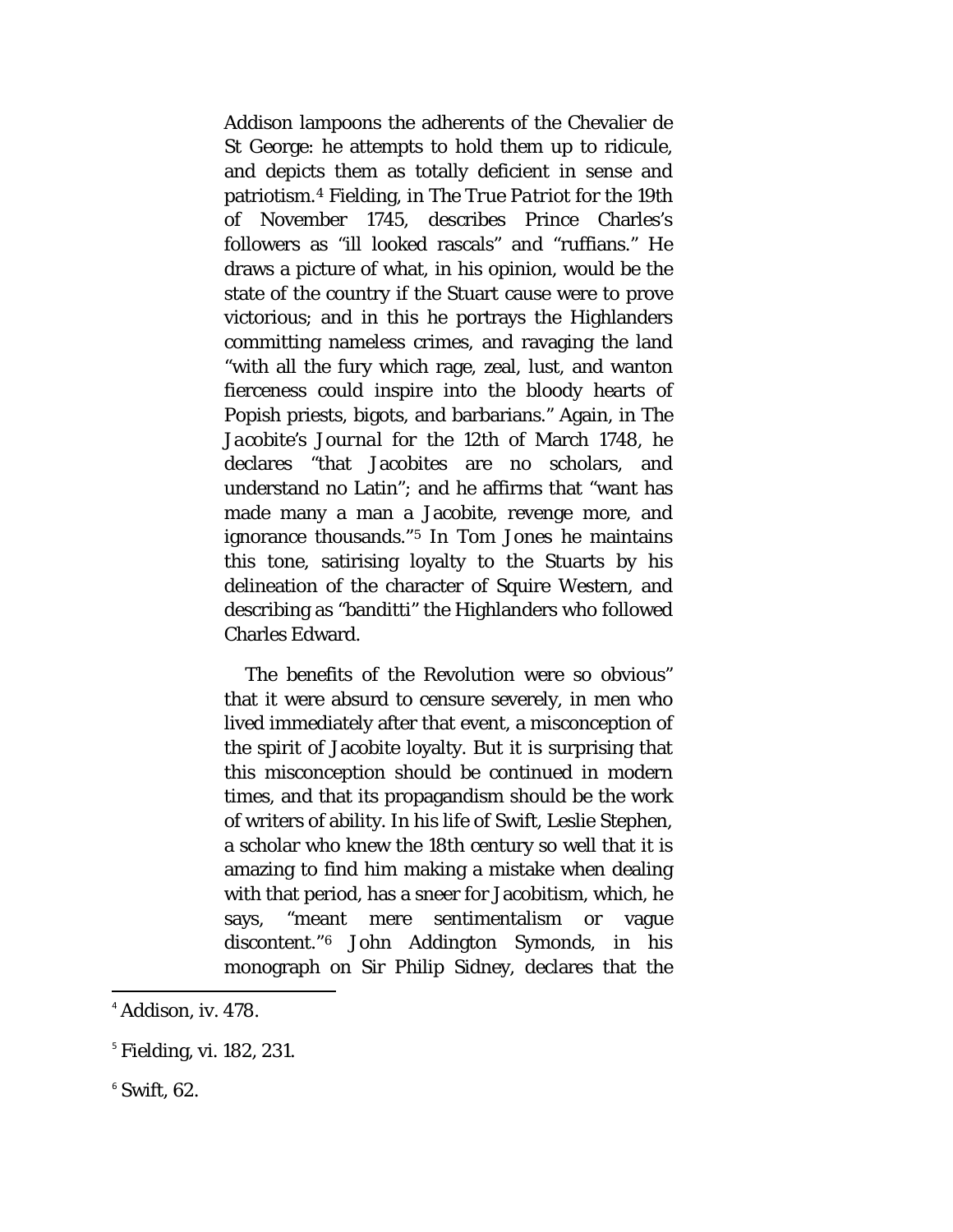Stuarts "brought the name of loyalty into contempt "; and he characterises the devotion of their adherents as "decrepit affection for a dynasty."[7](#page-19-0) Eliot Warburton, more generous, makes nevertheless a curious mistake. In his *Memoirs of Prince Rupert* he deals with the difficulty of understanding, in the 19th century, "the enthusiastic sentiment, the passionate loyalty, that was excited by the misfortunes of Charles I."*;* and he says that "To all the devoted affection with which in after times the Pretender's cause was cherished, there was now added the solemn sense of religious duty, and an intense conviction that in their king's safety all the glory and prosperity of England was involved. Loyalty was, then, to the cavaliers' politics, what religion was to morals, a rule, a cause, and a foundation."[8](#page-19-1) It is certain; that, in the Jacobite risings, men did not take arms with that enthusiasm which, in the Civil War, distinguished (to cite examples at random) Sir Bevill Grenville and the Seigneur d'Aubigny. Yet it is equally certain that, in the 18th century, the adherents of the Stuarts were inspired, to just as great an extent as they were in the time of Charles I., by a sense of religious duty, and by belief that in the restoration of the exiled royal house the welfare of England was involved. Better informed than Warburton, yet also in error, is Lord Rosebery. In his preface to *A List of Persons concerned in the Rebellion,* he touches on the sources of the Forty-five, and he affirms that many of the Jacobites were "men in the mooch for adventure, living in poverty at home, whose condition might possibly be made better, but could hardly in any event be made worse." He owns that "There were noble souls, like Perth and Tullibardine and Pitsligo, who could understand no other cause, to whom it was a religion and a martyrdom"; but he asserts that "these were exceptions." In proof of this, he mentions that "The

<span id="page-19-0"></span> $<sup>7</sup>$  Sidney, 198.</sup>

<span id="page-19-1"></span><sup>8</sup> Warburton, i. 412.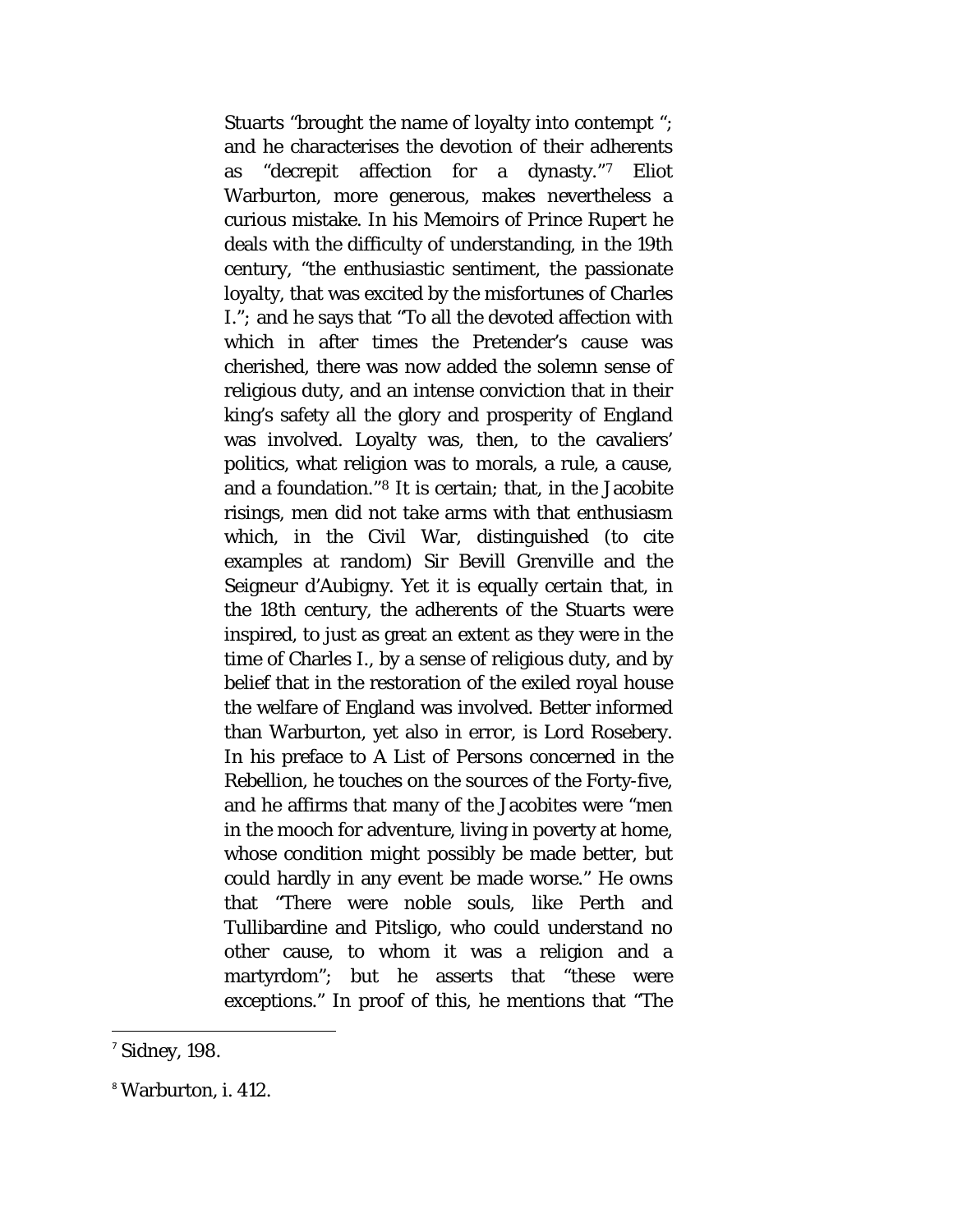army that invaded England was practically a gathering of clans"; and of the rising of the clans he says: "Why the chiefs rose is less difficult to understand. … There had been the Union, profoundly distasteful to men half-proud, half-barbarous, but supremely independent. … Movement might be fatal, but it might not; and at any rate it would be exciting."[9](#page-20-0) Why he should lay such stress on the Union as having incited the Highlanders to come out, it is difficult to see. That several adherents of Charles Edward thought the Union unjust, and were thus stimulated to take arms, is certain. But these were mostly Lowland gentlemen, such as James Hepburn of Keith<sup>[10](#page-20-1)</sup>; and, on the whole, mention of the Union is conspicuous by its absence in Jacobite correspondence of 1745 and later years. Why Lord Rosebery should except the Highland chiefs, from his category of "noble souls," and should describe the clansmen as "half-barbarous," it is hard to know. In these respects, however, he is but following in the footsteps of several historians. John Hill Burton, in his *History of Scotland,* affirms that "whoever desired, with the sword, to disturb or overturn a fixed government, was sure of the aid of the chiefs, because a settled government was ruinous to their power, and almost inimical to their existence. … The clansman's loyalty was to his chief, and it is an undoubted mistake to suppose that the commoners, as they were termed, had any choice or care in which army the chief raised his banner."[11](#page-20-2) Again, in his life of Lord Lovat, he says that "The clansmen cared no more about the legitimate race of the Stuarts than they did about the war of the Spanish succession."[12](#page-20-3) These statements are echoed by Willmott Dixon, in whose

<span id="page-20-3"></span><span id="page-20-2"></span><span id="page-20-1"></span> $10$  Home, iii, 72.

<sup>11</sup> Burton, i. 105, 107.

 $12$  Lovat, 150.

<span id="page-20-0"></span> $\mathrm{P}$  List, xi.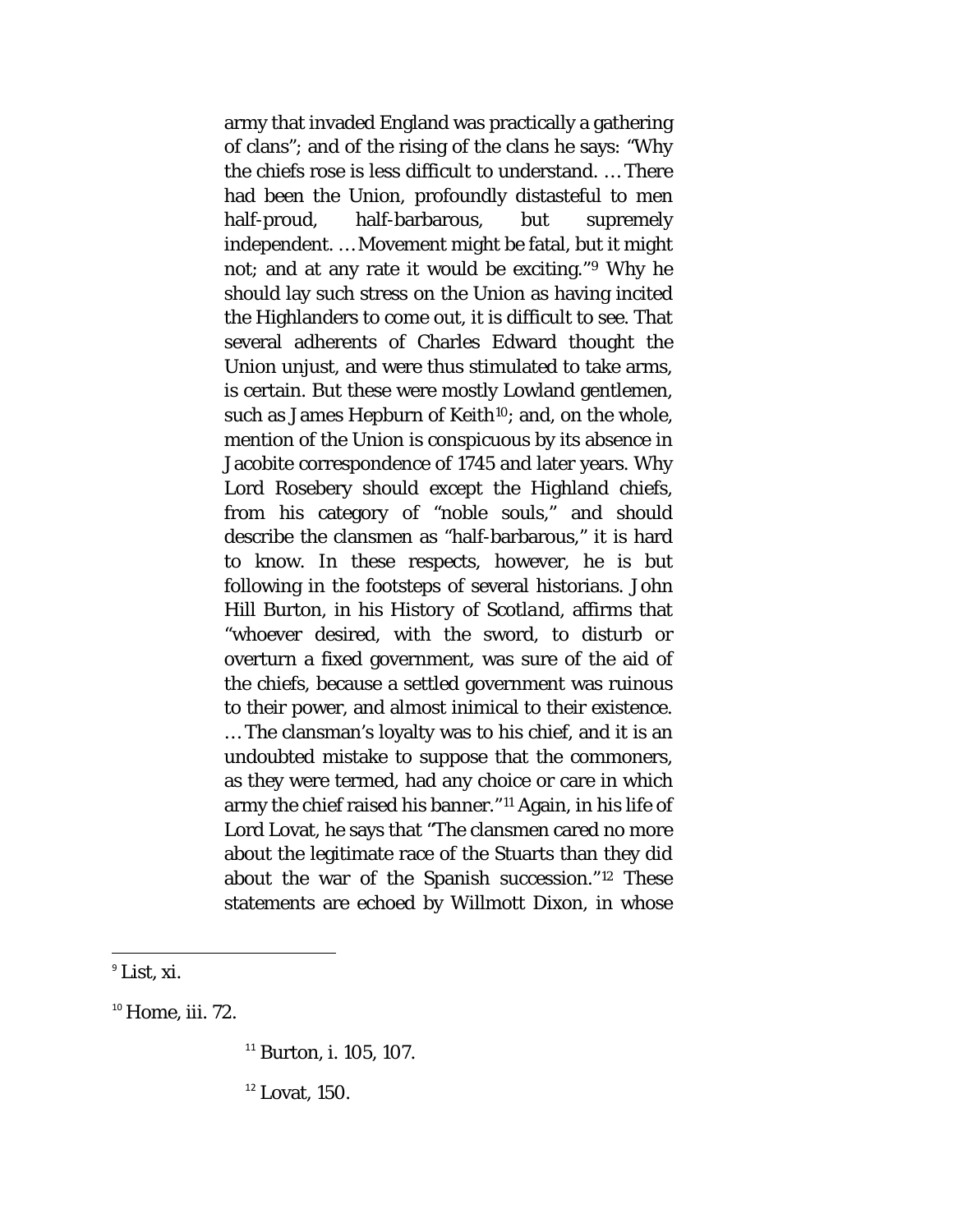book, *The Jacobite Episode in Scottish History,* the following passage occurs:

"That 'lying spirit' of romance, which is responsible for so much gross perversion of history, for so many false notions and deplorable misconceptions, has foisted upon the world no falsehood that has obtained wider credence than the famous fiction of Highland loyalty to the Stuarts. We have been taught to believe that these Highlanders, from the day they fought under Montrose, at Kilsyth, till the day they fought under Murray, at Culloden, were the staunch and devoted adherents, the leal and loyal henchmen of the House of Stuart, and the sturdy champions of divine right and hereditary succession. It is a picturesque and captivating idea; but unfortunately for those who have grounded upon it conclusions favourable to the Highland clans, it has no foundation whatever in fact. The Highlanders cared as little for the House of Stuart as for the House of Orange."[13](#page-21-0)

But of all those writers who sneer at Jacobite loyalty, the most absurd is Henry Thomas Buckle. In his *History of Civilisation* he describes the Highlanders of 1745 as a "barbarous race," who "flourished by rapine and traded in anarchy." He says that they did not care "about the principle of monarchical succession, or speculate on the doctrine of divine right," and that they "hated any government which was strong enough to punish crime." He affirms that the clansmen "heeded not whether Stuart or Hanoverian gained the day," and descants at length on the absurdity of the idea "which represents the rising of the Highlanders as the outburst of a devoted loyalty." He adds:

"The Highlanders have crimes enough to account for, without being burdened by needless reproach. They were thieves and murderers; but that was in their way of life, and they felt not the stigma. Though they were ignorant

<span id="page-21-0"></span> <sup>13</sup> Episode, 13, *et seq.*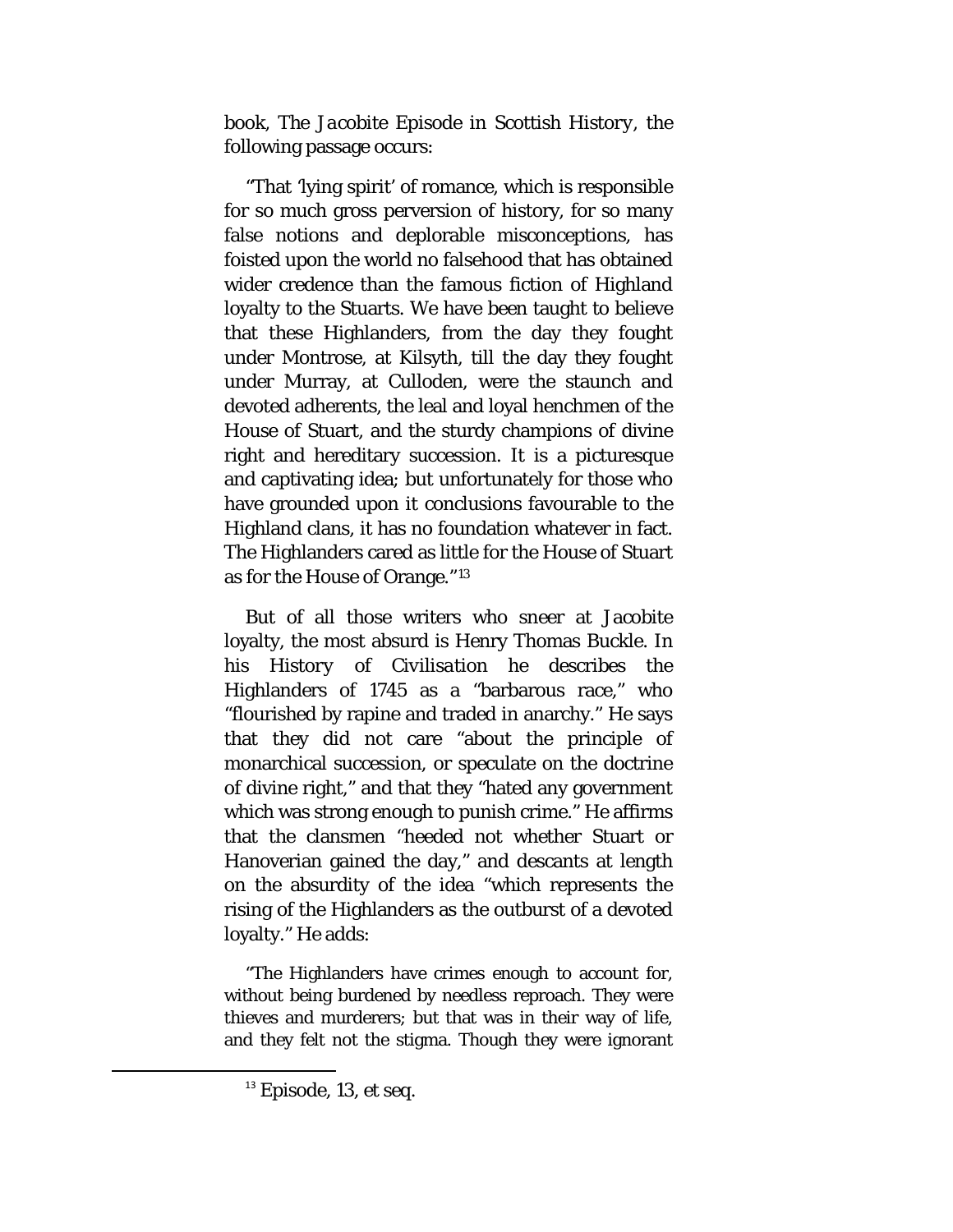and ferocious, they were not so foolish as to be personally attached to that degraded family, which, before the accession of William III., occupied the throne of Scotland. … They burst into insurrection, because insurrection suited their habits, and because they hated all government and all order. But, so far from caring for a monarch, the very institution of monarchy was repulsive to them. … No one, indeed, who is really acquainted with their history, will think them capable of having spilt their blood on behalf of any sovereign, be he whom he might; …"[14](#page-22-0)

Considering these statements, it is well to examine the true causes of the Forty-five, and the motives of those who made the rising possible. Several leading men in the Jacobite army have themselves recorded the circumstances under which they took arms, and the reasons which prompted them to do so. It is necessary to weigh these circumstances and reasons. It is also important to inquire into the characters of Prince Charles's principal adherents, and to investigate as to the degree of culture which existed among them. It is indispensable to observe the discipline of the Jacobite army on the march, and to see what measure of humanity was meted out to such prisoners as fell into the hands of the Jacobite officers. It is also necessary to consider the statements made before death, in letters and speeches, of those who were executed for taking part in the rising. Besides these things there are others—waifs and strays of tradition and history—which must be examined when forming an opinion on the spirit of Jacobite loyalty.

As Dr Johnson notes, the adherents of the Stuarts believed that that dynasty held a divine right to the British throne. Loyalty to the exiled house was part of their religion; and many of them had, pasted on the fly-leaf of their prayerbooks, a print of the Chevalier de St George, for whose restoration they considered it their duty to pray daily. Yet when Charles Edward

<span id="page-22-0"></span> <sup>14</sup> Buckle, iii. 149, *et seq.*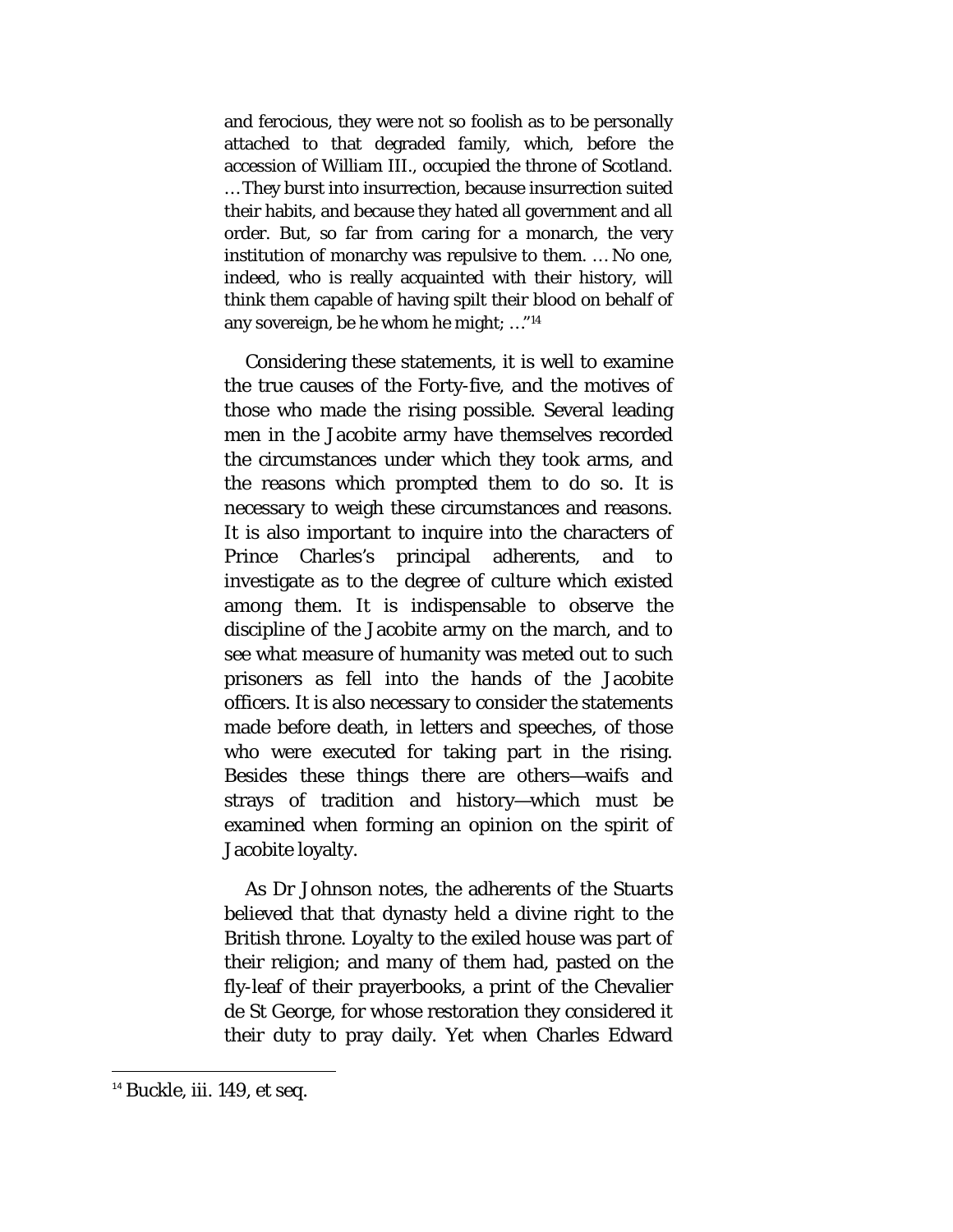came to Scotland he found it difficult to rally the Jacobites to his banner. They were averse to joining him, because he had come without assistance; and because they knew that, without supplies of arms and money, the quest of restoring the Stuarts was hopeless. In May 1745, Alexander Macdonald (son of Macdonald of Glengarry) had been sent to France with a message from several of the chiefs, desiring Charles not to come to Scotland till he could procure foreign aid.[15](#page-23-0) Maxwell of Kirkconnell expressly states that the Highlanders "endeavoured to persuade him [the Prince] from an undertaking they thought could not succeed."[16](#page-23-1) For three weeks after landing in Moidart, Charles stood almost alone. It was with the greatest difficulty that he prevailed on Clanranald and Cluny to join him.[17](#page-23-2) When, at length, the chiefs decided to take arms, they did so with reluctance. They knew that they were going to almost certain destruction, but they considered it their duty to follow their Prince. A certain glamour, of course, surrounds the Jacobites; yet it is certain that Burns was right when he said of them: "With unshaken firmness and unconcealed political attachments, they shook hands with ruin for what they esteemed the cause of their king and their country."[18](#page-23-3)

That the Highlanders rose against their will, and with knowledge that the exiled dynasty's cause had little chance of success, must, above all other things, be borne in mind when treating of Jacobite loyalty; because the Forty-five, though many English and Lowland Scottish gentlemen were involved therein, was primarily a Highland rising. Almost since the Revolution the main hopes of the Stuarts had been

<span id="page-23-0"></span> $15$  Itinerary, 5.

<span id="page-23-1"></span> $16$  Maxwell, 21.

<span id="page-23-2"></span><sup>&</sup>lt;sup>17</sup> Itinerary, 5, D.N.B. art. Cluny.

<span id="page-23-3"></span><sup>&</sup>lt;sup>18</sup> Letter to Lady Winifred Constable, dated Ellisland, 16th December 1789.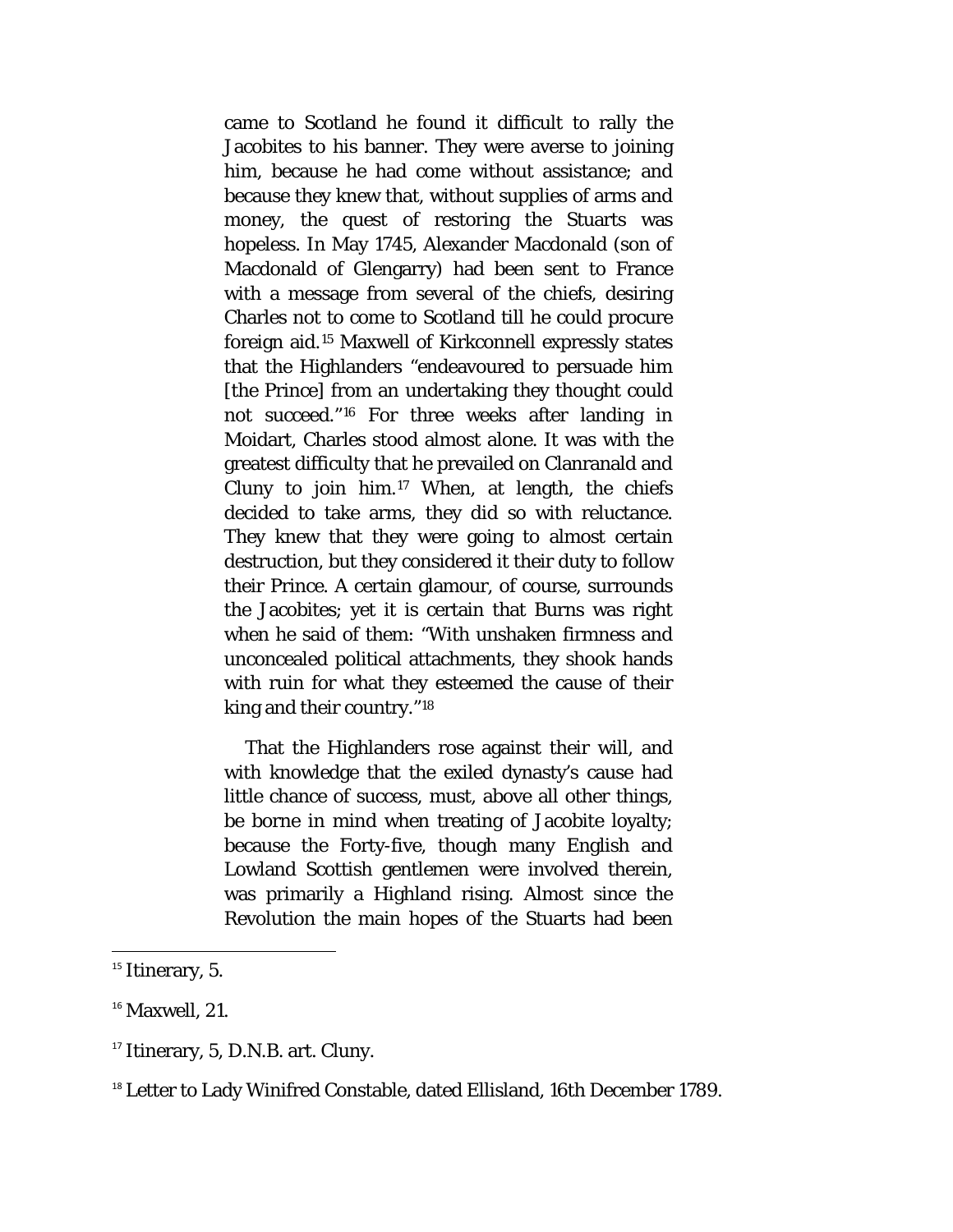centred in the clans. So early as 1709 there was submitted to Louis XIV. "An account of the Highland clans in Scotland, with a short narrative of the services they have rendered the crown, and the number of armed men they may bring to the field for the King's service."[19](#page-24-0) And Maxwell of Kirkconnell says of the Forty-five: "But the Prince's chief dependence was on the north of Scotland, where the common people, as well as the gentlemen, are well inclined generally."[20](#page-24-1) Not only because they formed the sheetanchor of the Stuarts' hopes, but because they, more than any other Jacobites, lie under the aspersions of historians, the Highlanders deserve the main notice in a study of the spirit of Jacobite loyalty. But in an essay towards a better understanding of the Forty-five, it is not sufficient merely to show that the clansmen rose as a matter of duty; it is necessary to show why loyalty was part of their creed. To understand the last Jacobite rising, it is necessary to understand the Highlanders; and therefore a part of this essay, entitled *The Forty-five as Representation of the Highlands[21](#page-24-2)* will be devoted to examination of the Scottish Celtic temperament, and particularly of such traits therein as begot Jacobitism.

NOTES AND REFERENCES

<span id="page-24-0"></span><sup>&</sup>lt;sup>19</sup> Macpherson, ii. 117.

<span id="page-24-1"></span><sup>&</sup>lt;sup>20</sup> Maxwell, 44, 45.

<span id="page-24-2"></span><sup>21</sup> This title was suggested to me by that of Schopenhauer's great work, *The World as Will and Representation.*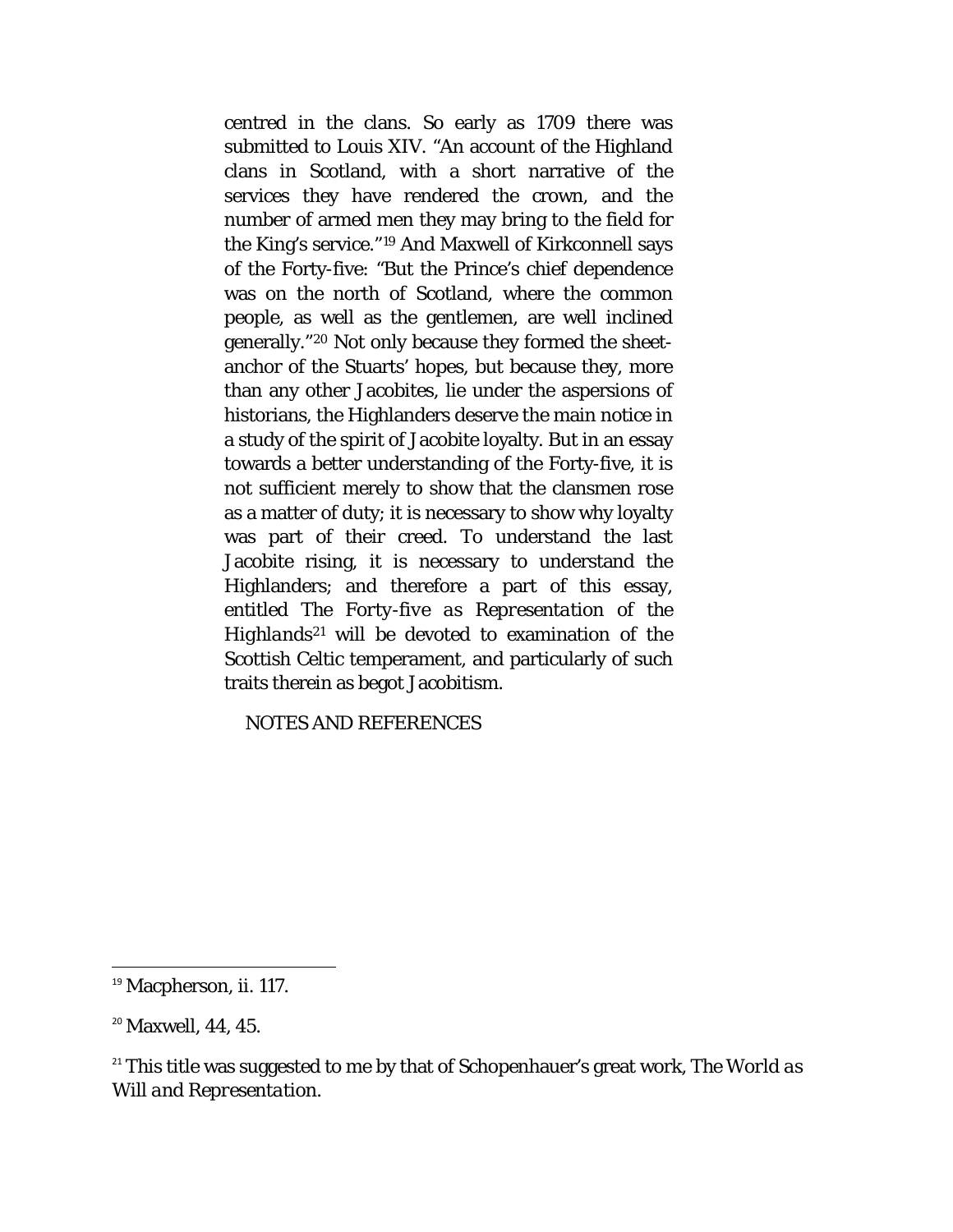## <span id="page-25-0"></span>**CAMERON OF LOCHIEL, LORD GEORGE MURRAY, AND LORD PITSLIGO**

**I**

<span id="page-25-1"></span>Three men made the Forty-five possible; these were Donald Cameron of Lochiel, Lord George Murray, and Lord Pitsligo. Each came out as a matter of duty, believing that the restoration of the Stuarts and the good of Great Britain were synonymous. A man of exceptionally charming character, the chief of clan Cameron was known as "the gentle Lochiel." He made strenuous endeavours towards improving the condition of his clansmen; and, conscious of the lack of industries among them, he caused water-mills to be built in his country, and tried to make his tenants use these.[1](#page-25-2) In 1744 he entered, along with Glengarry and Keppoch, into a scheme for the prevention of crime in the Highlands. In the agreement which they drew up on this occasion, the three chiefs state that, "taking to consideration that severals of our dependents and followers are too guilty of theft, and depredations, and being sensible of the bad effects and consequencies of such pernicious practicis, and in order to put an entire stop to such villany, as far as ly in our power, Have jointly agreed and resolved upon the following articles which we faithfully promise upon honour to observe and fulfil." They proceed to state plans which will aid the cause of law and order, and they mutually agree that any criminal "flying from, and deserting any of us, to the protection of any of the other two of us, or privately lurking within any part of our estates, any one of us in whose estate such a fugitive resides, is hereby oblidged, upon proper application, to deliver him up to the one of us who has a right and title to punish him."[2](#page-25-3) Lochiel was admired by many who did not share his political opinions. The author of the

<span id="page-25-2"></span> $<sup>1</sup>$  Highlands, 84, 95.</sup>

<span id="page-25-3"></span><sup>2</sup> Lochaber, 442.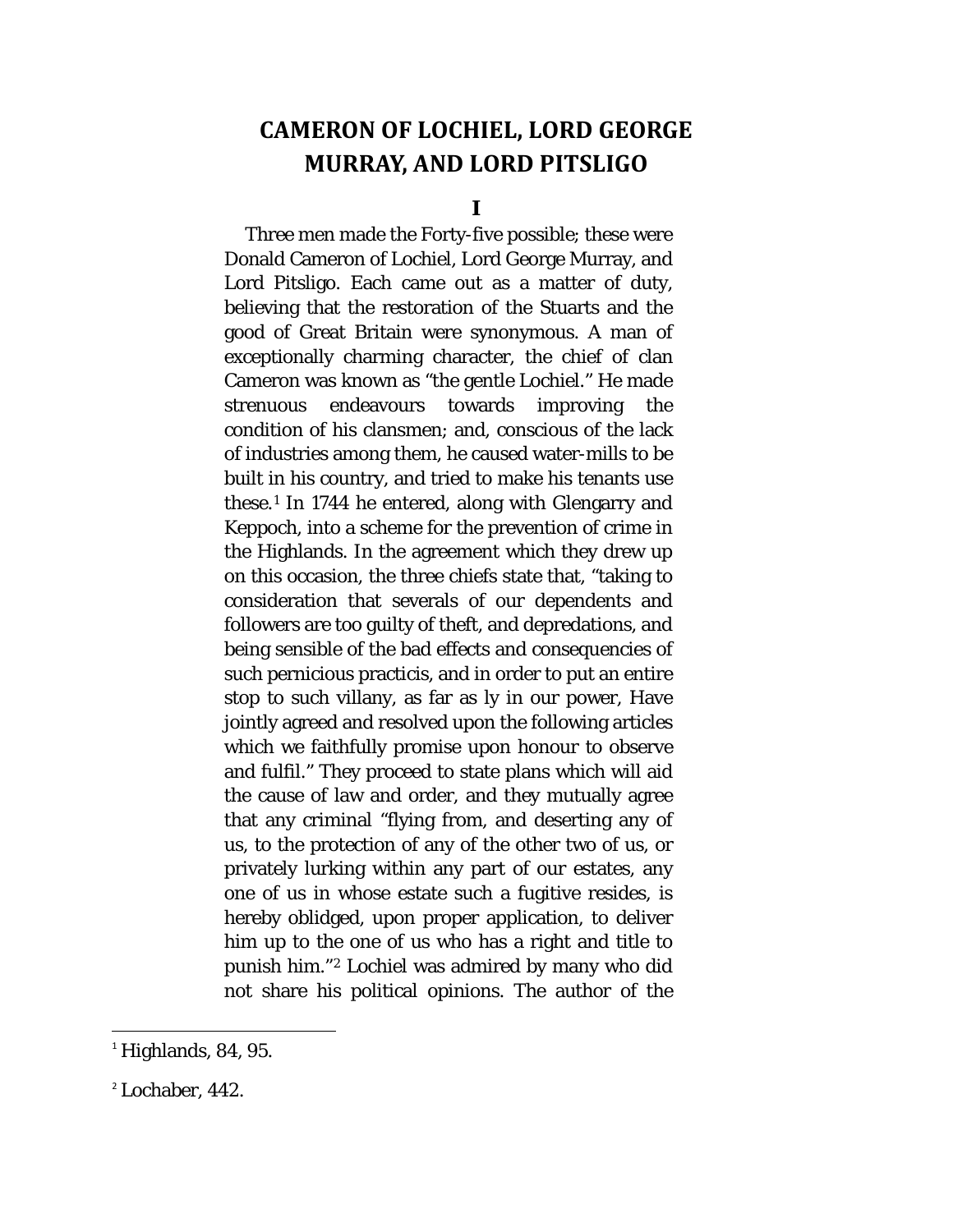Woodhouselee MS. says that the chief of the Camerons was "the politest man of the partie";[3](#page-26-0) and another Whig, the anonymous writer of *The Highlands of Scotland in 1750,* tells that "several persons who pretended to an intimate acquaintance with Lochiel extolled him as a man of great Honesty and Address, …*"[4](#page-26-1)* On his death in 1748, a poem, which was probably the work of the Rev. John Home,<sup>[5](#page-26-2)</sup> appeared in the *Scots Magazine.* The writer calls on his countrymen to do justice:

"Be just, ye Whigs; and tho' the Tories mourn, Lament a Scotsman in a foreign urn; Who, born a chieftain, thought the right of birth The source of all authority on earth. Mistaken as he was, the man was just, Firm to his word, and faithful to his trust: He bade not others go, himself to stay, As in the pretty, prudent, modern way;

But like a warrior bravely drew the sword, And rear'd his target for his native lord. Humane he was, protected countries tell; So rude an host was never rul'd so well. Fatal to him, and to the cause he lov'd Was the rash tumult which his folly mov'd; Compell'd for that to seek a foreign shore, And ne'er behold his mother-country more!"

The elegist concludes with a surprising statement:

"And good Lochiel is now a Whig in heaven."

By his own party, Lochiel was esteemed above all other men. Writing to him in 1747, the Chevalier says: "Your great zeal for us and singular attachment to the

<span id="page-26-0"></span> <sup>3</sup> Woodhouselee, 54.

<span id="page-26-1"></span><sup>4</sup> Highlands, 84.

<span id="page-26-2"></span><sup>&</sup>lt;sup>5</sup> Sidelights, 49.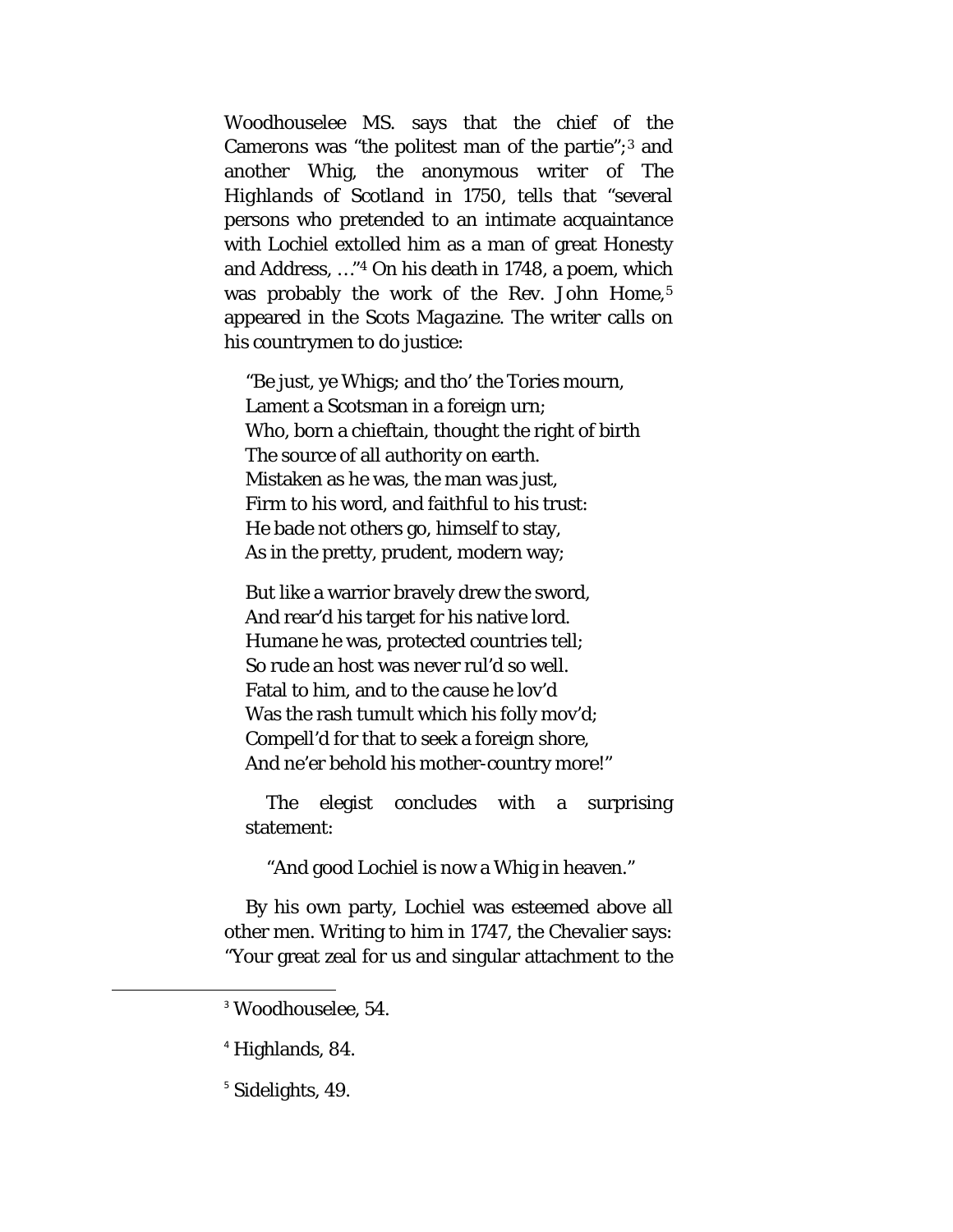Prince, joyned to your universal good character, will always make what comes from you both acceptable and of weight with me, as it renders me yet more sensible of your losses and sufferings on our account. … It is a pleasure to me to think that the Prince has in you so honest and worthy a man about him, and who will, I am persuaded, allways act towards him not only with zeal, but with a candour and freedom suitable to your character, and the kindness he has for you, while mine for you is as sincere as it will be constant." And Drummond of Balhaldie, informing the Chevalier of Lochiel's death, says: "It is so long since the situation of affairs I had any concern in permitted my troubling your Majesty directly with accounts from this place, that it becomes cruel in me now to be obliged to begin to inform you of the loss your Majesty has of the most faithful and zealously devoted subject ever served any Prince, in the person of Donald Cameron of Lochiel. … He had all the temptations laid in his way that Government could. The late Duke of Argyle, Duncan Forbes the President, and the Justice Clerk, never gave over laying baits for him, tho' they knew his mind was immoveable as a mountain on that article, and since he came here [Paris] he has not been left at ease. The Duke of Cumberland caused information that, if he would apply in the simplest manner to him, he would never quit his father's knees until he had obtained his pardon and favour: this he disdained, or rather had a horror at. I need say no more; his own services, and the voice of your Majesty's enemies, speak loudly the loss."[6](#page-27-0)

In 1740 Lochiel, along with six other Highland chiefs, signed articles of association for the restoration of the Stuarts, engaging to take arms for that purpose provided assistance were sent from France[7](#page-27-1); and, in February 1745, he wrote to the Chevalier, saying: "I

<span id="page-27-0"></span> $6$  Browne, iii. 478, iv. 43.

<span id="page-27-1"></span> $<sup>7</sup>$  Cameron, 217.</sup>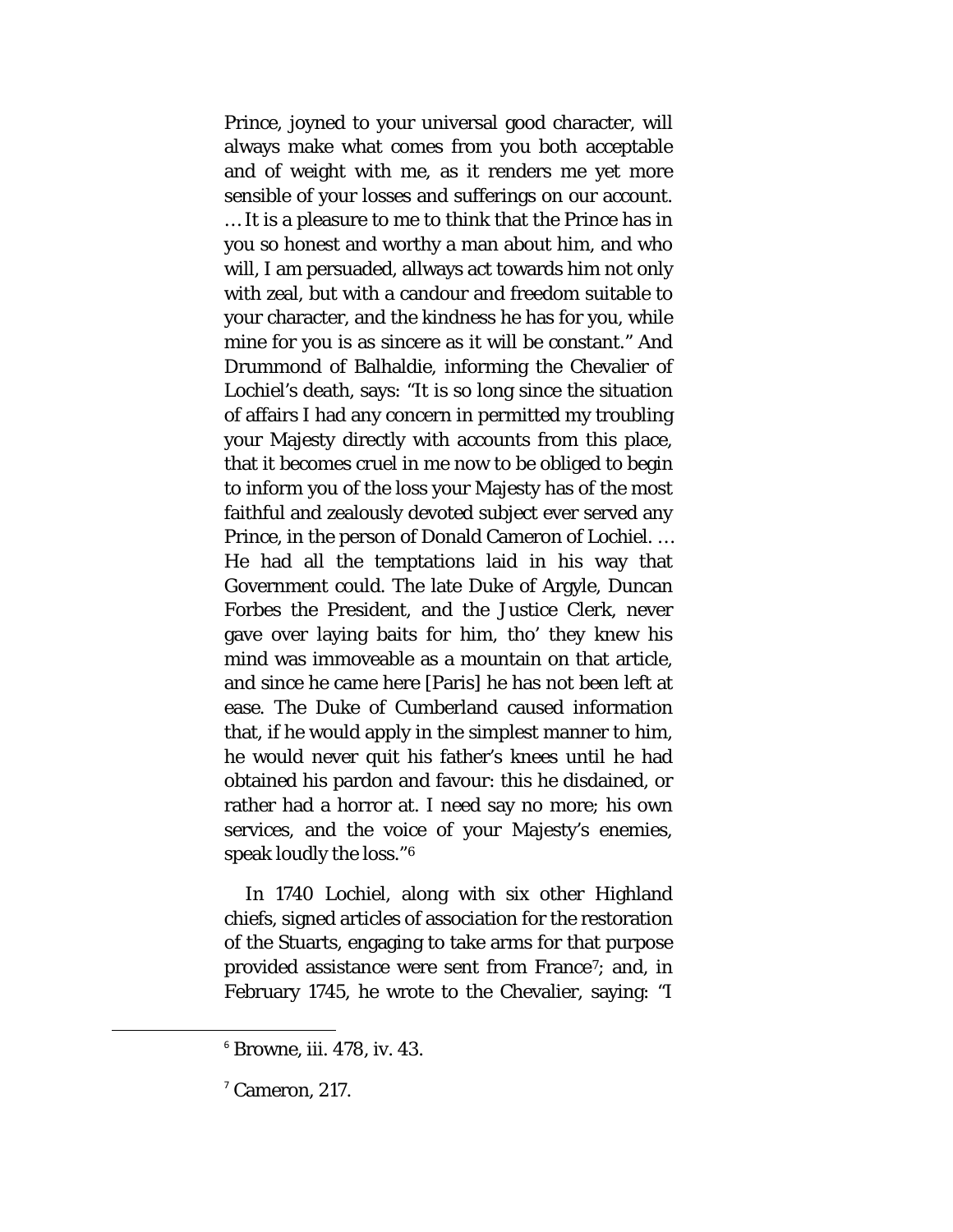lay hold on the present occasion, to assure your Royal Highness of my steady adherence to whatever may conduce to the interest of your family."[8](#page-28-0) But when, in July of the same year, Charles Edward came to Scotland with only seven followers, Lochiel implored him not to make an attempt which was obviously rash, and to postpone the rising to a time when circumstances would add to the possibility of success. The Prince, however, was obdurate. "In a few days," he said, "with the few friends I have, I will raise the royal standard, and proclaim that Charles Stuart is come to claim the crown of his ancestors—to win it, or to perish in the attempt. Lochiel, who, my father has often told me, was our warmest friend, may stay at home and learn from the newspapers the fate of his Prince." "No," said Lochiel, "I'll share the fate of my Prince; and so shall every man over whom nature or fortune hath given me any power." Such was the juncture upon which depended the rising of 1745. "For it is a point agreed among the Highlanders," says Home, who tells the story, "that if Lochiel had persisted in his refusal to take arms, the other chiefs would not have joined the standard without him, and the spark of rebellion must have instantly expired."[9](#page-28-1) His statement is confirmed by Maxwell of Kirkconnell, who affirms that "had Lochiel stood out, the Prince must either have returned to France on board the same frigate that brought him to Scotland, or remained privately in the Highlands waiting for a landing of foreign troops."[10](#page-28-2)

That Lochiel, in taking arms, was actuated purely by motives of duty, is further proven by his conduct subsequent to the Forty-five. After the failure of the rising, Prince Charles procured the chief a

<span id="page-28-0"></span> <sup>8</sup> Browne, iii. 440.

<span id="page-28-1"></span> $^{9}$  Home, iii. 5, 6, 7, 8.

<span id="page-28-2"></span> $10$  Maxwell, 23.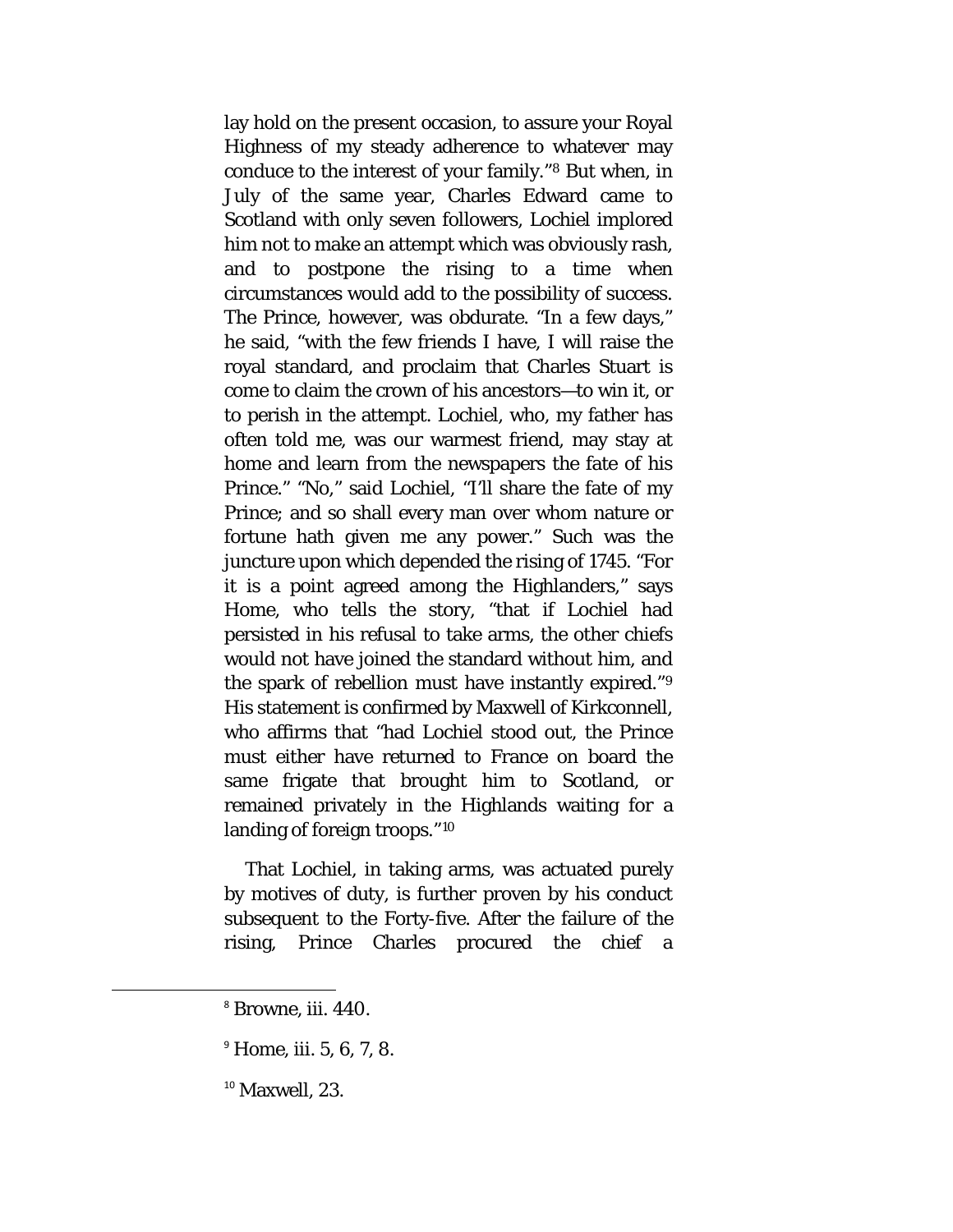commission in the French army. The latter was loth to accept this, because, though he had lost all through his share in the insurrection, he still hoped to see his exiled king restored. Writing to the Chevalier on this subject, he talks of the possibility of saving Scotland from "the slavery with which it is threatened," and mentions that a day may come when "loyal subjects in England may with small assistance be in a condition to shake off the yoke, and complete their own deliverance and ours by a happy restoration." He speaks with deep regret of the fate of his clansmen; and, referring to his objection to accepting the aforesaid commission, says: "My ambition was to serve the Crown and serve my country, or perish with itt."[11](#page-29-1)

#### **II**

<span id="page-29-0"></span>As illustrative as the case of Lochiel' is that of Lord George Murray, who exercised the greatest influence in bringing out the gentlemen of Perthshire and the midland counties; and to whose military talents and experience must chiefly be ascribed such success as attended the Jacobite arms. That Lord George, in drawing his sword on behalf of the Stuarts, was stimulated by principles of patriotism, is clearly proven by a letter which he wrote to his brother shortly before joining Prince Charles. "I never did say to any person in life," he writes, "that I would not engage in the cause I always in my heart thought just and right, as well as for the interest, good, and liberty of my country." After stating that he is well aware of the desperate and hopeless state of the Jacobite cause, and that he knows he is taking a step "that may very probably end in my utter ruen," he continues:

"My Life, my Fortune, my expectations, the Happyness of my wife and children, are all at stake (and the chances are against me), and yet a principle of (what seems to me) Honour, and my duty to King and Country, outweighs

<span id="page-29-1"></span> $11$  Browne, iii. 476.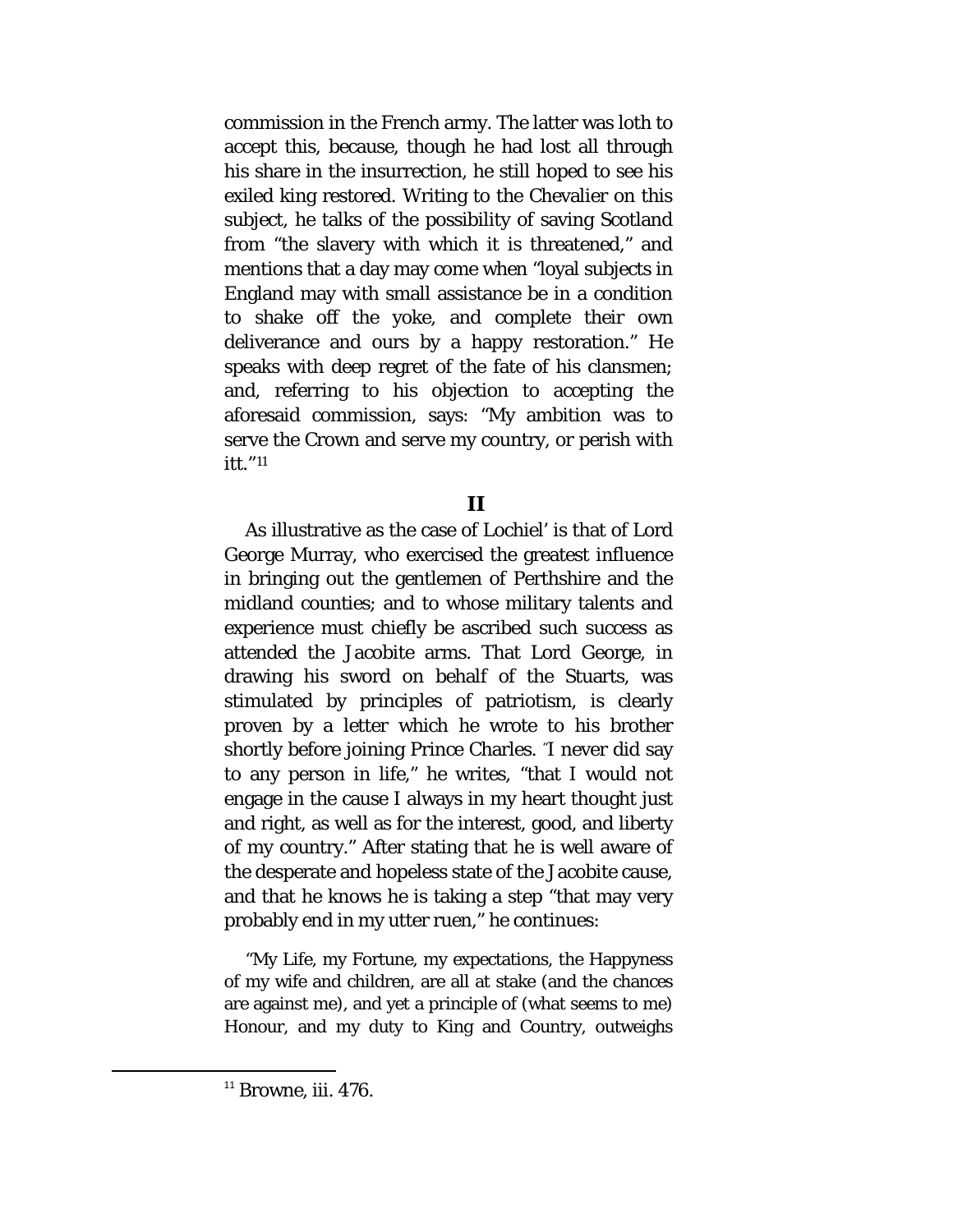everything. … After what I have said, you may believe that I have weighted what I am going about with all the deliberation I am capable off, and suppose I were sure of dieing in the attempt, it would neither deter or prevent me." He makes an appeal to his brother to care for his (Lord George's) family. Of his wife he says "that nothing but so strong an attachment as I have to the cause I am to imbark in, could make me do what in all appearance must disturb her future quiet and Happyness.["12](#page-30-0)

By his conduct during and after the Forty-five, Lord George amply showed that the sentiments which he expressed in the above letter were absolutely sincere. Writing to Charles Edward two days after Culloden, he refers to the deep grief he feels for "our late loss," but says: "I declare that were your R.H. person in safety, the loss of the cause and the misfortunate and unhappy situation of my countrymen is the only thing that grieves me, for I thank God I have resolution to bear my own and family's mine without a grudge." He adds that he awaits any commands from the Prince, and concludes by signing himself "with great zeal, Sr. Your R.H. most dutifull and humble servant."<sup>[13](#page-30-1)</sup> Ruined and proscribed on the failure of the rising, he remained true to his first love, and never swerved in his allegiance. For some years after the Forty-five he and Charles Edward were estranged, the latter thinking that Lord George was partly to blame for the disaster at Culloden; and when, in 1747, Murray was at Paris and desired to pay his respects to the Prince, Charles refused to see him. Even this did not shake his devotion. He sent word to the Prince that he was prepared to obey his orders, and he wrote to the Chevalier as follows: "In any parte of the world I may happen to be in, I shall pray for your Majestie's prosperity, and that of your sons, and my distressed country. Whatever misfortunes may attend me I shall look upon as small in comparison with what you all

<span id="page-30-0"></span> $12$  Atholl, iii. 19.

<span id="page-30-1"></span><sup>&</sup>lt;sup>13</sup> Itinerary, 79.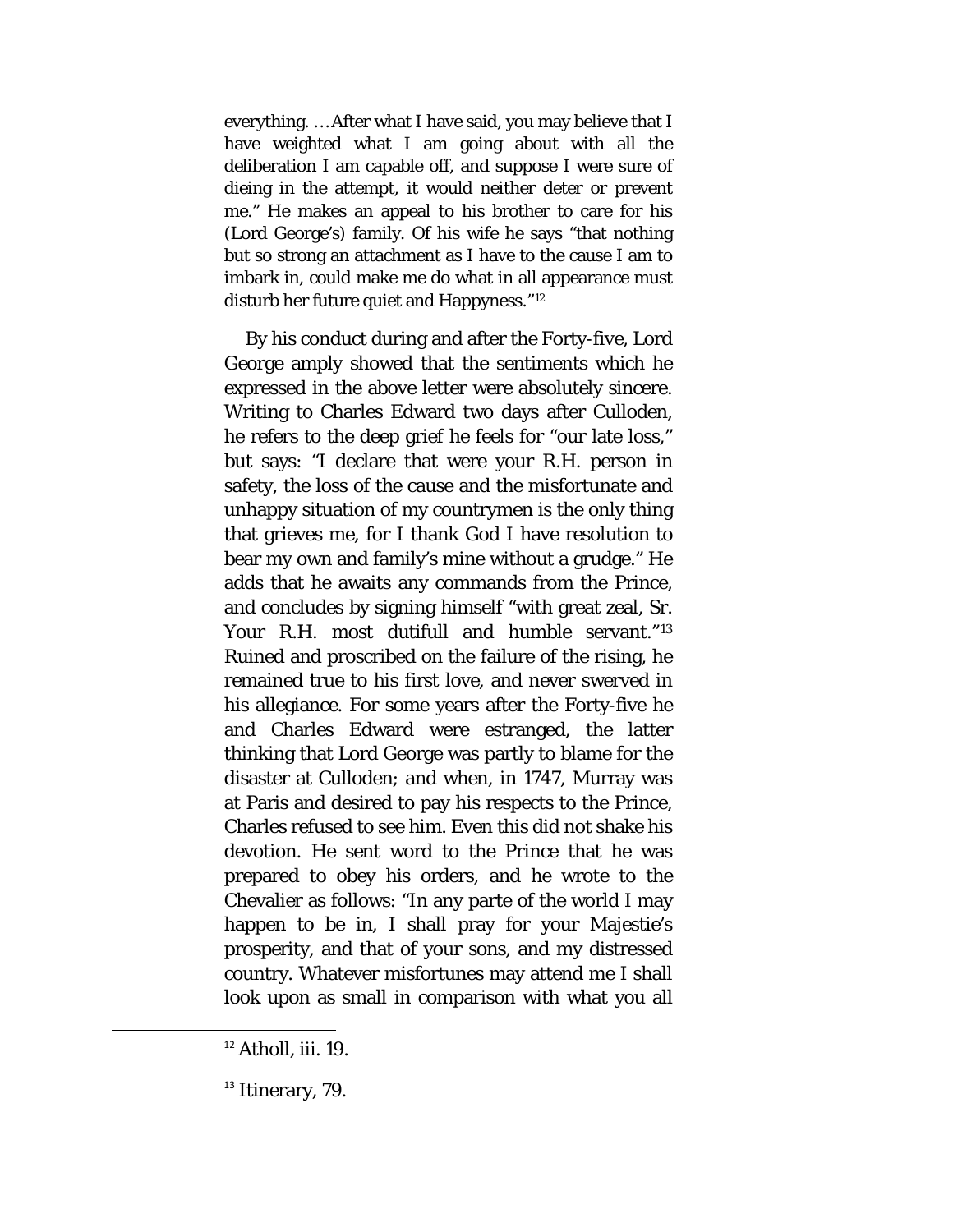suffer …"[14](#page-31-0) Lord George lived for fifteen years after the Forty-five; and, during that period, he had frequent occasion to write to his exiled king. All his letters breathe the most devoted loyalty. He never mourns for what he has lost in fighting for the Stuart cause; and, far from expecting thanks for the services he has rendered, he says ever that he has acted only according to duty, and repeatedly expresses gratitude for little services done him by his royal master. Writing to the Chevalier in September 1748, he says: "I should think myself wanting in my duty if any thing occurred to me that might in the smallest degree be useful to your Majesty, did I not acquaint you of it." In November of the same year he expresses sentiments eminently illustrative of the spirit of Jacobite loyalty: "The present situation of affairs, I am much afraid, have but a gloomy aspect with regard to your Majesty's just rights and that of your royal House, as well as to the happiness of your subjects, who must groan under oppression (which indeed most of them deserved) till such time as it pleases the Almighty to open their eyes." He adds that his wife "begs leave to lay herself at your Majesty's feet. ... I can venture to say in her name, as her principles are founded in religion and justice, her attachment to your Majesty and royal family, and ardent wishes for your prosperity are deeply engrav'd in her heart." Writing again to the Chevalier in 1750, Lord George states that he is still prepared to draw his sword. "Would to God," he declares, "that my acknowledgments could be indeed useful and acceptable to your Majesty and Royal House. I should then with pleasure and cheerfulness spend the last drop of my blood in so glorious and just a cause." In this letter, also, he gives his opinion of the House of Hanover, "whose interests," he affirms, "are diametrically opposite to those of Great Britain," and whose "government is founded in wickedness, and is supported by

<span id="page-31-0"></span> $14$  Browne, iv. 12.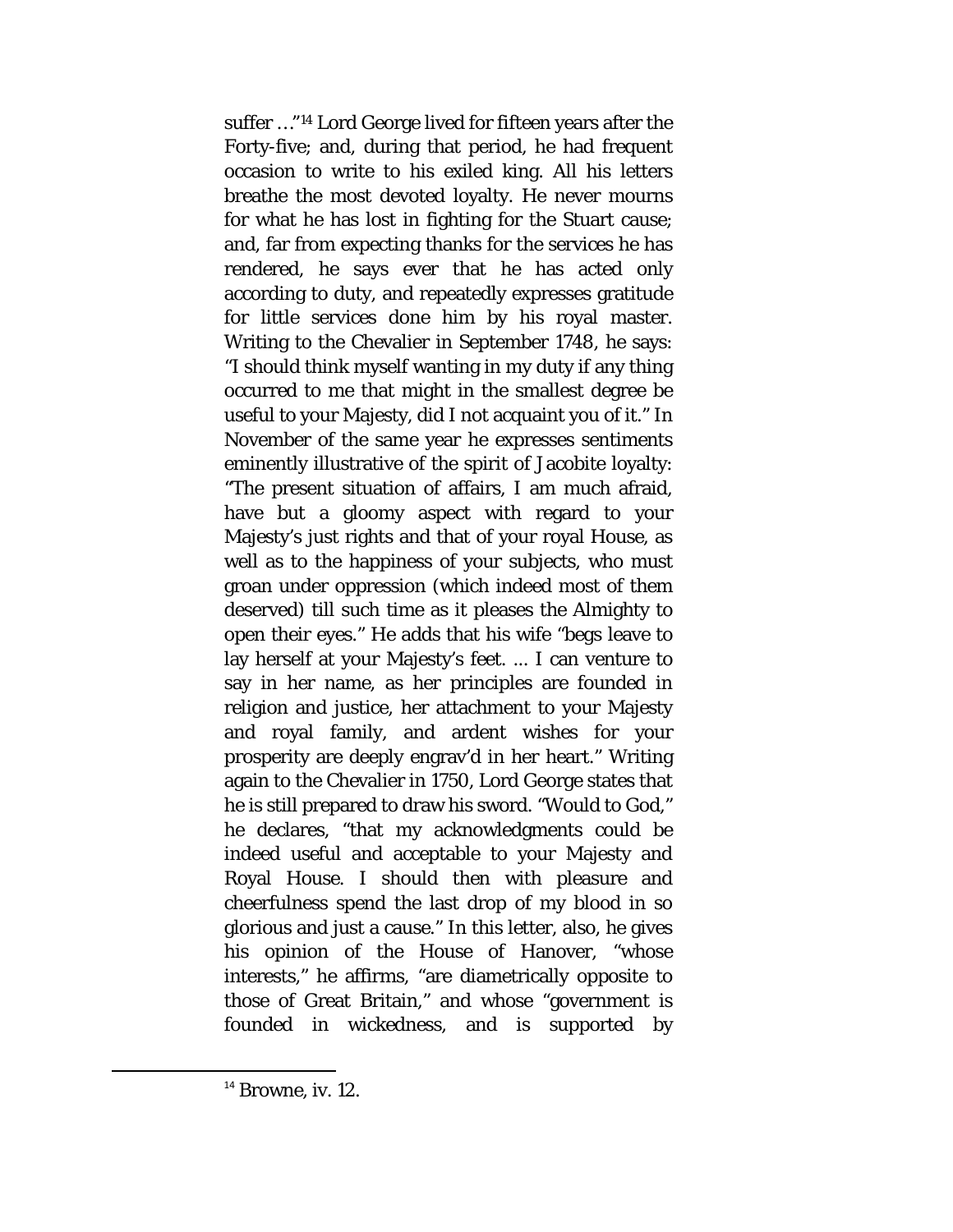falsehoods."[15](#page-32-1) It was not only when corresponding with his sovereign that Lord George expressed these disinterested sentiments. Writing to the Chevalier's secretary in 1751, he says: "Most people in Britain now regard neither probity nor any other virtue—all is selfish and vainal. But how can I complain of such hard usage when my Royal Master has met with what is a thousand times more cruel. He bears it like a Christian hero: ill would it suit me to repine. I thank the Almighty I never did, and I think it my greatest honour and glory to suffer in so just and upright a cause."[16](#page-32-2)

Lord George Murray lived till 1750; and, even unto the end, he continued to hope that he might see the Stuarts restored to the throne of their ancestors.

#### **III**

<span id="page-32-0"></span>If it was the influence of Lochiel which brought out the Highland chiefs, and that of Lord George Murray which affected the lairds of Perthshire, it was undoubtedly the example set by Lord Pitsligo which induced the gentlemen of the north-eastern counties to draw their swords. Too little is known of this peer, but all that can be gleaned redounds to his credit.

In early manhood Pitsligo travelled in France; and having gained the friendship of Fénelon, was introduced by him to Madame Guyon and other "quietists." Their influence left a deep impression on his mind, and led him to devote much attention to the study of the mystical writers.<sup>[17](#page-32-3)</sup> Not only a man of earnest piety, but a writer on religion, he was author of two books: *Essays, Moral and Philosophical* (1734) and *Thoughts concerning Man's Condition*  (posthumously, 1763 and 1835). There are many

<span id="page-32-1"></span><sup>&</sup>lt;sup>15</sup> Browne, iv. 39, 45, 70.

<span id="page-32-2"></span> $16$  Browne, iv. 95.

<span id="page-32-3"></span> $17$  D. N. B. Art. Pitsligo.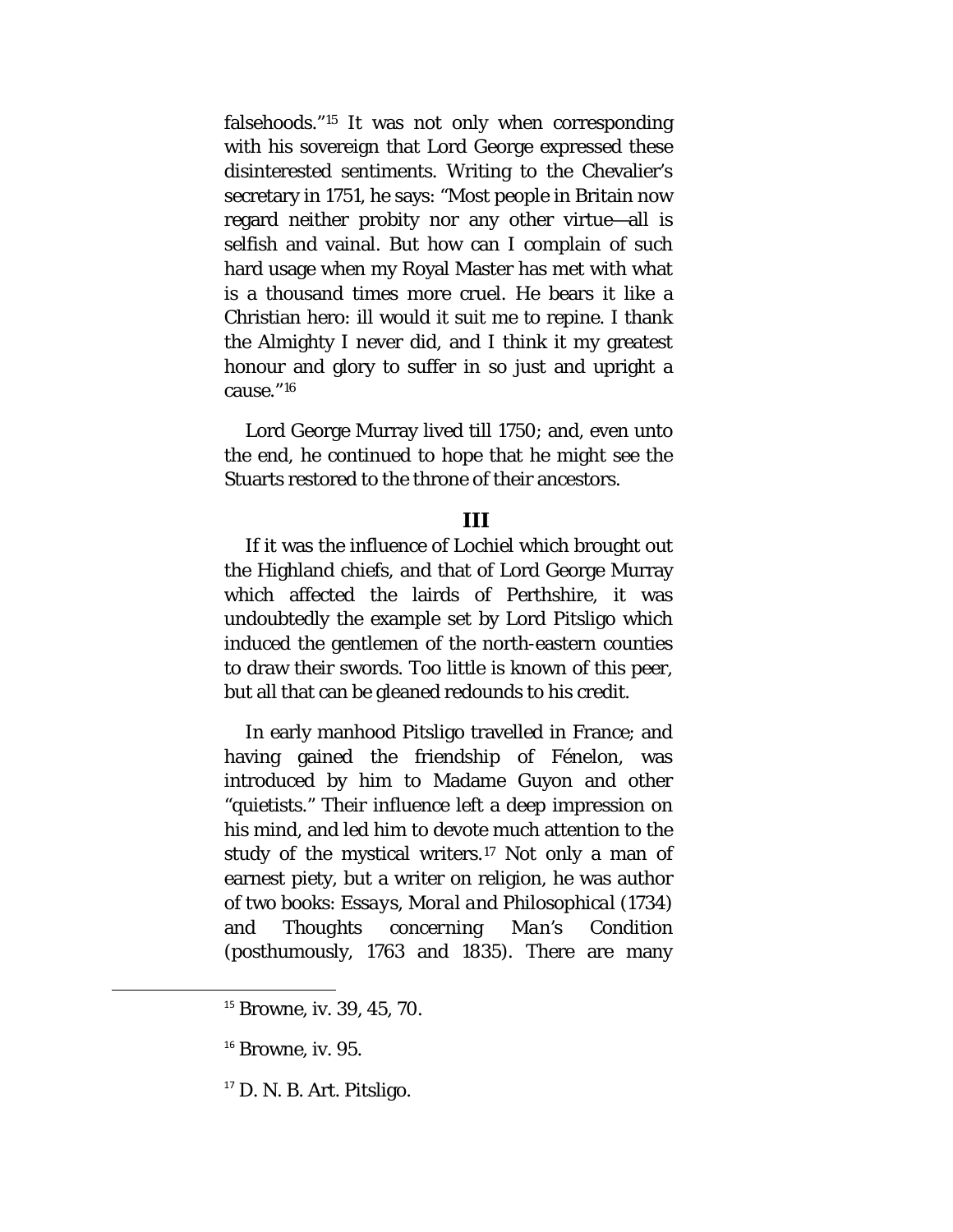contemporary testimonies to the excellence of Pitsligo's character, and one of the most notable of these comes from a renegade Jacobite—Dr William King, Principal of St Mary Hall, Oxford. He says:

"Whoever is so happy, either from his natural disposition or his good judgment, constantly to observe St Paul's precept, 'to speak evil of no one,' will certainly acquire the love and esteem of the whole community of which he is a member. But such a man is the *rara avis in terris;* and, among all my acquaintance, I have known only one person to whom I can with truth assign this character. The person I mean is the present Lord Pitsligo of Scotland. I not only never heard this gentleman speak an ill word of any man living, but I always observed him ready to defend any other person who was ill spoken of in his company.

"It is no wonder that such an excellent man, who, besides, is a polite scholar, and has many other great and good qualities, should be universally admired and beloved—insomuch, that I persuade myself he has not one enemy in the world."[18](#page-33-0)

Another contemporary (evidently a Jacobite) writes:—

"Lord Pitsligo is ... a great Schollar and fond of study … humane to a fault, and brave to admiration, extreamly affable and engaging in conversation. The deservedly most popular man in his country, not beloved but adored, being ever employ'd in doing good offices to his neighbours. … I would conclude by saying yt he is the best husband, the best father, and the best s—bj—t in Brittain."[19](#page-33-1)

Like Lochiel, Pitsligo had many admirers who did not share his political opinions; and among these must be reckoned John Home. That historian, dealing with the influence which Pitsligo exercised in bringing recruits to Prince Charles's army, says:

<span id="page-33-0"></span><sup>&</sup>lt;sup>18</sup> Pitsligo.

<span id="page-33-1"></span> $19$  Broughton, 225.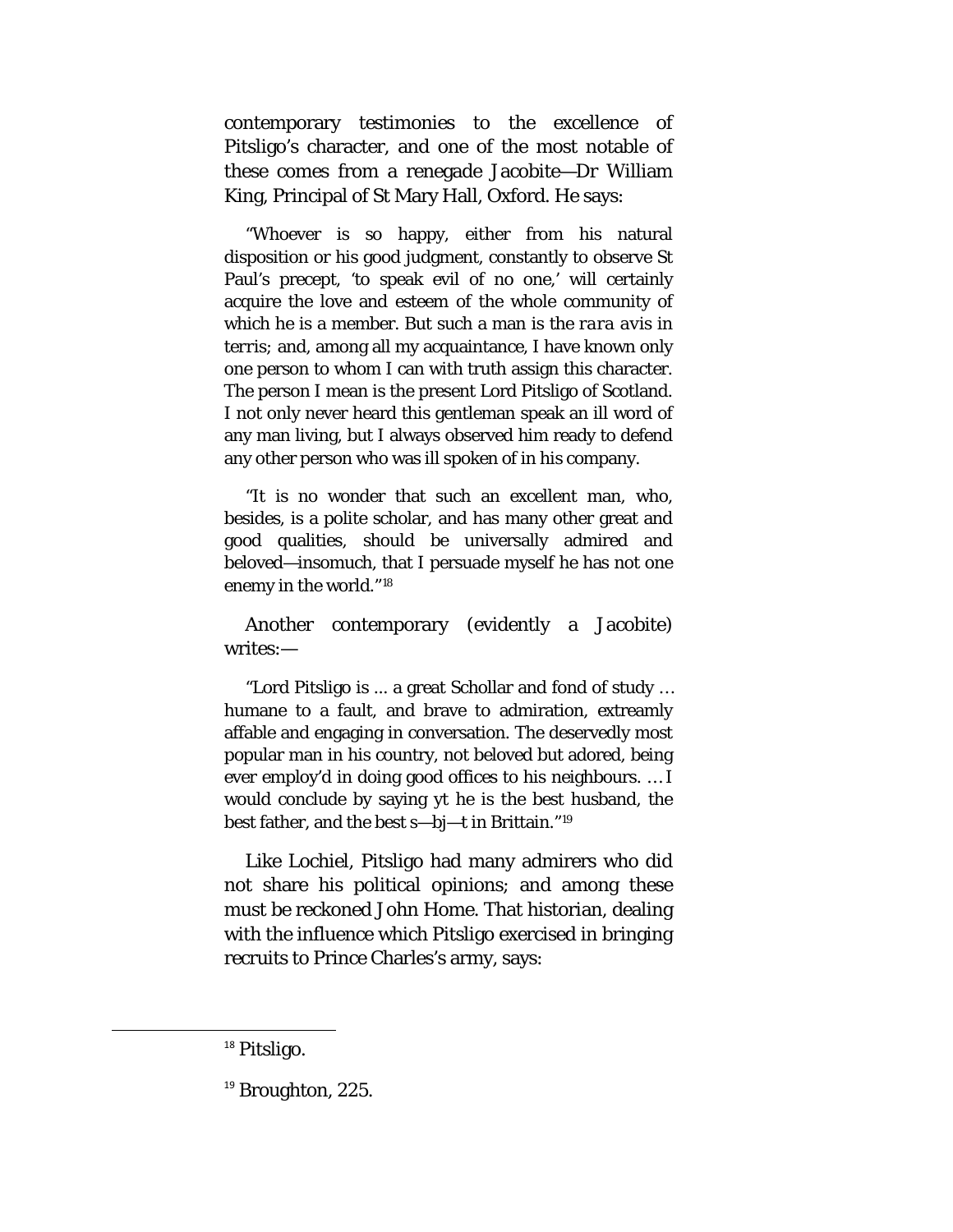"This peer, who drew after him such a number of gentlemen, had only a moderate fortune; but he was much beloved and greatly esteemed by his neighbours, who looked upon him as a man of excellent judgment, and of a wary and cautious temper; so that when he, who was deemed so wise and prudent, declared his purpose of joining Charles, most of the gentlemen in that part of the country where he lived, who favoured the Pretender's cause, put themselves under his command, thinking they could not follow a better or a safer guide than Lord Pitsligo."[20](#page-34-0)

In ill health, and sixty-seven years of age at the beginning of the rising, Pitsligo's decision to join Prince Charles was taken after much deliberation. In a letter which he wrote at the time, he says: "I thought, I weighed, and I weighed again. If there was any enthusiasm in it, it was of the coldest kind." When his men were drawn up, ready to start, he moved to the front, lifted his hat, and prayed: "O Lord, Thou knowest that our cause is just"; then, turning to his followers, he said: "March, gentlemen."[21](#page-34-1) The news that Pitsligo was on his way to join the Prince spread fast, and the *Caledonian Mercury* of 4th October 1745 reported thus: "A letter from Aberdeen assures that the Rt. Hon. Alexander Lord Pitsligo has put himself at the head of his friends and tenants, and is on the march to join the Prince's army. This most worthy peer cannot fail of becoming an honour and ornament to either camp or cabinet."[22](#page-34-2) Another contemporary writer, probably Hamilton of Bangour, telling of Pitsligo's arrival, says that "it seemed as if religion, virtue, and justice were entering the camp under the appearance of this venerable old man."[23](#page-34-3)

<span id="page-34-3"></span><span id="page-34-2"></span><span id="page-34-1"></span><span id="page-34-0"></span><sup>23</sup> Pitsligo.

<sup>&</sup>lt;sup>20</sup> Home, iii. 104, 105.

<sup>&</sup>lt;sup>21</sup> Pitsligo.

<sup>22</sup> List, 376.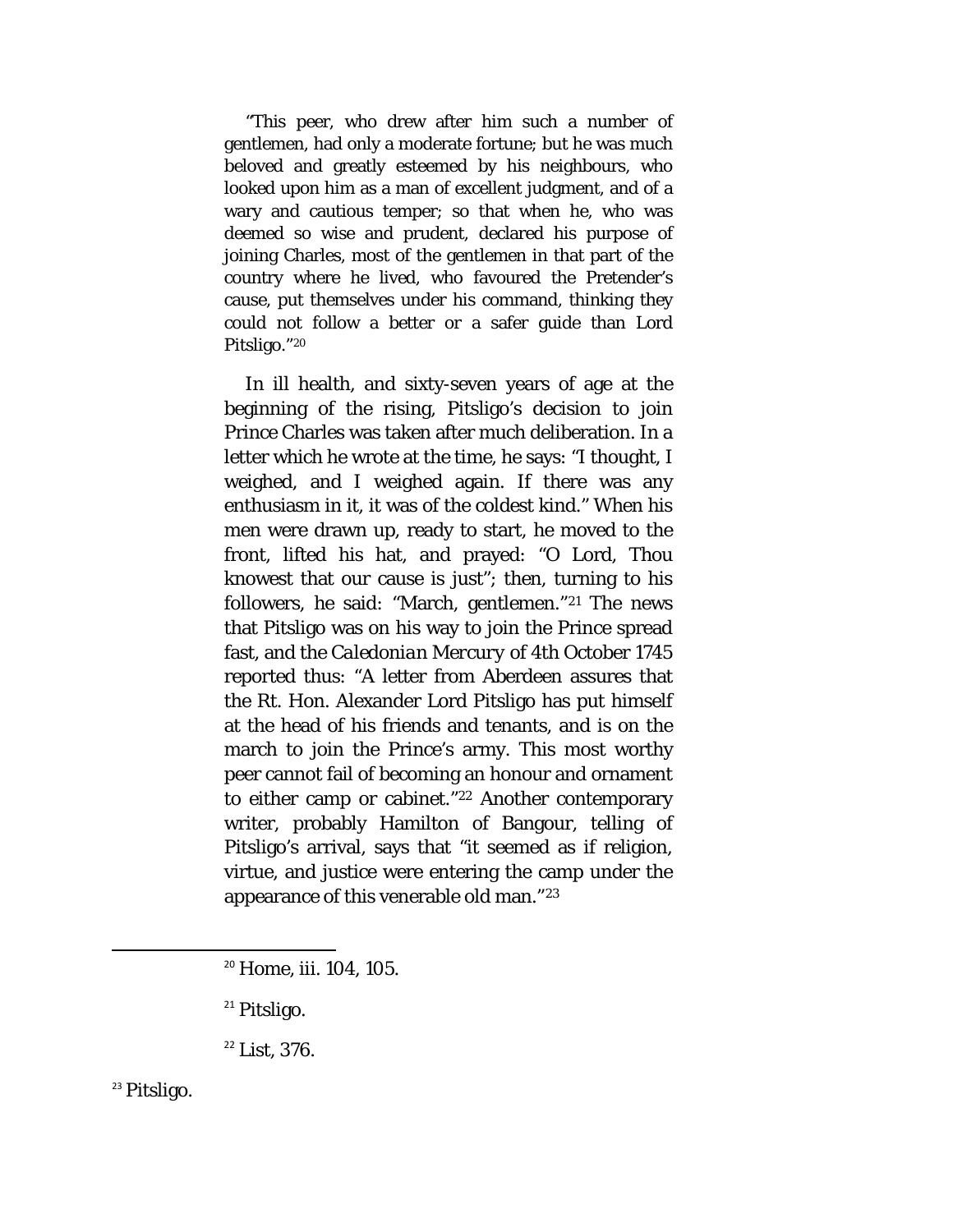#### NOTES AND REFERENCES

.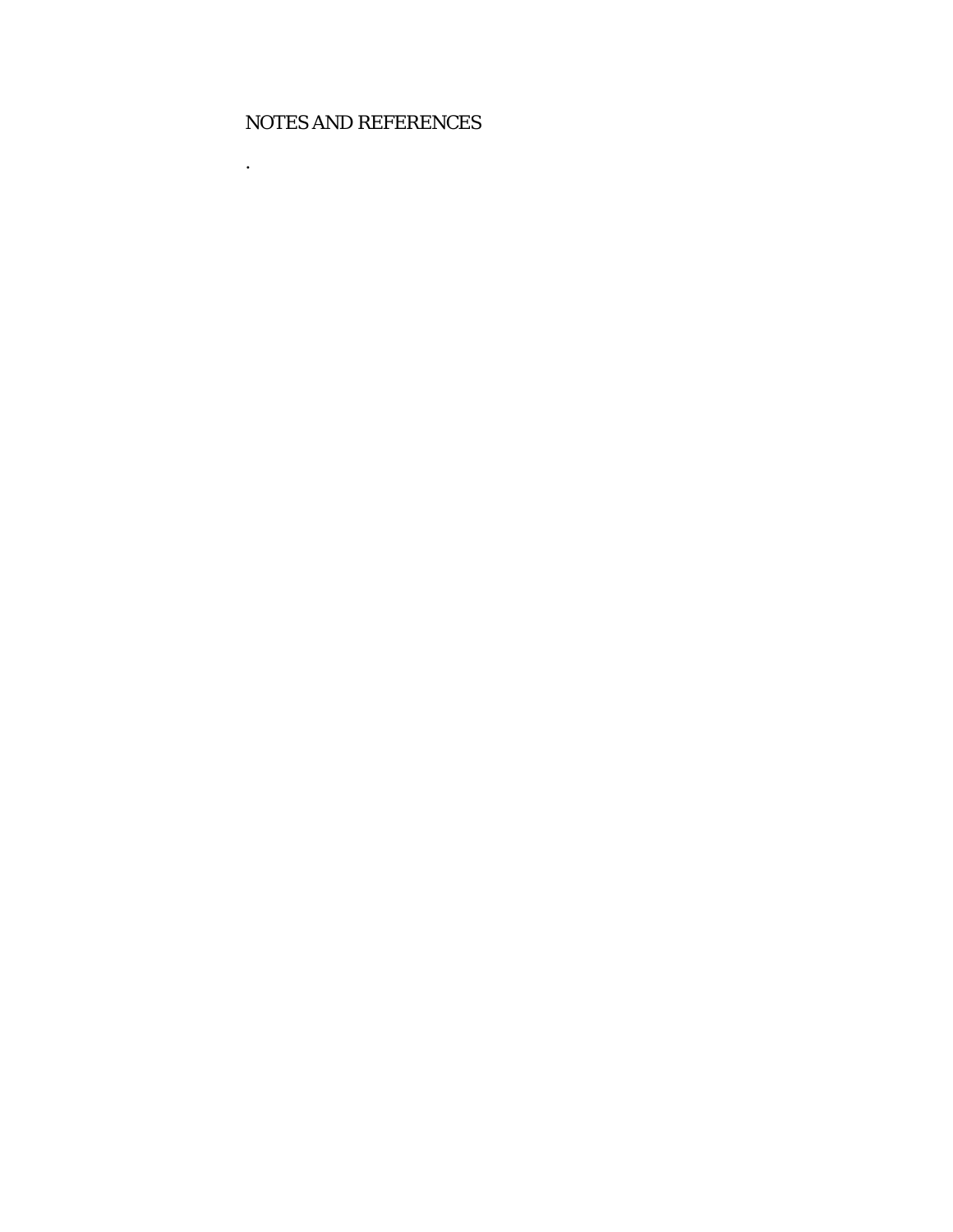# **JACOBITE MEN OF LETTERS**

**I**

It is strange that the Jacobites of 1745 should have been so often pictured as a band of lawless and uneducated banditti; for, besides Lord Pitsligo, there were many authors who took arms for Charles Edward. Of these the most noteworthy were Andrew Lumisden, William Hamilton of Bangour, Alexander Robertson of Struan, John Roy Stewart, Sir James Steuart of Goodtrees, and Alexander Macdonald, or (to give him his Gaelic name, and distinguish him from a namesake who was also a Jacobite man of letters) Alasdair MacMhaigstir Alasdair.

A lawyer by profession, Andrew Lumisden was a friend of James Boswell, who talks of him as "my very worthy and ingenious friend," and praises his writings as "at once accurate and classical."[1](#page-36-0) Lumisden was a member of the Royal Society of Edinburgh, and also of the Society of Scottish Antiquaries. He was an occasional contributor to the *Edinburgh Critical Review,* and was author of a book entitled *Remarks on the Antiquities of Rome and its Environs* (1797), generously praised by John Home as "that most excellent treatise."[2](#page-36-1) But he is chiefly interesting in the present case because he illustrates the spirit of Jacobite loyalty, and because it is certain that he followed the Stuarts with the conviction that the Hanoverian government was detrimental to Great Britain. Writing to his father from Rouen in 1747, he says he cannot enjoy "the diversions I have seen," because "I reflect on the situation of my poor, but brave country, groaning under all the miseries of a usurpation and civil war, whilst I enjoy such gaieties; and thus I know how much the love of my country is rooted in me, and gets the better of my other passions,

<span id="page-36-0"></span> $1$  Boswell, ii. 224.

<span id="page-36-1"></span><sup>&</sup>lt;sup>2</sup> Home, iii. 226.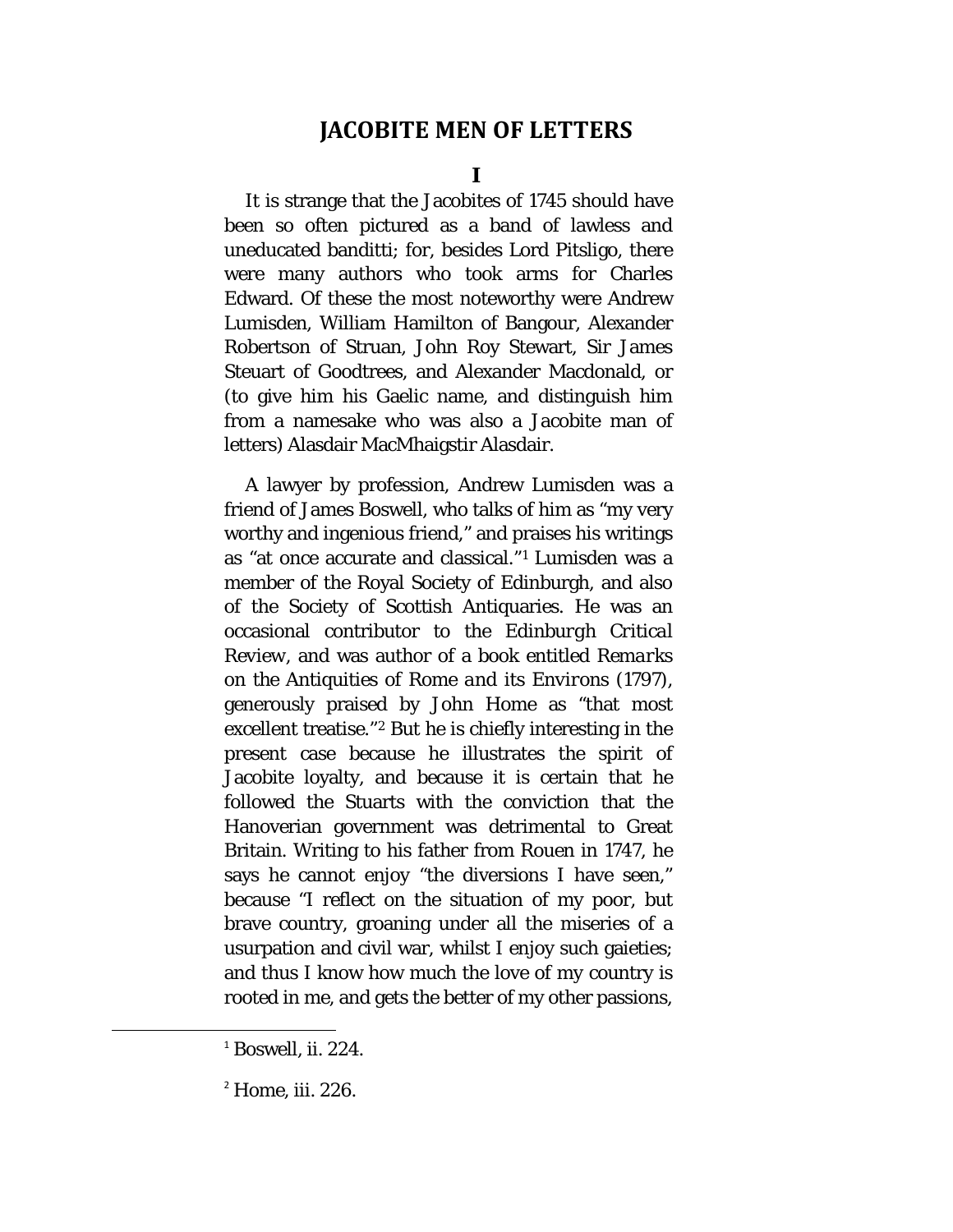since neither the distance of time nor place is able to erase it." In exile for his share in the Forty-five, Lumisden was employed for several years as secretary to the Chevalier; and, on his master's death at Rome in 1766, he became anxious to leave Italy and to go to Paris, whither he hoped his sister, Mrs Strange, would be induced to come to him from Scotland. He was prevented, however, from taking this step, through Charles Edward calling upon him to pass into his service; and on this occasion he wrote to Mrs Strange: "Since the king is come here, and commands me to attend him, I cannot but obey, although it alters all the scheme of happiness I had proposed to myself." At this time, also, he wrote to the Prince in a manner which shows that he considered Charles the only rightful ruler of England. "May your Majesty long live," he says, "and soon enjoy your undoubted rights, thereby rendering an infatuated people happy by the blessings of your reign."[3](#page-37-0)

One of the trials which crossed James Boswell's path of hero-worship was that he could not induce his idol to share his admiration for the author of "Busk ye, busk ye, my bonnie, bonnie bride." He tells how "I tried to get Dr Johnson to like the poems of William Hamilton of Bangour, …: I had been much pleased with them at a very early age: the impression still remained on my mind; it was confirmed by the opinion of my friend, the Honourable Andrew Erskine, himself both a good poet and a good critic, who thought Hamilton as true a poet as ever wrote, and that his not having fame was unaccountable. Johnson, upon repeated occasions … talked slightingly of Hamilton."[4](#page-37-1) Posterity, in its judgment of Bangour, has followed the opinion of Johnson rather than that of his biographer; yet the poet was admired by Allan Ramsay, and had many other contemporary

<span id="page-37-0"></span><sup>&</sup>lt;sup>3</sup> Strange i. 89. ii. 79, 106.

<span id="page-37-1"></span> $<sup>4</sup>$  Life iv. 152.</sup>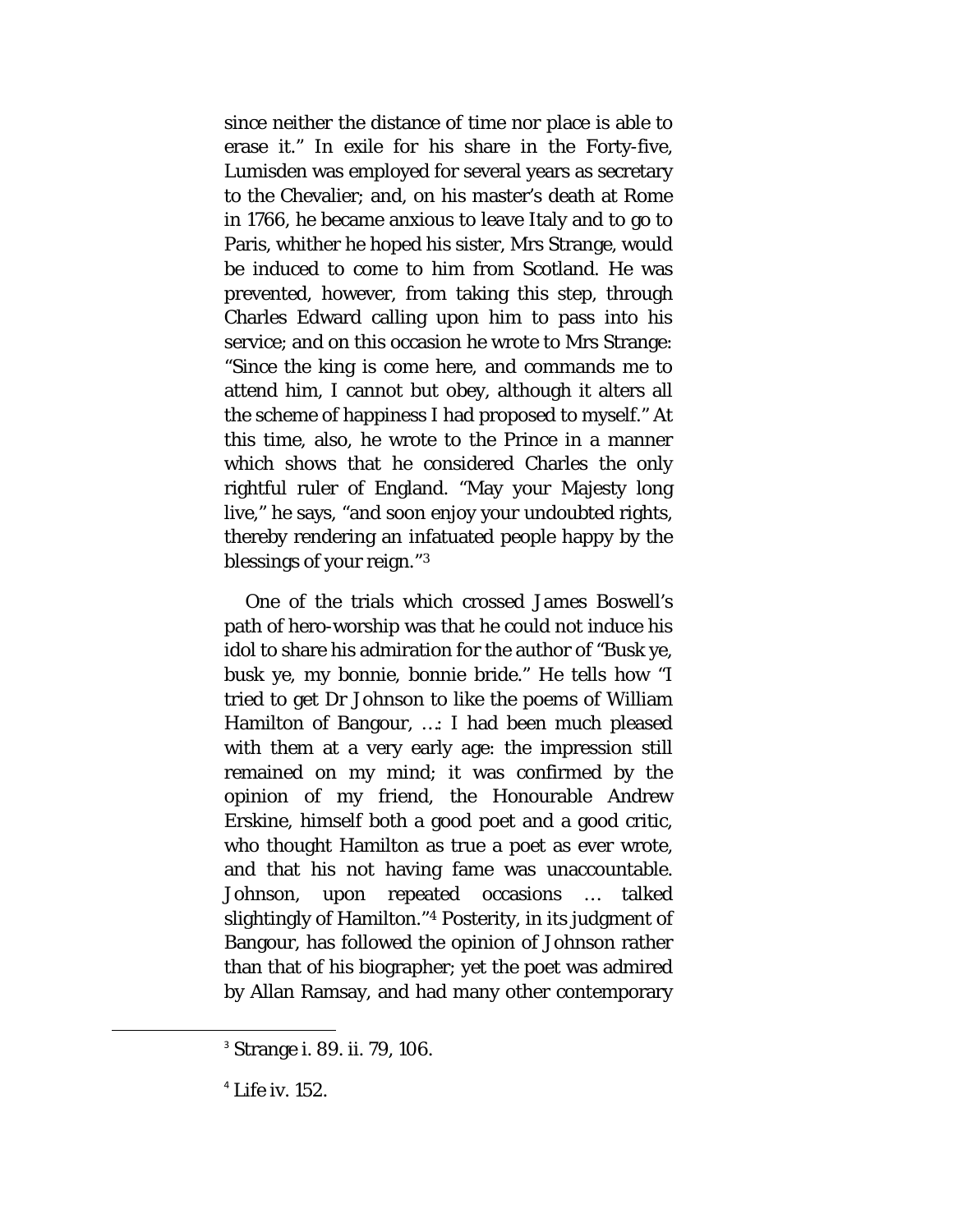devotees. Hamilton was a Whig by birth and education; and, according to Ramsay of Ochtertyre, was converted to Jacobitism by the persuasions of Prince Charles himself.[5](#page-38-0) At one time he purposed writing a history of the Forty-five, and he received from Lord George Murray materials on which to base his work.<sup>[6](#page-38-1)</sup> His verse, redolent of the Augustan age, expresses little of himself; yet it contains ample proof that the poet's devotion to the Stuarts was akin to patriotism. In one place he writes:

"On Gallia's shore we sat and wept, When Scotland we thought on, Robbed of her bravest sons, and all Her ancient spirit gone.

How shall the sons of freedom e'er For foreign conquest fight; For power, how wield the sword unsheath'd For liberty and right?

If thee, O Scotland, I forget, Even with my latest breath, May foul dishonour stain my name, And bring a coward's death.

May sad remorse of fancied guilt My future days employ, If all thy sacred rights are not Above my chiefest joy."

Again, in a poem written at Rouen in 1749, he says:

"Scotia, for genius famed and gallant deed, Has yet her bards to sing, her chiefs to bleed:

<span id="page-38-0"></span> <sup>5</sup> Ramsay, i. 28. The conversion occurred when the poet, as a young man, was travelling on the continent.

<span id="page-38-1"></span><sup>6</sup> Jacobite, 29.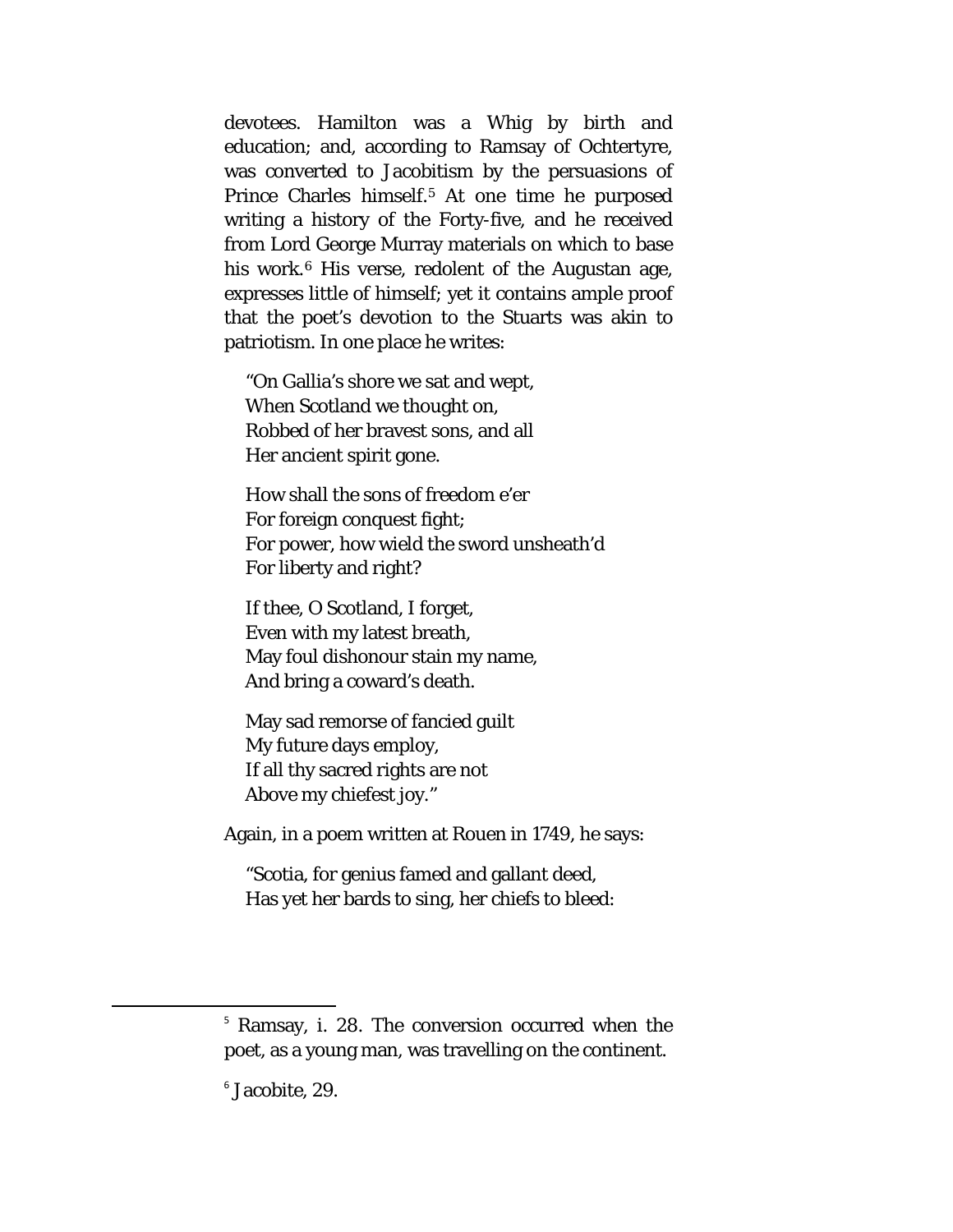Yes, freedom shall be hers, her kings shall reign, For, know, Culloden was not lost in vain."[7](#page-39-0)

But of all Bangour's poems, the one most notable as throwing light on the spirit of its author's Jacobitism is his ode on the battle of Prestonpans. In this he describes the Highlanders as "Victorious over tyrant pow'r"; and, referring to the speed with which Cope was routed, says:

"How quick the race of fame was run! The work of ages in one hour: Slow creeps th' oppressive weight of slavish reigns; One glorious moment rose, and burst your chains."

In the following passage he displays his ardent admiration for Charles Edward, and his faith in the Prince's capability for governing the country:

"What arm has this deliverance wrought? 'Tis he! the gallant youth appears; 0 warm in fields, and cool in thought! Beyond the slow advance of years! Haste, let me, rescu'd now from future harms, Strain close the filial virtue in my arms.

Early I nurs'd this royal youth, Ah! ill detain'd on foreign shores; I fill'd his mind with love of truth, With fortitude and wisdom's stores: For when a noble action is decreed Heaven forms the hero for the destin'd deed."

He goes on to praise the Highlanders, and to speak of their devotion to the cause of the exiled house:

<span id="page-39-0"></span> $<sup>7</sup>$  Lyon, i. 228. Threipland, 49. Neither of these poems</sup> are found in Hamilton's works. "On Gallia's shores" is attributed to the poet, not only in Lyon, but also in a collection of Jacobite songs published at Glasgow in 1871.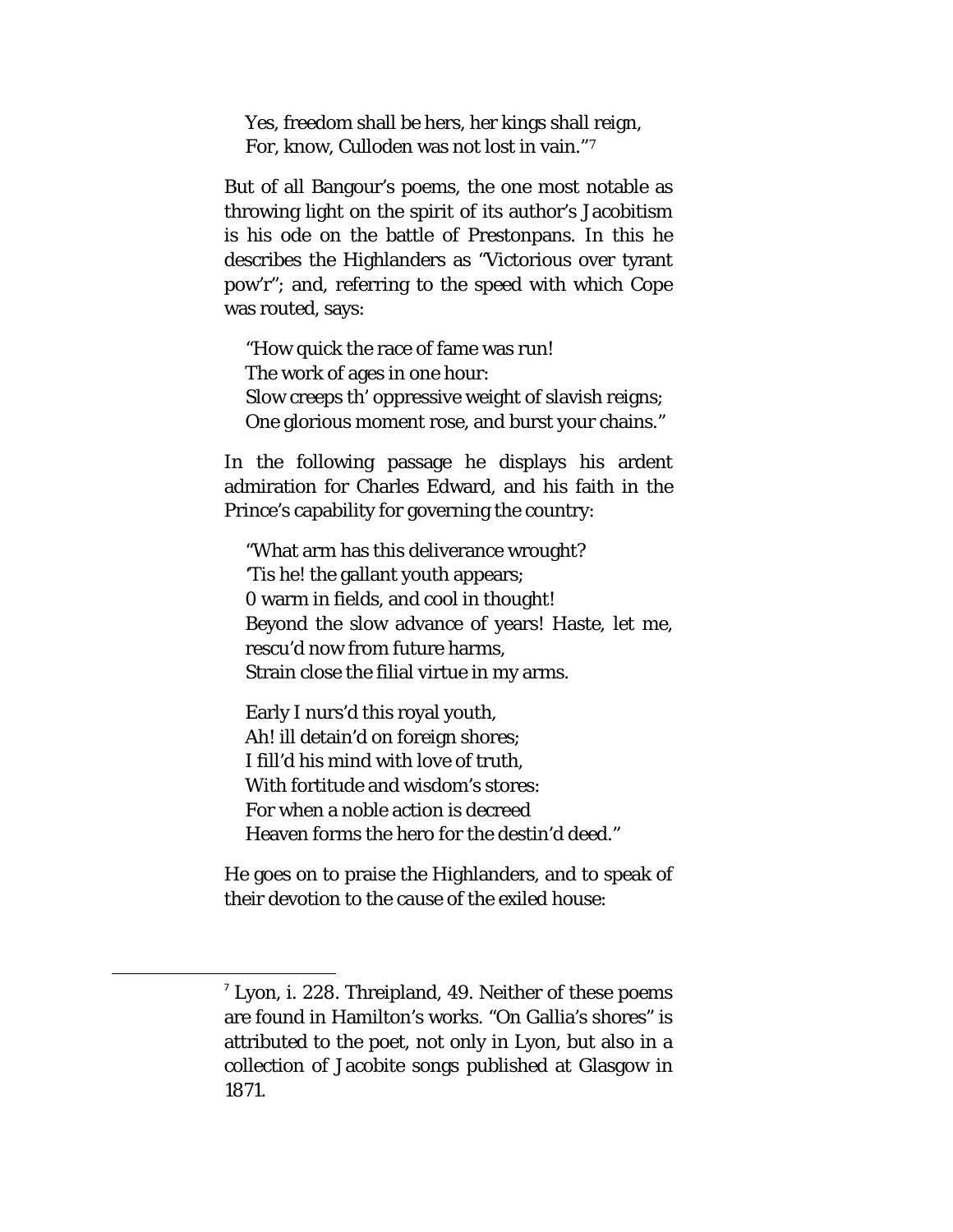"He came! he spoke! and all around, As swift as heav'n's quick-darted flame, Shepherds turned warriors at the sound, And every bosom beat for fame: They caught heroic ardour from his eyes, And at his side the willing heroes rise."

His last two verses not only suggest that the poet believed in the divine right of the Stuarts, but show that he thought that the restoration of that dynasty would prove the salvation of England:

"Rouse, England! rouse, fame's noblest son, In all thy ancient splendour shine; If I the glorious work begun, O let the crowning palm be thine. I bring a prince, for such is heav'n's decree, Who overcomes but to forgive and free.

So shall fierce wars and tumults cease, While plenty crowns the smiling plain; And` industry, fair child of peace, Shall in each crowded city reign; So shall these happy realms for ever prove The sweets of union, liberty, and love."[8](#page-40-0)

Like many Highland chiefs of the mid-eighteenth century, Alexander Robertson of Struan was an university man: he was educated at St Andrews, and at one time intended taking holy orders. Ramsay of Ochtertyre praises him as a writer, and says that "there was a dignity and courtesy in his manner which, joined to the vigour and sprightliness of his understanding, made his conversation highly acceptable to persons of every rank." Struan was out in 1689 and 1715; and, though eighty-one years of age

<span id="page-40-0"></span><sup>&</sup>lt;sup>8</sup> This ode, though undoubtedly the work of Hamilton, is not found in all editions of his works. I quote it from the ninth volume of a series, published at Edinburgh in 1794, entitled *A Complete Edition of the Poets of Great Britain.*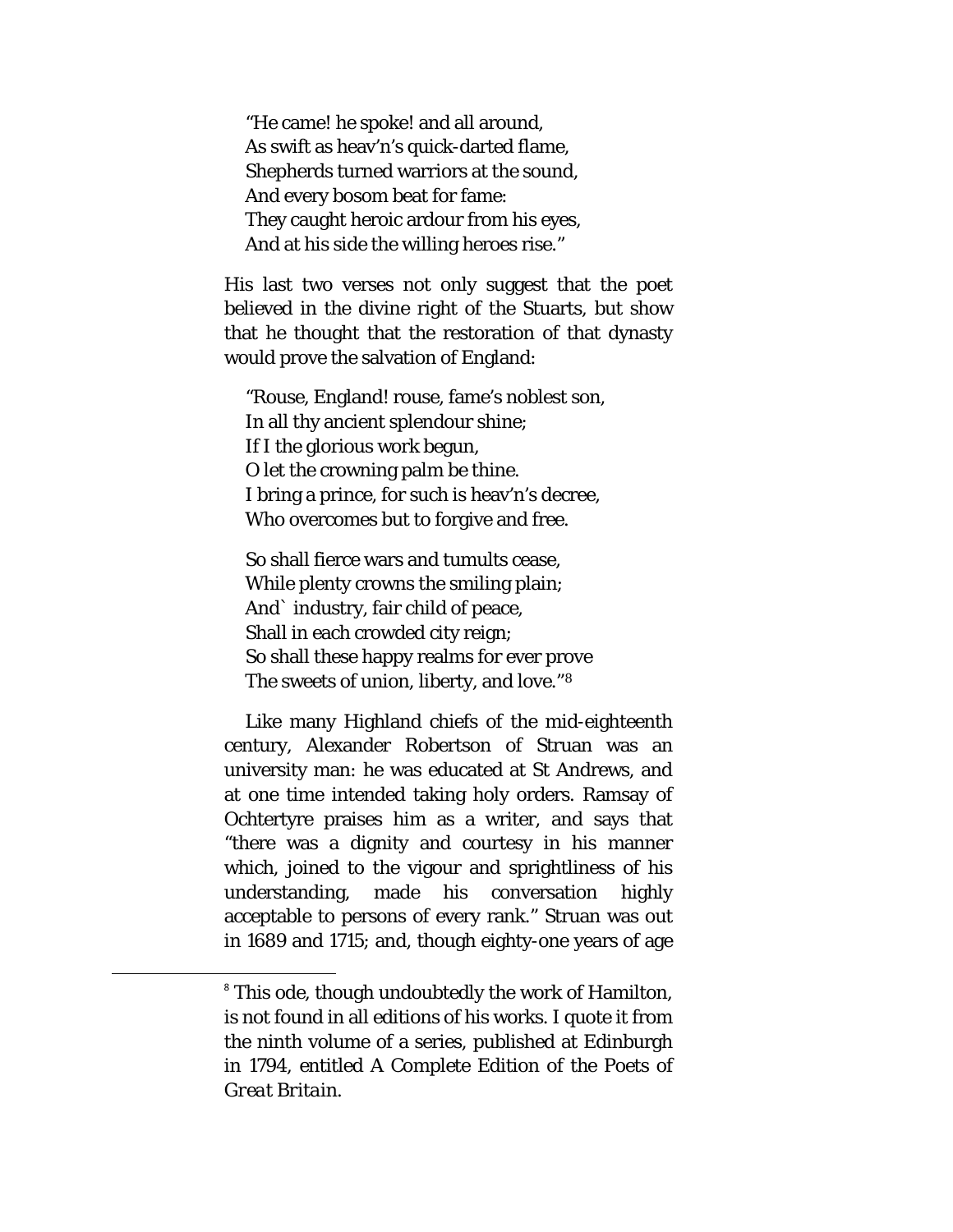in 1745, declared that "none but himself should raise the clan,"[9](#page-41-0) and joined the Jacobite army on its march from the Highlands to Edinburgh. His verses, which were published in 1751 and include translations from Horace and Virgil, are deeply tinged with the characteristic faults of mid-eighteenth century literature, but have nevertheless considerable merit. It is evident, from his work, that Struan regarded the Revolution as a crime, and that he believed the restoration of the Stuarts and the good of his country to be inseparable. In a poem on the accession of William of Orange, he writes:

"A Government that's built on breach of Trust And Perjury, can ne'er be counted just."

And in an ode written to celebrate the birthday of the Chevalier de St George, he looks forward to a happy day when King James will be reinstated on the British throne, and prophesies:

"Then the world shall be free'd from their evils amain, And virtue shall flourish again."[10](#page-41-1)

John Roy Stewart is one of the most interesting of Jacobite men of letters; for he was a personal friend of Charles Edward, who placed great confidence in him. When the Forty-five broke out, John Roy was serving with the French army in Flanders against the British; but on receiving news of the Prince's landing in Scotland, he hurried home to engage in the rising. Having seen much service abroad, he well understood the craft of the soldier; and he fought so well at Culloden that his prowess attracted the attention of the Duke of Cumberland. As a Gaelic poet John Roy was much admired by his contemporaries; and though his songs were never published in book form, many of them are still remembered in the Highlands. His work

<span id="page-41-0"></span> <sup>9</sup> Ramsay, i, 34, 36.

<span id="page-41-1"></span><sup>&</sup>lt;sup>10</sup> Struan, 75, 276.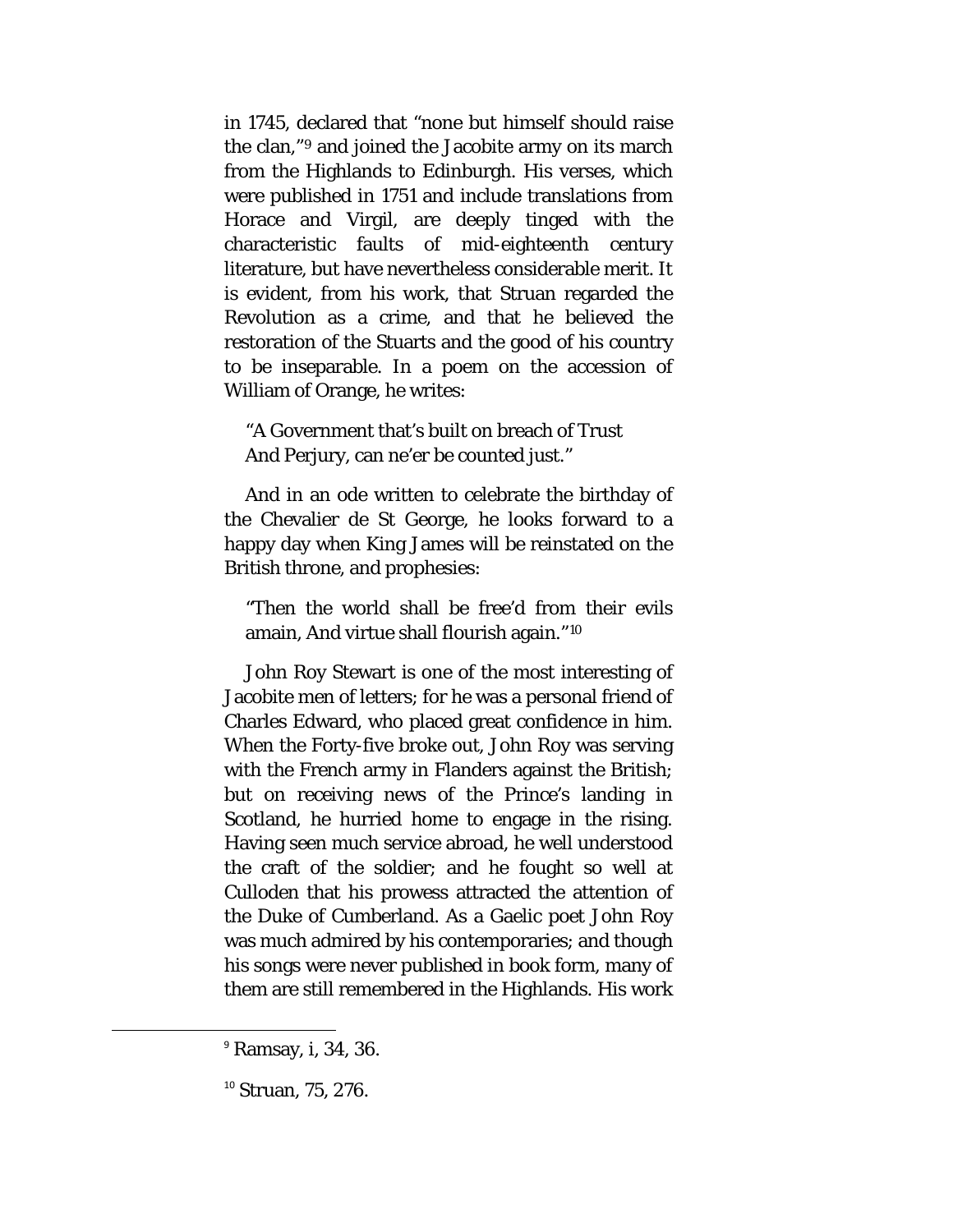throws considerable light on the nature of his loyalty. In one of his best known Gaelic poems he thus expresses love of his country:

"On my heart grief is pressing For the wounds and distress of my land; King of Heaven still guard us From our foes that are hard on each hand. On our track is Duke William And we fall by his villainous band, Till the vilest and basest On the flower of our race have their stand."

He goes on to show that he regards the Stuarts as the rightful owners of the British throne, and that he looks to their restoration to bring happiness to the kingdom. He regrets that the Prince

"By King George and his carles should be chased! That the Right should be banished And the truth thus have vanished disgraced."

And he adds:

"But, O God, if it please Thee, Bring the Kingdom in season to peace; And the true king enthroning In time make our moaning to cease."[11](#page-42-0)

According to Stewart of Garth, John Roy wrote not only in Gaelic, but also in Latin.[12](#page-42-1) It is certain that he sometimes wrote in English; and one of his pieces in that language, "John Roy's Psalm" (written when the author was in hiding after Culloden) is of significance. The poet says here nothing concerning his own misfortunes, but expresses sentiments which prove that he believed he had followed the path of duty in taking arms. He attributes to divine providence his escape from Cumberland's minions, and says:

<span id="page-42-0"></span> $11$  Literature 45.

<span id="page-42-1"></span> $12$  Garth, 349.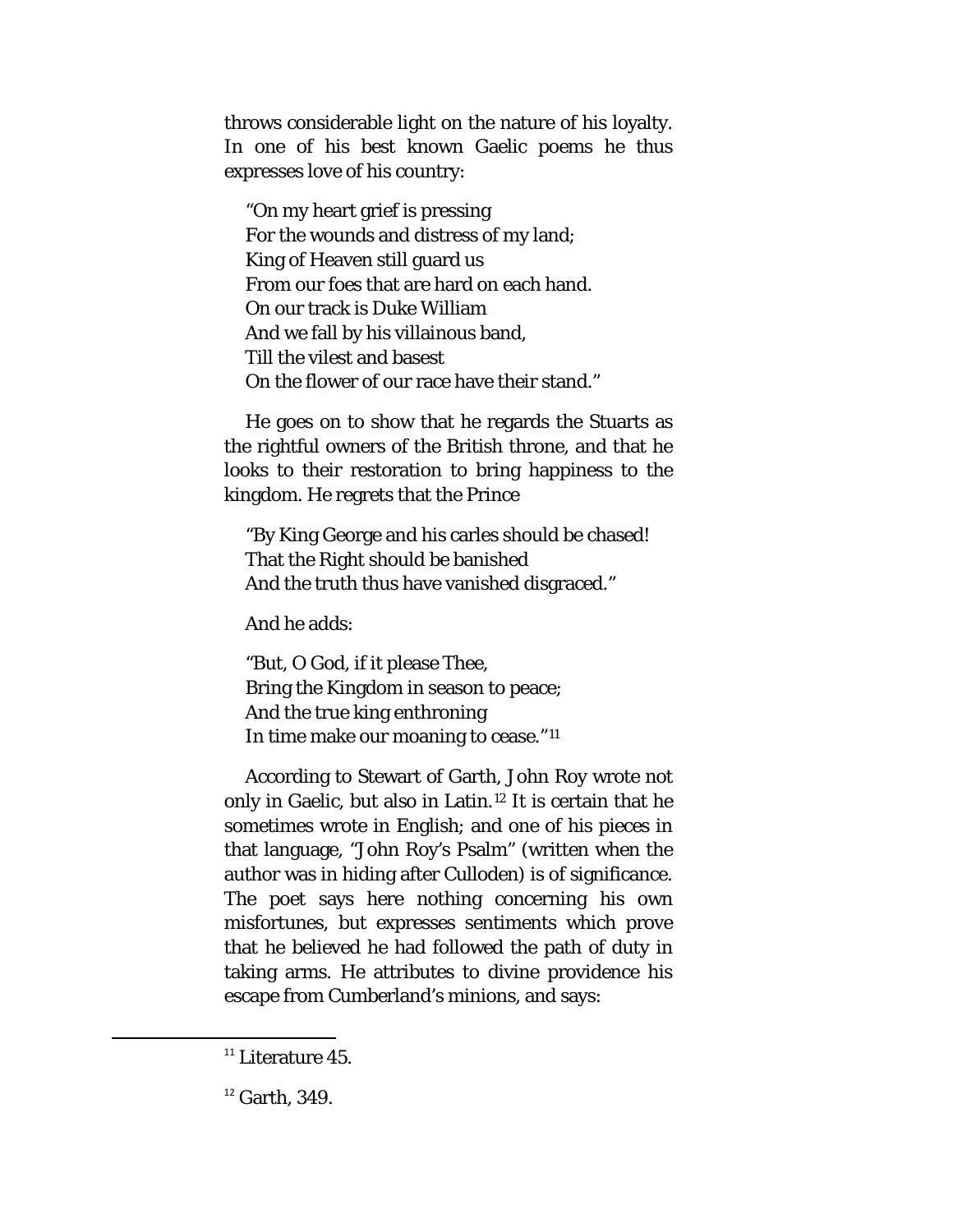"The Lord's my targe, I will be stout With dirk and trusty blade, Though Campbells come in flocks about, I will not be afraid."[13](#page-43-0)

Sir James Steuart of Goodtrees, like many other noted adherents of the Stuarts in 1745, was a lawyer by profession. He studied law at Edinburgh University, and in 1735 became a Fellow of the Faculty of Advocates. A friend of Lady Mary Wortley Montagu, he was a voluminous author on the subject of political economy, and a collected edition of his writings was issued so late as 1808. His chief work, *An Inquiry into the Principles of Political Economy*  (1767), was the first systematic exposition of the science written in English, and was the result of many years of labour and study, travel and observation. It is difficult to understand why Sir James abetted the exiled dynasty; for, in the preface to his *Magnum Opus,* he says "that in political questions it is better for people to judge from experience and reason, than from authority; …"[14](#page-43-1) On joining the Prince at Edinburgh, Steuart was sent to France on a diplomatic mission; and the Chevalier, mentioning him as acting in this respect, talks of the "entire trust and confidence" which Charles placed in him.[15](#page-43-2) Sir James was not at Culloden; but the government must have regarded him as a dangerous Jacobite, for he was exempted by name from the Act of Oblivion (1747). Though he was prevented from serving the cause with

<span id="page-43-2"></span><sup>15</sup> Browne, iii. 480. Writing to his father in October 1745, Charles says of Sir James Steuart: "He is an understanding capable man, and can be depended on, which has made me choose him to send to the French court with proper compliments to the French King, and to hasten them for succours." Mahon, 156.

<span id="page-43-0"></span><sup>&</sup>lt;sup>13</sup> Beauties, 268.

<span id="page-43-1"></span> $14$  Inquiry, vi., vii., xi.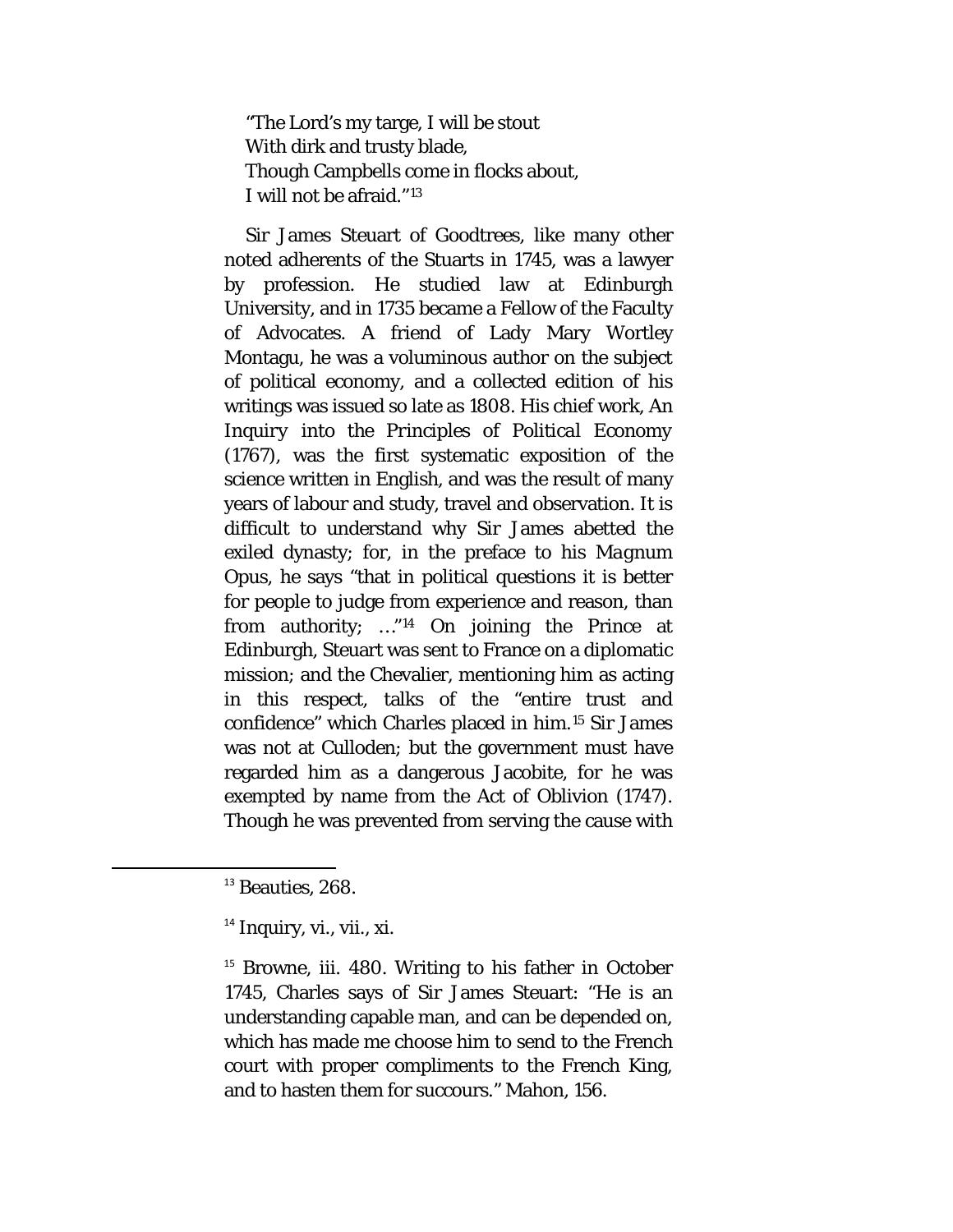his sword, his pen proved useful, and he wrote some of the proclamations issued by the Prince.[16](#page-44-0)

Of all those authors who took arms for Charles Edward in 1745, the one most illustrative of the spirit of Jacobite loyalty is Alasdair MacMhaigstir. Born about the year 1700, probably at Dalilea in Moidart the exact date and place of his birth are nowhere recorded—he was the son of an Episcopalian clergyman. His chief, Clanranald, offered to undertake the cost of his education if he went in for law, and he was accordingly sent to Glasgow University. Ere his studies were far advanced, Alasdair married a lady of Glen Etive, Jane Macdonald of Dalness, or *Sine bheag nam brogan buidhe* (little Jean with the yellow shoes), as she was locally called. This step forced the poet to relinquish the project of becoming a lawyer, and to return to the Highlands. Though he had failed to acquire the desired legal training, he had gained a good classical education, and was thus enabled to become a schoolmaster in his native parish. He soon won a high reputation as a scholar and a bard, and the society for propagating the Gospel entrusted to him the compilation of the first Gaelic and English dictionary, which task he completed in 1741. The poet's initiative did not rest here, for he holds the distinction of having been the first to issue a volume of original Gaelic poems. This, published at Edinburgh in 1751, is entitled *Ais-eiridh na Sean Chanain Albannaich,* which is, being translated, *The Resurrection of the Old Languages of Albion.* Like most Highland bards, MacMhaigstir was an ardent lover of the past. At one time he contemplated the publication of a volume of ancient Gaelic poetry, and it is probable that it was he who gathered the materials for the collection issued by his son Ranald in 1776. When Charles Edward came to Scotland, MacMhaigstir joined him at Glenfinnan, where he is

<span id="page-44-0"></span> $16$  Lang, 175.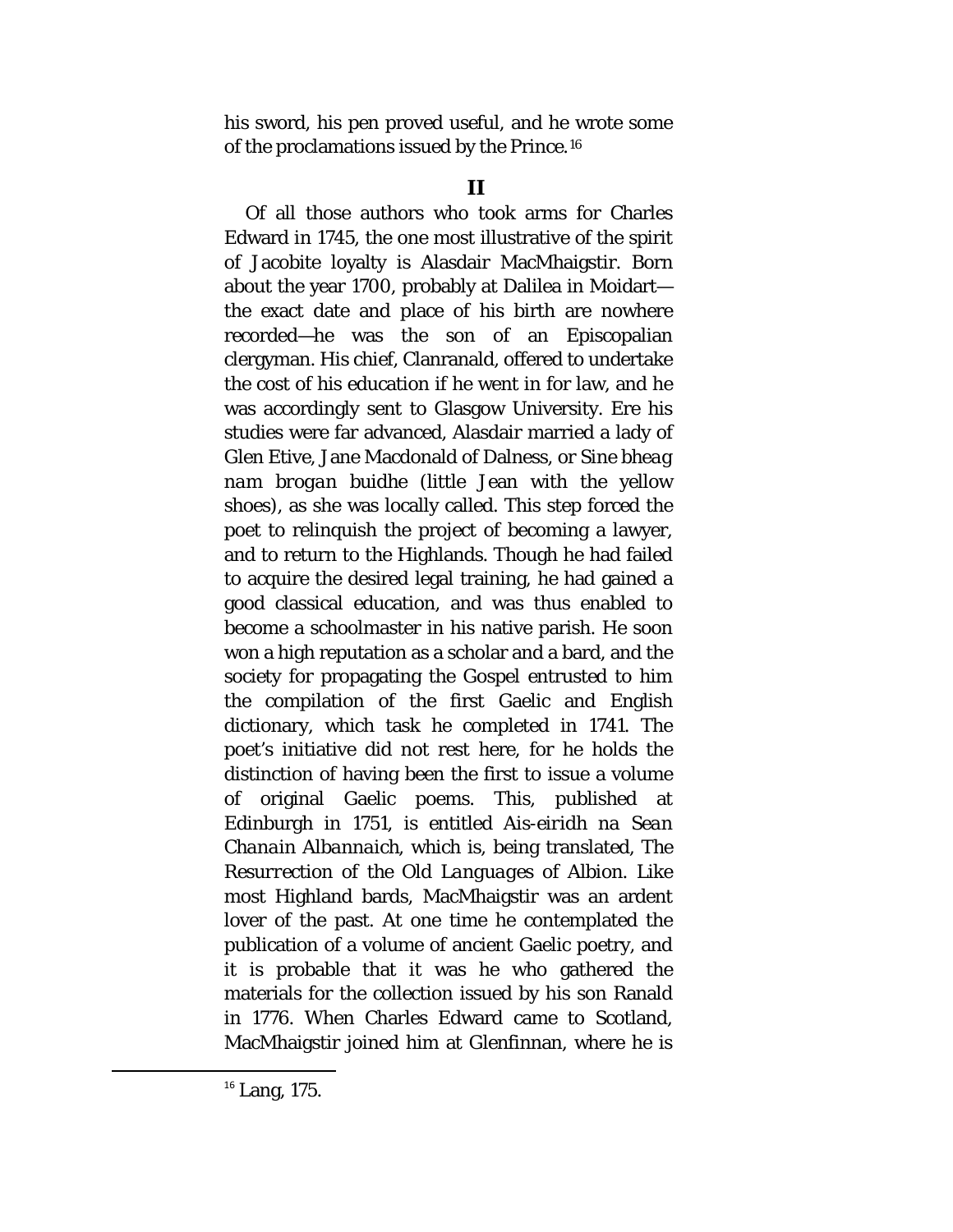said to have had an interview with the Prince himself, and to have extemporised a song in his praise. He received a captain's commission under young Clanranald, and in that capacity he served in the Jacobite army throughout the whole of the Forty-five.

Though Alasdair MacMhaigstir was probably the most learned and scholarly of all Gaelic bards of the mid-eighteenth century, his culture is little reflected in his poetry. He wrote from the fulness of his heart, from passion, from impulse; and his work has this great interest: that it clearly explains the nature of his devotion to the Stuarts, the spirit in which he drew his sword on their behalf. An ardent admirer of Montrose, he translated some of the soldier-poet's verses into Gaelic.[17](#page-45-0) He wrote many poems in praise of Prince Charles, and these were of great service in inspiring warlike enthusiasm among the Jacobites. One of his poems, "The Year of Charles," is a defence of the claims of the House of Stuart. The writer declares that there is nothing to be hoped for from King George; he draws a gloomy picture of the state of the country in the absence of its rightful king; but predicts the commencement of a golden epoch in "The Year of Charles." In "Song of the Clans" MacMhaigstir addresses the Prince himself:

''Although my heart were weaker, The news would soon restore me (Though death itself stood o'er me With visage pale and dry) That God across the ocean Had brought your galleys nigh.

Your friends are weary-hearted, So long from us you stay, Like fawns from mothers parted, Or bees, whose store is taken By fox, while they forsaken Lie dying on the brae;

<span id="page-45-0"></span> $17$  Eiseirigh, 124, 125.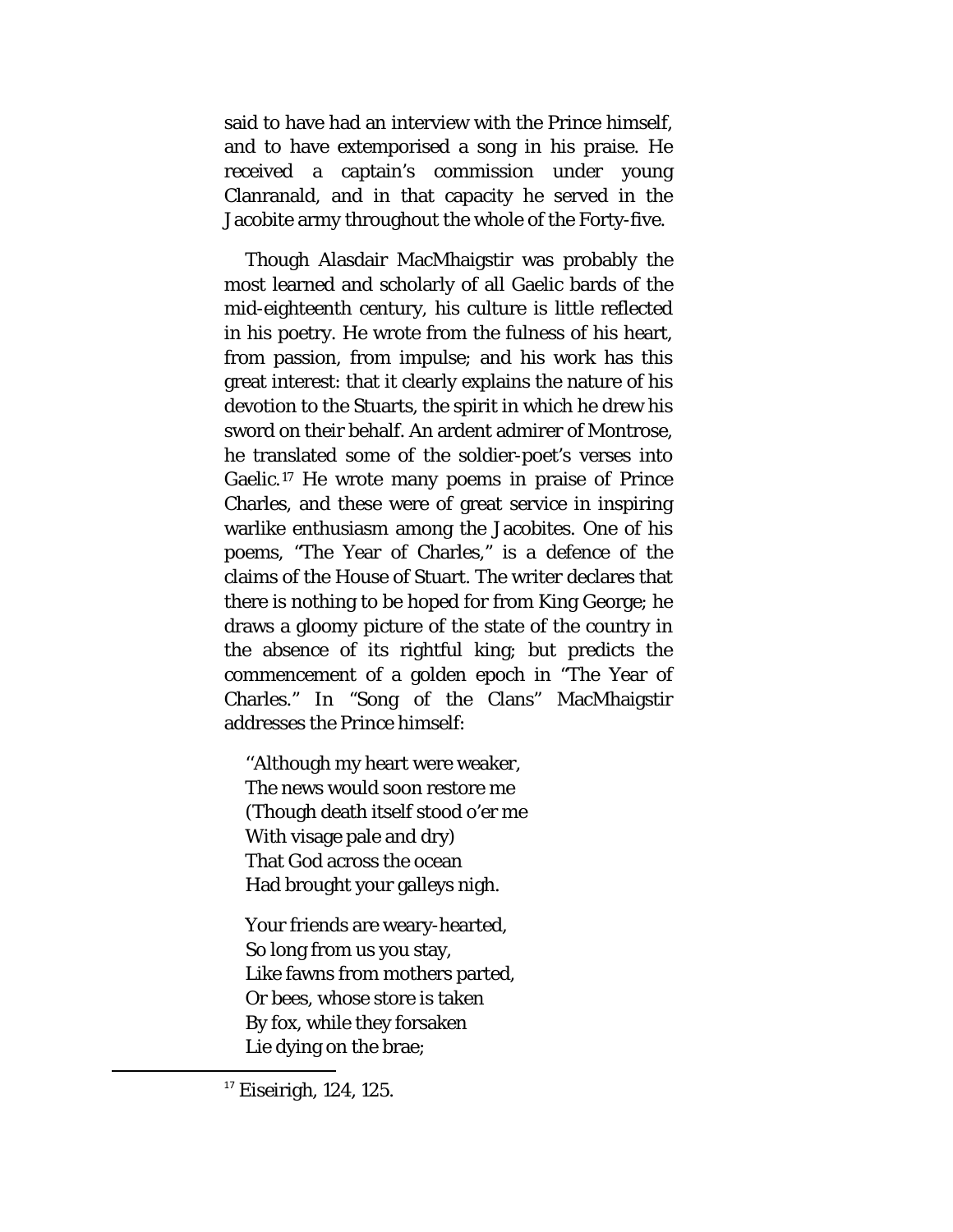Then to our succour hasten And clear our foes away."

Of all MacMhaigstir's Jacobite songs, the most beautiful is "Morag." The Prince is here represented in the personality of a young girl with locks of yellow hair waving on her shoulders. She had gone away over the sea, and the bard entreats her to return with troops of other maidens to dress the red cloth (as he expresses it), which means to beat the English redcoats. He introduces himself as one who had followed Morag in foreign lands, and who is still ready to follow her the world over. He begins:

''Lovely Morag, rich in ringlets, I would sing your praises sweetly.

O'er the deep from us you journeyed, Soon returning may we see you.

Troops of maidens round you pressing Fit to dress the red-cloth neatly.

Dainty Morag is my dear one, Round whose ears the locks are sweeping,

O'er her shapely shoulders falling Blinding all that chance to see them."

The poet vows to cleave to his beloved forever:

"I would follow you and serve you Still unswerving in allegiance.

Cling to you with love compelling, Like the shell to rock adhering.

With your love my soul is flaming, All my frame with longing eager.

Morag with the face divinest, Fair the lines of every feature."

He goes on to tell of the devotion of the Highlanders: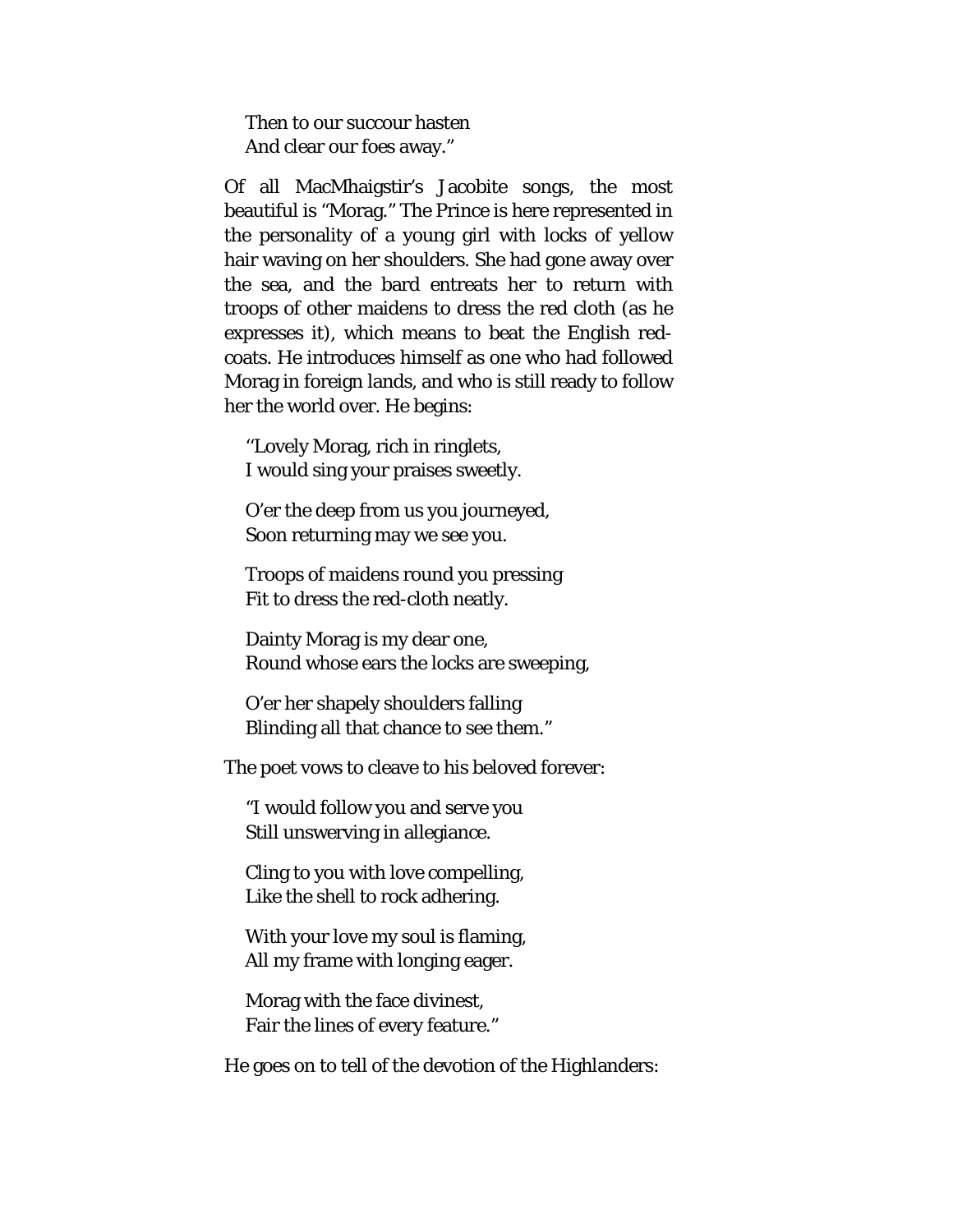''From the Orkneys south to Manann Many a man adores you dearly.

There would come, did you but call them, Many a stalwart Highland hero,

Who, with claymore and with shield, would Cannon's thunder charge unfearing.

Many a youth with ardour swelling Loves you well in high Dunedin.

These would boldly gather round you, Once they found that you were near them.

All the Gael their love would show you, Faithful, though the world should leave you."[18](#page-47-0)

It is difficult, after reading MacMhaigstir's "Song of the Clans," to know why Buckle asserted that the Highlanders cared nothing for the theory of divine right; and it is hard, with the cadences of "Morag "ringing in the ear, to understand how Hill Burton could affirm that the clansmen did not love the Prince.

NOTES AND REFERENCES

<span id="page-47-0"></span> <sup>18</sup> Literature, 22, *et seq.* Beauties, Kennedy, D.N.B. Art. Macdonald, and memoir prefixed to Eiseirigh.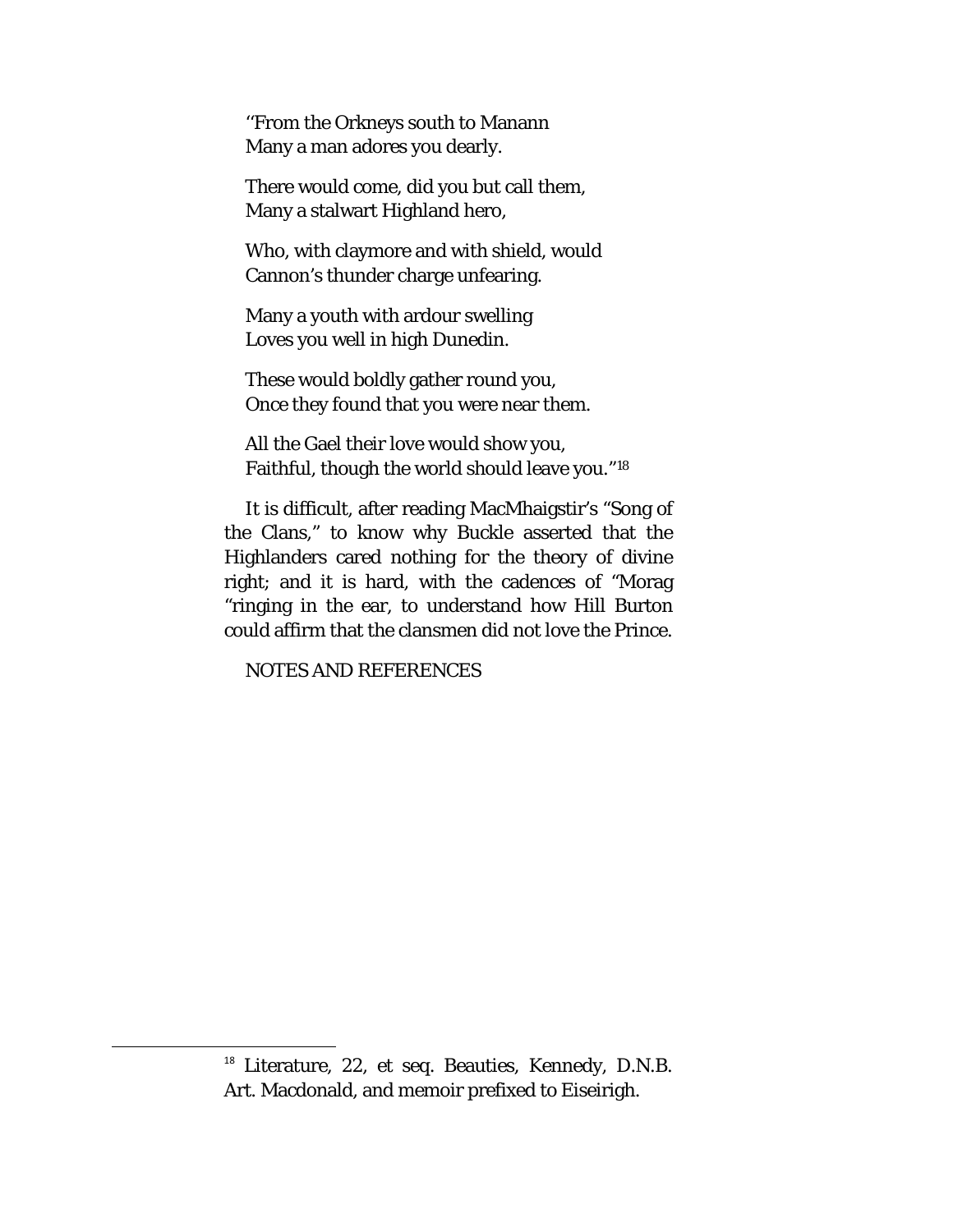## **JACOBITE DIARIES AND MEMOIRS**

**I**

The high degree of culture which existed among Prince Charles's adherents is shown by the fact that many of these, in exile after the Forty-five, wrote diaries or memoirs of the campaign. Lord George Murray was author of a brief account of the rising, entitled *Marches of the Highland Army,* which is criticised by Lord Mahon as "very clear and able."[1](#page-48-0) It will be quoted in this essay at a later stage, in dealing with the topic of discipline in the Jacobite army; but, the spirit in which Lord George came out having been already shown, it is not necessary to draw from that officer's work further proof in his favour. It is essential, however, to examine the writings of other Jacobites, and to see what light these throw on the nature of their authors' loyalty.

A Jacobite diarist of particular interest is the Chevalier de Johnstone. He did not like the Prince; and it is certain that he did not join him, as some may have done, because he was fascinated by that personal charm which Charles, as a young man, undoubtedly possessed. In his Memoirs, Johnstone says little of the motives which led him to come out in 1745; yet it is obvious, from many passages in his work, that he believed in the theory of divine right, and regarded the Stuarts as the only rightful rulers of Great Britain. Telling how the Duke of Cumberland's officers "had particular instructions to stab the Prince, if he fell into their hands," he says: "but divine wisdom frustrated the atrocious and barbarous designs of the sanguinary Duke"; and again, conjecturing on what would have occurred had Charles fallen into the hands of the government, he writes: "The Parliament of England could not have indicted him for treason, as a subject of Great Britain, on account of his undoubted right to the crown." Though he bore little love to Charles

<span id="page-48-0"></span> $<sup>1</sup>$  Mahon, 36.</sup>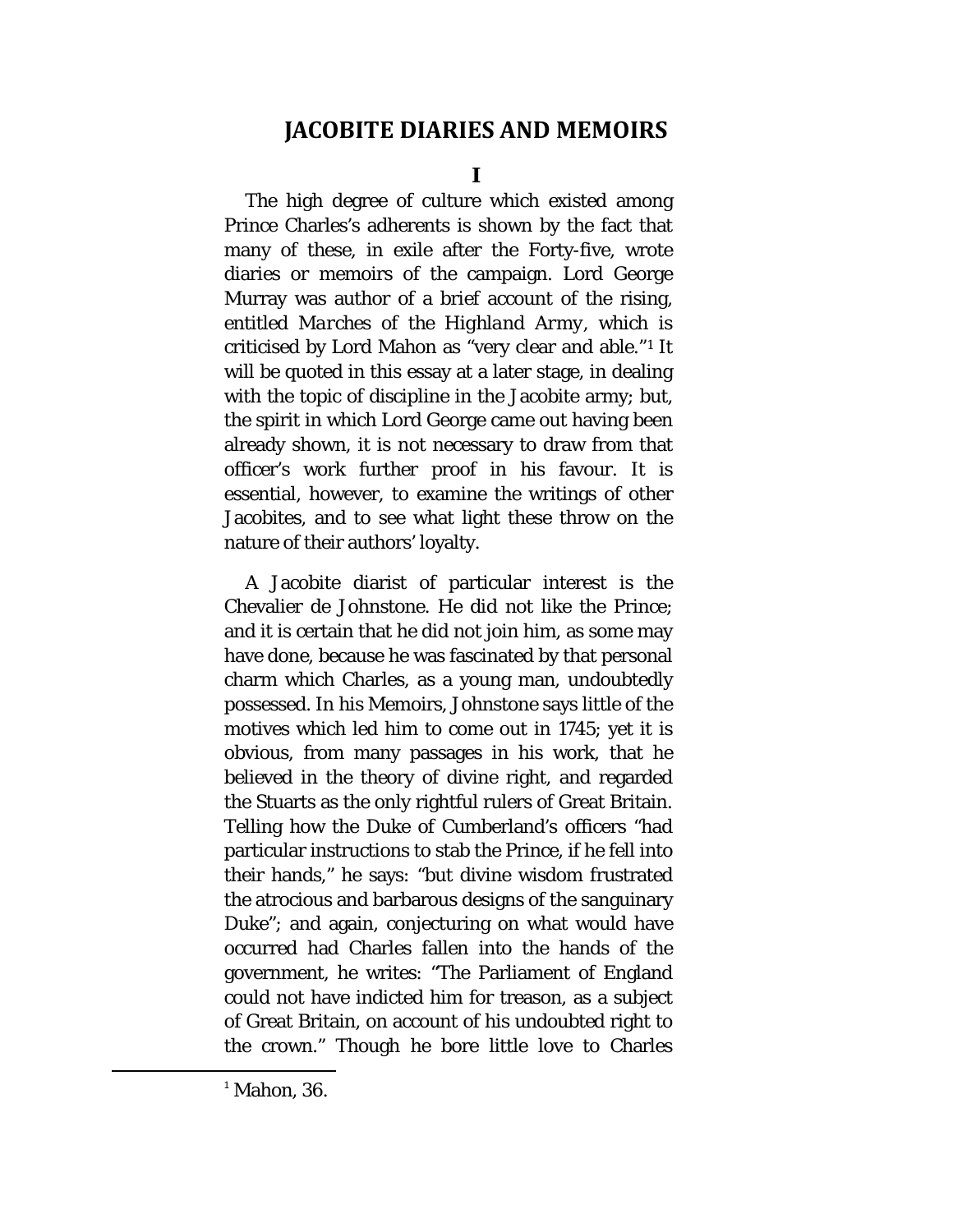Edward, Johnstone certainly thought Stuart rule beneficial to England. After referring to the misfortunes of the exiled dynasty, he says that its members "have never received any other return for their tender regard than incessant persecution; the English shedding their blood even on the scaffold, and, at last, driving the whole family from the country, and stripping them of their crown."

While saying comparatively little concerning the nature of his own loyalty, Johnstone has some valuable comments on the Jacobitism of others, and repeatedly touches on the Highlanders' devotion to the Prince. Accounting for Charles's victory at Prestonpans, he says: "However, when we come to consider the matter attentively, we can hardly be astonished that Highlanders, who take arms voluntarily from attachment to their legitimate Prince and their chiefs, should defeat thrice their number of regular troops, …" And describing Culloden, he talks of Charles's followers as having "exposed their lives and fortunes to establish him on the throne of his ancestors, and who would have shed for him the last drop of their blood."[2](#page-49-0)

A diarist of even greater interest than Johnstone is Maxwell of Kirkconnell. Educated at Douay, where he gained distinction as a scholar,<sup>[3](#page-49-1)</sup> he served throughout the Jacobite rising in the Prince's life-guards. His *Narrative of Charles Prince of Wales' Expedition to Scotland,* though of considerable historical value, contains no proof that its author believed in the theory of divine right But his love of the House of Stuart is shown by his ardent eulogies of Prince Charles; and, from many of his statements, it is palpable that he regarded George II., on whose attachment to Hanover he vents his scorn, as an usurper. He says that "the decay of virtue and honor

<span id="page-49-0"></span> <sup>2</sup> Memoirs, 30, 39, 153, 154.

<span id="page-49-1"></span><sup>&</sup>lt;sup>3</sup> D. N. B. Art. Maxwell.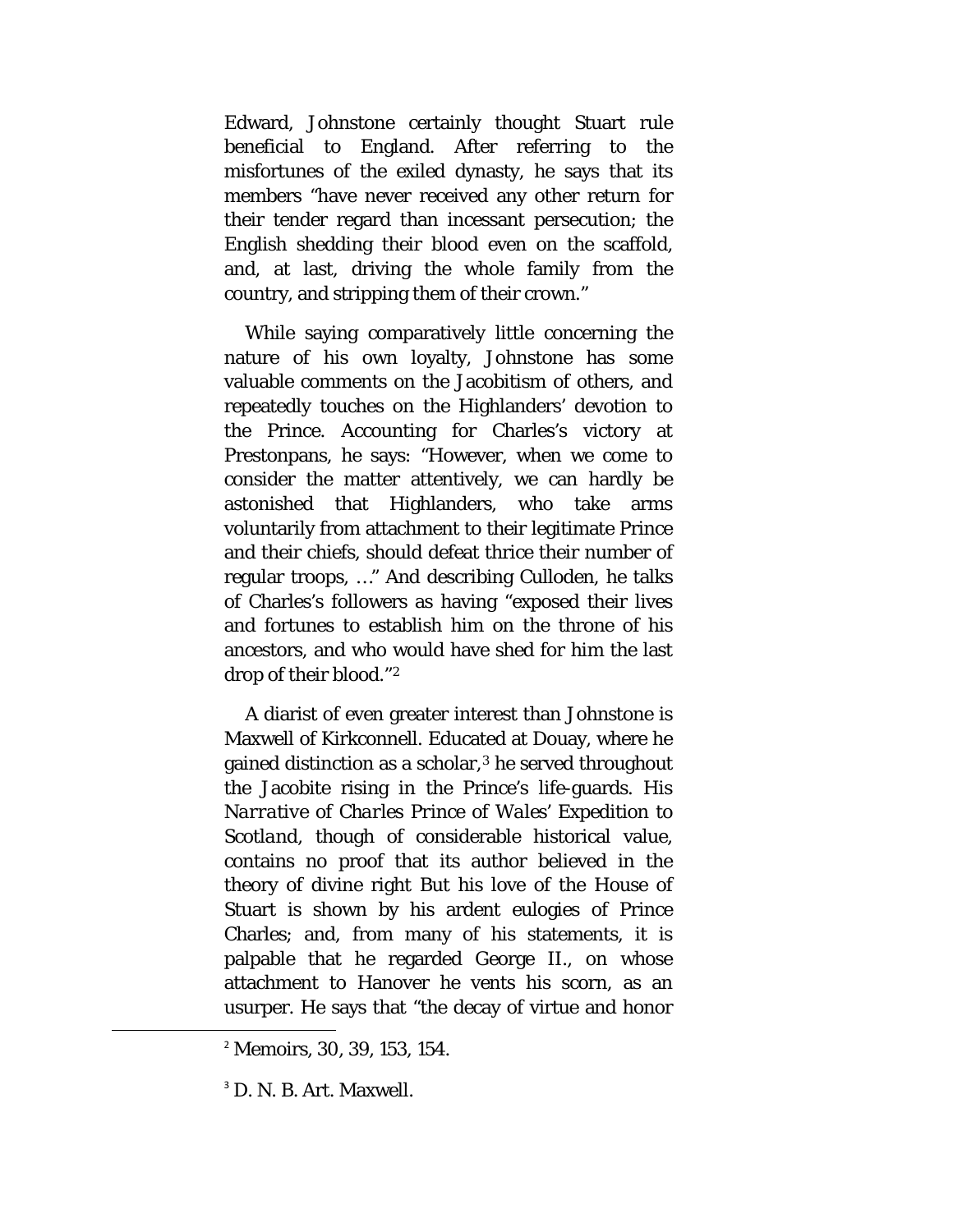in our Island since the Accession is very remarkable, and the progress and barefacedness of vice astonishing." He declares that "The intruders of the family of Hanover, … seem to have had nothing in view but increasing their power, and gratifying their insatiable avarice." He descants at length on the grievances of Englishmen under the rule of a foreigner; and talks of "their love of liberty, which they saw expiring under the family of Hanover." It is evident that he thought the restoration of the Stuarts would cure all these ills, for he expresses his longing for "better times, when loyalty will cease to be capital," and, talking of Charles's setting out for Scotland, says that the Prince was "happy beyond expression with the thought of restoring the king his father, and delivering his people from the foreign yoke they had long groaned under."[4](#page-50-0)

The work of a Highland Jacobite officer, *Journall and Memoirs of P—C—Expedition into Scotland,*  merits particular notice. It was written by a Clanranald Macdonald, who was one of the first to join the Prince on his arrival in Moidart; and who, on account of his work being included in *The Lockhart Papers,* is commonly designated the Lockhart chronicler. Like most other Highland gentlemen, Macdonald was well aware of the slender hopes which Charles had of success; and, at the beginning of his journal, he describes the Forty-five as "ane enterprise the most hazardous and resolute that the history of any person or country can aford." Despite his knowledge in this respect, he was enraptured when Charles came to claim the throne; and he tells how, when the "Doutelle" dropped anchor in Loch-nanuagh, "our hearts were overjoyed to find ourselves so near our long wished for P—ce." That the chronicler came out as a matter of duty is evinced by what he says of Charles's negotiations with Macleod of Macleod and Macdonald of Sleat. Describing the

<span id="page-50-0"></span> <sup>4</sup> Maxwell, 5, 10, 13, 108, 173.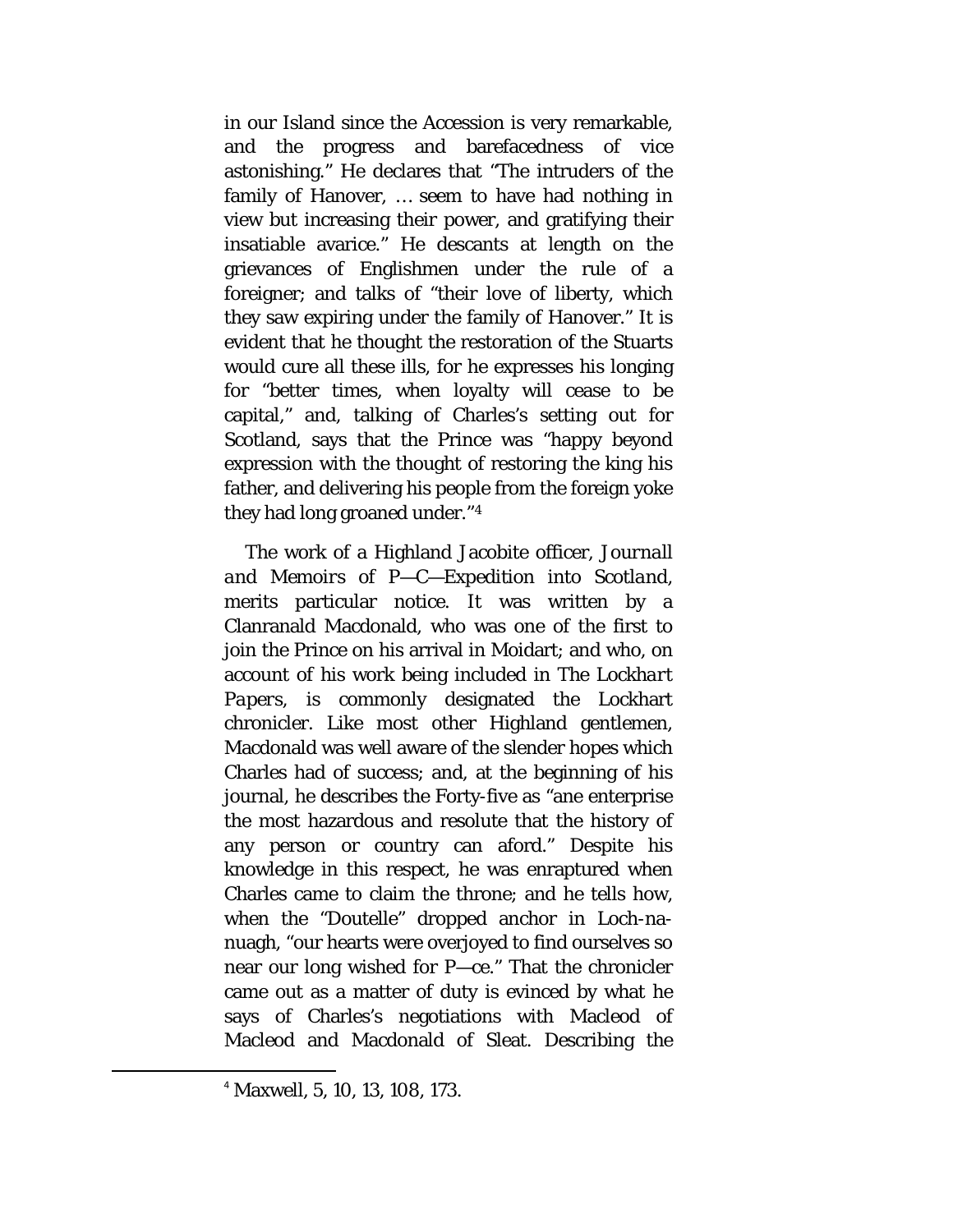Prince's efforts to enlist those chiefs in his interest, he says that messengers were sent to them "to induce them to join His R.H. according to duty …" By several passages, he refutes those extraordinary statements of historians as to the clansmen having no love for the Stuarts. He tells that "Clanranald's people," notwithstanding the dangers which faced them, were "resolved to follow our P. most chearfully and risque our fate with him." Relating how Charles appointed him to the command of "50 cliver fellows," he says that the Prince "told me I was the first officer he had made in Scotland"; and he adds: "which compliment encouraged my vanity not a little, and with our friends vowed to the Almighty we would live and die with our noble P. though all Britain should forsake him but our little regiment alone." By a later passage Macdonald shows how well he loved the cause, and that he regarded the restoration of the exiled dynasty as indispensable to the good of the country. Talking of the retreat from Derby, he says: "Would to God we had pushed on tho' we had all been cut to pieces, when we were in a condition for fighting and doing honour to our noble P. and the glorious cause we had taken in hand …"[5](#page-51-0)

Another Highland Jacobite who wrote an account of the Forty-five was Macdonald of Lochgarry, whose memoir, addressed to his chief, Glengarry, deals in particular with the loyal actions of the clan. When Charles came to Scotland, Lochgarry held a commission under the government in Lord Loudon's regiment; but, on hearing that the Prince had landed, he hastened to join him. He makes no direct statement as to the reasons which induced him to espouse the cause of the Stuarts; but, like the Lockhart chronicler, he illustrates the passionate admiration which Charles won from the Highlanders. He was with the Prince for a while during his wanderings after Culloden; and, describing the

<span id="page-51-0"></span> <sup>5</sup> Lockhart, ii. 479, *et seq.*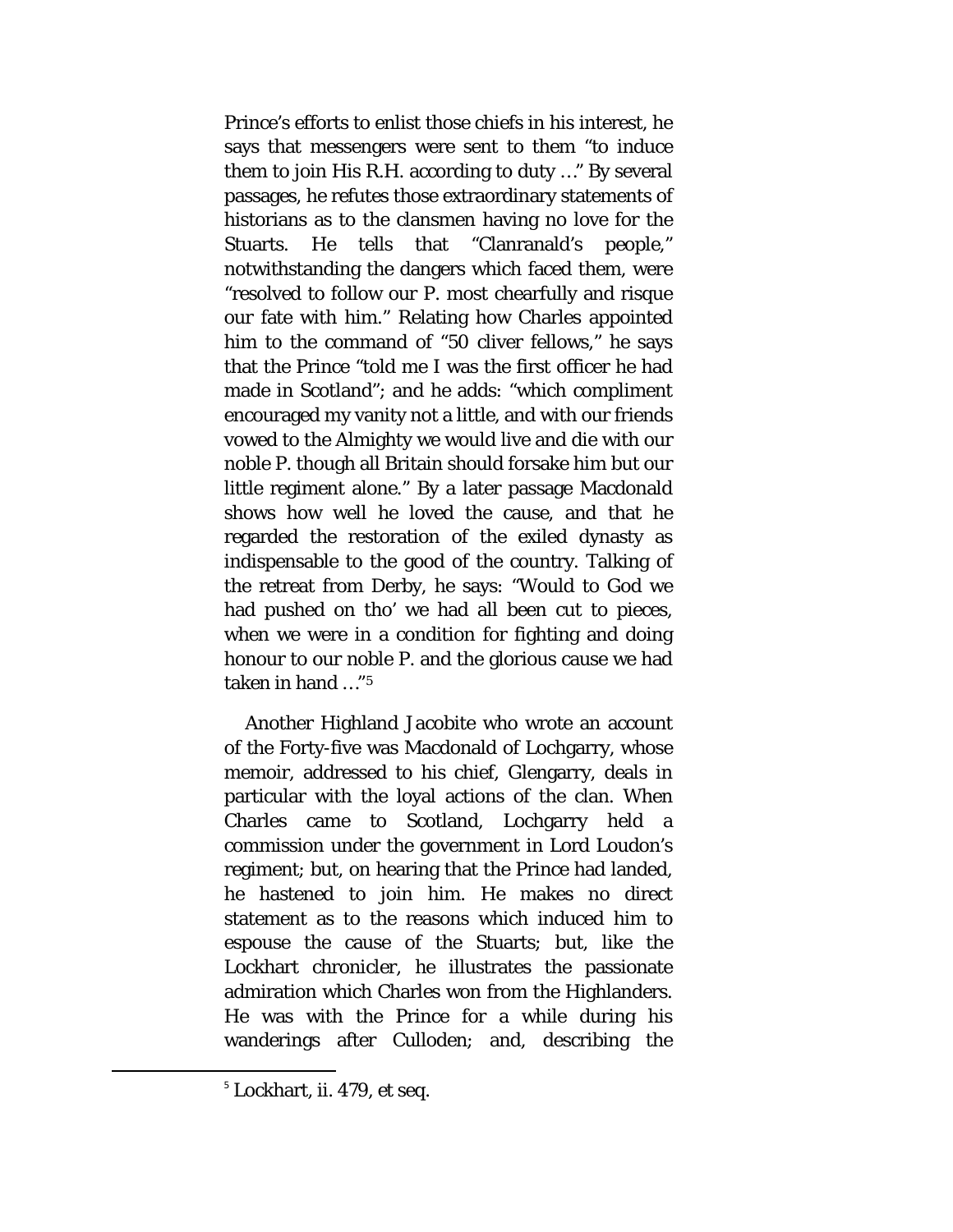hardships which the royal fugitive had to endure, he says: "Our indefatigable Prince bore this with greater courage and resolution than any of us, nor never was there a Highlander born cou'd travel up and down hills better or suffer more fatigue. Show me a king or prince in Europe cou'd have born the like, or the tenth part of it." At the conclusion of his memoir, he declares with pride that the clan to which he belongs had been foremost in befriending the Stuarts; and he adds: "Now, you may observe what number M'Donells were at each battle; and I dare say without any selfishness, that none of the battles cou'd have been won without them; and further, I say that those and their followers, under God, had the good fortune to save his Roy<sup>ll</sup> H<sup>s</sup> person."<sup>[6](#page-52-0)</sup>

### **II**

Three diarists of the Forty-five who must now be treated are Lord Macleod, Murray of Broughton, and Lord Elcho. These cannot be said to illustrate, either in their writings or in their persons, the spirit of Jacobite loyalty; but they and their works serve to refute the absurd imputation of barbarism which has so often been laid on the partisans of the Stuarts.

Lord Macleod was not a Jacobite in the real sense of the term. It is true that, in writing the Forty-five, he talks of "the Prince, for whom I had conceived the greatest veneration"; that, when attempting to procure recruits for Charles in Caithness, he called on the people (so he writes) "to adhere to the principles they had always profess'd, and to embrace with unanimity and zeal the favourable opportunity they now had of serving their lawful P, by taking arms for his service";<sup>[7](#page-52-1)</sup> and that, in 1750, he wrote to the Chevalier, saying that James may have heard of him on account of "my best endeavours to do my duty and

<span id="page-52-0"></span> <sup>6</sup> Itinerary, 112, 125, 126.

<span id="page-52-1"></span><sup>7</sup> Cromartie, ii. 379, *et seq.*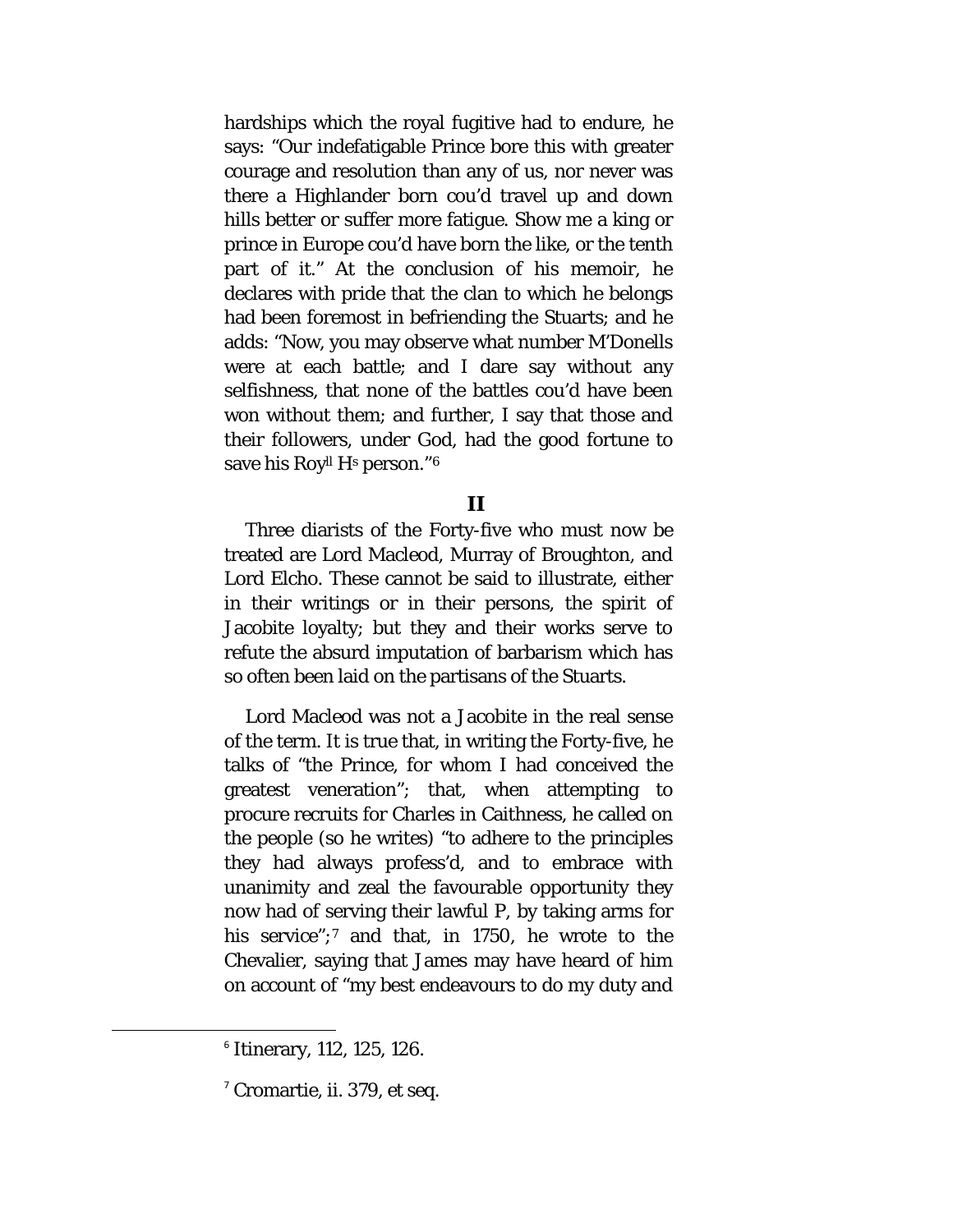serve your majesty," mentioning the justice of the claims held by the House of Stuart to the British throne, and adding: "I shall think myself happy if I can in the state of life and station I am now in, render myself more capable to serve your Majesty and Royal Family, which is my utmost ambition."[8](#page-53-0) But the fact remains that he came out in 1745, not so much because he loved King James as because he bore a grudge to King George. Before the outbreak of the rising, Lord Macleod was offered a commission in Loudon's regiment. He declined the offer, or, to be strictly accurate, his father, the Earl of Cromartie, declined it for him, because the appointment of subalterns was given to Lord Fortrose instead of to Lord Macleod; and it was probably on account of this affront that, along with his father, he joined Prince Charles. In his memoir he tells how, when his grandaunt expostulated with him for turning Jacobite, "I complain'd bitterly to her of the bad usage I had receiv'd from the government, which had in a manner forc'd me into the Rebellion; but I told her at the same time, that as I was now engaged in a different interest, that no consideration in the world cou'd ever engage me to abandon the same, nor to take any step that cou'd bring the least stain upon my honour."

Murray of Broughton is one of whom it is hard to speak without bated breath, not only because he turned king's evidence after the Forty-five, but also because he prejudiced the Prince against that noblest of his adherents, Lord George Murray.[9](#page-53-1) But it were deliberate evasion, in dealing with Jacobite diaries and memoirs, to make no mention of the man who wrote what is, in many respects, the most valuable contribution to the history of the last rising on behalf of the Stuarts. A graduate of Edinburgh University, Murray possessed great intellectual abilities; and was,

<span id="page-53-0"></span> <sup>8</sup> Browne, iv. 71.

<span id="page-53-1"></span> $^9$  Elcho, 250.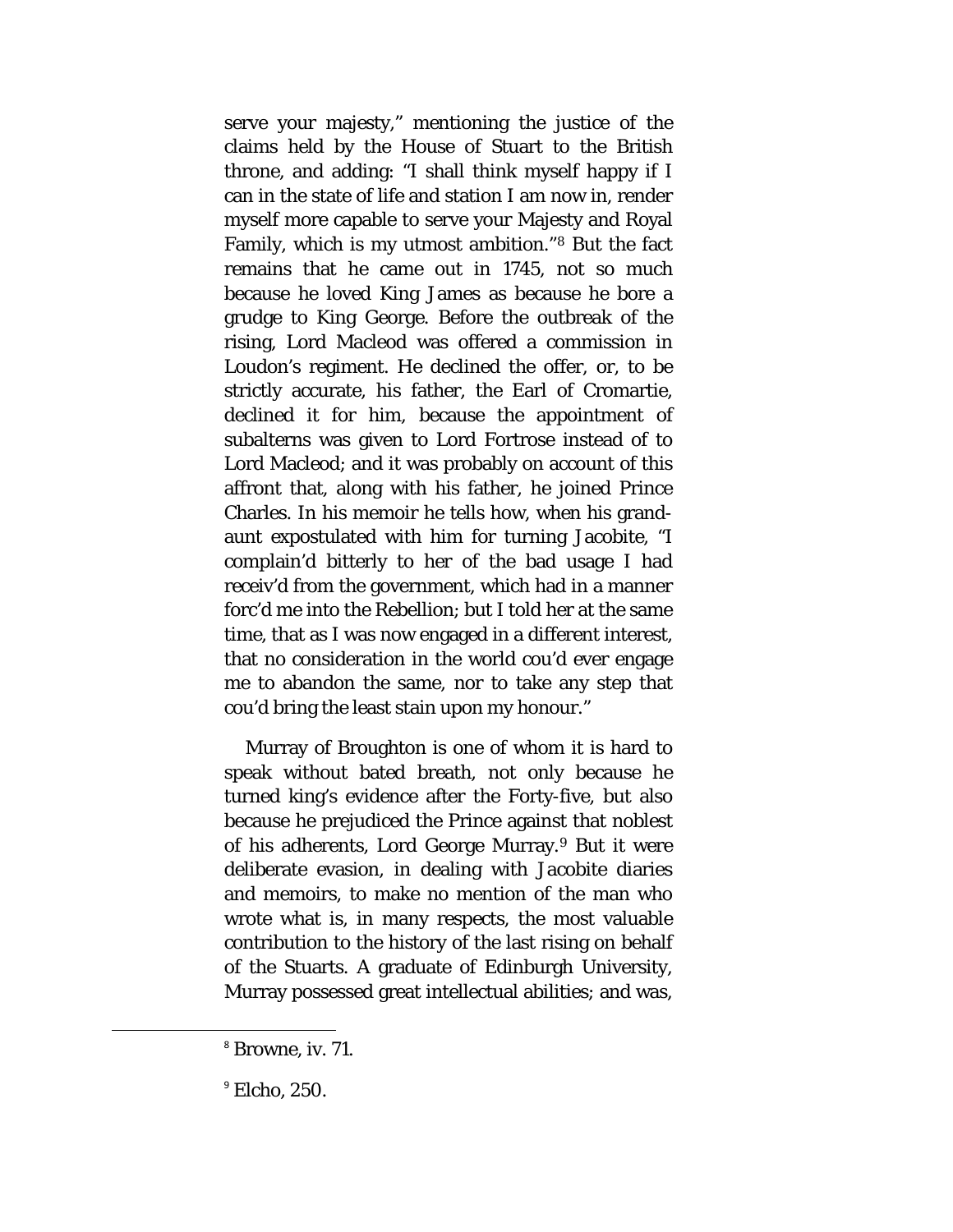as his writings show, a man of letters and a fair classical scholar. Throughout the Forty-five he was extremely active in whatever concerned providing for the Jacobite army, and proved himself to be one of the Prince's most useful partisans. Though he eventually turned traitor, it is probable that throughout life he remained in sentiment true to his first love;<sup>[10](#page-54-0)</sup> and it is certain that few Jacobites had a warmer admiration for Charles Edward than Murray of Broughton.

Little inferior in historical value to the memoirs of Murray of Broughton, is the narrative of Lord Elcho. Its author presents a curious problem; because, while what is known of the manner of his education, and of the circumstances under which he came out in 1745, conduce to belief that he was a Jacobite in the true sense of the term, the belief cannot be entertained when it is remembered that, after the failure of the rising, he petitioned the British government for pardon, renounced allegiance to the White Rose, and sued Prince Charles for payment of a debt. Elcho, according to Lord Rosebery, was one of many who, in espousing the cause of Charles Edward, "knew not why they joined."[11](#page-54-1) It is true that, in his own account of the rising, Elcho throws no light on the nature of his loyalty; yet it is certain that he was brought up in adherence to those principles which begot the various efforts on behalf of the exiled Stuarts, and it is probable that he held to those principles in 1745, though he threw them aside at a later stage in his career. His biographer, the Hon. Evan Charteris, says that "Before the age of nine he (Elcho) had been taught by a non-juring minister of the English Church that allegiance was due not to the usurper at St James's, but to the king over the water, and that the Episcopalian ritual in no way suffered by the omission of the prayers for the House of Hanover." He adds:

<span id="page-54-0"></span><sup>&</sup>lt;sup>10</sup> Broughton, xxxi.

<span id="page-54-1"></span> $11$  List, x.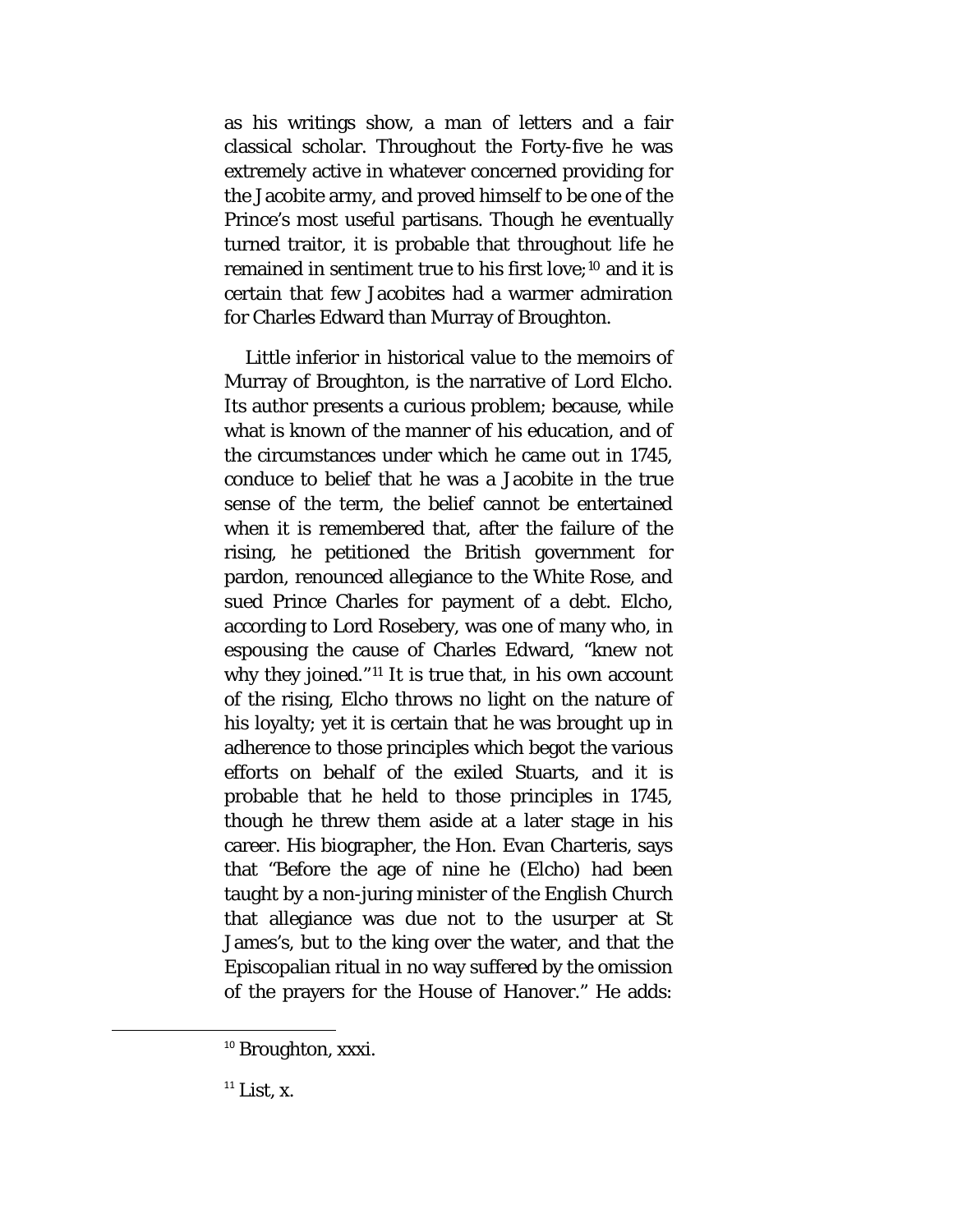"His whole education had been directed—and successfully directed—to inspiring him with Jacobite ideas; he had been taught not merely to sympathise with James as his lawful king in exile, but to regard him as the sovereign by divine right, who would sooner or later be re-established on the throne of his ancestors. And divine right was not at that time the politic claim of decadent kingship, but an active and living principle, animating those who held it with the zeal and the tenacity of a religious doctrine." In proof of this last statement, and as illustration of the nature of that loyalty in which Elcho was nurtured, Mr Charteris tells that there is, in the house where the peer passed his boyhood, a prayer-book in which the names of the Stuarts are pasted over those of the Georges.

In 1741 Elcho made the acquaintance of Lord Sinclair, who had been out in the Fifteen, but had been pardoned while in exile. Sinclair counselled him to enter the service of King George, declaring that the Stuarts were an ungrateful race, who looked on everything done for them simply as the fulfilment of a duty. Though thus tempted to forsake the cause, Elcho, on hearing in 1744 that plans were being laid for a Jacobite rising, agreed that he would draw his sword against the Hanoverian government. And in the following year, though he attempted, through the medium of Murray of Broughton, to dissuade the Prince from his enterprise, and though he had been warned by Duncan Forbes of Culloden that the insurrection would almost certainly prove futile, he gave not only his military services but also his purse on behalf of the exiled dynasty.

Such, then, were the manner of Elcho's education, and the circumstances under which he joined the rising. They are of the utmost importance, because from them is deducible that, in 1745, Elcho was a Jacobite in the true sense. But, on account of his eventual apostacy, he can scarcely be taken as exemplifying the spirit of Jacobite loyalty; and must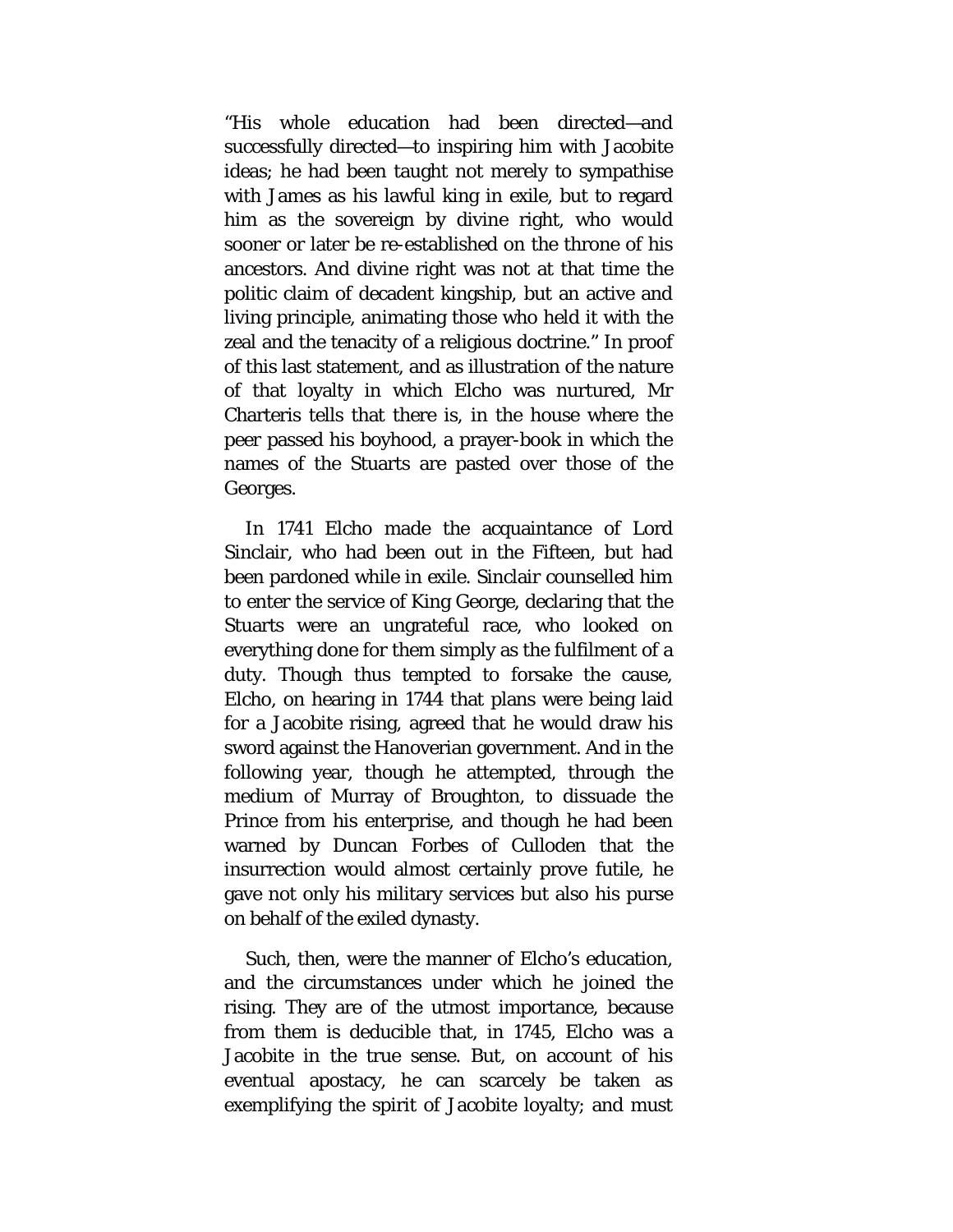be regarded rather in the light of one who serves to show that the partisans of the Stuarts were not the ruffians and banditti they have been represented. Murray of Broughton, after stating that he has "had the honour to know him intimately," says: "He has very good natural parts, and is far from being deficient in acquired knowledge; has a very quick, lively apprehension, …"[12](#page-56-0) After being educated at Winchester, and at the Academy of Angers, Elcho made the usual grand tour of young gentlemen in the eighteenth century. During his travels he became friendly with Horace Walpole; and he returned to Scotland, writes his biographer, "having a cultured acquaintance with music and languages, and instructed in all that the Continent had to teach of the elegances and graces."[13](#page-56-1)

NOTES AND REFERENCES

.

<span id="page-56-0"></span> $12$  Broughton, 122.

<span id="page-56-1"></span> $13$  Elcho, 8, 20, 34, 35.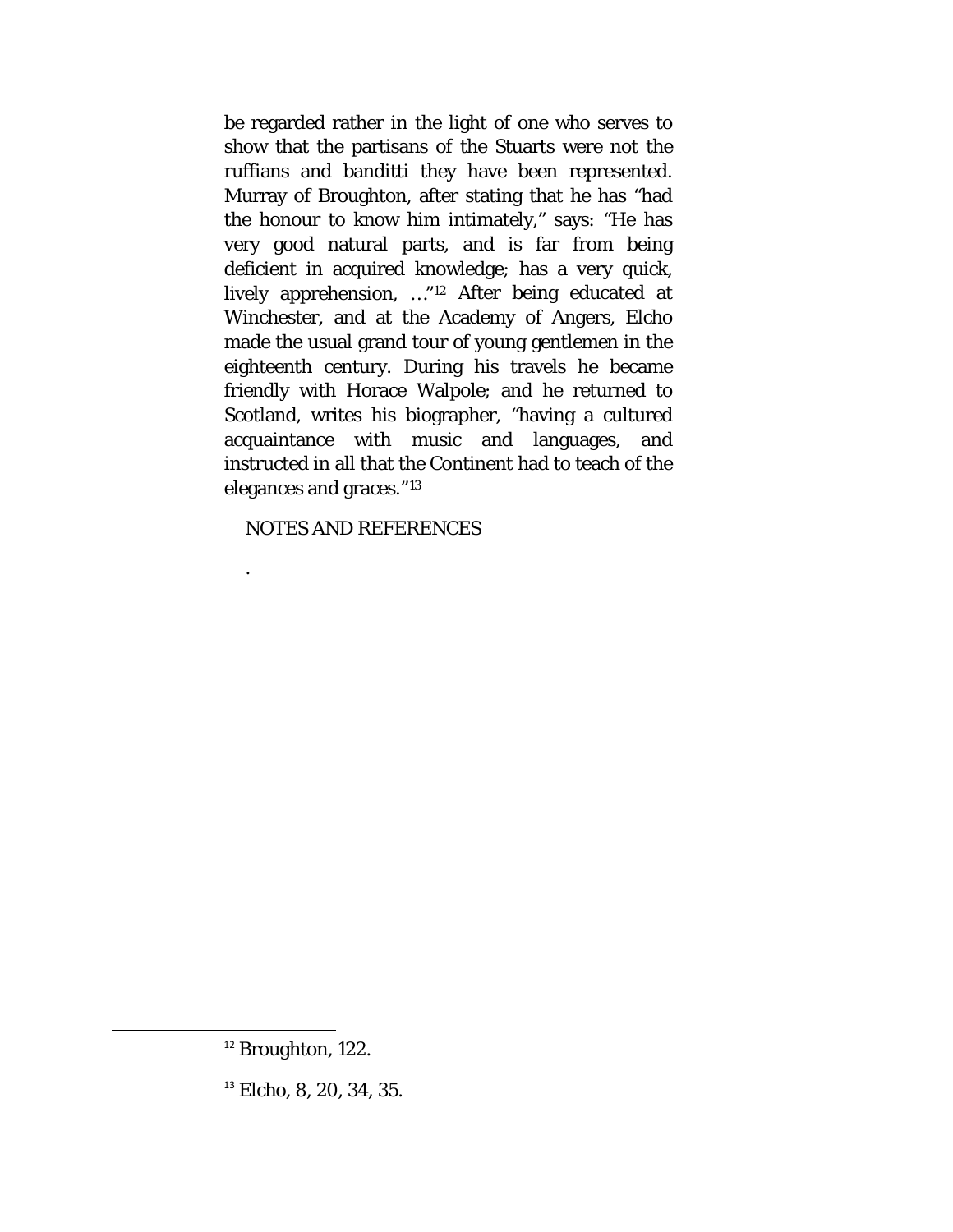### **CULTURE AND ÆSTHETICISM**

**I**

Besides authors and diarists, there were many cultured men in the Jacobite army. It included at least two artists; and one of these, John Alexander, designated in *A List of Persons concerned in the Rebellion* as "Picture Drawer," is of interest as being a descendant of George Jamesone, the Scottish Vandyke.[1](#page-57-0) The Duke of Perth had been a distinguished mathematical scholar at Douay, while Lord Ogilvie had been educated at Edinburgh University.<sup>[2](#page-57-1)</sup> Sir Robert Strange, after the Forty-five, became one of the most famous of eighteenth century engravers, and rivalled Bartolozzi himself.[3](#page-57-2) Home describes Hepburn of Keith as "learned and intelligent," and tells that he was "idolised by the Jacobites, and beloved by some of the best Whigs, who regretted that this accomplished gentleman, the model of ancient simplicity, manliness, and honour, should sacrifice himself to a visionary idea of the independence of Scotland.["4](#page-57-3) William Baird of Auchmeddan, a friend of Lord Pitsligo, was a Greek scholar and translated Thucydides. He was the early patron of James Ferguson, the astronomer, who, in the preface to one of his works, says of Baird that it was "as easy for him to read English from a Greek, Latin, or French book, as from an English one."[5](#page-57-4) Baird compiled two genealogical works, the one dealing with his own family, the other with the house of Duff, with which he was connected. It is important to note that, in the

<span id="page-57-4"></span>5 Baird, v. vi. The translation does not appear to have been published. 6

<span id="page-57-0"></span> $1$  List, 363.

<span id="page-57-1"></span><sup>2</sup> D.N.B. Art. Perth and Ogilvie.

<span id="page-57-2"></span><sup>3</sup> Strange, ii. 11, 23, etc.

<span id="page-57-3"></span><sup>4</sup> Home, iii. 72, 73.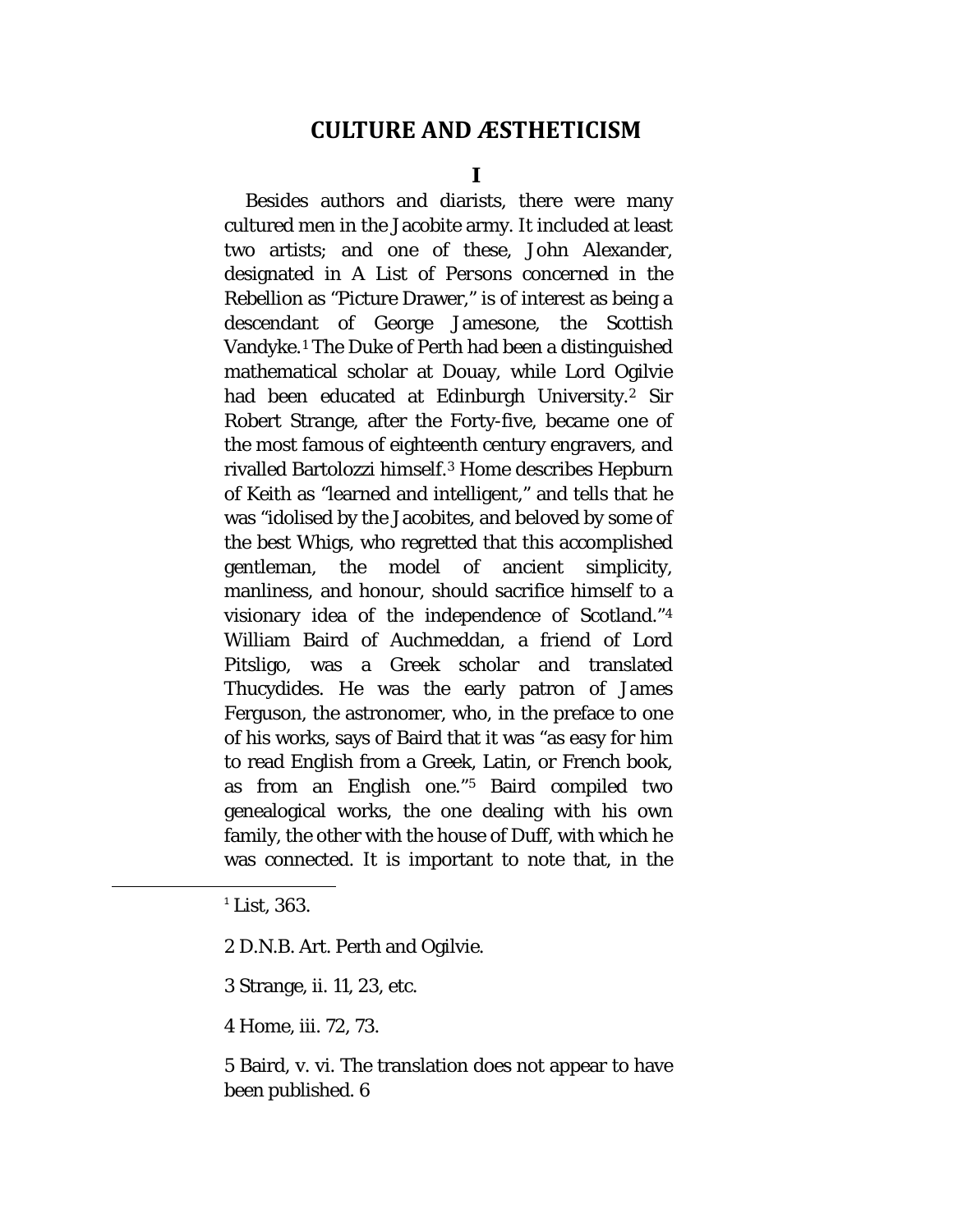latter, he refers to "the Usurpation of Oliver Cromwell," and talks of Montrose as "that heroic soldier."[6](#page-58-0)

It is well known that Charles Edward was a keen lover of music; and though at Falkirk, as Lord George Murray writes, "one vast loss was, that not a pair of pipers could be got,"[7](#page-58-1) it is certain that the Prince had several adherents who were musicians. One of these was John Macintosh, an Inverness man, who, in a list of Jacobite prisoners transported to Martinico, is designated "fidler," and is described as "sprightly."[8](#page-58-2) Another was Thomas Chadwick, a native of Manchester, at whose trial it was deponed: "In the churches at Derby and Lancaster the defendant played several tunes upon the organ—amongst others that called 'The 29th of May,' or 'The King shall enjoy his own again,' which made him much esteemed by the chief officers of the rebels."[9](#page-58-3)

Those who describe the Jacobite soldiers as banditti, should remember that Charles Edward numbered among his followers many professional men. There were upwards of twenty lawyers in the Jacobite army;<sup>[10](#page-58-4)</sup> and in one of these, John Hay of Restalrig, the Prince placed particular confidence.<sup>[11](#page-58-5)</sup> The medical profession was also largely represented; and two Jacobite doctors, Sir Stuart Threipland, and Lochiel's brother, Archibald Cameron, merit personal notice. Threipland, some time President of the Royal

<span id="page-58-4"></span><span id="page-58-3"></span><span id="page-58-2"></span><span id="page-58-1"></span><span id="page-58-0"></span> $\overline{\phantom{a}}$ 

- 7 Jacobite, 87.
- 8 Gleanings, 50.
- 9 Allardyce, ii. 441.
- 10 List, 362.
- <span id="page-58-5"></span>11 Strange, ii. 102.

<sup>6</sup> Duff, 27, 33.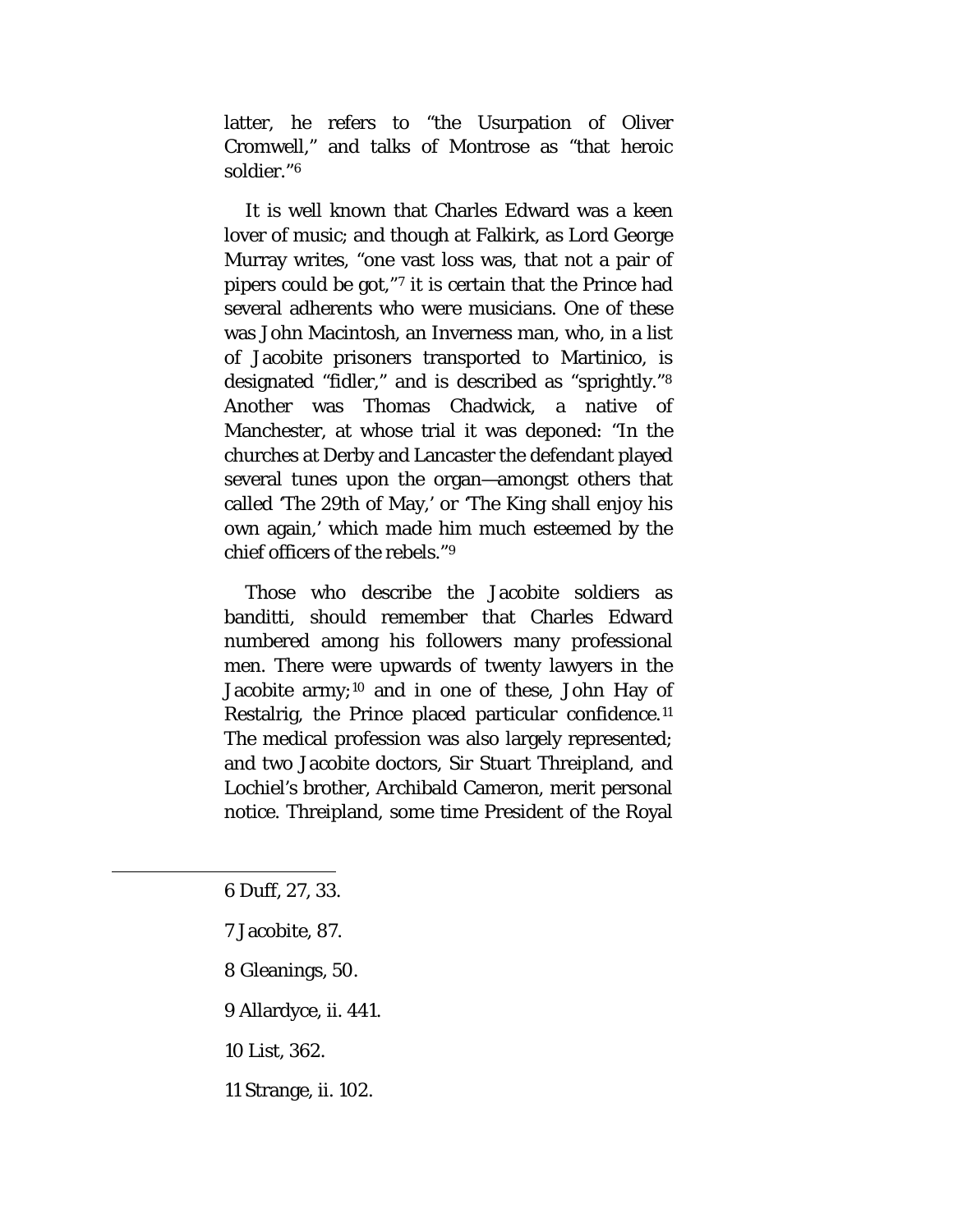College of Physicians of Edinburgh, $12$  and a man of exceptionally attractive character, was a friend of Sir Robert Strange and Hamilton of Bangour. He was in exile for several years after the Forty-five, but was allowed to return to Scotland in 1747. Thenceforth he practised in Edinburgh, and always gave his professional services gratis to any who had suffered in the Jacobite cause.[13](#page-59-1) Archibald Cameron studied medicine at Edinburgh University. In 1745 he was practising in Lochaber among his brother's tenants, and was aiding Lochiel's attempts to improve the condition of his clansmen.[14](#page-59-2) He is of singular interest in the present case, for he has himself recorded the motives which led him to join the Prince. He writes:

"I thank kind Providence I had the happiness to be early educated in the principles of Christian loyalty, which, as I grew in years, inspired me with an utter abhorrence of rebellion and usurpation, tho' ever so successful. And when I arrived at man's estate, I had the testimony both of religion and reason to confirm me in the truth of my first principles. Thus my attachment to the Royal Family is more the result of examination and conviction than of prepossession and prejudice. ... As soon, therefore, as the royal youth had set up the king his father's standard, I immediately, as in duty bound, repaired to it… ."[15](#page-59-3)

In exile after the Forty-five, Archibald Cameron, writing to the Chevalier, says that it gives him "great pleasure to think that any assistance or little services our family was ready to offer towards the royal cause should have such a grateful impression on your Majesty"; expresses regret that "there is no return in

<span id="page-59-3"></span><span id="page-59-2"></span><span id="page-59-1"></span><span id="page-59-0"></span> $\overline{\phantom{a}}$ 

15 Lyon, iii. 134, 135.

<sup>12</sup> Elcho, 254.

<sup>13</sup> Threipland, 51, etc.

<sup>14</sup> Cameron, 261.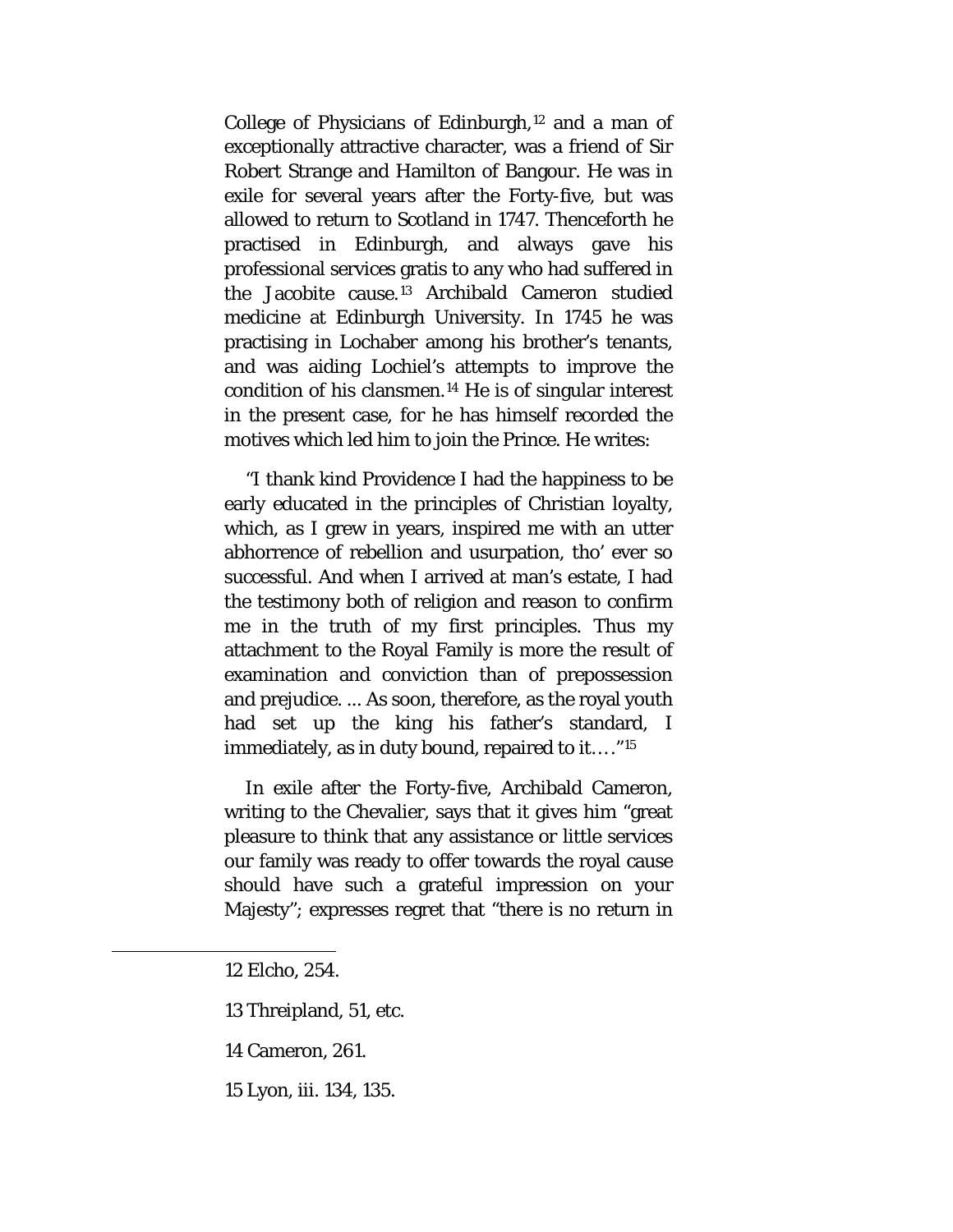my power, for your Majesty's constant care of us, but what I, as well as others, at all times will promise, which is my readiness to serve your Majesty;" and affirms that, in the event of the royal standard being again unfurled, "I hope I will have the loyalty and courage to draw my sword."[16](#page-60-0)

### **II**

Stewart of Garth, dealing with the subject of education in the Highlands at the time of the Fortyfive, points out that there were good grammar-schools at Fortrose, Inverness, and Dunkeld; shows that it was common for Highland gentlemen to go to the Universities of Aberdeen, St Andrews, Leyden or Douay; and writes: "The middle and higher orders of society were as well educated as the youth of any part of the United Kingdom. The gentlemen farmers and tacksmen were certainly better classical scholars than men holding the same occupation and rank in society, in the south."[17](#page-60-1) The truth of Garth's statements is evinced by the high degree of culture which existed among the Highland gentlemen who followed Charles Edward. Barrisdale was a scholar,[18](#page-60-2) and Ardsheal is described by a contemporary Whig historian as "a gentleman of good parts, though misapplied."[19](#page-60-3) Cluny was an intimate friend of Robertson of Struan, with whom he was wont to correspond on literary subjects;<sup>[20](#page-60-4)</sup> and he won the ardent eulogies of Lachlan

<span id="page-60-2"></span><span id="page-60-1"></span><span id="page-60-0"></span> $\overline{\phantom{a}}$ 

18 Waverley, note F.

<span id="page-60-3"></span>19 Appin, 135.

<span id="page-60-4"></span>20 Writing to Struan in March 1746, Cluny says: "I have read the poem you lent me. I think it exceeding

<sup>16</sup> Browne, iv. 49.

<sup>17</sup> Garth, 347. There are interesting facts and comments on the subject of education in the Highlands at the time of the Forty-five in Anderson, 107, 112, 113.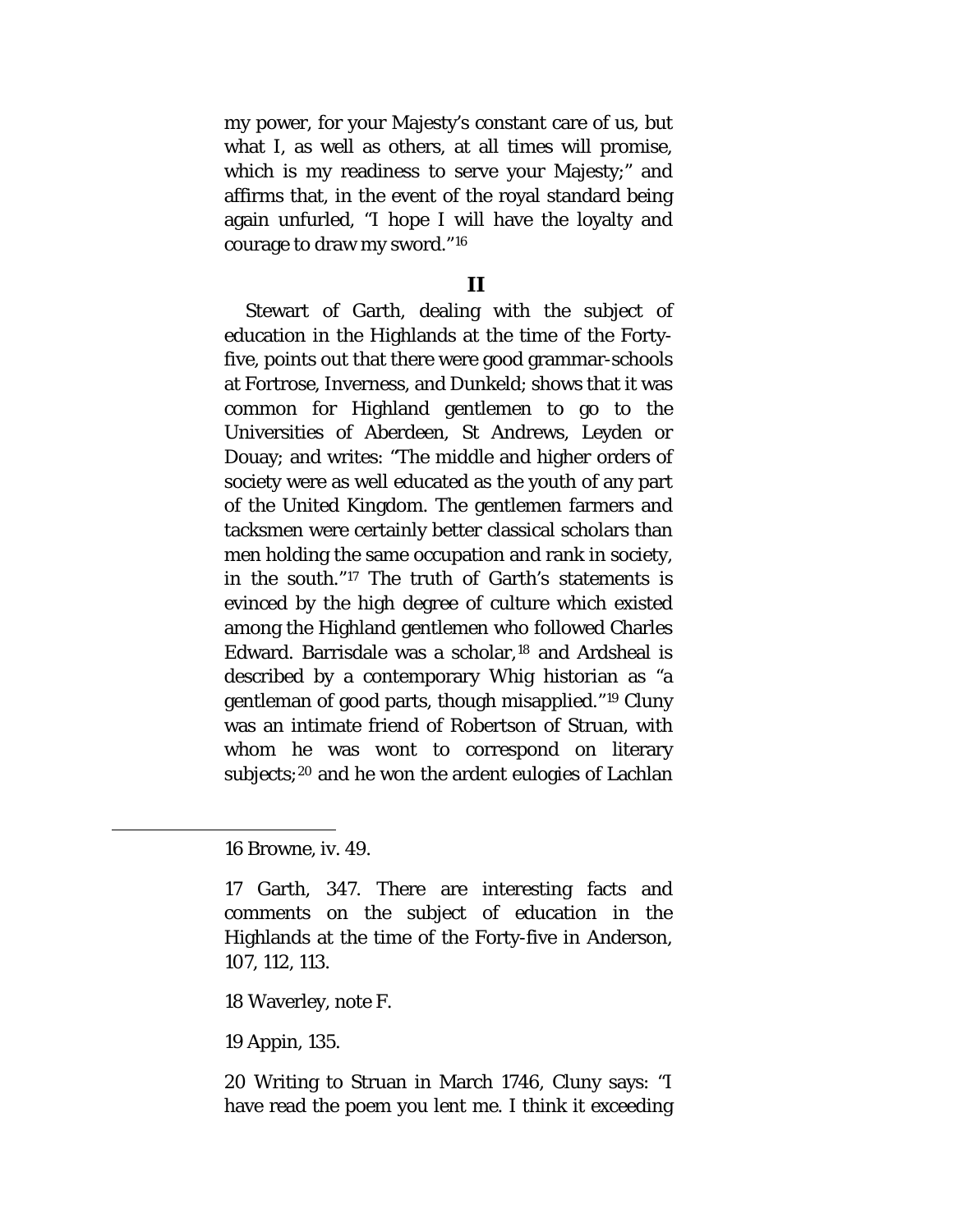Macpherson, the Strathmashie poet.<sup>[21](#page-61-0)</sup> Sir Hector Maclean was a good classical scholar, and knew French and Italian well, having studied on the continent[.22](#page-61-1) His praises were sung by the poetess, Mairearad Nigh'n Lachainn (Margaret, the daughter of Lachlan), $23$  and also by the Mull bard, John Maclean.[24](#page-61-3) Keppoch, who was educated at Glasgow University, is described in *The Highlands of Scotland in 1750* as "A man of Great Parts and some Learning, and if he had been free from the poison of Jacobitism, a Good Member of Society."[25](#page-61-4) He came of a family noted for its æsthetic tastes, his grandfather, Archibald Macdonell, and his uncle, Angus Macdonell, having both been Gaelic bards.[26](#page-61-5) Long after the Forty-five, Sir James Steuart of Goodtrees used to grow ardent in praises of Keppoch;[27](#page-61-6) and the chief is of singular interest because of what he said when he heard that the Prince had come to Scotland. Shortly after Charles's arrival, Keppoch held a council of his friends, and declared that as the Prince "had risked his person among them and generously thrown himself into the hands of his friends, they were bound

good, and can have no amendment in this Climat." Transactions, xxi. 433.

21 Beauties, 260.

<span id="page-61-1"></span><span id="page-61-0"></span> $\overline{\phantom{a}}$ 

22 Gillean, 237, 246. Sir Hector was not actually in Charles Edward's army, but he was a Jacobite nevertheless. He was on the Continent at the outbreak of the rising; and, on coming home to join the Prince, was captured at Edinburgh.

<span id="page-61-2"></span>23 Maclean, i. 205.

<span id="page-61-3"></span>24 Beauties, 388.

<span id="page-61-4"></span>25 Highlands, 101.

<span id="page-61-5"></span>26 Macdonald, 489, 490.

<span id="page-61-6"></span>27 Keppoch, 47.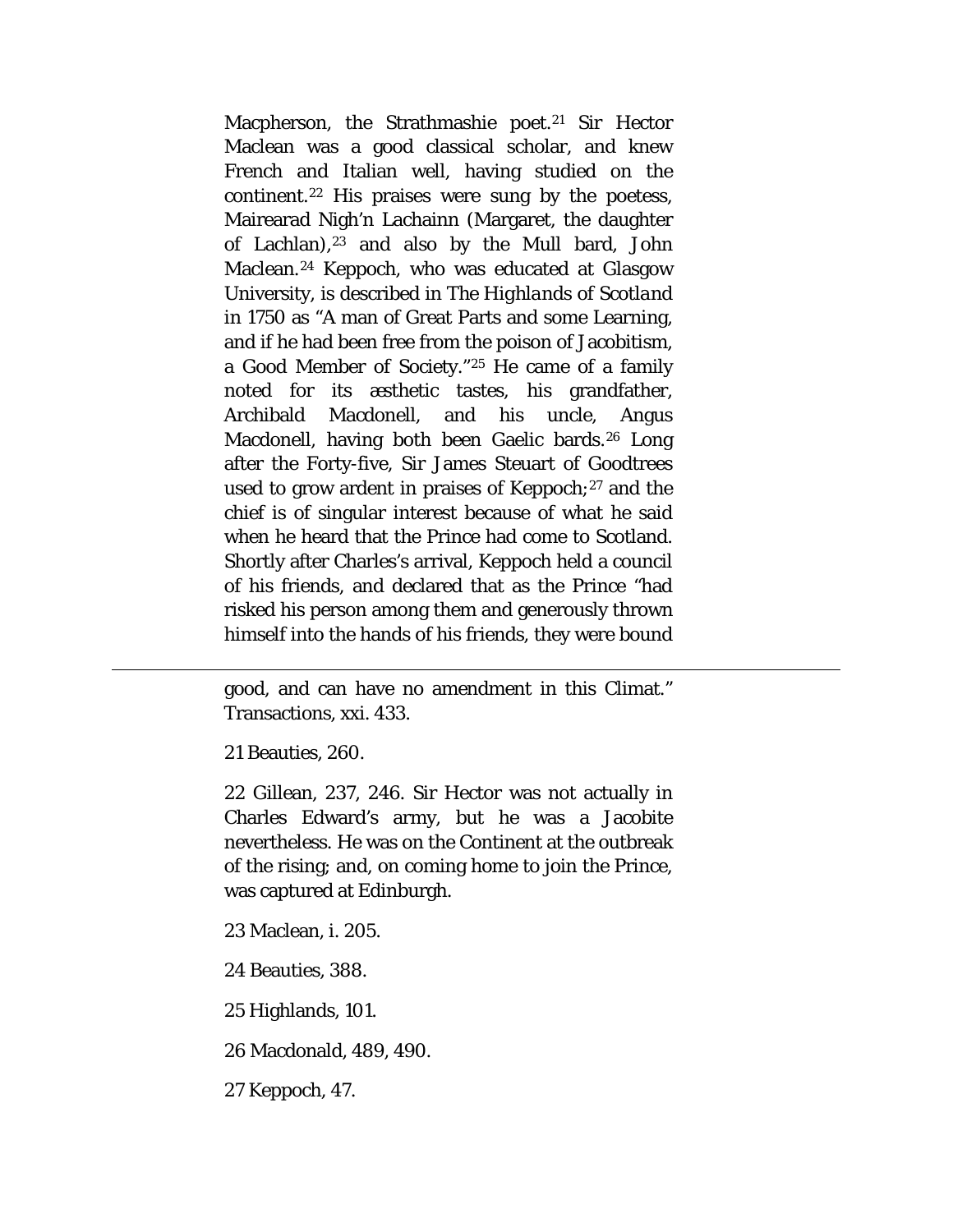in duty at least to raise men instantly for the protection of his person, whatever might be the consequences."[28](#page-62-0) Having thus declared, he made his way to the Jacobite camp. He was one of many who implored the adventurer not to make his foolhardy attempt, who took arms against his will, and who knew well the hopelessness of the cause.[29](#page-62-1)

Long before the Forty-five, the Highland muse had done deeds for the Stuarts. Hector Maclean, a Mull poet, was an ardent royalist and fought at Inverkeithing;[30](#page-62-2) Ian Lorn glorified in verse the defeat of the Campbells at Inverlochy, and celebrated in song the Restoration of Charles II.;<sup>[31](#page-62-3)</sup> Archibald Macdonell of Keppoch used both sword and pen in the cause of the Stuart dynasty;[32](#page-62-4) while Ranald of the Shield not only fought under Montrose and Dundee, but wrote in praise of the latter, and composed a noble elegy for Charles I.[33](#page-62-5) The Chevalier de St George enlisted the sympathies of many Highland singers, notably Catriona Maclean and Cicely Macdonell;<sup>[34](#page-62-6)</sup> and when the Earl of Mar led the Jacobite clans to battle in 1715, he had in his force at least two Gaelic bards, John Macdonald and Kenneth Macrae.<sup>[35](#page-62-7)</sup> This tradition was well maintained in 1745, when Prince Charles's merits and rights were sung throughout the land, not only by poets, but also by poetesses. Nighean Mhic Aonghuis

28 Locbaber, 445.

29 Itinerary, 4.

<span id="page-62-4"></span><span id="page-62-3"></span><span id="page-62-2"></span><span id="page-62-1"></span><span id="page-62-0"></span> $\overline{\phantom{a}}$ 

30 Maclean, i. 28.

31 Beauties, 41; Bards, 11.

32 Bards, 90; Lochaber, 471.

<span id="page-62-5"></span>33 Bards, 21, 22.

<span id="page-62-6"></span>34 Maclean, i. 51; Bards, 92.

<span id="page-62-7"></span>35 Bards, 19; Sinclair, ii. 27.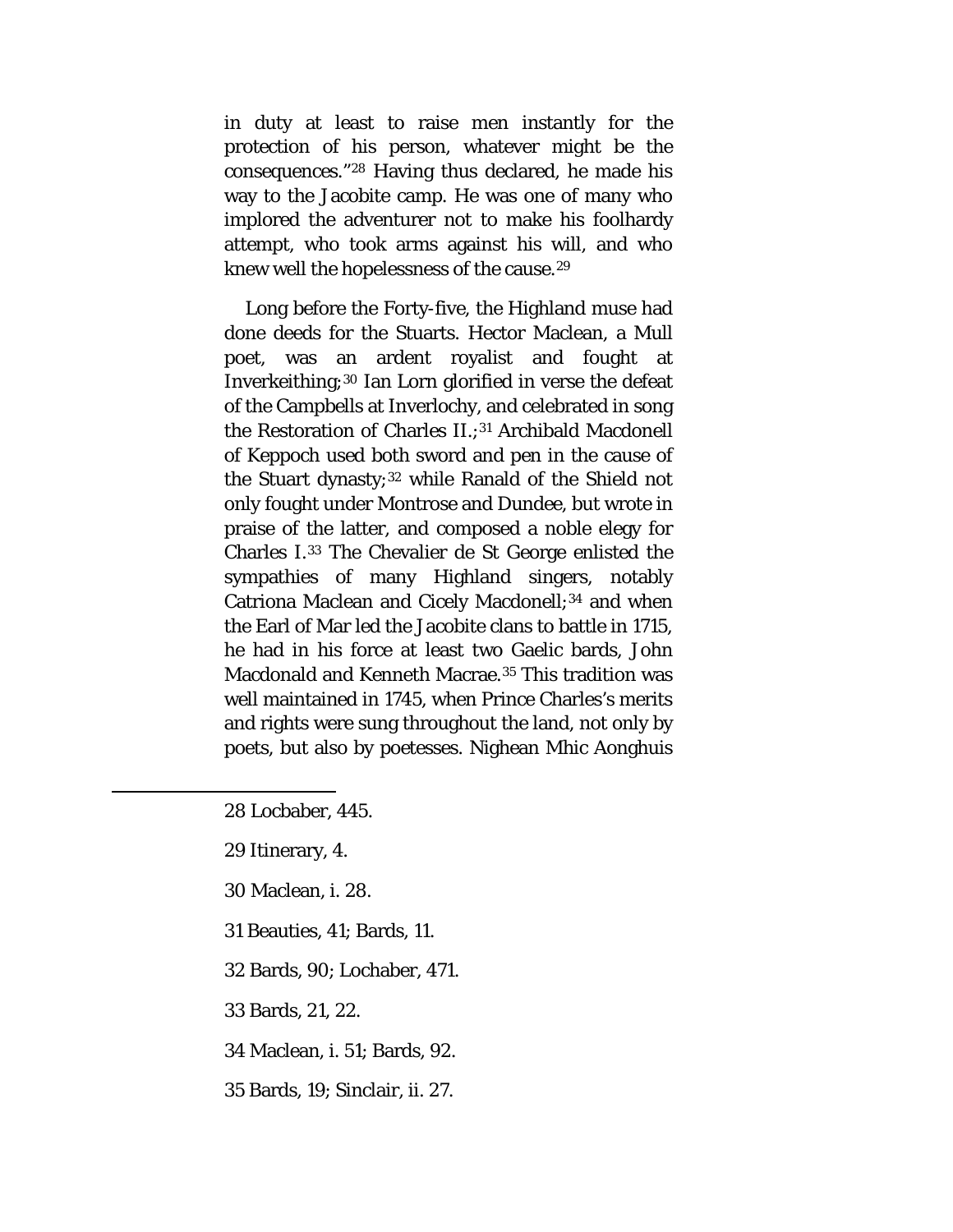Oig, a bardess of the Keppoch family, wrote a poem of a hundred and six lines, replete with devotion to the Stuart cause;<sup>[36](#page-63-0)</sup> and Catherine Ferguson, in lamenting the loss of her husband, who was killed at Culloden, sang of the Prince in a strain which illustrates the spirit of Jacobite loyalty:

"Who now shall wield the burnish'd steel, Or fill the throne he ought to fill?"[37](#page-63-1)

Most of the Highland poets of the time, for instance Rob Donn and John Maccodrum, were in sympathy with the exiled dynasty; and, besides Alasdair MacMhaigstir and John Roy Stewart, who have been noted in the category of Jacobite men of letters, there were in Prince Charles's army three Gaelic bards— Donald Ban Macdonald, Donald Macdonald, and Alexander Macdonald. Little is known of Donald Ban, save that he fought at Culloden, and was captured some time after that battle. Donald Macdonald, who was a son of Ranald of the Shield, commanded the Glencoe men in the Forty-five. He was a great friend of Duncan Ban Macintyre, with whom he aspired to vie as a describer in poetry of the bens and glens.[38](#page-63-2) Alexander Macdonald was eighty years of age when he joined Prince Charles. He wrote several Jacobite songs; and in one of these, "An Incitement to the Highlanders in 1745," he calls on the clansmen, in a very earnest and religious strain, to follow their rightful king. "Ye clans of the Gael, who used to be royal," he sings, "up to the heights, fortunate for you is the present time." He urges the Highlanders not to lose sight of "your cherished ideal, which is founded in Christ;" and adds:

<span id="page-63-2"></span><span id="page-63-1"></span><span id="page-63-0"></span>l

38 Bards, 22, 23, 24.

<sup>36</sup> Bards, 19.

<sup>37</sup> Beauties, 373 et seq., where the poem is given in full in its original Gaelic.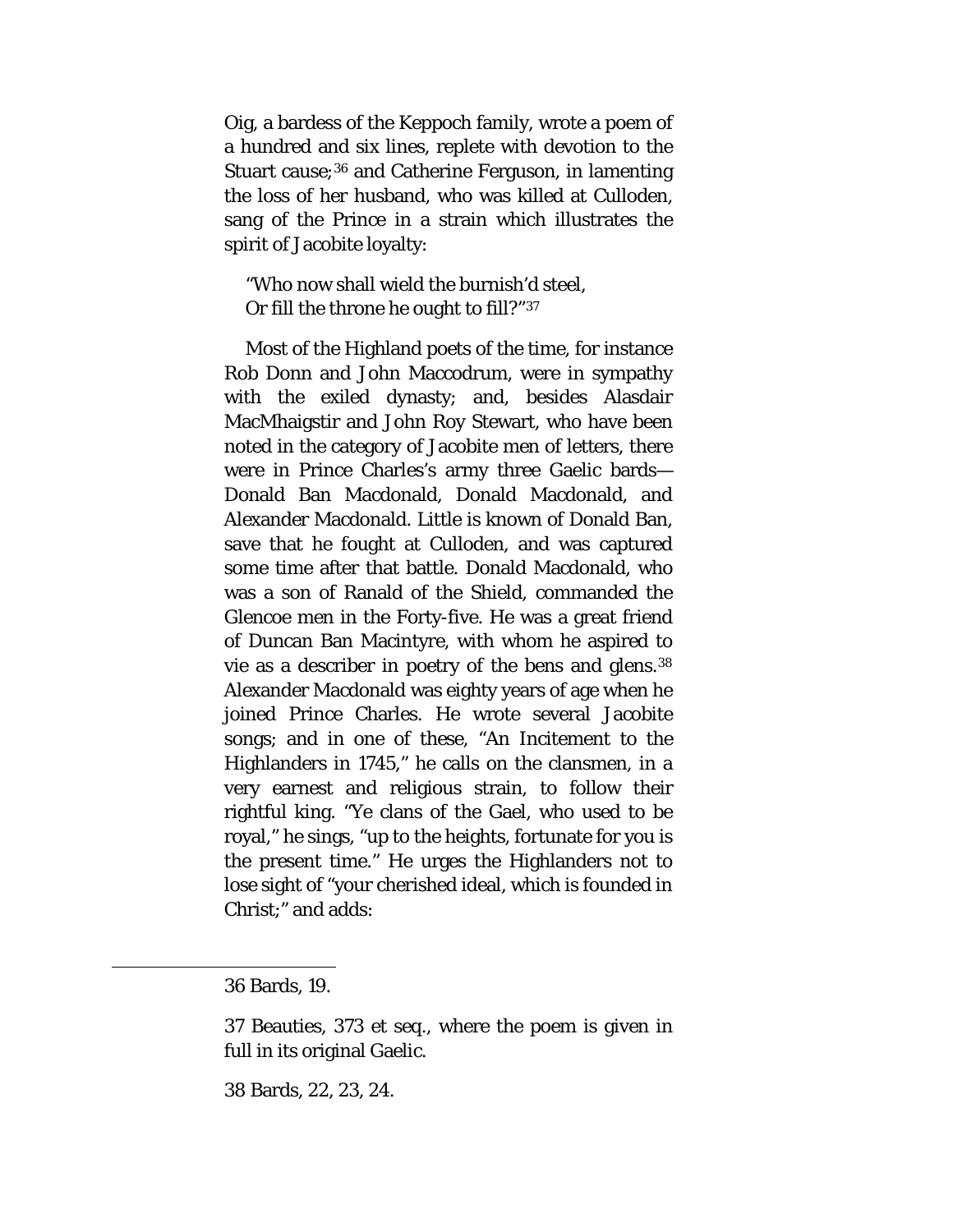"Bravely, and fully harnessed, Hasten with zest, With bristling strength upon you, Ho ro! up to the heights."[39](#page-64-0)

Three Highland Jacobites whose culture merits notice are Donald Roy Macdonald, Roderick Macleod of Cadboll, and Neil MacEachain. Donald Roy was a humanist, and wrote Latin poems, several of which, amongst others a lament for Culloden, were duly captured by the indefatigable Bishop Forbes, and included by him in *The Lyon in Mourning.* In exile on the Continent after the Forty-five, Roderick Macleod collected a valuable library; and, on being allowed to return to Scotland, he brought his books to Cadboll, where he built four rooms to hold them.[40](#page-64-1) Neil MacEachain, who attended the Prince during his wanderings in Skye, was a friend of Flora Macdonald, whom he was wont to address in correspondence as "Dear Florry." He was an able classical scholar and a musician. In 1745 he held the post of parish schoolmaster in South Uist, and was acting as tutor in Clanranald's family. Having studied at the Scots College in Paris, he knew French well, and often conversed with Prince Charles in that language.[41](#page-64-2) Neil was known to be capable of using his pen; and was credited in the Highlands with having written *Alexis, or the Young Adventurer* (London 1746), which is an account of the Prince's wanderings up to the time of his leaving Skye, couched in the form of a pastoral allegory. Macdonald of Kingsburgh, talking in 1747 of the authorship of this book, said that he knew "nobody who could be the author of it but Neil MacKechan, so pointed and exact it was in giving the

<span id="page-64-2"></span><span id="page-64-1"></span><span id="page-64-0"></span>l

<sup>39</sup> Sinclair, ii. 168.

<sup>40</sup> Macleod, 428.

<sup>41</sup> Itinerary, 99.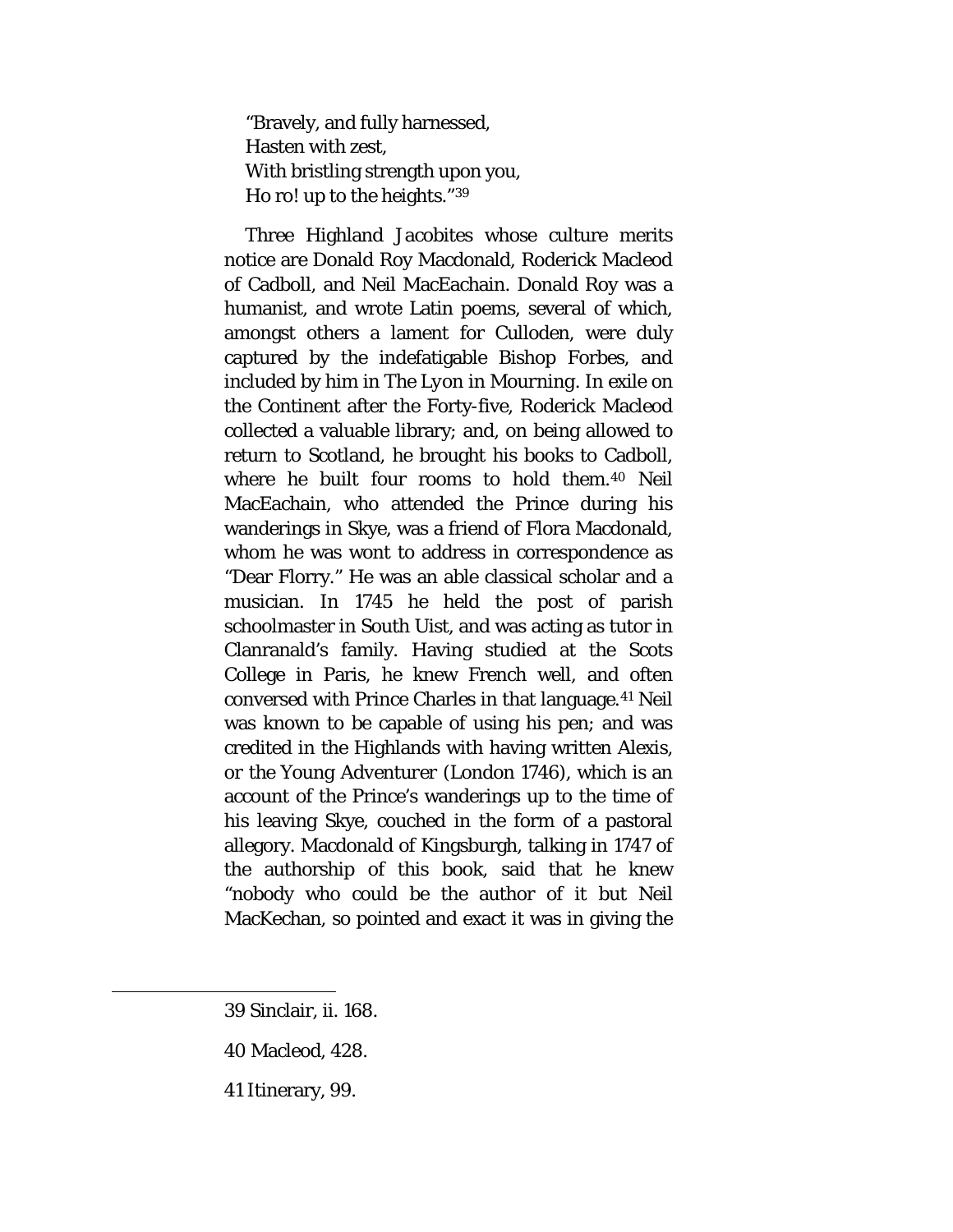narrative."[42](#page-65-0) Writer or not of *Alexis,* Neil was author of at least one Gaelic poem. For his participation in Charles Edward's escape, he suffered a short imprisonment; and, soon after his liberation, he wrote some lines which elucidate the nature of his loyalty. The poet tells that he has been taken "from the isle of my love," because

"I gave assistance to Charles, the cherished, So that he might get safely across the sea."

He hopes that the Prince will come again, and vows that he is ready to serve him once more:

"The Prince betook him to France, but he'll be seen again, He is shut out of the land but his steps will be followed; And Neil the son of Hector the son of James will be again under ban,

If he hasten not to Charles, running and leaping.

Alas! Fiongal, daughter of Raonal, O light was thy step!

Going to behold thy Charles being exalted as a king! And welcoming him to his palace, with the golden crown of the heroes,

And he ruling the kingdom with mildness and peace."[43](#page-65-1)

### **III**

Captain Burt tells that, at the time of the Forty-five, inns in the Highlands were usually kept by gentlemen;[44](#page-65-2) and Stewart of Garth has an anecdote which not only shows the culture of these gentlemen inn-keepers, but corroborates his own assertion concerning the state of education in the Highlands in the eighteenth century. "When the Hessian troops," he says, "were quartered in the Highlands in 1745, the

<span id="page-65-2"></span><span id="page-65-1"></span><span id="page-65-0"></span>l

44 Burt, i. 65.

<sup>42</sup> Lyon, i. 79.

<sup>43</sup> Bards, 106.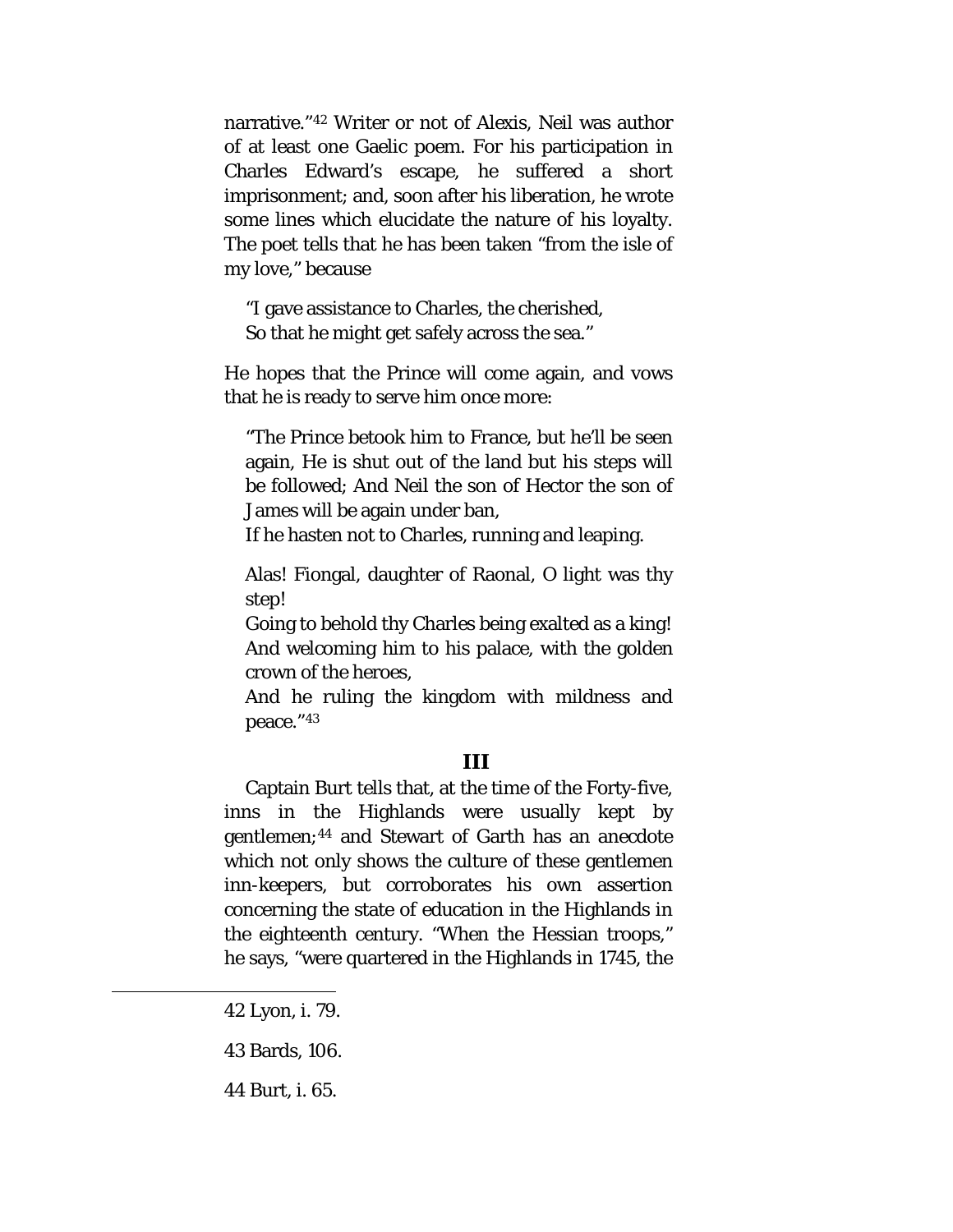commanding officers, who were accomplished gentlemen, found Latin a ready means of communication at every inn. At Dunkeld, Inver, Blair-Athole, Taybridge, etc., every landlord spoke that language, and I have been informed, by eye-witnesses, of the pleasure expressed by a colonel of the Hessian cavalry, when he halted at the inn in Dunkeld, the landlord of which addressed and welcomed him in Latin, the only language they mutually understood."[45](#page-66-0) Scholarship was still the vogue among Highland innkeepers when Dr Johnson and his biographer visited the north. Passing through Glenmoriston, these travellers spent a night at the inn of Avoch, where the landlord was one Macqueen, who had been out in 1745. He had a good library; "and his pride," says Boswell, "seemed to be much piqued that we were surprised at his having books."[46](#page-66-1) It is intensely interesting to recall that, among the volumes owned by Macqueen, was *The Travels of Cyrus* by the Chevalier Ramsay, who had been at one time tutor to Prince Charles.

This story is not the only thing in Boswell's *Journal of a Tour to the Hebrides* which shows that culture was common in the Highlands in the eighteenth century; and, as it was only twenty-eight years after the Forty-five that Johnson and his biographer made their journey, it is well to examine such of their statements as bear on the aforementioned topic. At Mull, the travellers found a Highlander who was intimately acquainted with Johnson's own writings; and at several places they met people who tried to glean *bon mots* from the lexicographer. Of one of these people, Johnson said: "This is a critical man, sir. There must be great vigour of mind to make him cultivate learning so much in the isle of Sky, where he might do without it. It is wonderful how many of the

<span id="page-66-1"></span><span id="page-66-0"></span> $\overline{\phantom{a}}$ 

<sup>45</sup> Garth, 350.

<sup>46</sup> Boswell, i. 136.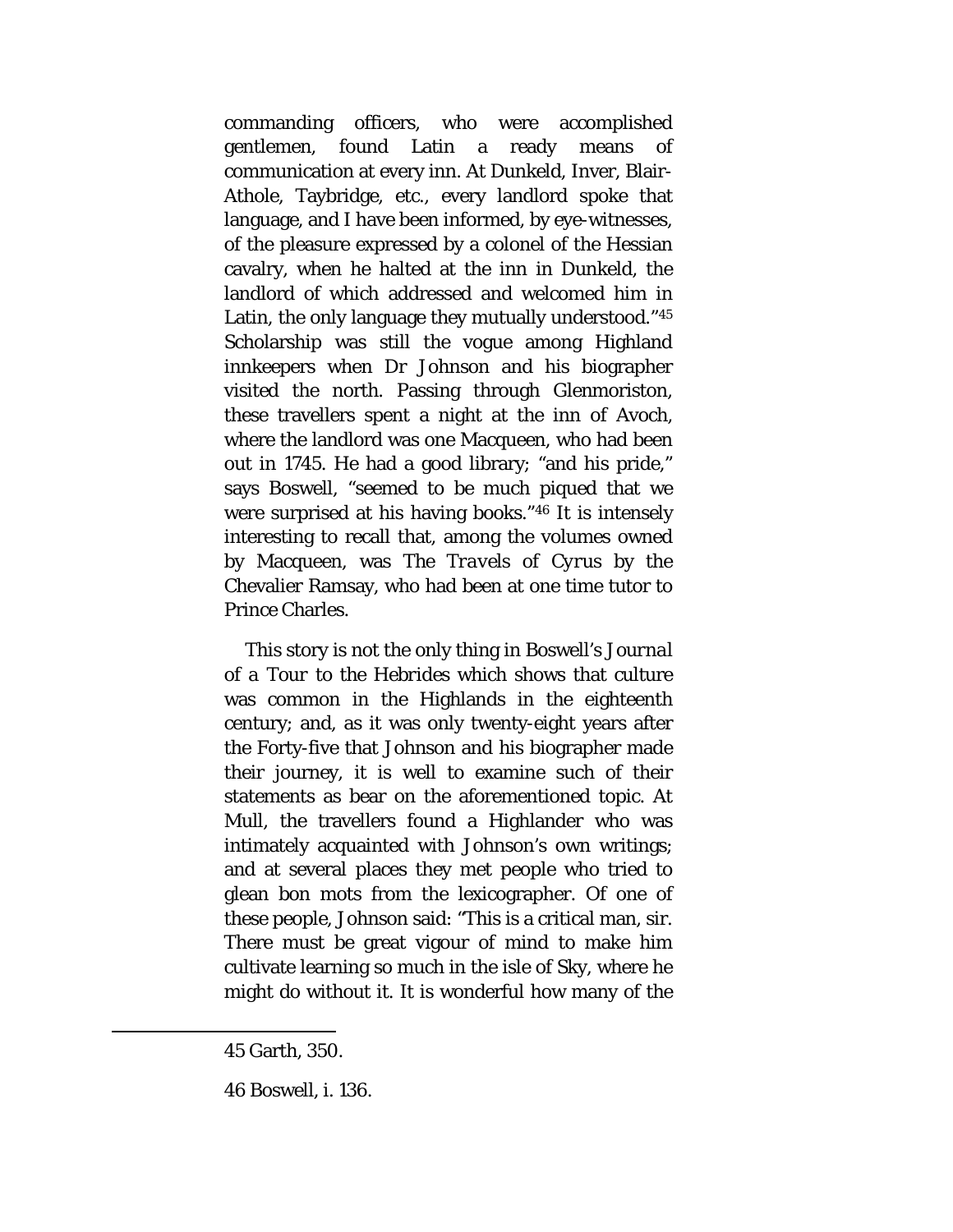new publications he has."[47](#page-67-0) Wherever they went throughout the islands they found books in the houses in which they stayed. "Dr Johnson told me," says Boswell, "he found a library in his room at Talisker; and observed that it was one of the remarkable things of Sky that there were so many books in it." Staying at Ostig, Johnson was pleased because "In his bedchamber was a press stored with books, Greek, Latin, French, and English;" while at Dunvegan he was pleasurably surprised to see the works of Bacon and Sterne. At other places in the Hebrides, the travellers found the writings of Hervey, Bishop Burnet, Sir Thomas More, and Henry Mackenzie.[48](#page-67-1) "I never was in any house of the island," writes Johnson, "where I did not find books in more languages than one, if I had stayed long enough to want them, except one from which the family was removed. Literature is not neglected by the higher rank of the Hebridians."[49](#page-67-2) One visit on which, in after years, Johnson looked back with singular pleasure, was that which he paid to John Macleod of Rasay. "We were," he says in a letter, "introduced into the house, which one of the company called the Court of Rasay, with politeness which not the Court of Versailles could have thought defective." Here the visitors met Malcolm Macleod, who had not only been out in the Forty-five, but who had, after Culloden, materially assisted in Prince Charles's escape. Boswell tells that Malcolm sang a Gaelic song "with words of his own"; and he says of the singer: "His eye was quick and lively, yet his look was not fierce, but he appeared at once firm and goodhumoured. ... I never saw a figure that gave a more perfect representation of a Highland gentleman. I wished much to have a picture of him just as he was. I

<span id="page-67-2"></span><span id="page-67-1"></span><span id="page-67-0"></span>l

- 48 Boswell, ii. 21, 27, etc.
- 49 Johnson, 65.

<sup>47</sup> Boswell, i. 170.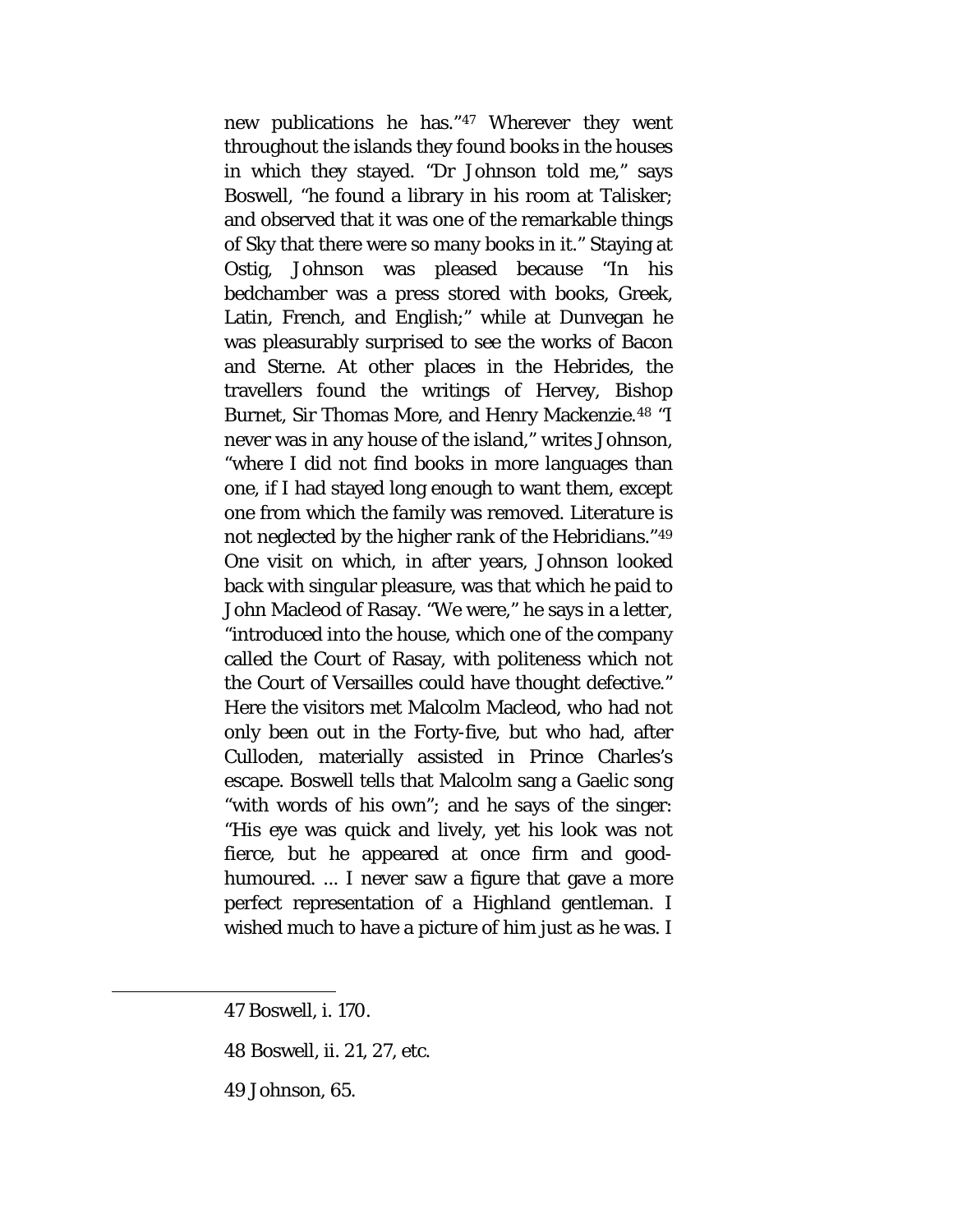found him frank and *polite,* in the true sense of the word."[50](#page-68-0)

That the Jacobite army was by no means composed of barbarous ruffians, must be obvious from the foregoing statements. These statements, however, refer chiefly to Prince Charles's officers; and the question arises: What degree of æstheticism existed among the rank and file? Major, writing at the beginning of the sixteenth century, praises the Scottish Gael as excelling in playing the harp.<sup>[51](#page-68-1)</sup> Martin, who visited the Hebrides about the end of the seventeenth century, says of the Highlanders of that time: "Several of both sexes have a quick vein of poesy; and in their language (which is very emphatic) they compose rhymes and verse, both of which powerfully affect the fancy, and, in my judgment (which is not singular in this matter), with as great force as that of any ancient or modern poet I ever yet read. They have generally very retentive memories." And Toland, who wrote in the reigns of Queen Anne and George I., and whose witness is all the more valuable because it comes from a violent Whig, mentions the clansmen as "having a strong inclination to poetry and music."[52](#page-68-2) From these testimonies it must be clear that the forces of Charles Edward contained hundreds of men who, though they knew little or nothing of books, were lovers of art. But this cannot be fully understood save by studying the Fortyfive as representation of the Highlands.

NOTES AND REFERENCES

<span id="page-68-2"></span><span id="page-68-1"></span><span id="page-68-0"></span>l

<sup>50</sup> Boswell, i. 164, 168.

<sup>51</sup> Major, 366.

<sup>52</sup> Garth, 116, 314.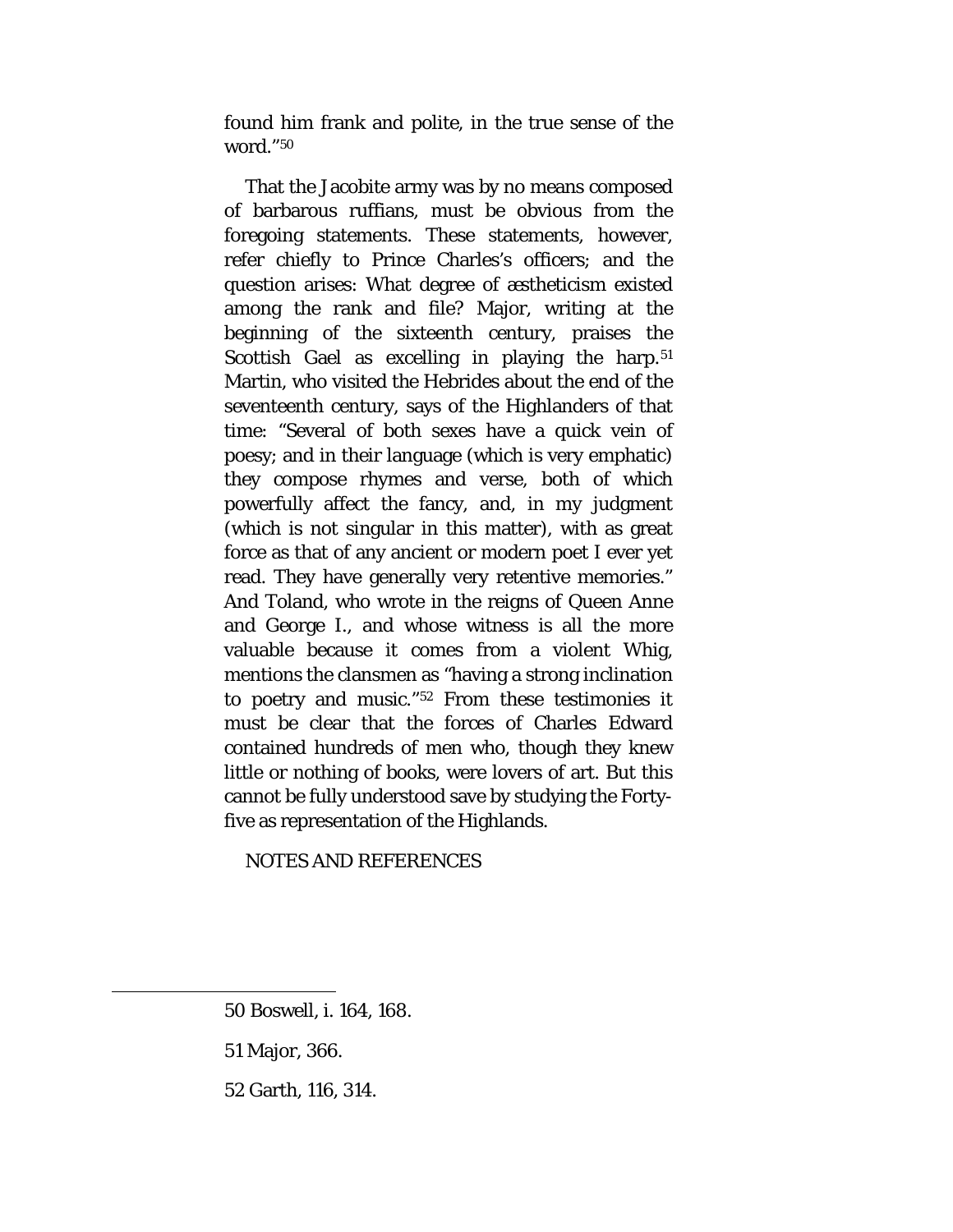# **"THE FORTY-FIVE" AS REPRESENTA-TION OF THE HIGHLANDS**

**I**

There is a beautiful passage in that masterpiece of masterpieces, *Evelyn Innes*—surely one of the finest prose works since the time of Walter Pater—which is curiously evocative of the Forty-five. It is in the part where Evelyn and Ulick Dean go to Ireland together, and there study the Celtic mythology. Ulick says: "Are not nations formed by the lands they live in? ... Is not the Celt like his country? Are not his stories like his country? His soul is the image of his country; take a man's country away from him and you take his soul. That is why I speak of the old gods; they are the instinct of the land, the breath of all the landscape before you." This passage suggests the last Jacobite rising because that episode, the most romantic and poetical in Scottish history, was the result of the Highlands, of the temperament begotten by the Highlands, and particularly of the æsthetic part of that temperament. Before this can be rightly understood it is necessary to ascertain, as far as possible, what is meant by the Celtic genius or temperament; and to do this, it is essential to glance at several things which are outside the limits of history, strictly so called.

Voluminous as the Ossianic controversy has become, it is impossible, in dealing with the æsthetic part of the Scottish Celtic temperament, to avoid mention of *Fingal* and *Temora.* Among good authorities it is now allowed that the characters introduced into the Ossianic poems are not invented, but were really the subjects of tradition in the Highlands; that the poems, in fragments and probably in various different forms, had been handed down from an unknown time by oral tradition, and that there were many people in the Highlands in James Macpherson's time who knew them; that Macpherson used many such poems in his work, and, by piecing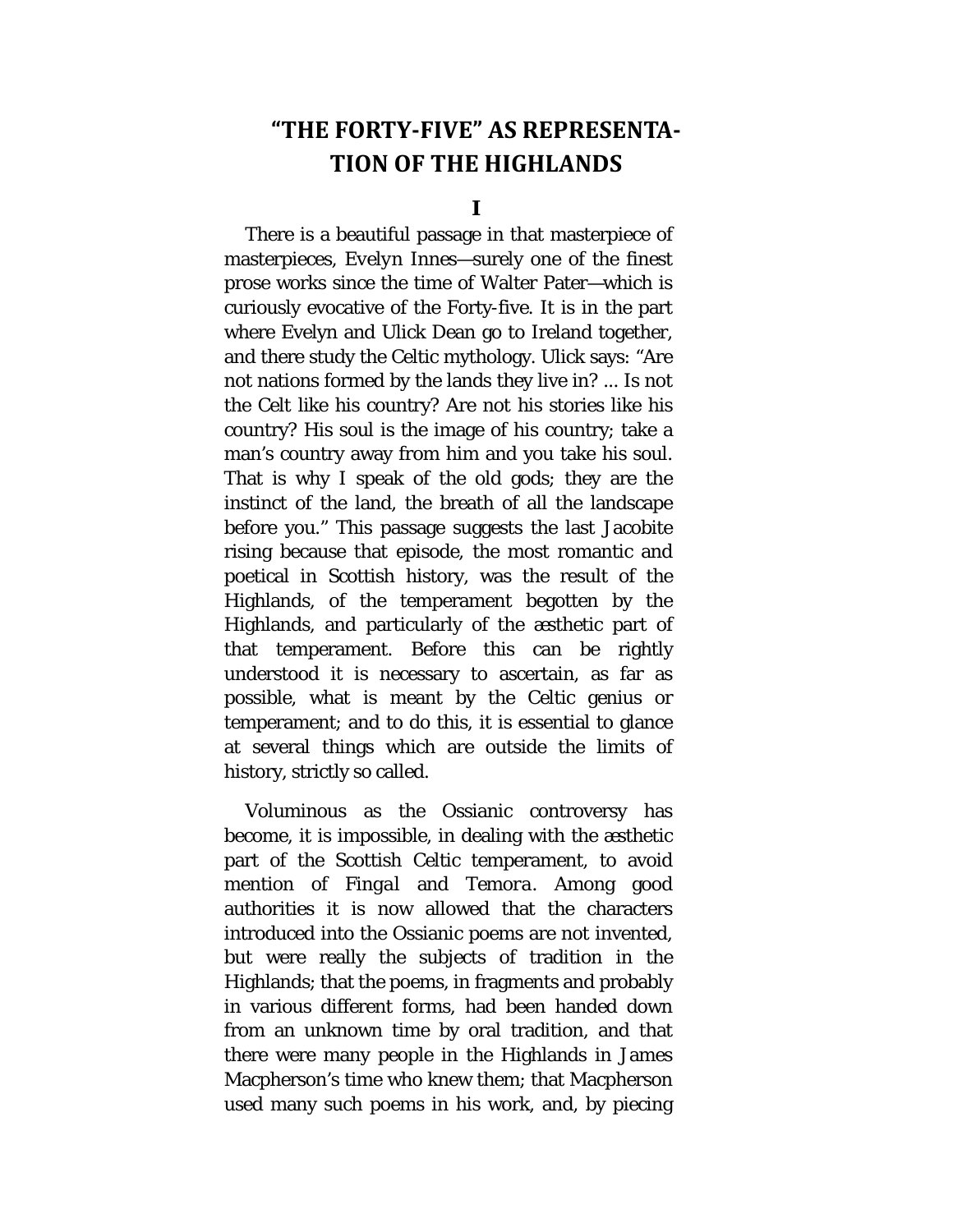them together, and adding a connected narrative, wove them into the Ossianic epics.[1](#page-70-0) Though this is the common opinion now, the scholars of the Augustan age were loth to believe that the Highlands could produce poetry. Thomas Gray, to do him justice, was persuaded that the Ossianic poems were wholly, or in part, of ancient Gaelic origin. "Certain it is," he writes, "that these poems are in everybody's mouth in the Highlands, have been handed down from father to son, and are of an age beyond all memory and tradition." And again: "Imagination dwelt many hundred years ago, in all her pomp, on the cold and barren mountains of Scotland. The truth (I believe) is, that, without any respect of climates, she reigns in all nascent societies of men."[2](#page-70-1) Though Gray wrote thus sensibly on the subject, Dr Johnson attacked the controversy in the most irrational manner. "In nations," he says, "where there is hardly the use of letters, what is once lost is out of sight for ever." He declares that, owing to the lack of education in the Highlands at the time the Ossianic poems were said to have been composed, the Highlanders of that period could neither have loved nor made literature; and, alleging the same fact concerning the years between the era of Ossian and that of Macpherson, deduces that *Fingal* and *Temora* could not have been transmitted from generation to generation, even unto the time of their publication in book form. Finally, in the following passage, he attempts to throw scorn on all the old Highland poets:

''That the bards could not read more than the rest of their countrymen it is reasonable to suppose, because if they had read they could probably have written; and how high their composition may reasonably be rated, an inquirer may judge by considering what stores of imagery, what principles of ratiocination, what comprehension of

<span id="page-70-1"></span><span id="page-70-0"></span> $\overline{\phantom{a}}$ 

<sup>1</sup> Literature, 82.

<sup>2</sup> Gray, i. 143, 160.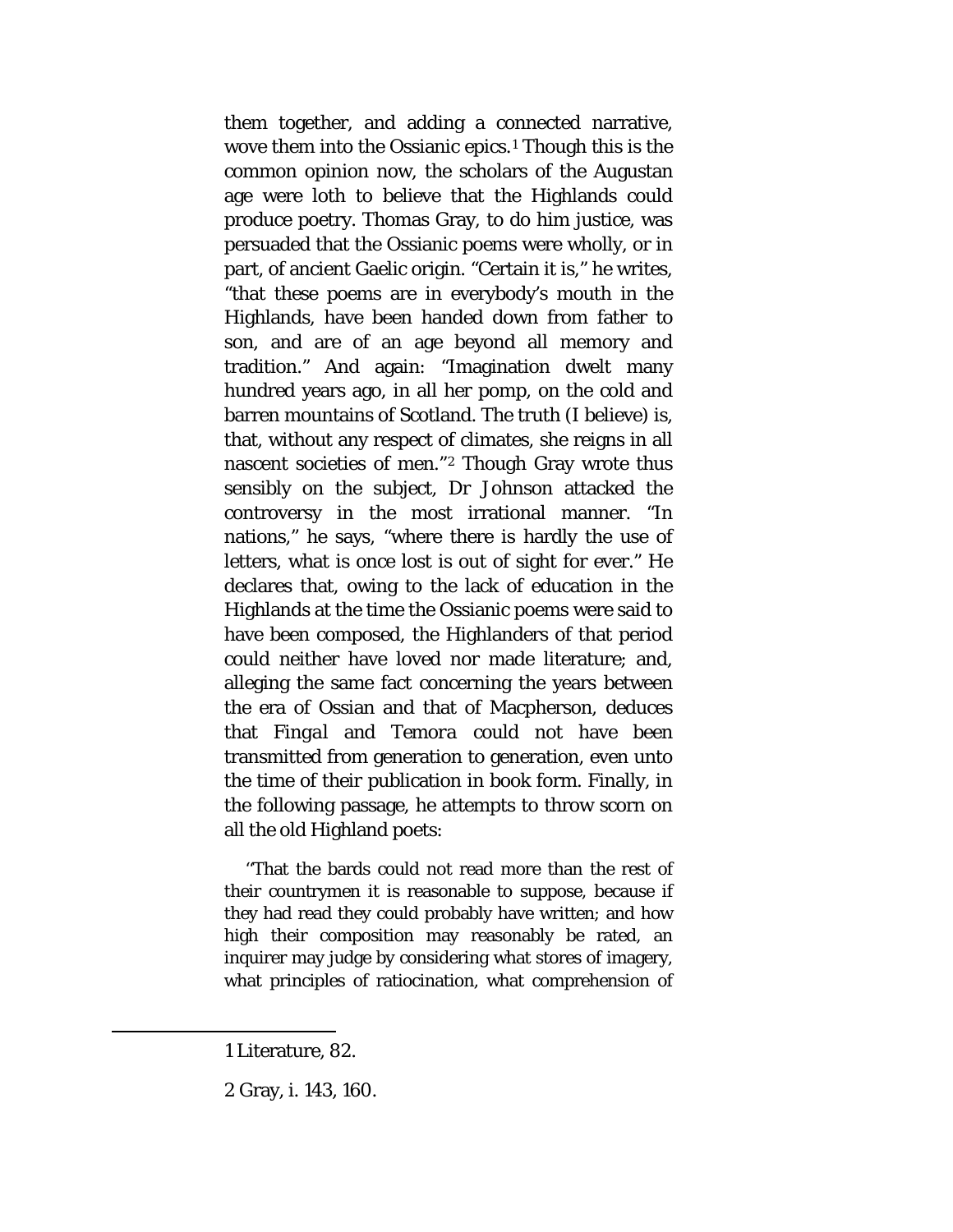knowledge, and what delicacy of elocution he has known any man attain who cannot read."[3](#page-71-0)

In these strictures Johnson is typical of the Augustan age. The verse of that time was made from without, and by rules, and did not spring from within through some impulse inspiring it; and thus its devotees refused to believe that a race, for long devoid of books and book-learning, could produce poetry. There is a very pregnant passage in Wagner, where that writer states, as the great evil in "modern art," the fact that much of this "is a mere product of culture, and not sprung from life itself." And he says again: "Only from life itself, from which alone can even the need of her grow up, can art obtain her matter and her form; but when life is modelled upon fashion, art can never fashion anything from life." Had Wagner stated precisely to what he referred as modern art, his comments would have been even more illuminating; but even as they stand, they are critical of the mideighteenth century and its literature. In that era life was modelled upon fashion; and the scholars of the period, not realising that art must be sprung from life itself, invariably associated literature, its production and its appreciation, with culture. It is probable that Macpherson himself wrote parts of Ossian; but it is absurd to think that, because caligraphy and typography were little known in the Highlands till after the Forty-five, poetry could not, prior to the time of that episode, be made, known, and loved by the Scottish Celt. One of the greatest of living poets has pointed out that, before the invention of printing, "memories not yet spoilt by over-cramming preserved all the literature that was worth preserving";[4](#page-71-1) and his statement is corroborated by many things, of which the most interesting, in the present case, is that Duncan Ban Macintyre, who could neither read nor

<span id="page-71-1"></span><span id="page-71-0"></span> $\overline{\phantom{a}}$ 

<sup>3</sup> Johnson, 77, 122, 137, etc.

<sup>4</sup> Studies in Prose and Verse, by Arthur Symons.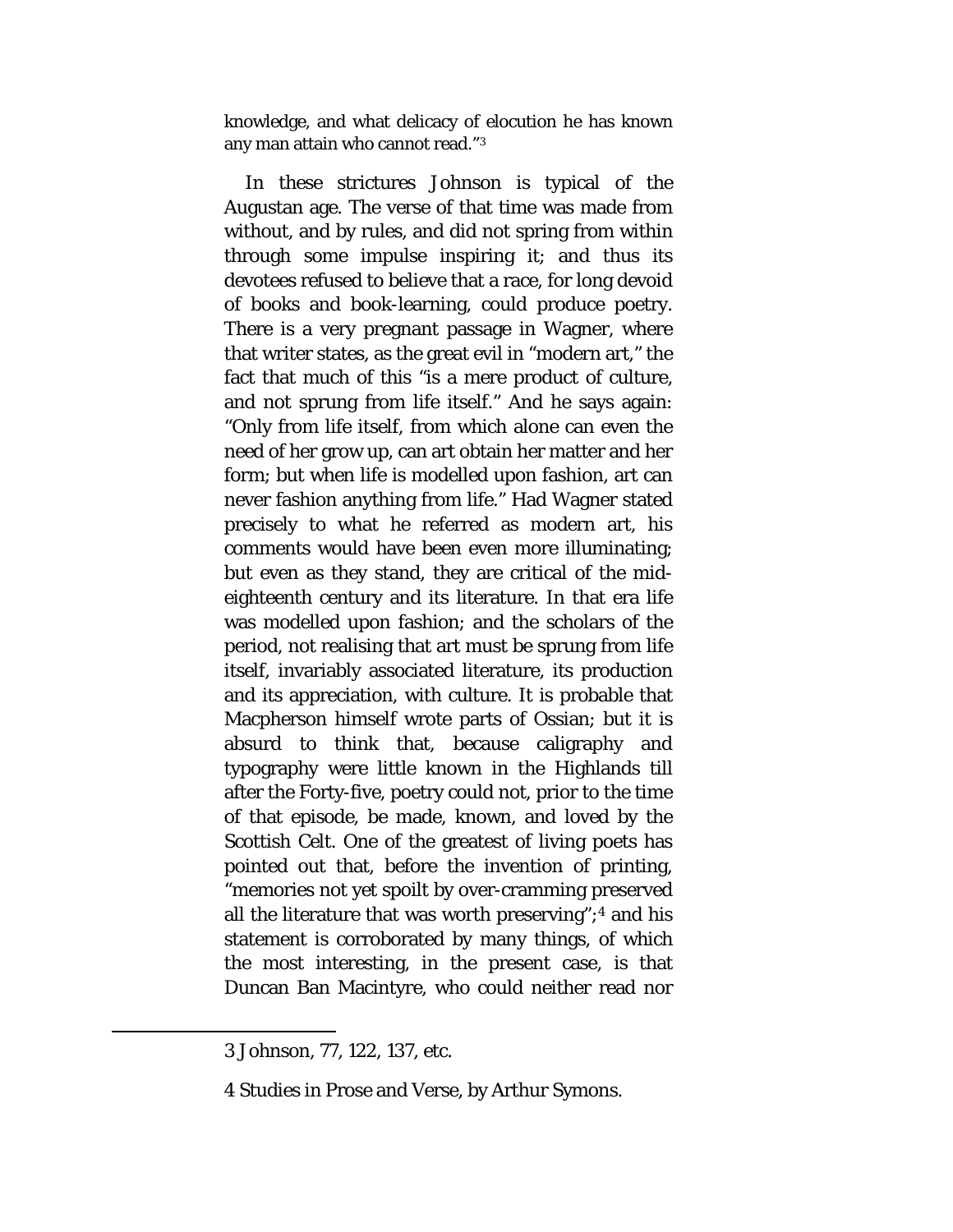write, knew by heart the entire bulk of his voluminous work in poetry.<sup>[5](#page-72-0)</sup>

These matters have been brought forward for several reasons. It is through its literature that a race best expresses itself; and thus, when attempting to gain an understanding of the Celtic temperament, it will be necessary to cite the Ossianic poems. The act of having transmitted these from generation to generation is one of the main artistic glories of the Scottish Celt; and so, after stating that the Forty-five had its springs in the æsthetic temperament of the Highlander, it is requisite to defend this main artistic glory, and to show, as far as possible, that the said transmission was really performed. The charges brought by Dr Johnson against Macpherson's assertions concerning the Ossianic poems symbolise, to a great extent, the aspersions laid on Highland Jacobites by historians who have described these men as ruffians and banditti. That is to say, just as the Ossianic poems are probably old Gaelic poems, though writing and printing were unknown in the Highlands till long after Ossian's era, so the love of art was common to the Highlanders, primarily an æsthetic race, of the mid-eighteenth century, though most of these knew little of books and book learning.

### **II**

It has already been a painful necessity to find fault with Henry Fielding and John Addington Symonds. It is now necessary to quarrel with an author who is to those two as the day is to the night; for in one of the finest of all his poems, "Lines written among the Euganean Hills," Shelley talks of the "brutal Celt." That poem was written in 1818, and it was just about that period that the æstheticism of the Celt was beginning to be realised. To Sir Walter Scott is largely due the praise of having brought about this recognition. Before his time the Highlanders were

<span id="page-72-0"></span> $\overline{a}$ 

<sup>5</sup> Literature, 19, etc.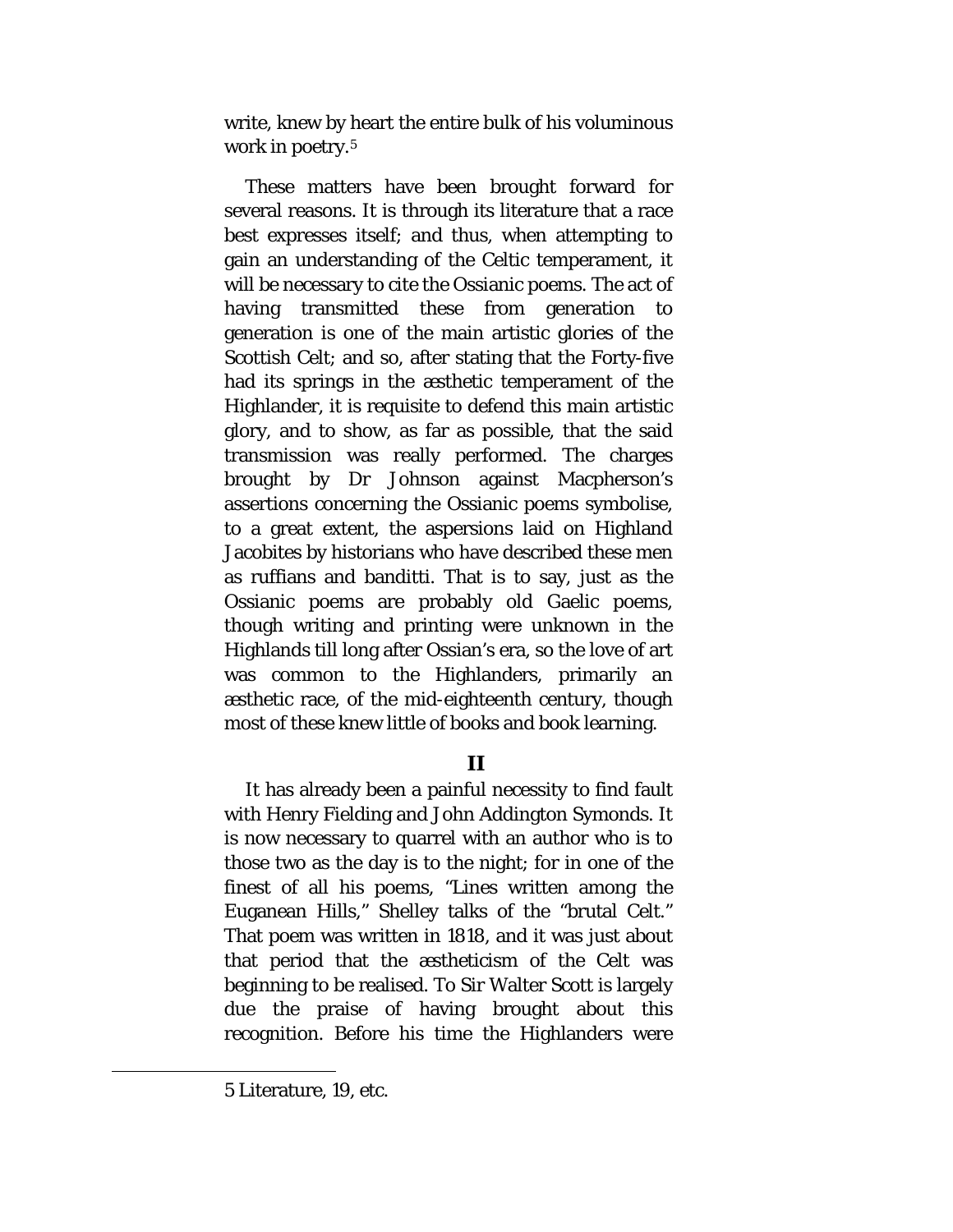regarded as savages who lived in a hideous and savage country, who were unfit for presentment or portrayal in art, and who could not have produced the Ossianic poems. Macaulay, after a brilliant passage on the beauties of Highland scenery, says: "Yet none of these sights had power, till a recent period, to attract a single poet or painter from more opulent and more tranquil regions";[6](#page-73-0) and he points out that, when Goldsmith visited the north, he looked upon the mountains and pronounced them hideous. In *The Lady of the Lake* (1810) Scott called attention to the grandeur of the Highlands; in *Waverley* (1814), and in *Rob Roy* (1817) he made Highlanders his *dramatis personae,* and dealt largely with the romantic traits in the Celtic temperament; in *A Legend of Montrose*  (1819) he transmuted to literature, as no one else has done, the glamour of the Highlands; and in *The Fair Maid of Perth* (1828) he concerned himself with those strangely poetical things, the chivalry of the Highlander, and his devotion to clan and chief. About Scott's time, other artists were at work. In 1829 Mendelssohn visited the Highlands, and there found inspiration for the music of *The Hebrides.* In another direction, also, the recognition was manifesting itself. Turner (1775-1851), John Thomson (1778-1840), and Horatio MacCulloch (1805-1867) began to paint pictures of Highland scenery—an act which, in the eighteenth century, would have been thought madness.

Since Scott and other artists worked, the æstheticism of the Celt has gained not merely recognition but praise. It dawning that the Highlander lived in a beautiful country, it was asked if he had produced no art; and thus the Ossianic controversy came to be handled in a reasonable fashion, resulting in those conclusions which have been already stated in this essay. In 1859 Ernest Renan published his essay on the poetry of the Celtic races. In this, dealing

<span id="page-73-0"></span> $\overline{a}$ 

<sup>6</sup> Macaulay, iii. 301.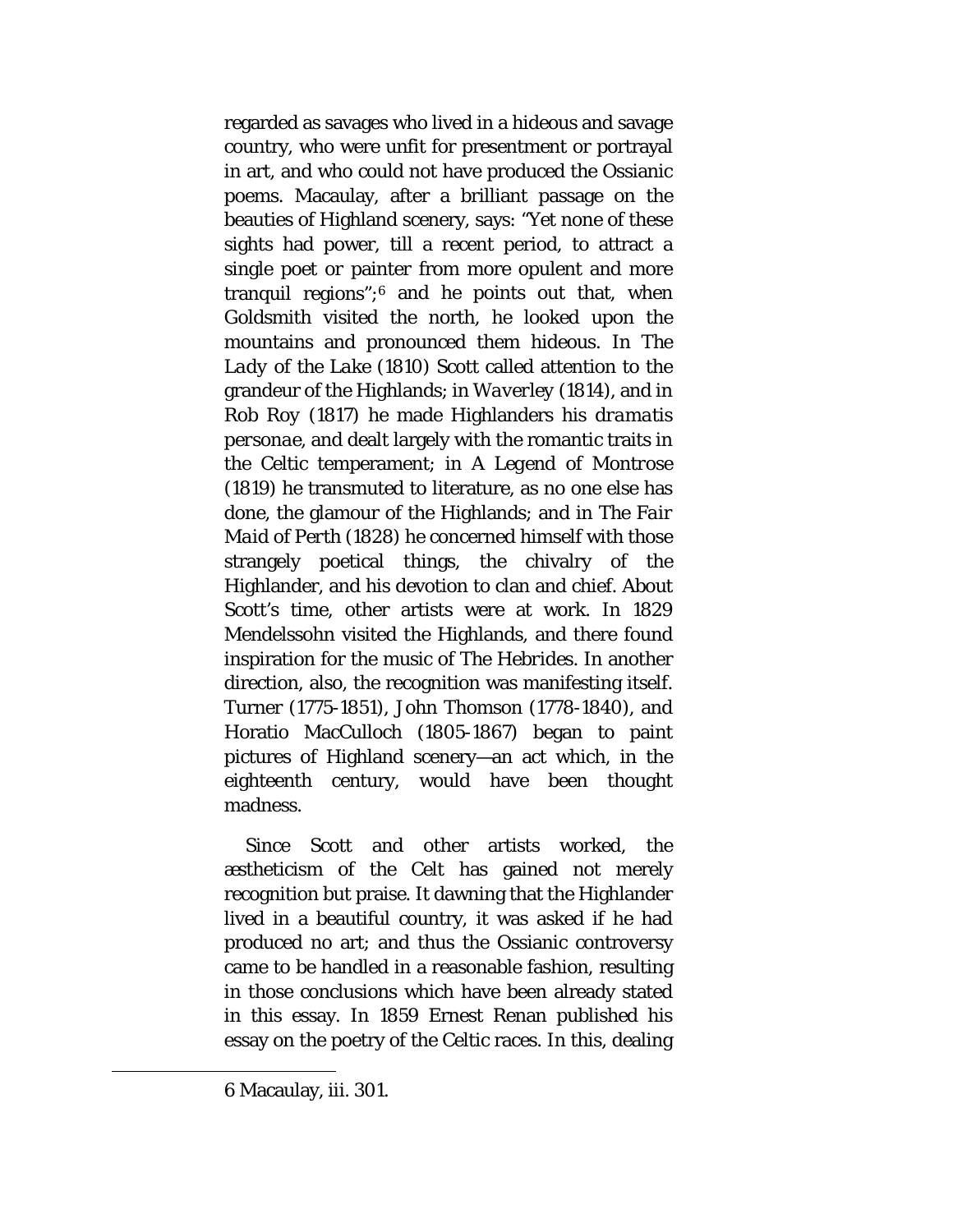with the Celts in general, yet including the Highlanders, he speaks of the Celtic race as "capable of profound feeling"; he declares that "in the great chorus of humanity no race equals this for penetrative notes that go to the very heart"; and he asks: "Do we now understand the intellectual role of that little race which gave to the world Arthur, Guinevere, Launcelot, Perceval, Merlin, St Brandan, St Patrick, and almost all the poetical cycles of the Middle Ages?" Finally, he states as indubitable, "that to the number of poetical themes which Europe owes to the genius of the Celts, is to be added the framework of the Divine Comedy." Renan was followed by Matthew Arnold, who, in 1867, published his essay on the study of Celtic literature. In this, after dealing with the Saxon's ignorance concerning the Celt, he says: "Now, then, is the moment for the greater delicacy and spirituality of the Celtic peoples who are blended with us, if it be but wisely directed, to make itself prized and honoured." He talks of the Celt's "delicacy of taste"; refers to "poetry which the Celt has so passionately, so nobly loved"; declares that the Celt has always been "full of reverence and enthusiasm for genius, learning, and the things of the mind"; affirms that "rhyme itself, all the weight of evidence tends to show, comes into our poetry from the Celts"; and, lastly, talks with enthusiasm of the Celtic note in Shakespeare. Despite the eulogies of Renan and Matthew Arnold, it was not till a while after those writers had ceased to be active that the æstheticism of the Celt was really recognised. The Irish literary revival did a great work in bringing about this recognition, and the full beauty of Celtic myth and legend came to be realised when Mr W. B. Yeats began, in his own words,

"Building a sorrowful loveliness Out of the battles of old times."

In *The Way Back,* one of the most wholly charming stories with which Mr George Moore, himself a Celt, has decreased the sum of human misery, one of the characters says: "It is many years since there was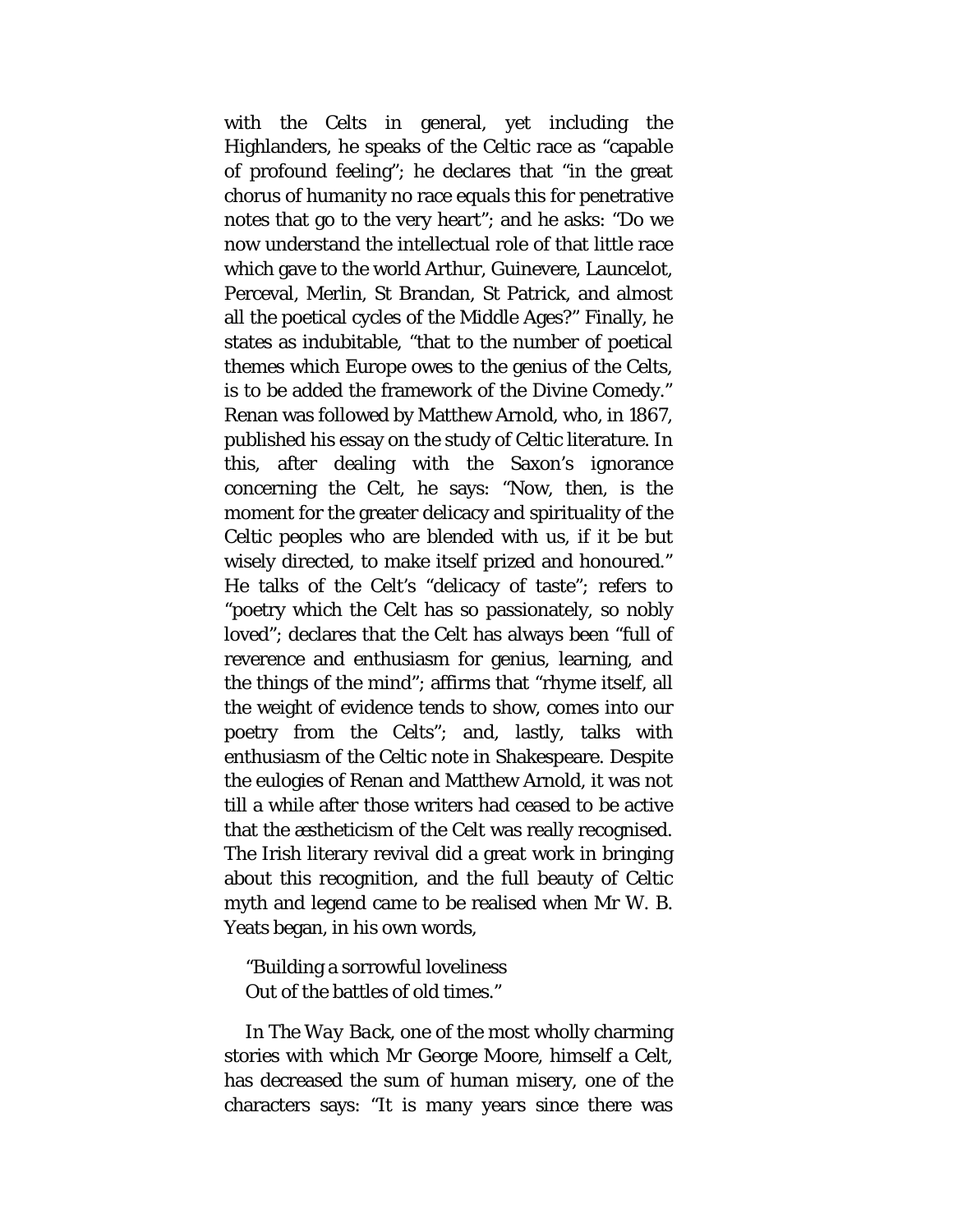honour in Ireland for a Grania." Grania, however, has found honour at last, and so has the race to which she belongs; and now the Highlander, far from being thought brutal, is regarded as belonging to the most æsthetic of races, and as living a strangely romantic and poetical life in the most beautiful of countries.

Now this love of art had much to do with the outbreak of the Forty-five, and was, indeed, one of the main sources of the last Jacobite rising. It begot belief in the theory of divine right, sympathy with an exiled royal house, and the chivalrous action of following a forlorn hope. The mid-eighteenth century was essentially an age of prose; the Forty-five was essentially a poetical episode. Such an episode, occurring at such a time, could have its origin in the Highlands alone, where alone in Great Britain in the Augustan age art was truly loved. It must be borne in mind that the reign of George II. was the golden age of Gaelic literature; that at that period chiefs still had their bards and harpers; $7$  and that art was part of the daily life of the people, many ancient ballads and romances being in circulation throughout the

<span id="page-75-0"></span> $\overline{a}$ 

<sup>7</sup> At the time of the Forty-five, John Maccodrum was bard to Macdonald of Sleat. The poet could neither read nor write, but was well acquainted, not only with the history of Clan Donald, but with that of many other Highland clans. Maccodrum, x., xxx. At this period, also, Grant of Glenmoriston had as his senachie, one Archibald Grant. The poet was, for a while, tutor to young Macdonald of Glengarry, who was killed by a random shot after Falkirk; and he made many songs concerning the prospective chiefship of his pupil. Grant, 48, etc. Dr Johnson says: "Some of the chief families still entertain a piper, whose office was anciently hereditary." And again: "They said that a great family had a bard and a senachie, who were the poet and historian of the house; and an old gentleman told me that he remembered one of each." Johnson, 122, 132.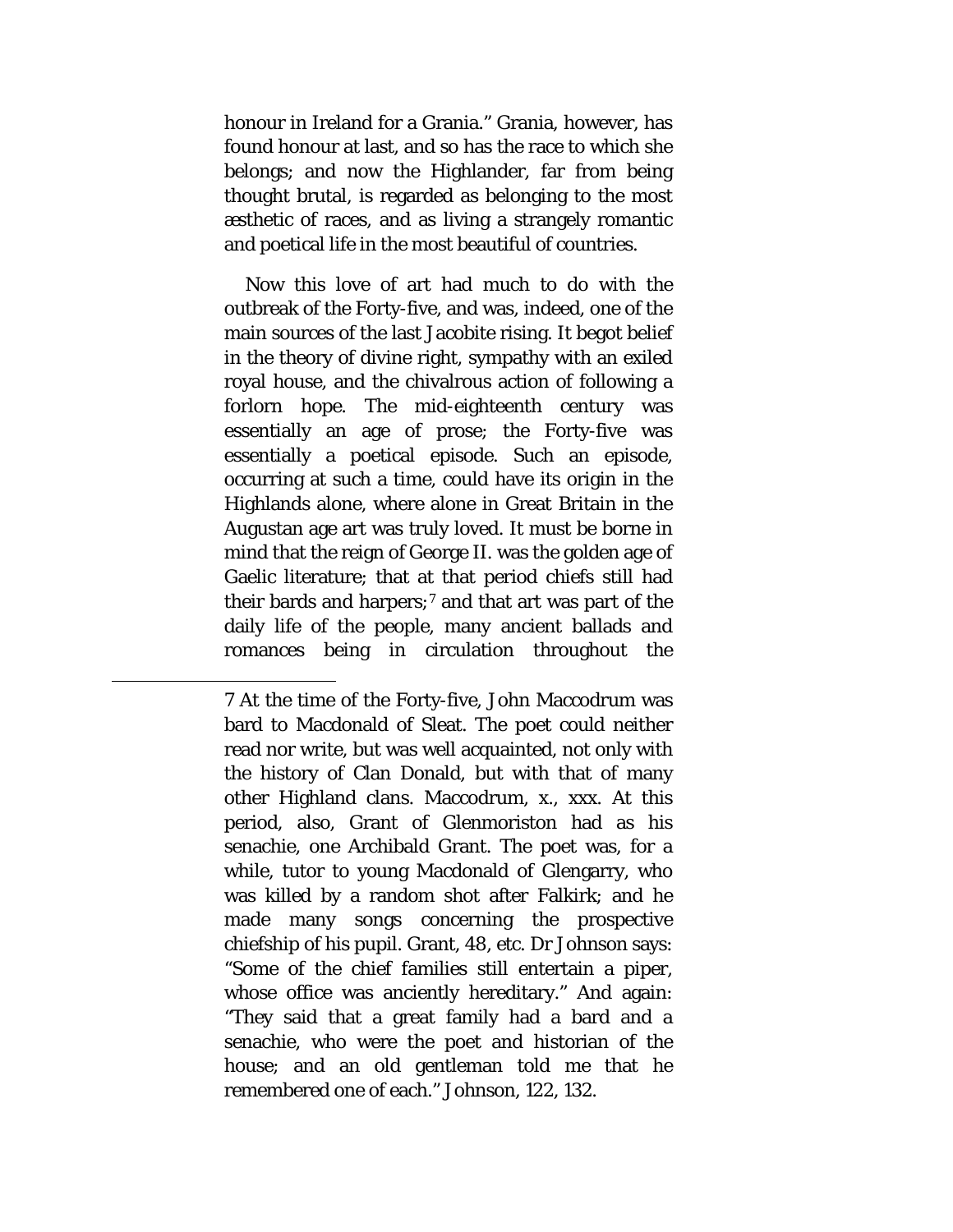Highlands, satires in verse being rife, and passing events being celebrated in poetry.[8](#page-76-0) And so, while belief in the theory of divine right seemed absurd to the Englishman of the mid-eighteenth century, it came almost naturally to the Highlander of that time. A good precedent for this statement is found in the work of Sir Walter Scott, who, attempting to account for the fact that John Home fought against Prince Charles, says: "The feeling, the adventure, the romance, the poetry, all that was likely to interest the imagination of a youthful poet—all, in short, save the common sense, prudence, and sound reason of the national dispute—must be allowed to have lain on the side of the Jacobites."[9](#page-76-1)

And now, before passing to further examination of the Celtic temperament, it is necessary to consider the question: To what extent was Highland æstheticism begotten of Highland scenery? The question cannot be answered save by conjecture, and therefore it is important to bear in mind assertions of good authorities. Stewart of Garth talks of "The poetical propensity of the Highlanders, which indeed was the natural result of their situation";[10](#page-76-2) and Skene writes:

"The Highlanders, like all other people who have long preserved their original manners and mode of life, possessed a peculiarly imaginative character. While their manners remained in primitive rudeness, while their occupations were still those peculiar to the early stages of society, the energy of savage nature displayed itself in the increased power of imagination and the engrossing influence of fancy. But these natural properties of primitive society were greatly heightened in the Highlanders by the wild and romantic aspect of their country, which exercised a powerful influence on their character; and the force of imagination over the Highlanders has constantly displayed

<span id="page-76-2"></span><span id="page-76-1"></span><span id="page-76-0"></span>l

<sup>8</sup> Literature, 3, etc., and many passages in Beauties.

<sup>9</sup> Scott, i. 829.

<sup>10</sup> Garth, 113, 114.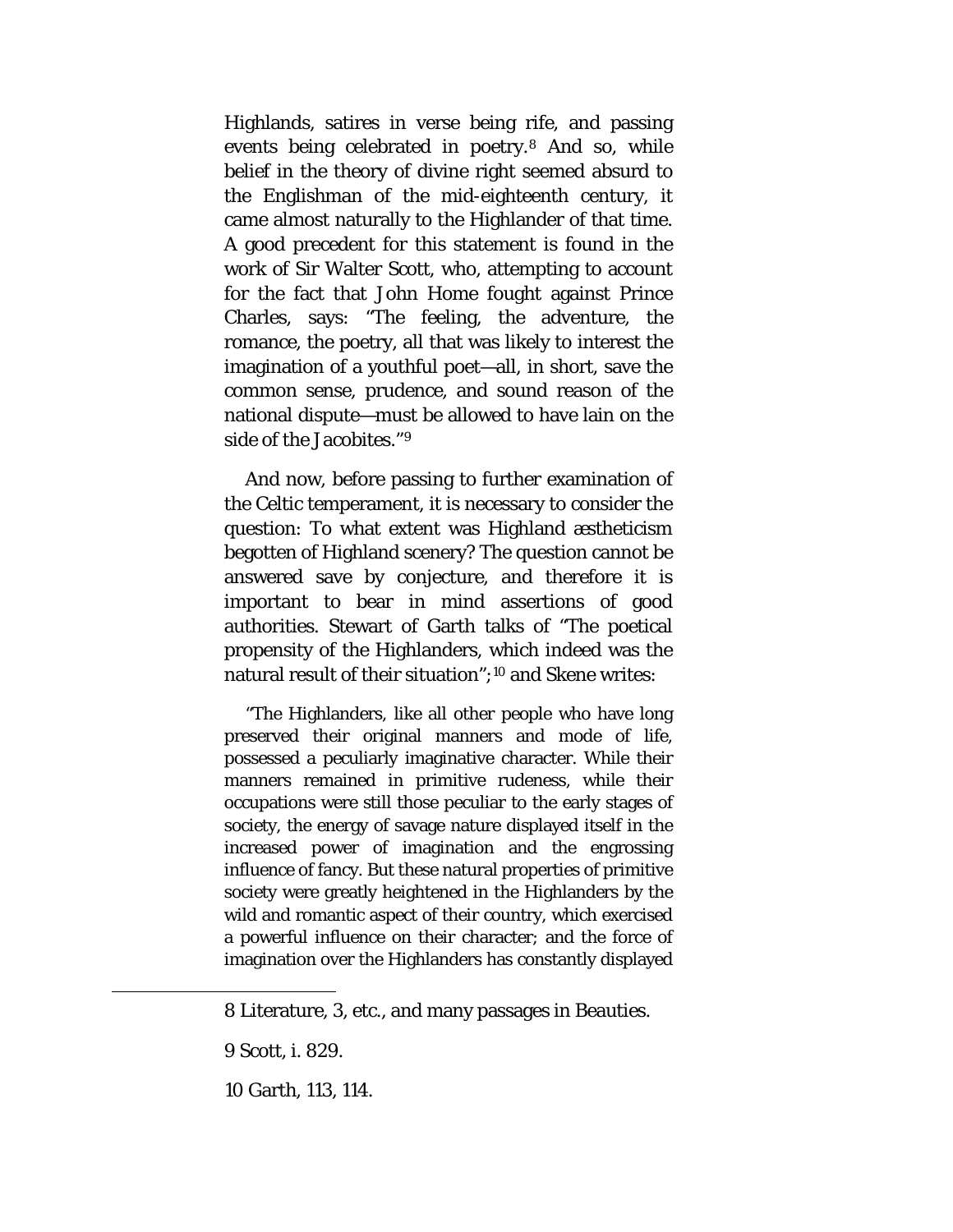itself from the earliest period in the wildest superstition and poetic fancy."[11](#page-77-0)

When Leslie Stephen said that Jacobite loyalty meant "mere sentimentalism," he did so with a sneer; and was probably unconscious that, had he used the term seriously and with thought, he would have been very near the mark. In his *Histoire de France,* Henri Martin, an ardent admirer of the Celts, defines the Celtic temperament as "Sentimental—always ready to react against the despotism of fact;"[12](#page-77-1) while Matthew Arnold affirms that "sentimental, if the Celtic nature is to be characterised by a single term, is the best term to take"; and adds: "Even the extravagance and exaggeration of the sentimental Celtic nature has often something romantic and attractive about it, something which has a sort of smack of misdirected good."[13](#page-77-2) The adjective sentimental is elusive and evasive to the last degree, but, like many such terms, it contains a wealth of meaning. Not only does it well define the Celtic genius, but it is admirably critical of that theory, belief in which, on the part of many Scottish Celts in 1745, was an important source of the Jacobite rising—the theory which holds that kings are divine.

The applicability of the term sentimental to the Celtic temperament is further realised when it is borne in mind that intense love of the past, and deification of things ancient, are characteristics of all the Celtic races. Matthew Arnold talks of "Wales, where the past still lives, where every place has its tradition, every name its poetry, and where the

<span id="page-77-2"></span><span id="page-77-1"></span><span id="page-77-0"></span> $\overline{\phantom{a}}$ 

12 Quoted in Arnold.

13 All quotations from Matthew Arnold and Renan are from the works for which those authors' names are given as abbreviations.

<sup>11</sup> Skene, n8.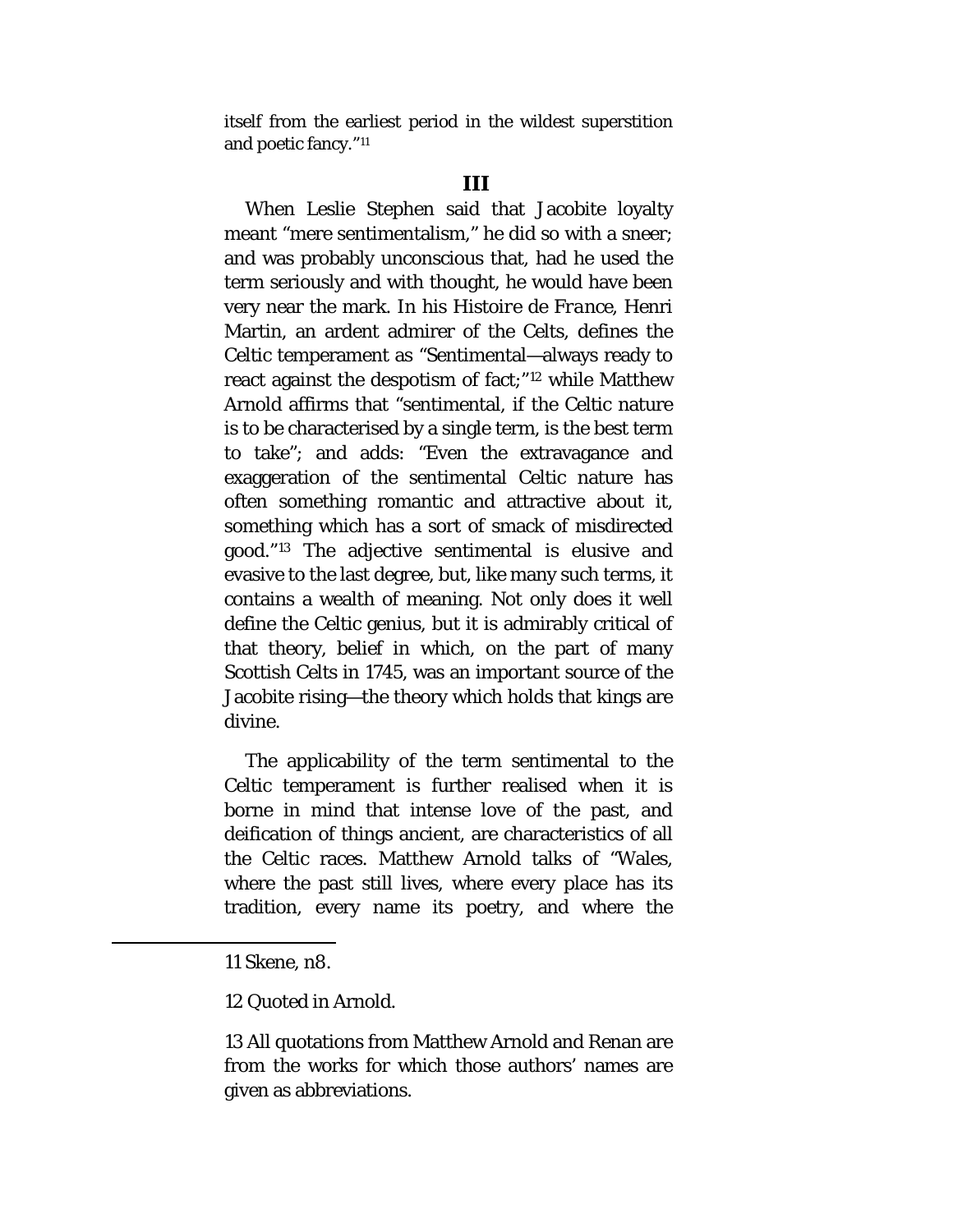people, the genuine people, still knows this past, this tradition, this poetry, and lives with it, and clings to it;" and he repeats himself in referring to that passionate love of olden things, which, "in the common people of Wales is so remarkable." Renan writes at length on the same theme. He describes the Celtic race as "living, until our days and almost under our eyes, its own life in some obscure islands and peninsulas in the West, more and more affected, it is true, by external influences, but still faithful to its own tongue, to its own memories, and to its own genius." He mentions "that hatred of the foreigner, which even in our own days has formed the essential feature of the Celtic peoples;" and affirms that it is only in Celtic countries that "the native can produce the titles of his descent, and designate with certainty, even in the darkness of prehistoric ages, the race from which he has sprung." He adds: "Nowhere has reverence for the dead been greater than among the Breton peoples; nowhere have so many memories and prayers clustered about the tomb;" and he notes, as exemplifying that whatsoever things are ancient are loved by the Celts, the fact that their race "has given to the world its last royalists."

This devotion to the past is a salient characteristic of the Scottish Celt; and it must be obvious that it produced love of an ancient race of kings, and was thus a source of the Forty-five. "Follow close the fame of your ancestors," says an old Highland proverb,[14](#page-78-0) which symbolises, to an extraordinary extent, the life and faith of the Gael. At Harlaw the bard Lachlan Mor MacVurich accompanied the Lord of the Isles to battle, and, by way of inciting the Clan Donald to doughty deeds, reminded them that they were "children of Conn of the hundred fights."[15](#page-78-1) In a MS. genealogy, written in the year 1512, the Macgregors

<span id="page-78-0"></span><sup>14</sup> Literature, 141.

<span id="page-78-1"></span><sup>15</sup> Bards, 4.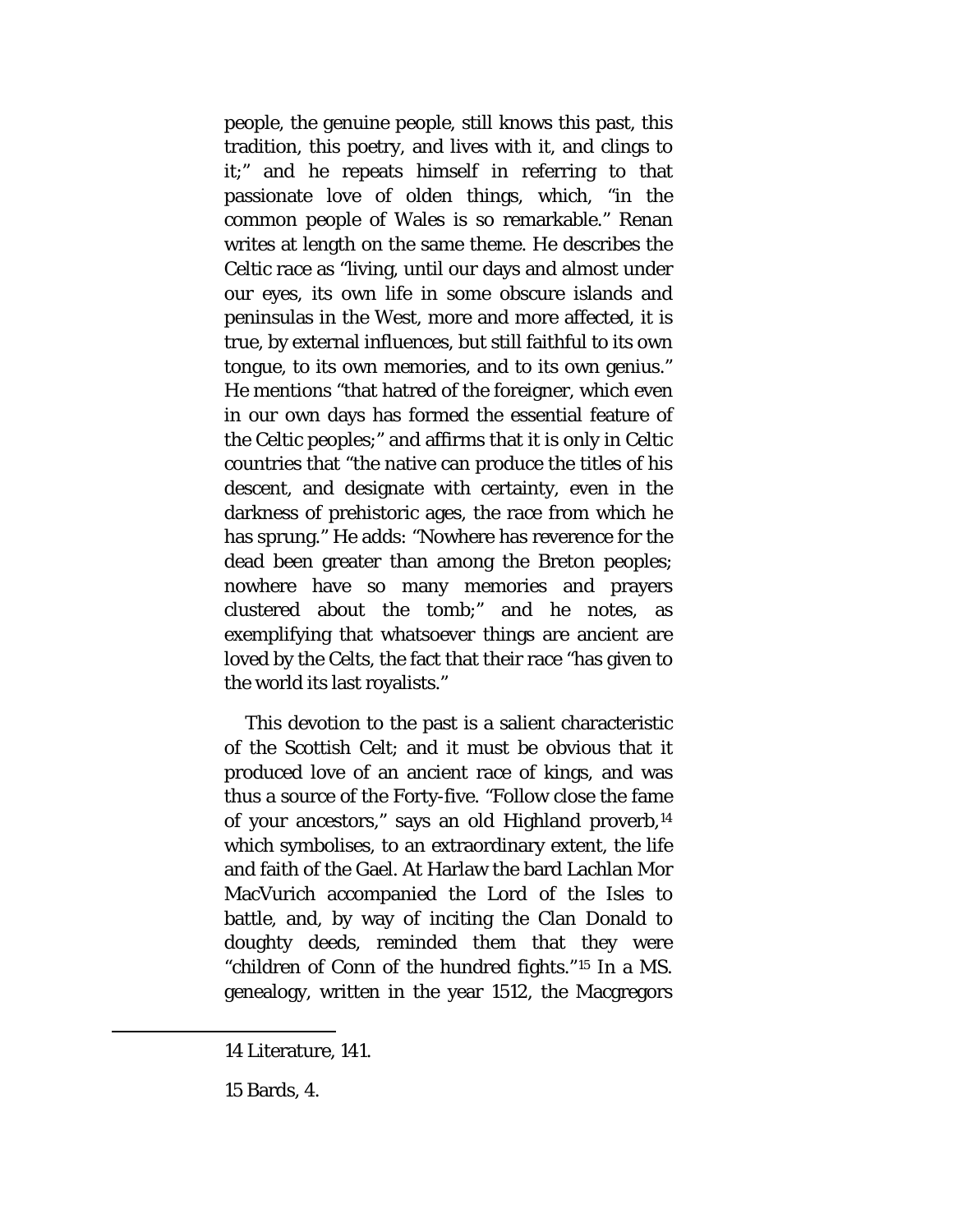are brought in a direct line from Kenneth MacAlpin; and "S'rioghail mo dhream" (my race is royal) was long the proud motto of the clan.[16](#page-79-0) Equally early, the Mackenzies and the Macleans claimed descent from Colin Fitzgerald, a scion of the family of Kildare, who is said to have greatly contributed to the victory at Largs. Likewise, from very early times, the Camerons, the Grants and the Macdonalds, have glorified in ancient origin and lengthy genealogy; while the Mackinnons, the Macquarries, the Macnabs and the Macaulays have claimed the distinction of being the oldest of Highland clans.[17](#page-79-1) The tenacity with which the Gael clung to the past is proven by the fact that many of his, proverbs are obviously of great age: some refer to Druidism, and several allude by name to Ossianic heroes.[18](#page-79-2) Much early Highland poetry is concerned with genealogy, and love of the past finds expression in countless passages of Ossian. *Carthon*  opens thus: "A tale of the times of old! The deeds of days of other years! The murmur of thy streams, O Lora! brings back the memory of the past;" and the poet goes on to invoke "the sun-beams of other days, the delight of heroes of old." Take, as another instance, the following from *Fingal*:

"Now I behold the chiefs, in the pride of their former deeds! Their souls are kindled at the battles of old; at the actions of other times." This is echoed by the words of Cuthullin: "O Carril, raise again thy voice! let me hear the song of Selma; which was sung in my halls of joy, when Fingal, king of shields, was there, and glowed at the deeds of his fathers."

It is important, in suggesting that Highland devotion to whatsoever things are ancient was a source of the Forty-five, to note that this devotion was

#### 16

<span id="page-79-2"></span><span id="page-79-1"></span><span id="page-79-0"></span>l

17 Skene, 181, 182, 332.

18 Literature, 141.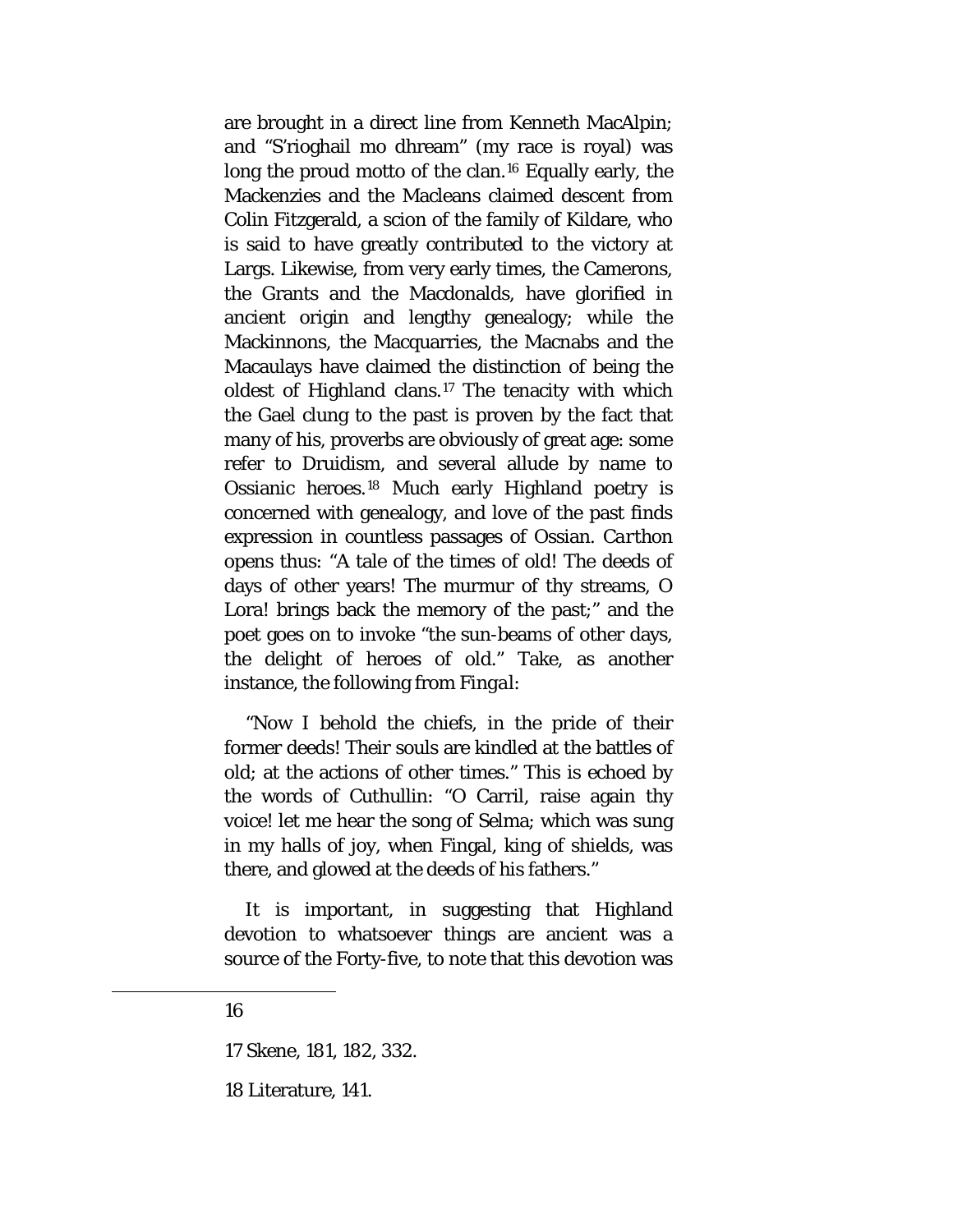still common among the clansmen at the time of the Jacobite rising. Captain Burt, writing about ten years before the Forty-five, says of the Gaelic bard of that time that he "is skilled in the genealogy of all the Highland families … celebrates in Irish verse the original of the tribe, the famous warlike actions of the successive heads"; and the same writer affirms of the Highlanders "that the inclination to preserve the remains and memory of the dead, is greater with those people than it is among us."[19](#page-80-0) Two officers in Prince Charles's army testify to the same effect. Maxwell of Kirkconnell says of the clansmen that even "the lower sort are more curious about news and politics, and better versed in their own histories and genealogies than the common people of other countries"; and he mentions, as "the genius of the Highlanders," the fact that "the deeds of their ancestors is the common topic of conversation among them. ..." And Lord Macleod, describing the manoeuvres of the Jacobite army before Falkirk, tells that the clansmen "were very desirous that the battle should be fought at Bannockburn, as they thought that they wou'd then certainly win it because their ancestors had wone a great victory over the English at the same place some ages before."[20](#page-80-1) That love of the past was common among the Highlanders in 1745 is further evinced by the strenuous endeavours they made to withstand the prohibition of their ancient garb, several of their poets, notably Donald Roy Macdonald and John Maccodrum, expressing in their work abhorrence of the act forbidding the use of the kilt.[21](#page-80-2) Even so late as 1773, Dr Johnson found that devotion to the past was a common characteristic of the Gael. "Everything in those countries," he writes concerning the Hebrides, "has its history"; while he

<span id="page-80-2"></span><span id="page-80-1"></span><span id="page-80-0"></span>l

21 Lyon, iii. 79; Maccodrum, xxxix.

<sup>19</sup> Burt, ii. 145, 191.

<sup>20</sup> Maxwell, 27, 184; Cromartie, ii. 391.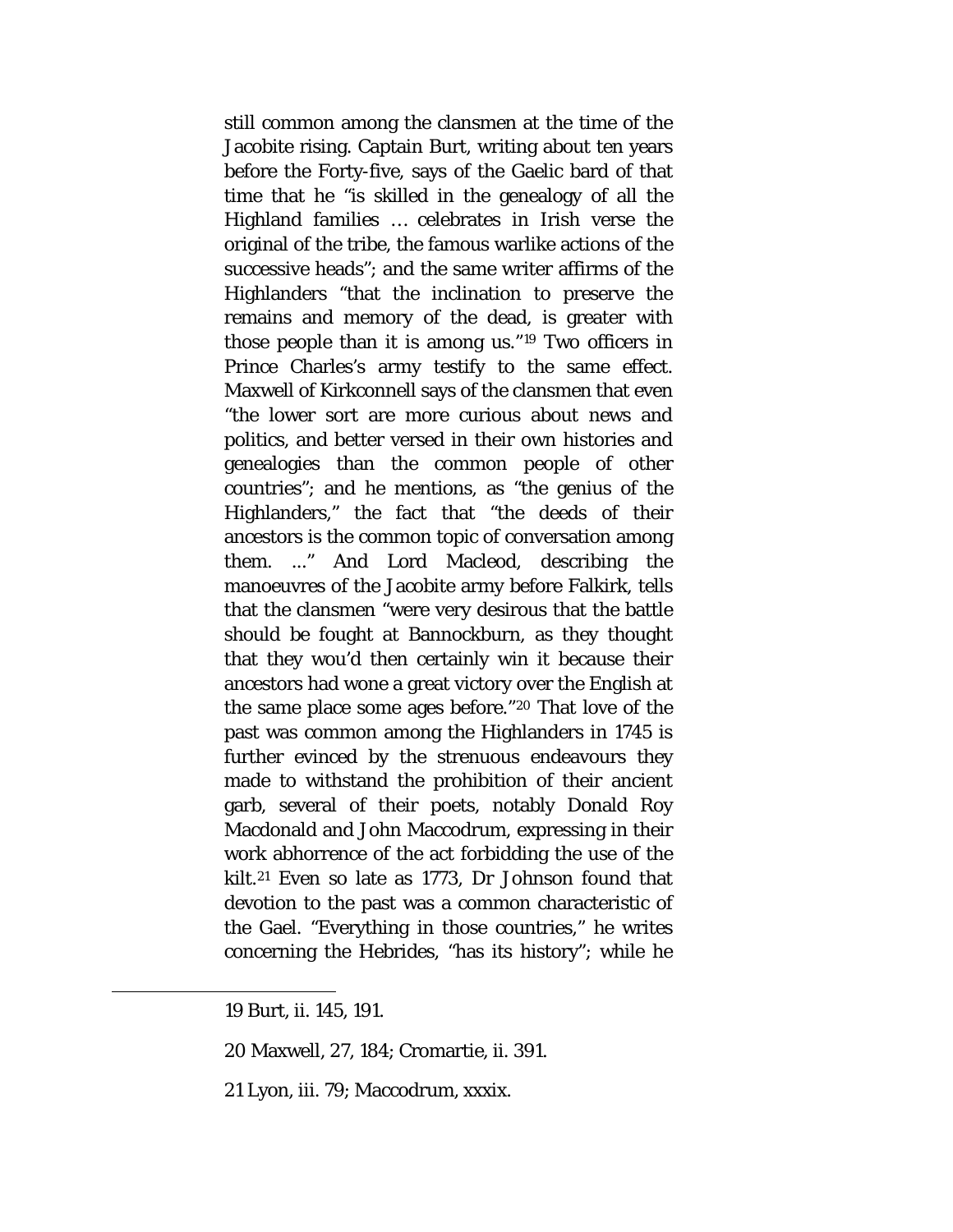says that in Skye "there is an ambition of exalting whatever has survived memory, to some important use, and referring it to very remote ages." Again he relates how, on one occasion, his boatmen inquired who he and Boswell were, "and being told we came one from Scotland, and the other from England, asked if the Englishman could recount a long genealogy."[22](#page-81-0)

It has been shown that Johnson struck a wrong note in dealing with the Ossianic controversy; but he must not be blamed severely in this respect, for his error arose from the time and circumstances in which he lived. Curiously enough, though he failed to understand Celtic æstheticism, he understood Celtic love of the past*;* and his work, apart from the above citations, contains a passage which is not merely an illuminating comment on the subject, but which shows that Highland devotion to old manners and things was produced by the Highlands. He writes:

"The inhabitants of mountains form distinct races, and are careful to preserve their genealogies. Men in a small district necessarily mingle blood by intermarriages, and combine at last into one family, with a common interest in the honour and disgrace of every individual. Then begins that union of affections and co-operation of endeavours that constitute a clan. They who consider themselves as ennobled by their family will think highly of their progenitors, and they, who through successive generations live always together in the same place, will preserve local stories and hereditary prejudices. Thus every Highlander can talk of his ancestors, …"[23](#page-81-1)

#### **IV**

Renan says truly that the Celts "are quick to believe in destiny and resign themselves to it"; and, in a passage which evokes the sentence from Huxley prefixed to this essay, talks of

<span id="page-81-0"></span><sup>22</sup> Johnson, 60, 88.

<span id="page-81-1"></span><sup>23</sup> Johnson, 57, 58.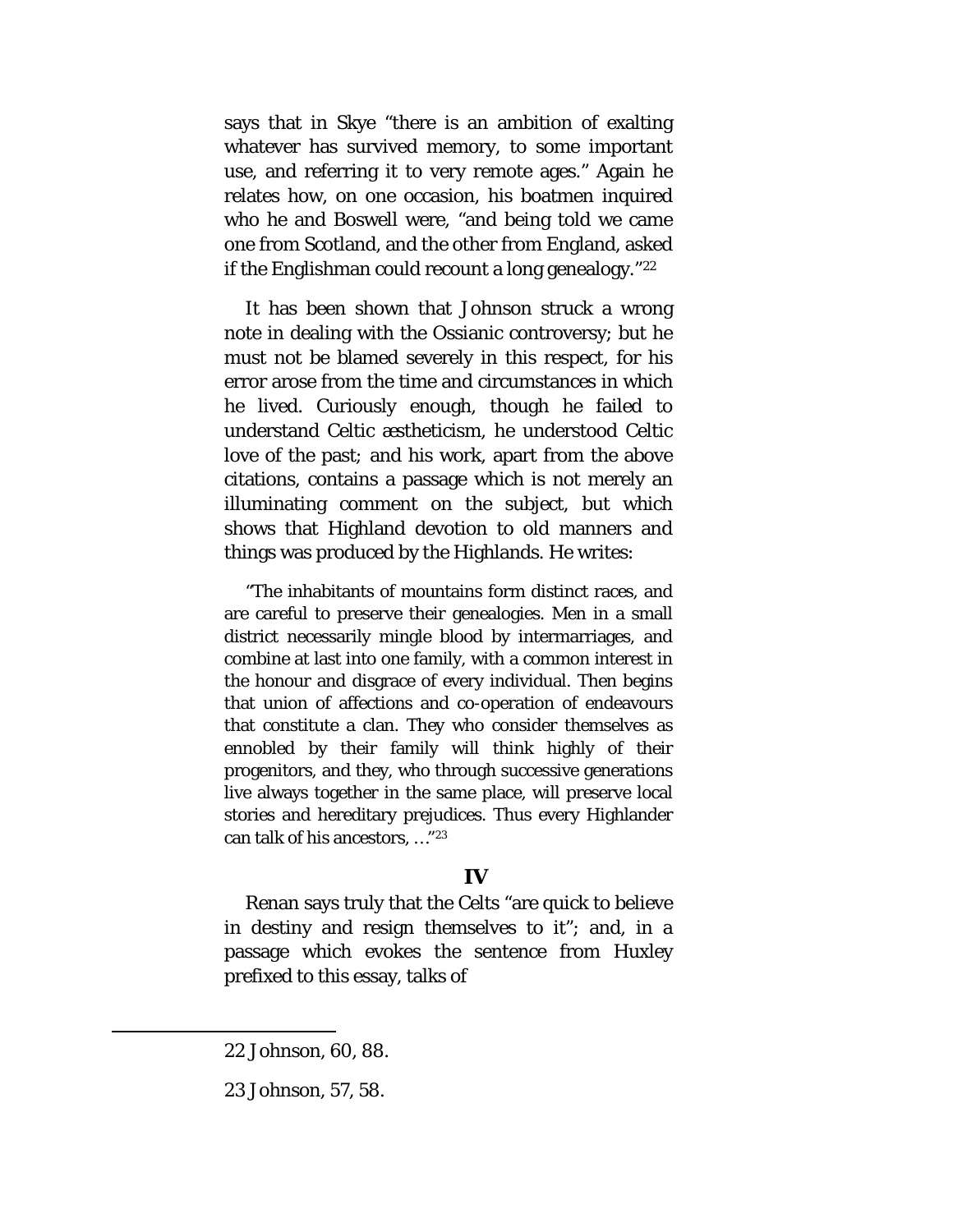"the profound sense of the future and of the eternal destinies of his race, which has ever borne up the Cymry, and kept him young still beside his conquerors who have grown old. … The hand that arose from the mere, when the sword of Arthur fell therein, that seized it, and brandished it thrice, is the hope of the Celtic races. It is thus that little peoples dowered with imagination revenge themselves on their conquerors. Feeling themselves to be strong inwardly and weak outwardly, they protest, they exult; and such a strife unloosing their might renders them capable of miracles."

It is well known that belief in destiny is common among the Highlanders; and it must be obvious that this belief aided, not only heroic actions on behalf of an almost forlorn hope, but acceptance of the theory of divine right, the theory that a certain race was destined to rule over the land. *Theid an dùtchas an agaidh nan creag,[24](#page-82-0)* says an old Gaelic proverb, which is, being translated, nature will withstand the rocks, nature in this case meaning blood, or hereditary right. Believers in destiny, the clansmen long adhered to the tenets of that proverb. It has been suggested that their chiefs were at one time elected. "But nothing," as Skene points out, "can be more erroneous than this opinion, or more inconsistent with the character of the Highlanders than to suppose that they ever, in any degree, admitted of election.[25](#page-82-1) It cannot be shown that this form of belief in destiny was produced by the character of the Highlands; yet it must be apparent

<span id="page-82-1"></span><span id="page-82-0"></span>l

<sup>24</sup> Nicolson, xxviii. 365.

<sup>25</sup> Skene, 104. The law of tanistry, long in vogue in the Highlands, made it possible for brothels to succeed to the chiefship; and this is what has misled those who have suggested that election was at one time the rule. Tanistry was inevitable in the Highlands; for a competent leader in war was necessary to a clan, and it often happened that, when a chief died, his son was a minor, and was incapable of commanding in battle.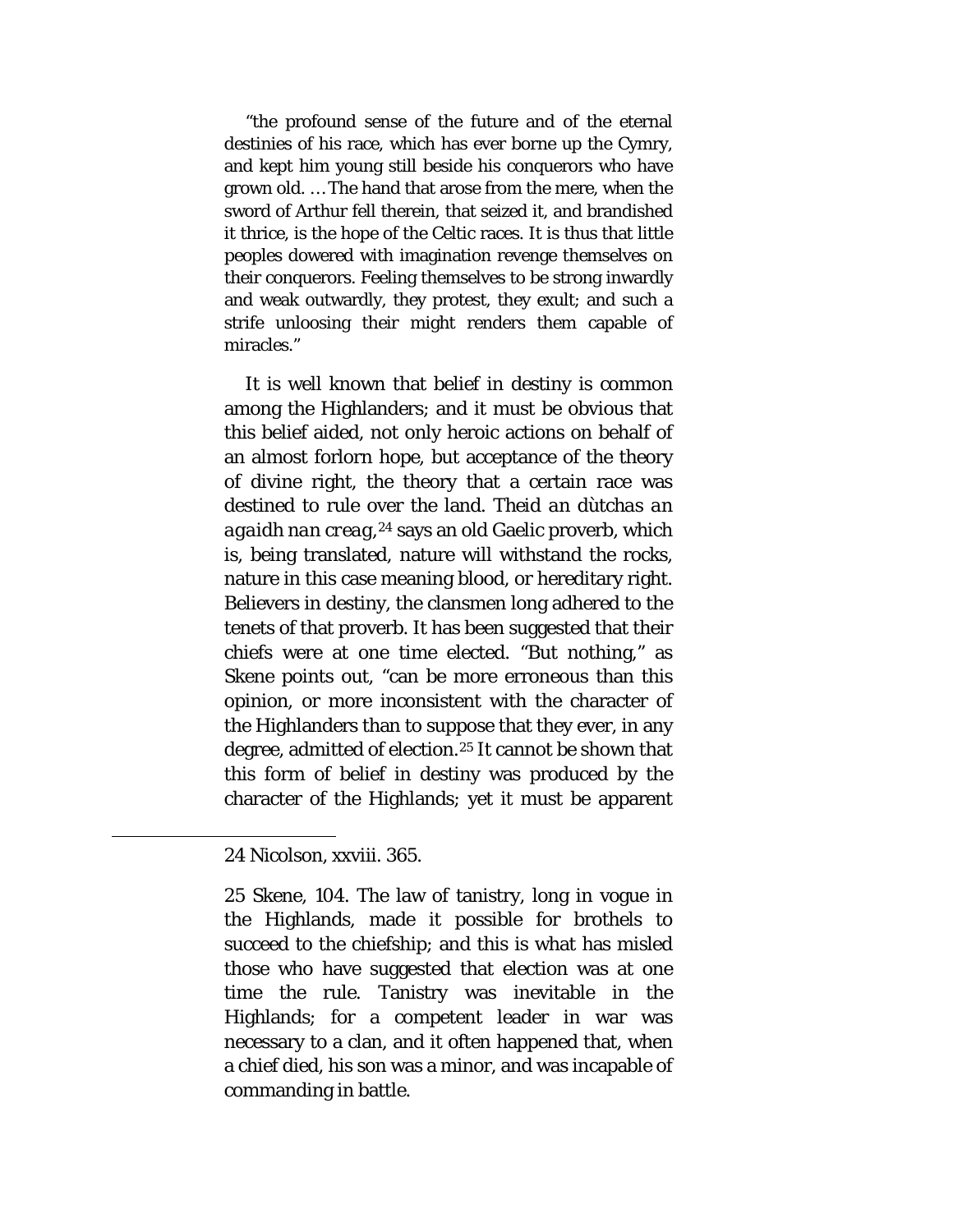that it was, to a great extent, begotten of clanship or the patriarchal system, which, as Dr Johnson shows, results naturally from montane life. And if dwellers among mountains, on account of the nature of their country, form clans, clanship, in its turn, produces in such peoples other characteristics which were sources of the Forty-five—capacity for fidelity and devotion, and admiration for bravery.

"Its very fidelity has been a useless devotion," says Renan of the Celtic race; and he praises the Celt as having "a great capacity for devotion, an exquisite loyalty"; and adds: "Thus the Celtic race has worn itself out in resistance to its time, and in the defence of desperate causes." It is surely unnecessary, in an essay on the Forty-five, to bring forward any proof that these traits which Renan attributes to the Celtic race in general are common to the Scottish Gael. It is interesting, however, to recall the early testimony of Holinshed, who says of the Highlanders: "As for their faith and promise, they hold it with great constancie."[26](#page-83-0) Highland capacity for fidelity and devotion, and admiration for bravery, were not merely sources of the Forty-five, but were constituents in the Highland temperament save for the active existence of which the Jacobite rising could never have occurred.

There is, in the Celtic genius, yet another factor save for the existence of which Charles Edward must have called vainly for loyalty from the Highlanders. In a masterly essay, Mr W. B. Yeats points out that idealism is a salient quality in Celtic literature.<sup>27</sup> Matthew Arnold likewise touches on the topic, pointing out that, in much Celtic poetry, "all is illusion and phantasy." Renan, also, writes of the idealistic temperament of the Celt, whose race, he says, "has worn itself out in taking dreams for realities, and in pursuing its splendid visions." He further deals with

<span id="page-83-0"></span><sup>26</sup> Garth, 314.

<span id="page-83-1"></span><sup>27</sup> Ideas of Good and Evil, by W. B. Yeats.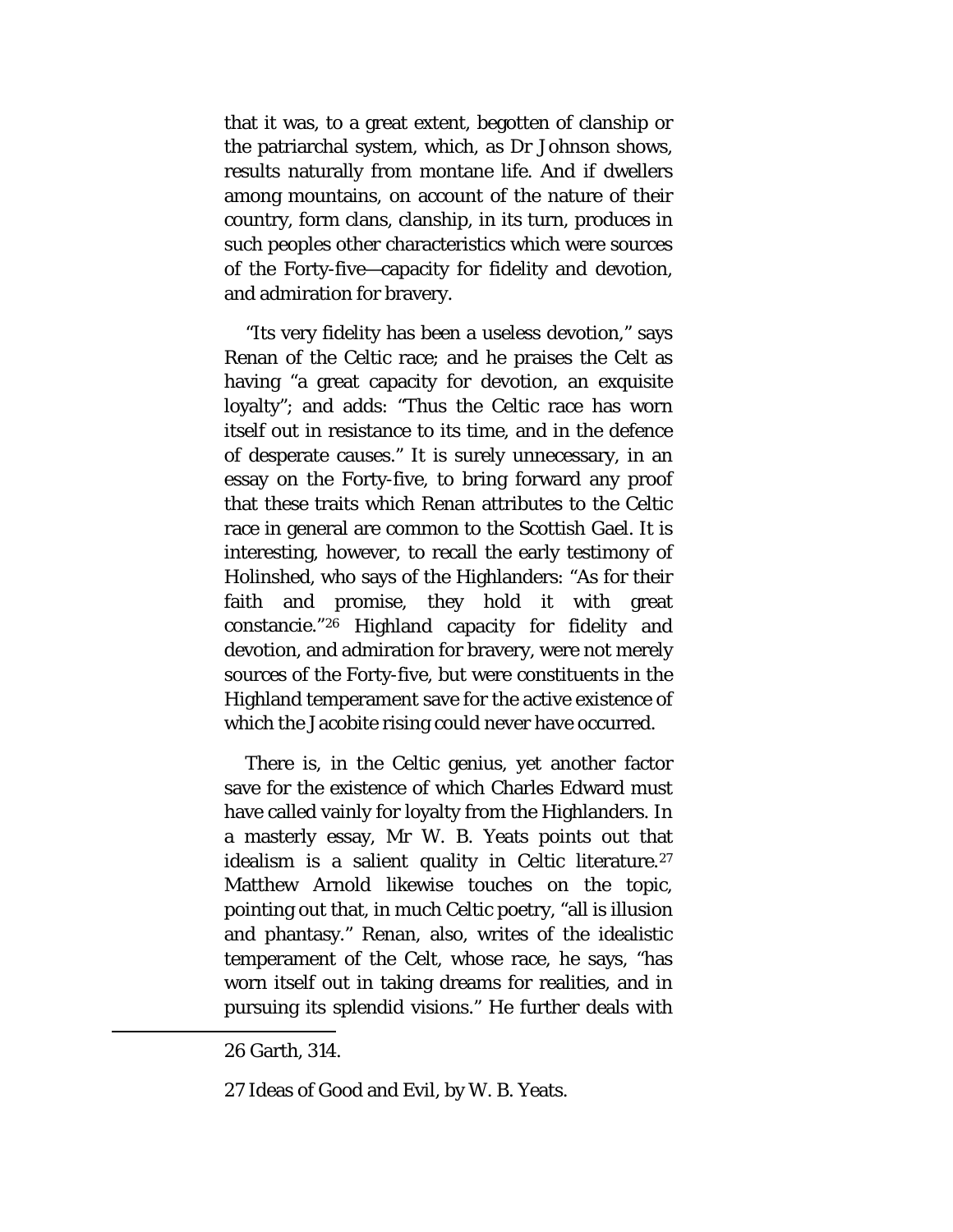the Celt's "invincible need of illusion," and adds: "Compared with the classical imagination, the Celtic imagination is indeed the infinite contrasted with the finite." That this trait of idealism was common to the Highlanders of the eighteenth century is shown by the passionate devotion which Charles Edward won from his followers. Sir Walter Scott knew old men, who had been out in the Forty-five, who could not speak of the Prince without tears in their eyes; and he tells of one, Hugh Chisholm, who, being in receipt of a pension to which Scott himself was a contributor, would never, when receiving his money, take it save with his left hand. Charles Edward had shaken hands with him in 1746, and therefore Chisholm would never allow his right hand to touch anything which might contaminate it.[28](#page-84-0) Surely, in that story, there is ample proof that the Scottish Gael is an idealist, and that his idealism was of a nature sufficiently intense to lend itself to belief in the divine right of kings. The Celt requires illusion ere he can act; he gets it by believing that the Stuarts hold a brief to the crown from the Almighty; and this, more almost than anything else which arises when studying Jacobite history, evokes the Huxleyan text.

That the Highlanders' idealism was caused by the nature of the Highlands, is so obvious that it cannot be proved. While the scenery of lowland dales speaks of ease and contentment, that of the Highlands is evocative of aspiration and endeavour; stirs the heart like a memory; has in it always something of the strenuous note which marks the work of Milton or Beethoven; and is inseparably associated with that wistful pathos, that quest of the unseen, which characterise much of the poetry, and most of the music, of the Scottish Gael. And thus this reverie cannot be more fitly concluded than by re-quotation of its key-note: "Are not nations formed by the lands they live in? ... Is not the Celt like his country? Are not

<span id="page-84-0"></span> $\overline{a}$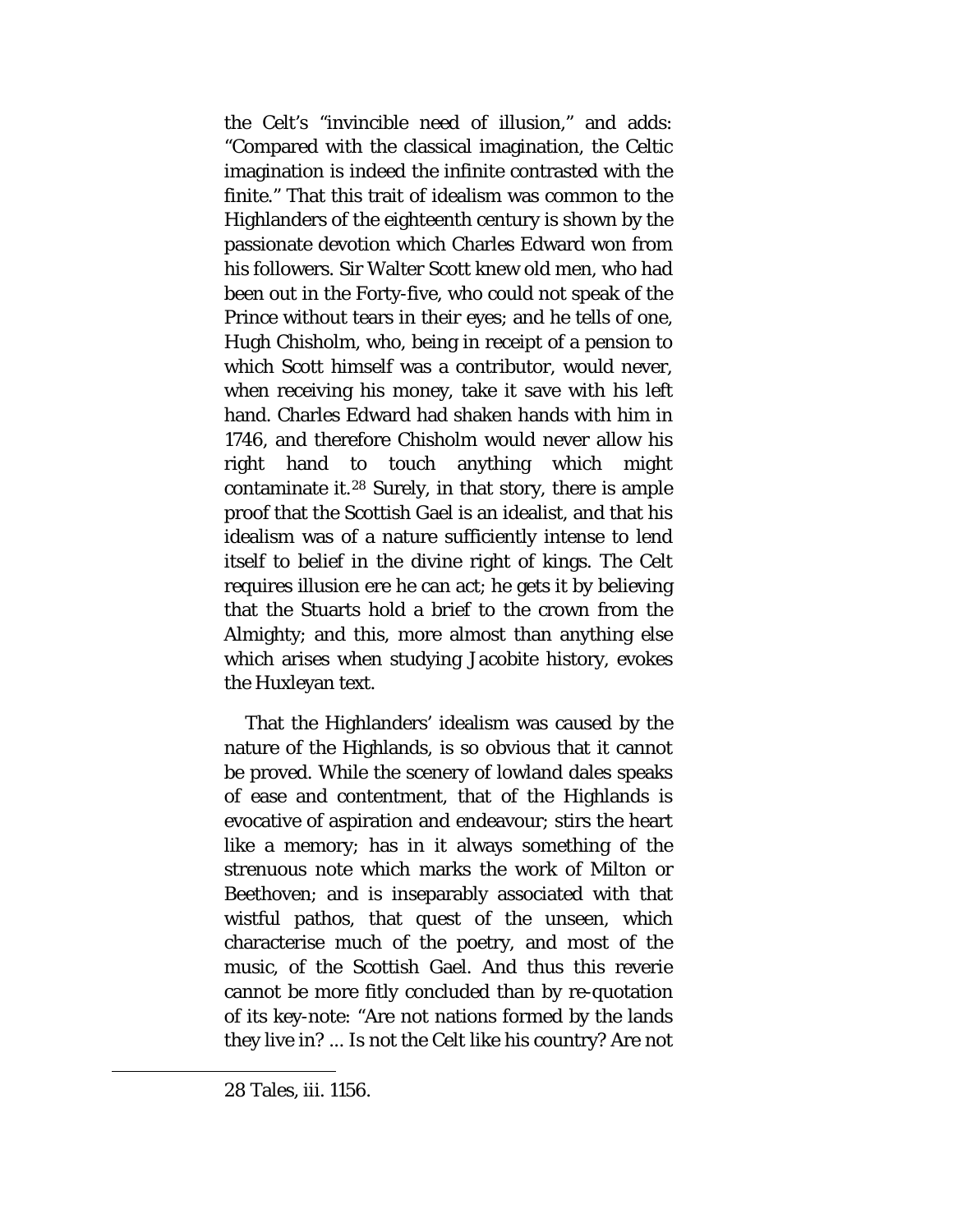his stories like his country? His soul is the image of his country; take a man's country away from him and you take his soul. That is why I speak of the old gods; they are the instinct of the land, the breath of all the landscape before you."

NOTES AND REFERENCES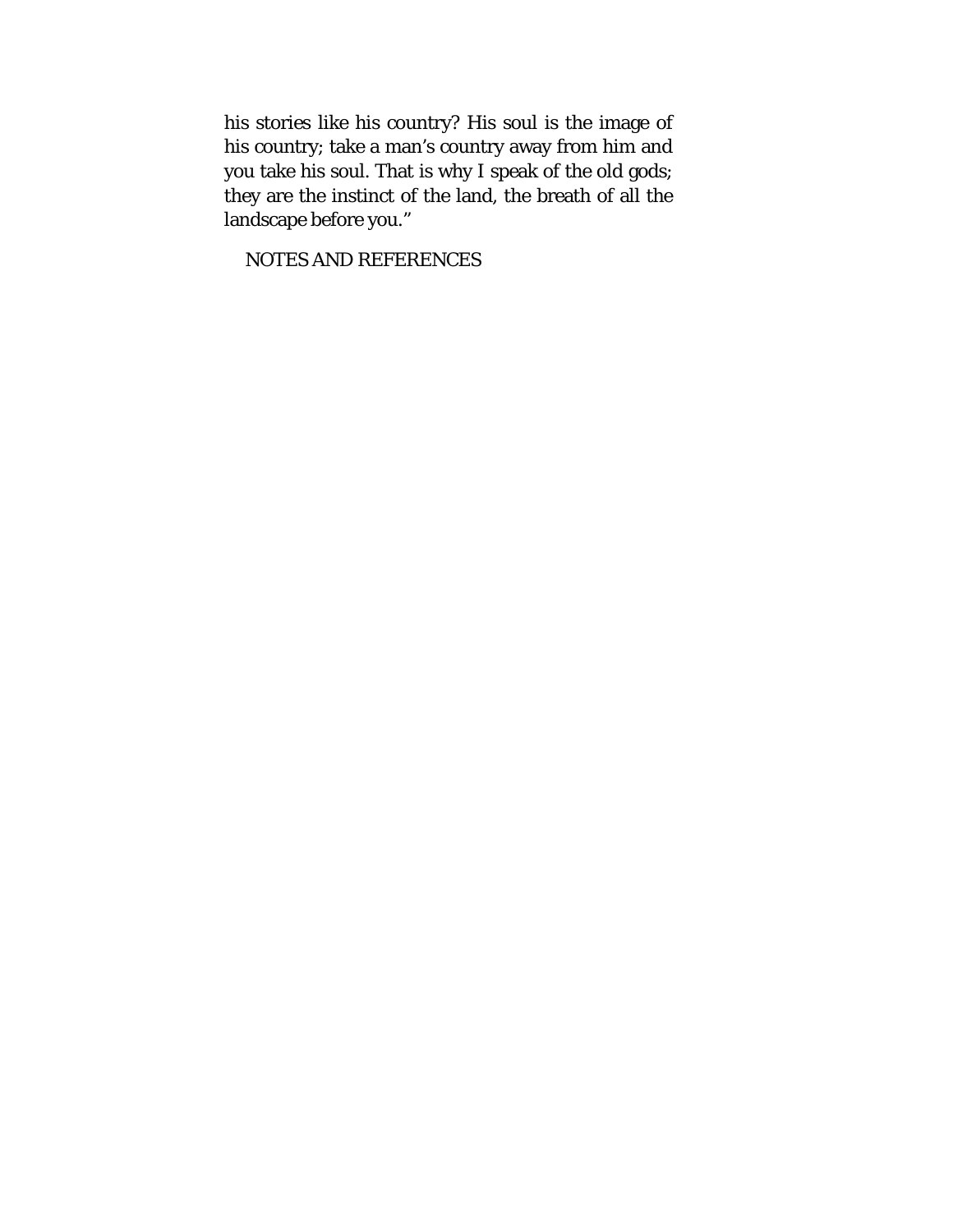## **DISCIPLINE**

**I**

Lecky, dealing with the Forty-five in his *History of England in the Eighteenth Century,* says: "The clans, though they were ever ready to take up arms, and would follow their chiefs in any cause, were absolutely destitute of the discipline and subordination of a regular army, and after their first victory more than half the army disbanded to secure the spoil."[1](#page-86-0) The historian is here in error. Sir Walter Scott, in a note to Waverley, points out that the Highlanders "used a peculiar sort of drill, suited to their own dress and mode of warfare;"[2](#page-86-1) and, though Lecky was probably unaware of it, Prince Charles numbered among his officers many men who thoroughly understood the art of war. Long after the Forty-five, Lord John Drummond distinguished himself in the French army; Lord Elcho was presented by Louis XV. with the Order of Military Merit;<sup>[3](#page-86-2)</sup> Lord Macleod gained eminence as a soldier, first in the service of Sweden, and then in that of England; and the Master of Lovat became a general in the British forces, and won fame under Wolfe in Canada. Of O'Sullivan, a Whig historian of the Jacobite rising, says: "He afterwards serv'd two Campaigns, one in Italy, and the other on the Rhine; in which latter Campaign, a French General giving a character of him, said, that he understood the irregular Art of War better than any Man in Europe; nor was his knowledge of the Regular much inferior to that of the best General."[4](#page-86-3) Prior to the Forty-five, Maclean of Drimmin and Lord Lewis Gordon had

- <span id="page-86-1"></span>2 Waverley, Note L.
- <span id="page-86-2"></span>3 Elcho 210.

<span id="page-86-3"></span>4 Ray, 64.

<span id="page-86-0"></span> $<sup>1</sup>$  Lecky, ii. 28.</sup>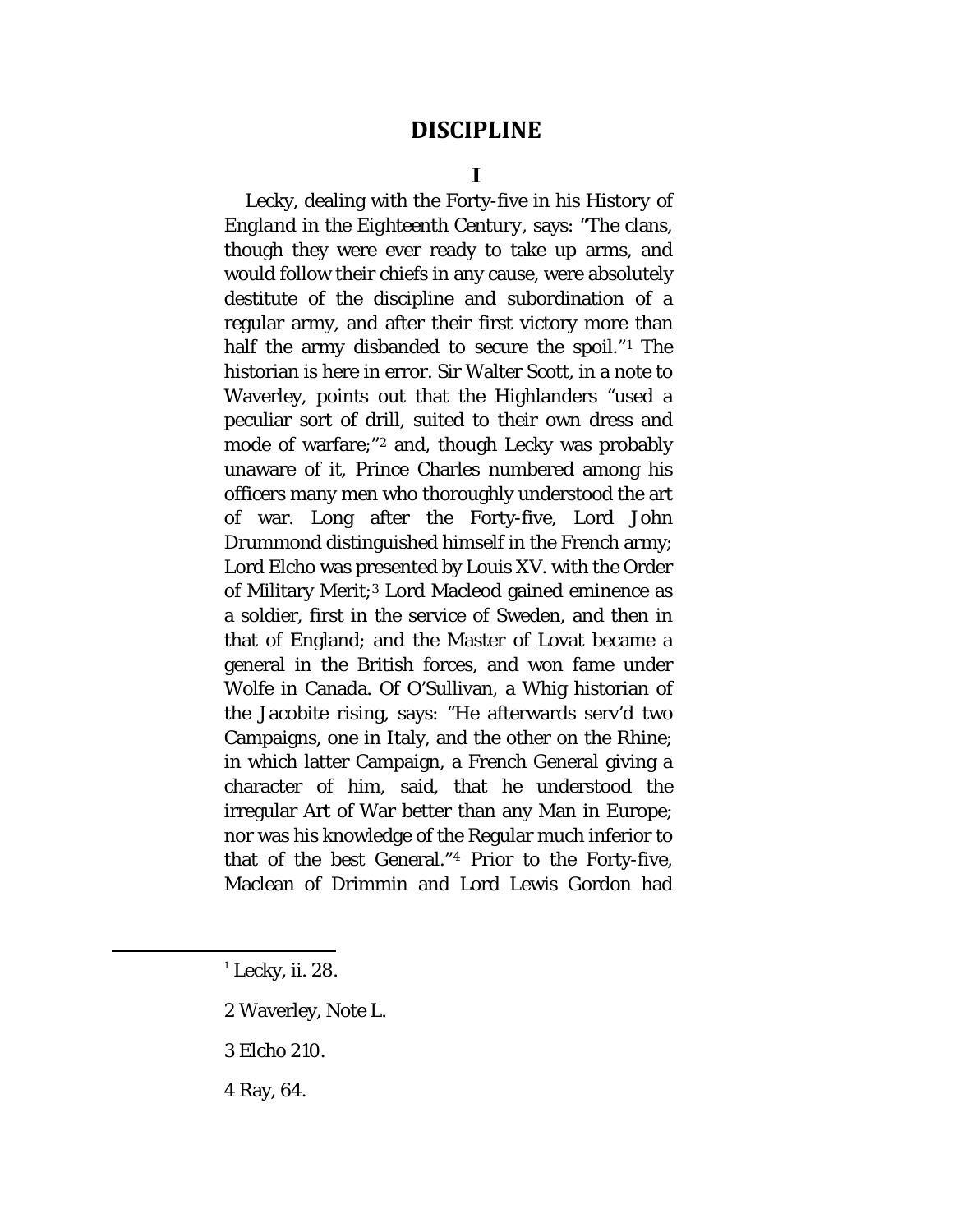served in the British navy.<sup>[5](#page-87-0)</sup> Ker of Graden and Macpherson of Cluny were both competent officers, the former having been in the Spanish military service,<sup>[6](#page-87-1)</sup> the latter having held a commission in one of Lord Loudon's independent companies.<sup>[7](#page-87-2)</sup> John Roy Stewart's knowledge of war has been already noted. Lord Balmerino had, during the reign of Queen Anne, commanded a company in Lord Shannon's regiment. Colonel Grant (Master of Ordnance to Prince Charles) is described by the Chevalier Johnstone as "an officer of great talents" and "an able mathematician."[8](#page-87-3) Before the Forty-five he had been employed in the Paris Observatory; and he published in 1748 a map of Scotland, on which the routes of the Jacobite army are marked.[9](#page-87-4) Donald Macdonald of Benbecula and Robertson of Struan had both been in the French military service.[10](#page-87-5) Francis Townley had learned the craft of the soldier in the same school; and, fighting under the Duke of Berwick at the siege of Philipsburgh, had distinguished himself greatly, and had won the respect and esteem of his brother

6 List, 381. At his trial it was deponed: "The prisoner was a very active man in the rebel army, and was looked upon to be one of the best disciplined officers in it." Allardyce, ii. 387.

7 D.N.B. art. Macpherson. Sir Walter Scott talks of him as "that gallant chief." Waverley, Note A. A.

<span id="page-87-3"></span>8 Memoirs, 41, 59.

<span id="page-87-2"></span><span id="page-87-1"></span><span id="page-87-0"></span>l

<span id="page-87-4"></span>9 Described in Itinerary 104. Grant was not the only geographer in Prince Charles's army. Another Jacobite soldier who published a map illustrative of the rising was John Finlayson, a mathematical instrument maker in Edinburgh. His work is described in Sidlights 56 and Itinerary 107.

<span id="page-87-5"></span>10 Donald, i. 360. Ramsay, i. 31.

<sup>5</sup> Gillean, 437, D.N.B. Art. Gordon.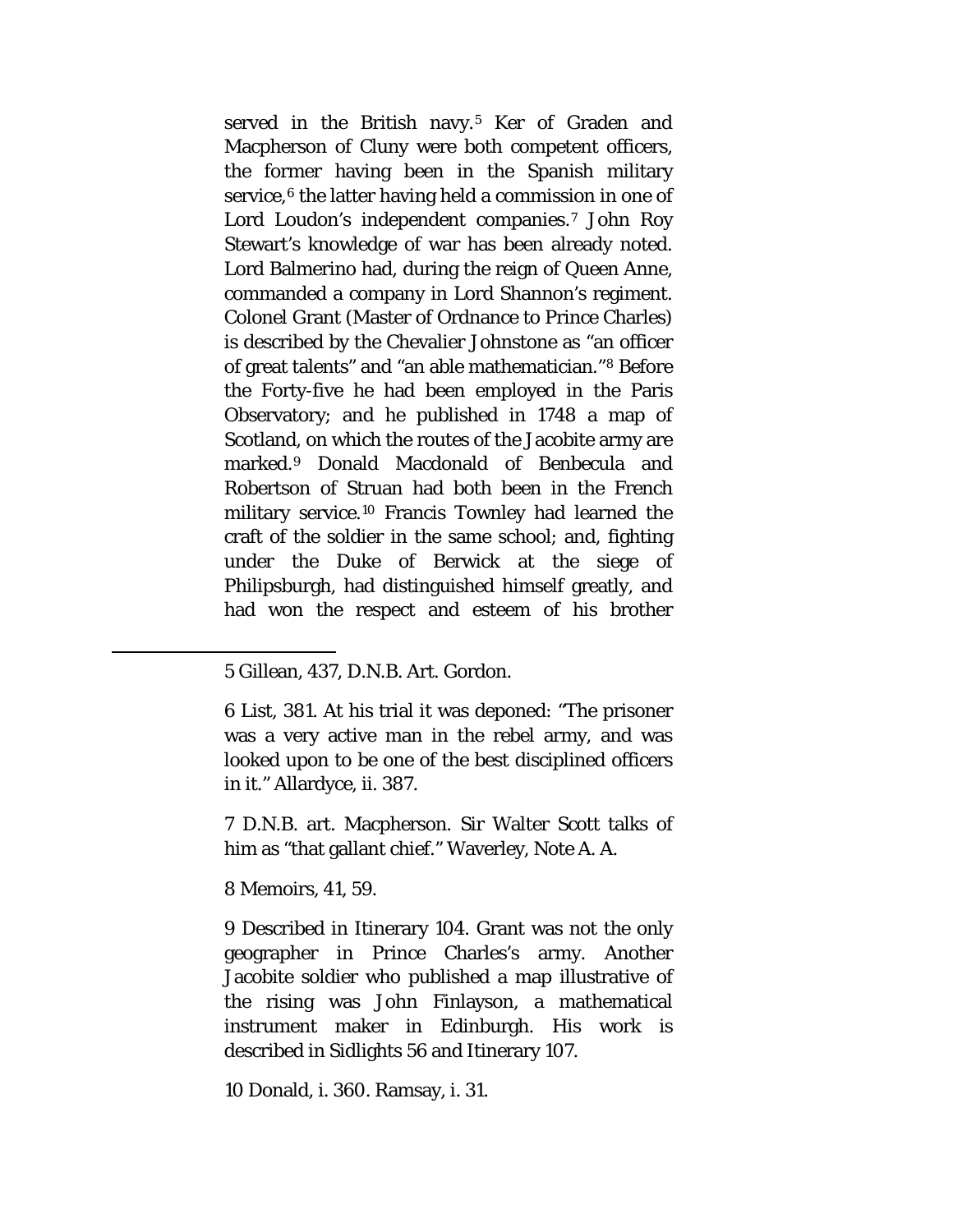officers.[11](#page-88-0) Macdonell of Keppoch enjoyed a high reputation as a soldier, and was known in the Highlands as "mirror of martial men." He had been for seventeen years in the French army; and, during the Forty-five, he was indefatigable in training his regiment and in maintaining discipline.[12](#page-88-1) But of all Prince Charles's officers, the most capable was undoubtedly Lord George Murray. Describing the siege of Carlisle, Murray of Broughton says "that Lord George conducted this with so much judgment that the few French officers then in the army allow'd they had never seen anything of the kind better executed, and regreted that a man possessed of so fine a natural genius for war should not have been bred a Solger."[13](#page-88-2) Lord George, though his eulogists did not know of it, had been in the Sardinian army, and had there won considerable credit for military skill. He has himself given some account of the discipline which prevailed in Prince Charles's force, and it is of the utmost importance to examine what he says on this topic.

Describing the march from the Highlands to Edinburgh, Lord George says he "was much satisfied to find the men could march in such order; and, upon any emergency, were perfectly obedient." He tells how, after the Scottish capital had been taken, guards were placed round the castle; and he says of the

11 Collectanea, i. 225, 226.

12 Keppoch, 44, 45, 48.

<span id="page-88-2"></span><span id="page-88-1"></span><span id="page-88-0"></span> $\overline{a}$ 

13 Broughton, 240. "Lord George Murray was the soul of the undertaking," says Sir Walter Scott. Journal, Feb. 10th 1826. The Chevalier Johnstone writes: "Lord George Murray, who had the charge of all the details of our army, and who had the sole operation of it, possessed a natural genius for military operations; and was indeed a man of surprising talents, which, had they been cultivated by the study of military tactics, would unquestionably have rendered him one of the greatest generals of the age." Memoirs, 19.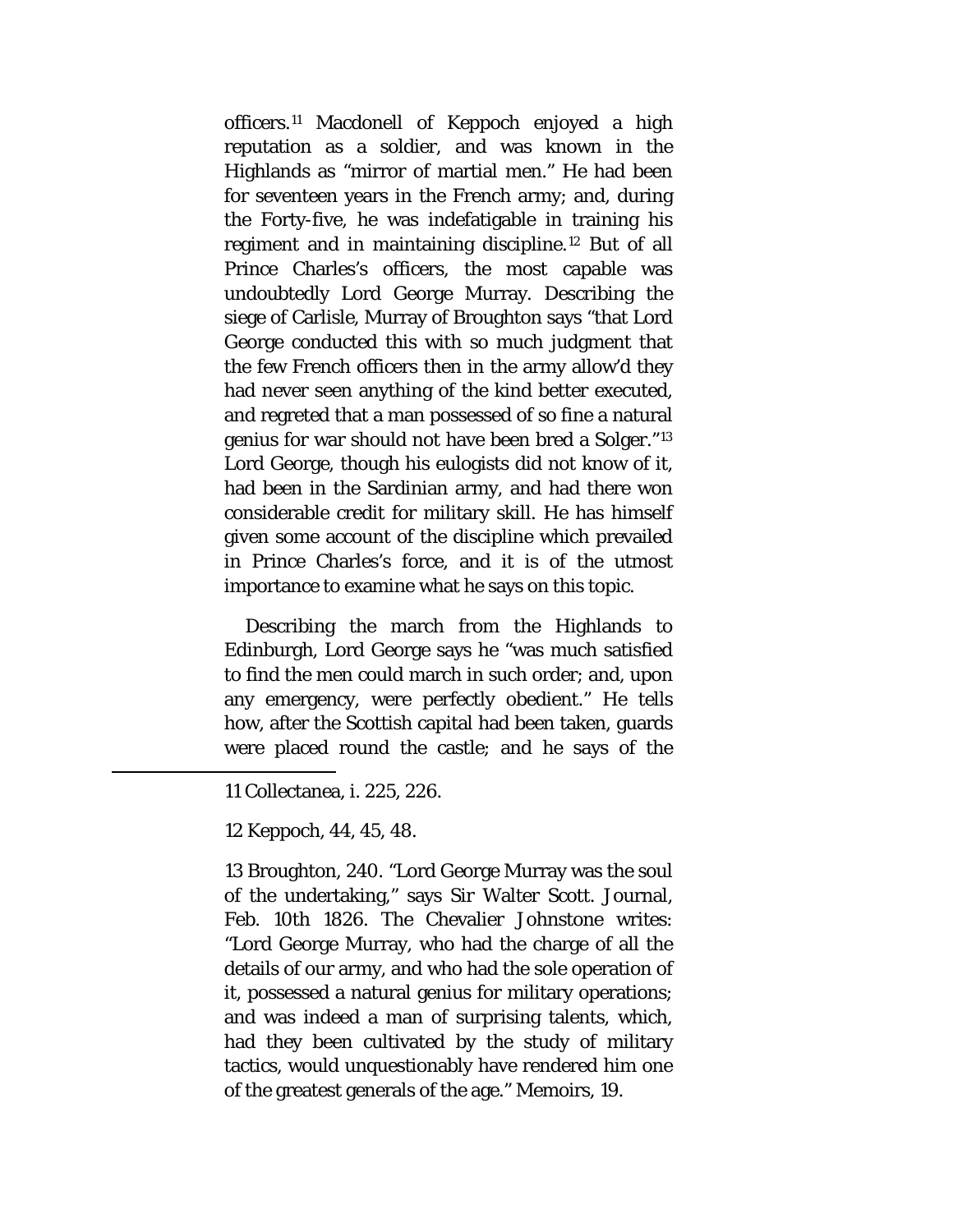Camerons, acting in this capacity: "I was with him (Lochiel) when the guards were relieved, and the men did their duty exceeding well, especially when there was danger; and, when the fire was hottest from the castle, they kept their posts with much resolution and bravery."[14](#page-89-0) He further praises the conduct of Lochiel and his men at Prestonpans; and talks of the capability, as soldiers, of Ker of Graden and Macpherson of Cluny. He mentions the alacrity with which his directions were followed by his subordinates; relates how pleased he was with the behaviour of the Highlanders, particularly those from Glengarry, on the retreat from Derby; and, writing of the skirmish at Clifton, says: "The officers that were with me, as well as the men, behaved to my wish and punctually obeyed the orders they received." Describing the general management of the Jacobite army, he writes:

"I not only wrote the orders myself when I commanded a separate corps of the army, or directed them, but to any officer that was to go upon a party, or upon an outpost, I endeavoured to explain everything that might happen, and answered any objections that could be started, besides giving the orders in writing, by which means there was no mistake or confusion, and the officers did their duty with cheerfulness, and made their reports with exactness.["15](#page-89-1)

All through Lord George Murray's journal there runs a tone of pride—pride that so small an army had achieved so much. He remarks that "as we had no time to discipline and exercise our people, who were always in action, being so much employed in marching and countermarching, battles, sieges, blockades and skirmishes, I believe it will be thought more surprising that we did so much, as that we did no more."[16](#page-89-2) He was thoroughly justified in writing

<span id="page-89-2"></span><span id="page-89-1"></span><span id="page-89-0"></span>l

16 Jacobite, 30.

<sup>14</sup> Jacobite, 35, 46.

<sup>15</sup> Jacobite, 71,125.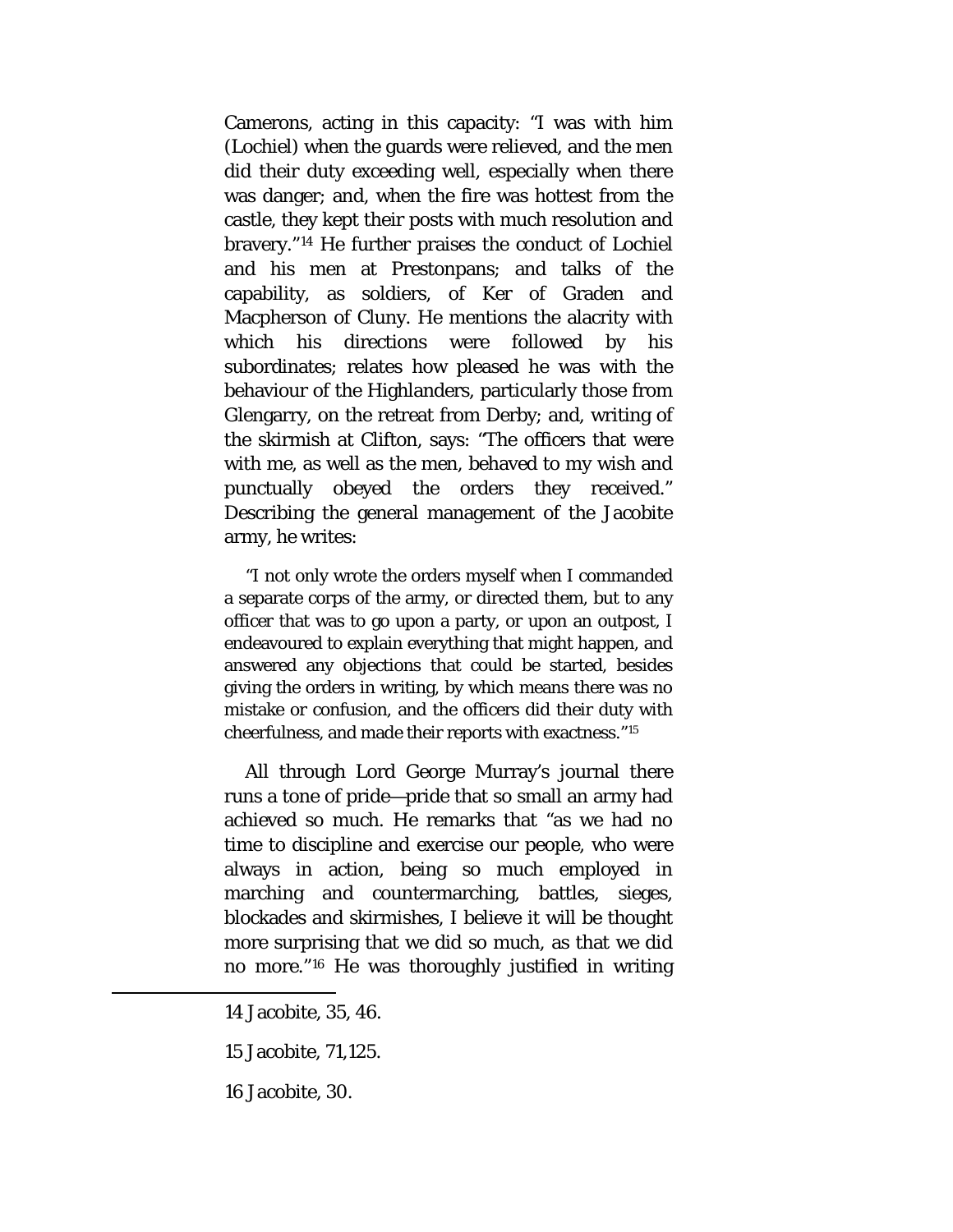thus; and the Whigs themselves owned that the Jacobites, in marching all the way to Derby, had done something wonderful. Ray says: "that they who were so small a number, and some of them unarmed, should penetrate so far into this Kingdom, is what future Ages, when they read of it, will hold in Derision."[17](#page-90-0) And the author of the Woodhouselee MS. comments thus:

"To write of the transactions of the letter parte of this year 1745 is to write of wonderfull things. A poor Italian prince C. Stewart, from Lochqwaber in the obscurest corner of Britain, with ane ill-armed mobb of Highlanders and a bankrupt Twedall laird his secretary, and bagpypes surprising Edinburgh o'rruning Scotland at Cockeny, defeating a Royall armie, penetrating in to the heart of England, seasing garisoned towns, proclaiming a King in spight of a mighty King with some six millions in hand, with powerfull armies and fleets and many generals, and the Parliament of Great Britain now sitting to support all."[18](#page-90-1)

It is important to note that the achievement of the Jacobite army has been praised by one who is himself a soldier. Major-General Tulloch, dealing with the Forty-five from a military point of view, says: "If a hostile force ever does land on the English coast, the objective point will be the same, viz., London, but the length of the march would not be one quarter of what the Highlanders accomplished in the teeth of two opposing armies, each double their strength."[19](#page-90-2) His praise is valuable, because the fact that Prince Charles's followers accomplished much, must be kept in mind when attempting to gain a right understanding of the Forty-five. It shows that the rising was not, as some historians have inferred, a mere predatory foray; and the Jacobites' very

<span id="page-90-2"></span><span id="page-90-1"></span><span id="page-90-0"></span>l

19 Tulloch, 56, 57.

<sup>17</sup> Ray, vii.

<sup>18</sup> Woodhouselee, 88, 89.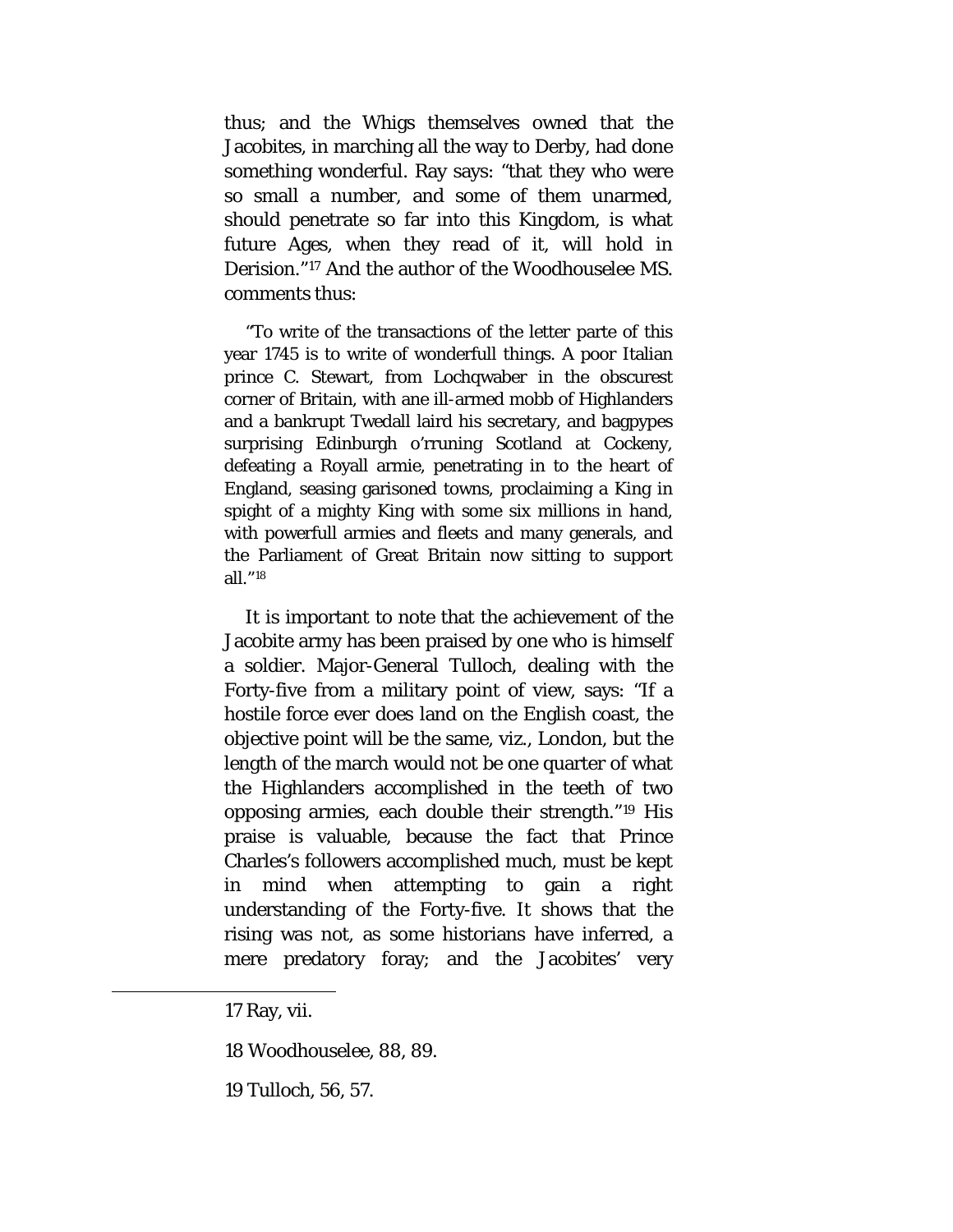achievement, being largely due to their maintenance of discipline, refutes Lecky's statement that the Highlanders had "none of the subordination of a regular army." The extent of their accomplishment is of further importance when forming an opinion on the spirit of Jacobite loyalty, because their success partially resulted from the concert in which they acted. Lochiel's uncle, Allan Cameron, writing to Lochiel before the Forty-five, said: "You are to keep on good terms with Glengarry, and all other neighbours, and let bygones be bygones, as long as they continue firm to the King's interest."[20](#page-91-0) Considering the many feuds which prevailed in the Highlands, it is remarkable to what a degree Allan Cameron's advice was acted on throughout the rising, not only by Lochiel, but by all the partisans of the Stuarts. There was, of course, a good deal of dissension in the Prince's council. Yet Maxwell of Kirkconnell, after showing that, in the latter half of the campaign, many distresses harassed the Jacobite army, and want of pay was liable to make the men discontented, says: "the diligence of the officers, and the loyalty of the men themselves, got the better, and all was set to rights again."[21](#page-91-1) And one of the Highland officers affirms that, till the abortive night march which preceded Culloden, "there never had been the least dispute or misunderstanding among the officers."[22](#page-91-2) Inspired by motives of patriotism and duty, the Jacobites "let bygones be bygones" and united in their efforts to bring about success.

### **II**

Colonel Gardiner's biographer, the Rev. Philip Doddridge, declares that Highlanders are "used to so rapacious a life at home," that it is almost impossible

20 Home, iii. 258.

<span id="page-91-2"></span><span id="page-91-1"></span><span id="page-91-0"></span>l

22 Lockhart, ii. 533.

<sup>21</sup> Maxwell, 132.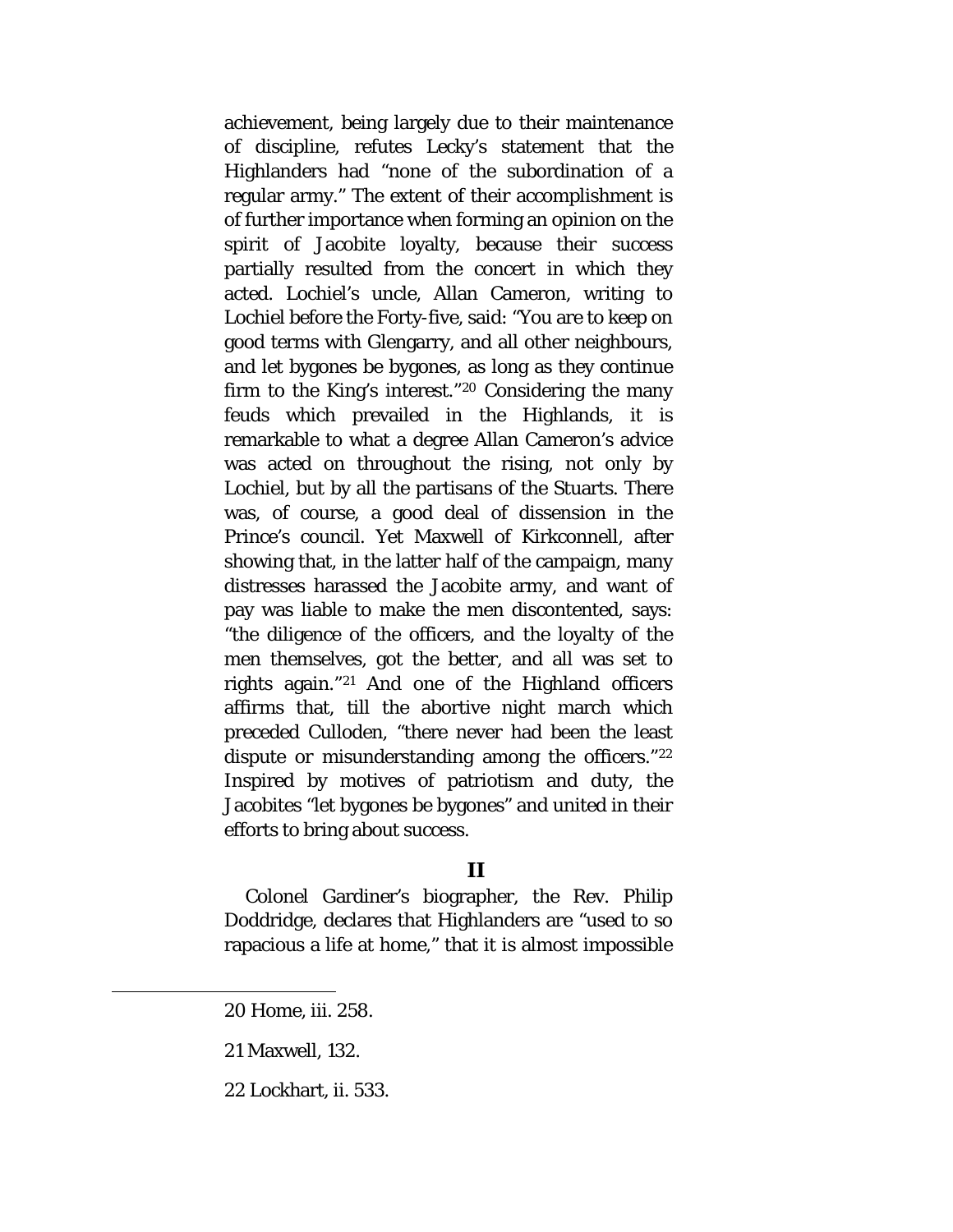to train them to discipline in time of war.<sup>[23](#page-92-0)</sup> Both parts of his statement are wrong. Captain Burt shows that, save where predatory warfare with a rival clan is concerned, the Highlanders are noted for honesty. "Personal robberies," he says, "are seldom heard of among them. For my own part, I have several times, with a single servant, passed the Mountain way from hence (Inverness) to Edinburgh, with four or five hundred guineas in my portmanteau, without any apprehension of robbers by the way, or danger in my lodgings by night; though in my sleep any one, with ease, might have thrust a sword from the outside, through the wall of the hut and my body together. I wish we could say as much of our own country, civilised as it is said to be, though one cannot be safe in going from London to Highgate." And he adds that he cannot approve the Lowland saying, "Show me a Highlander and I will show you a thief."[24](#page-92-1) The truth of Burt's statements as to the honesty of the Highlanders is borne out by the conduct of those people during the Forty-five. Stewart of Garth, and a writer less favourable to the Jacobites, George Charles (fl. 1800), both praise the Prince's soldiers for the orderly way in which they acted while on the march.<sup>[25](#page-92-2)</sup> Robert Chambers affirms that people were astounded at the courtesy and civility of the Highlanders<sup>[26](#page-92-3)</sup>; and in this he is corroborated by the contemporary evidence of Lord Elcho, who, after saying that "The people of England seemed mightily afraid of the army, and had abandon'd all the villages on its approach," adds:

24 Burt,

<span id="page-92-3"></span><span id="page-92-2"></span><span id="page-92-1"></span><span id="page-92-0"></span>l

i. 217, 218. Compare Ramsay, ii. 397, 398.

25 Garth, 136. Charles, ii. 164.

26 Chambers, 183. See also an ancedote in Journal, Oct. 30th 1826.

<sup>23</sup> Doddridge, 256.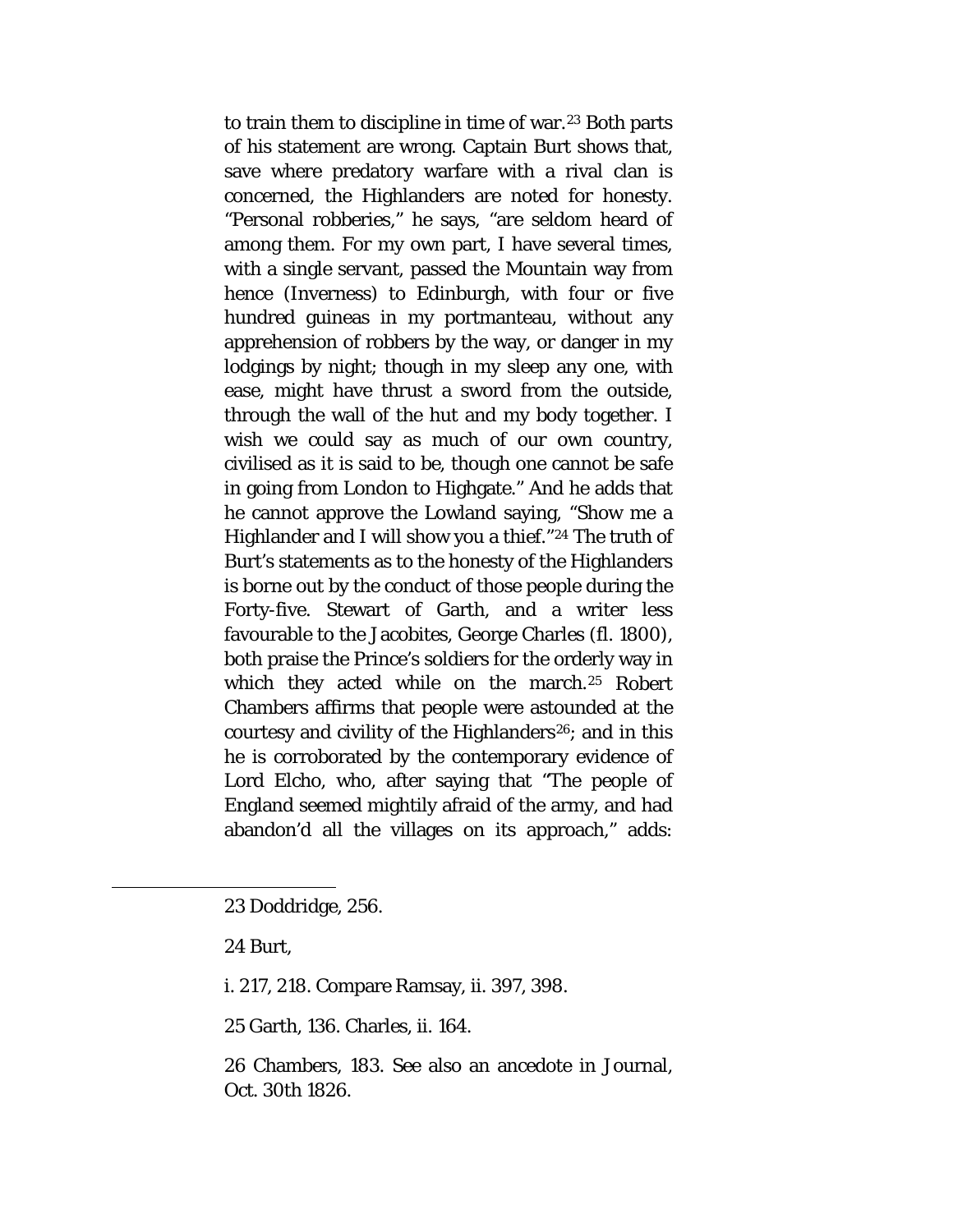"when they found themselves well used, they seemed mightily surprised."[27](#page-93-0)

When marching to Edinburgh, the Jacobites had to pass the mansion of that Earl of Stair who had brought about the massacre of Glencoe, and which now belonged to his son, who was in arms for King George. Fears were expressed that the Macdonalds might take the opportunity for revenge. Not only did they indignantly repel the accusation, but they insisted on furnishing a party from among themselves to guard Lord Stair's house, till the army had passed.[28](#page-93-1) Soon after crossing the English border, a party of Highlanders came to Rose Castle, the seat of the Bishop of Carlisle, but then occupied by the family of Squire Dacre. On asking for quarters, they were told that the lady of the mansion had just been delivered of a daughter; and that it was hoped that, under these circumstances, the party would give as little trouble as possible. "God forbid," said the officer in command, "that I or mine should be the means of adding to a lady's inconvenience at such a time. May I request to see the infant?" The child was brought, and the Highlander, taking from his bonnet his white cockade, and pinning it to the baby's breast, said: "That will be a token to any of our people who may come hither, that Donald Macdonald of Kinloch Moidart has taken the family of Rose Castle under his protection."[29](#page-93-2) Throughout the Forty-five, the Duke of Perth was noted for his courtesy towards his enemies; and even Doddridge remarks that his conduct was "very humane in many cases."[30](#page-93-3) On one occasion, when passing through Kendal with his escort a little in advance, the Duke narrowly escaped capture in his

<span id="page-93-0"></span>27 Elcho, 310.

- <span id="page-93-1"></span>28 Garth 124.
- <span id="page-93-2"></span>29 Monastery, Note. B.
- <span id="page-93-3"></span>30 Doddridge, 206.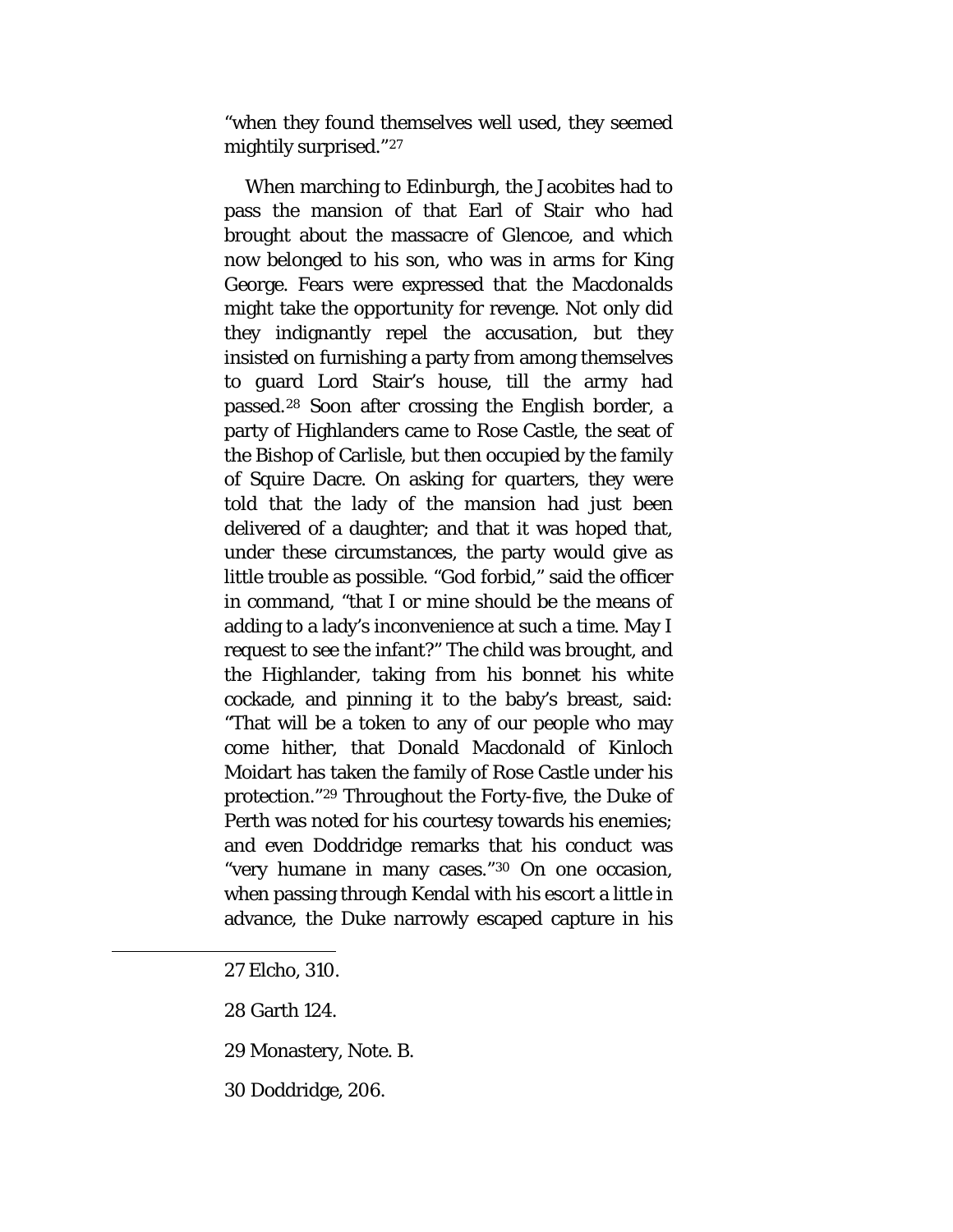carriage. Anxious to avoid taking life, he told his men to fire over the heads of the mob.[31](#page-94-0) Maxwell of Kirkconnell, describing the Jacobite occupation of Carlisle, says that the people of that town "all expressed their sense of the great civility and amity with which they had been treated by the Duke of Perth, who commanded in the town till the Prince arrived."[32](#page-94-1)

Charles Edward himself made every effort to regulate the behaviour of his troops *en route.* Writing to his English adherents soon after his victory at Prestonpans, he says that what he depends on and expects is, "that as many of them as can, should take care to provide Provisions and Money, that the Country may suffer as little as possible by the March of my Troops."[33](#page-94-2) In these his efforts, the Prince was ably seconded by Lord George Murray; and also by Lochiel, who, in his ardour for discipline, shot a clansman for stealing. After the Jacobites had captured Edinburgh, Lord George issued a proclamation to the effect

''That if any soldier or officer, in his royal highness's army, shall be guilty of any abuse in taking, pillaging, or disturbing any of the good people of Edinburgh or in the country, by forcibly taking away any of their goods, without making a fair Bargain, and Payment made, shall be punished, whenever taken up, and found guilty of the above offenses, by a court-martial and shall suffer death, or whatever other punishment the court-martial shall think fit to inflict upon them; it being his Royal Highness's unalterable resolution to protect the country in the full Enjoyment of their Rights and Privileges."[34](#page-94-3)

<span id="page-94-0"></span>31 D.N.B. Art. Perth.

- <span id="page-94-1"></span>32 Maxwell, 64, 65.
- <span id="page-94-2"></span>33 Ray, 57. Culloden, 226.
- <span id="page-94-3"></span>34 Broughton, 214.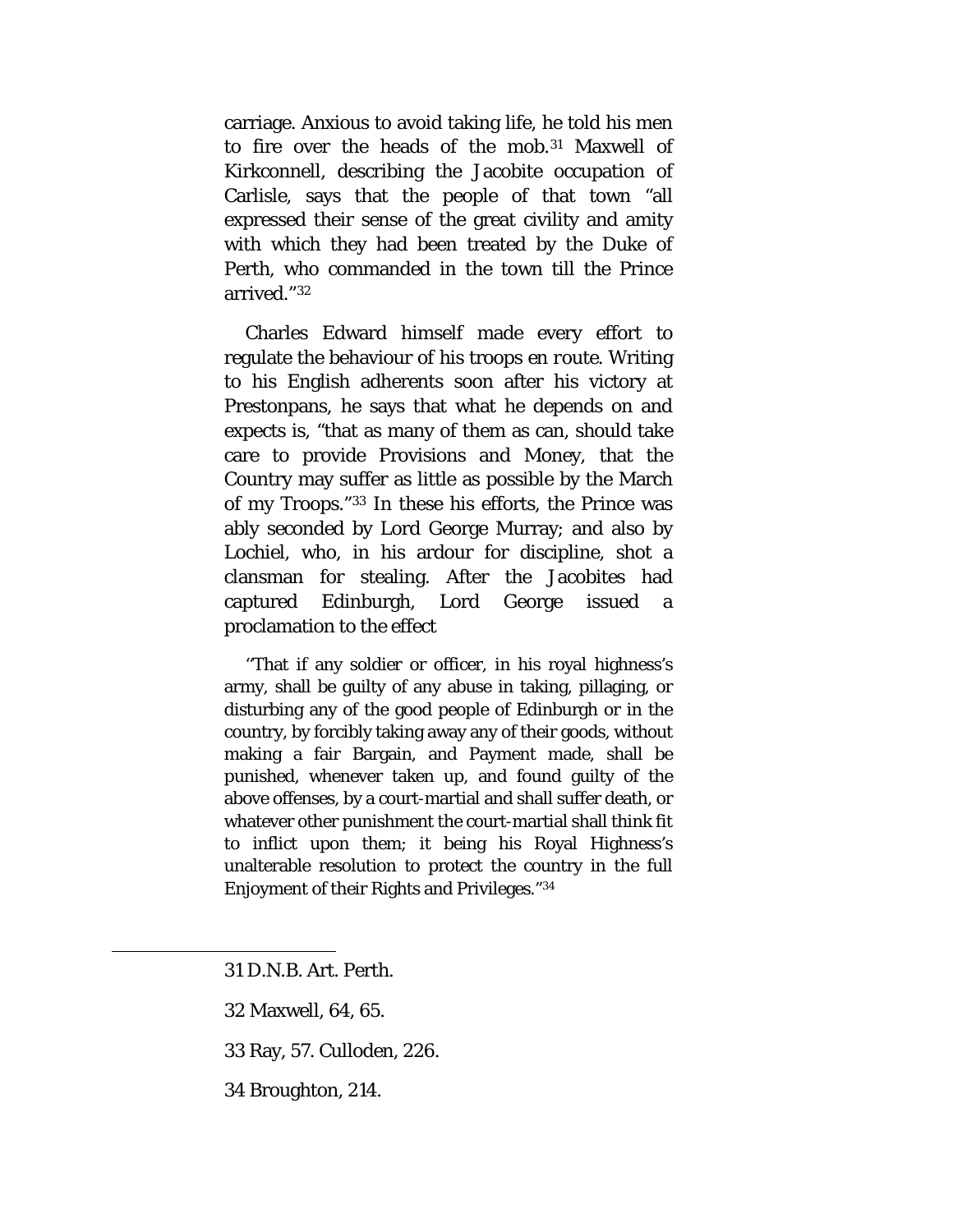Lord Elcho shows that this proclamation was no empty threat. He tells that, in Edinburgh, "Their were court-martials satt every day for the discipline of the Army, and some delinquents were punish'd with death"; and he adds: "Their was a great many proclamations to prevent thefts and robberies. The Highlanders no doubt committed some, but a great Many more were done by people who putt on white Cockades for that end, and did not at all belong to the Army; but at last their was a trusty officer and party putt into all the villages about Edinr to put a Stop to it."[35](#page-95-0)

Several passages in his journal show how strenuously Lord George Murray tried to prevent rapine on the part of his troops. "But above all," he says, "I was particularly careful to have discipline as exactly kept as was possible, and, to the utmost of my power, I protected the country wherever I went. ... I never took the least thing without paying the full value." He tells how he tried to keep the men together while on the march, saying that, if they straggled "great abuses would be committed, which above all things we were to avoid."[36](#page-95-1) Lord George was by no means the only officer who was careful in this respect. Lord Elcho, after stating that "the army did no manner of mischief the whole march up to Derby," affirms that "the officers paid for everthing they gott, and very often very extravagantly, which they did rather than disoblidge the people." The example thus set by the officers had the desired effect, and Lord George Murray says of his soldiers: "I never heard of an army, generally speaking, so temperate."[37](#page-95-2) This statement is corroborated by those of several other writers. Maxwell of Kirkconnell, detailing events in Edinburgh after the battle of Prestonpans, writes:

<span id="page-95-2"></span><span id="page-95-1"></span><span id="page-95-0"></span>l

<sup>35</sup> Elcho, 281, 291.

<sup>36</sup> Jacobite, 30, 126, 127.

<sup>37</sup> Jacobite, 128.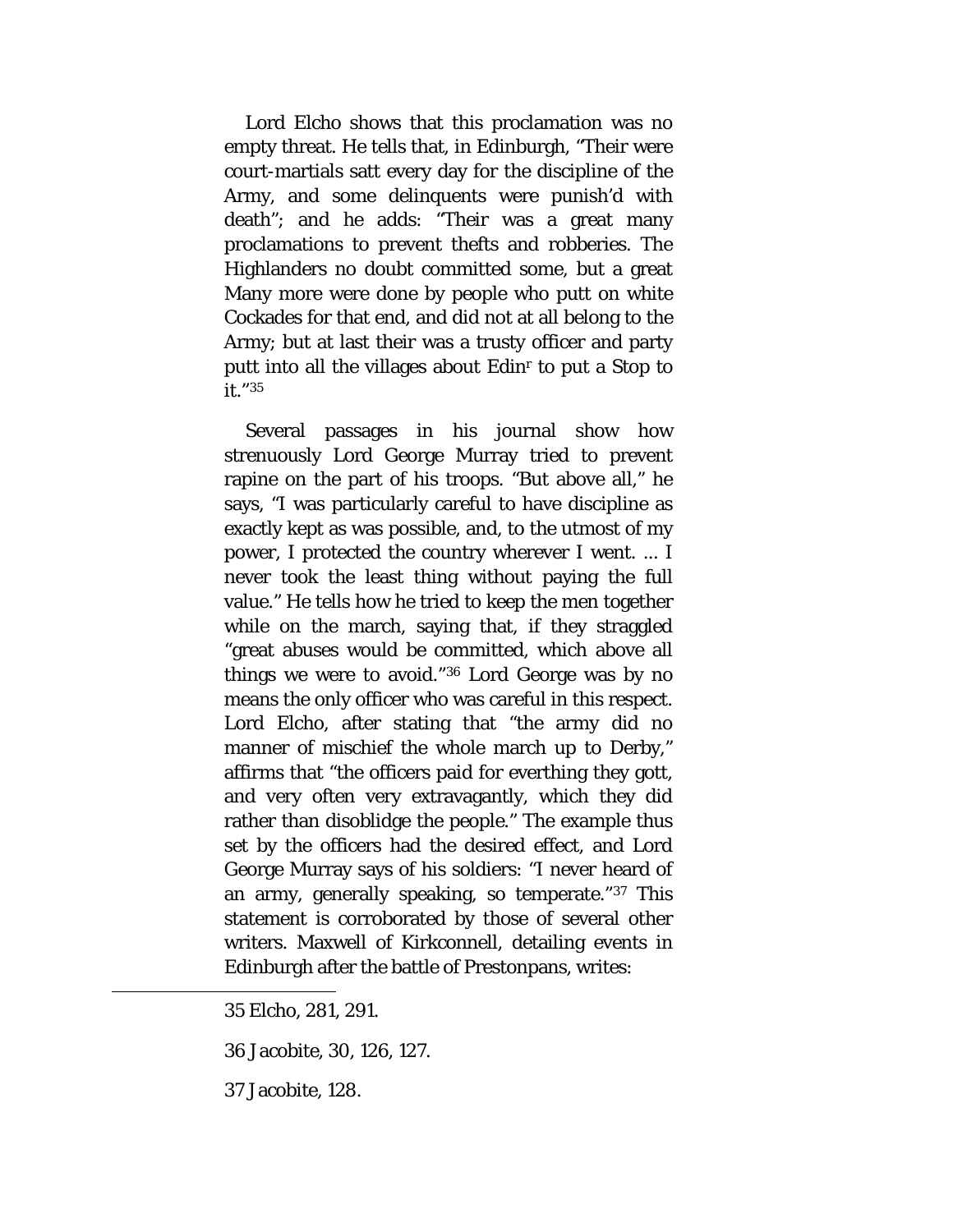"Lochiel had obtained of the Prince the guard of the City, which he was more acquainted with than the rest of the Highland chiefs, and his discipline was so exact that the city guns, persons, and effects, were as secure as in time of sound peace. There was indeed some pilfering in the country, but no more than what was unavoidable in the neighbourhood of the most regular armies, and much less than what was to be expected from an army of undisciplined Highlanders."[38](#page-96-0)

The Lockhart chronicler affirms that the citizens of Edinburgh "cannot in justice but acknowledge that the behaviour of our Highlanders was civil and innocent beyond what their best friends could have expected;"[39](#page-96-1) Lord Elcho asserts that "The common soldiers did little or no damage in going up to Darby;" and the anonymous author of *Journal of the Marches of His Royal Highness the Prince Regent's Army,*  writes: "During both times that Carlisle was blockaded, there was but one Man killed, and one wounded. The militia that served in Carlisle, all the Inhabitants of the City, as well as the Neighbourhood, can testify the exact Discipline of his Royal Highness's Army, who paid for every Thing. All the Subjects were protected in the full Enjoyment of their Liberties and Properties."[40](#page-96-2) The Whigs themselves owned that the conduct of the Jacobite forces was exemplary. "When the Highland parties came," says Sir John Clerk of Penicuik, "they were civilly used, and so committed no disorders about the house["41](#page-96-3) And the author of the Woodhouselee MS., talking of the Highlanders' march to Edinburgh, writes: The rebels approached with good discipline for to give them their due never did 6000 theiving naked ruffiens with uncowth wappons make so harmless a march in a civilised plentiful

<span id="page-96-0"></span><sup>38</sup> Maxwell, 46.

<span id="page-96-1"></span><sup>39</sup> Lockhart, ii. 488.

<span id="page-96-2"></span><sup>40</sup> Elcho, 351. Allardyce, i. 283.

<span id="page-96-3"></span><sup>41</sup> Clerk, 188.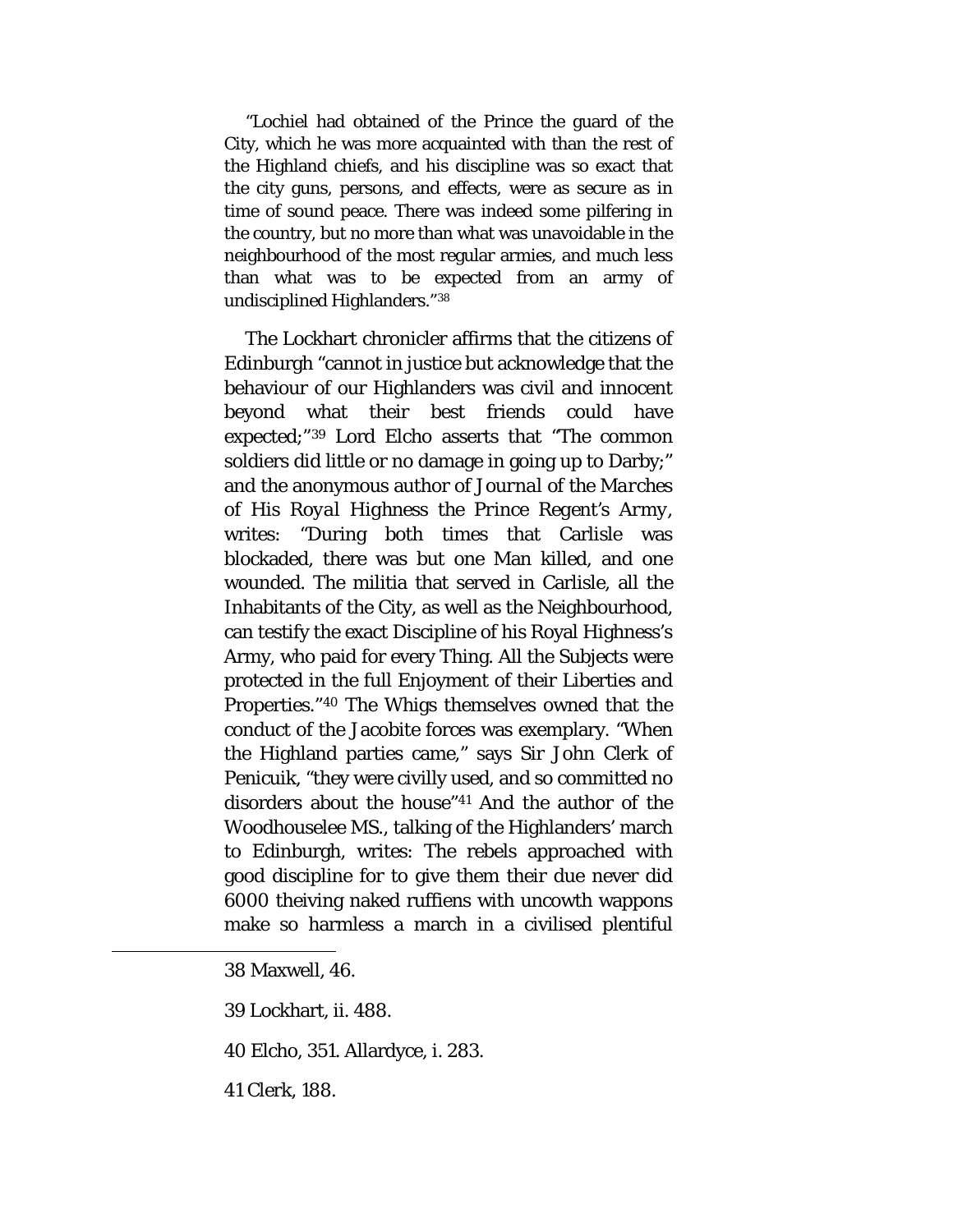country, and the discipline was so severe they hanged up one or two at Lithgow for plundering." And again: "Monday October 21, we had a new alarme of Highlanders. Captain Stewart and his party with Liftenant Stewart came in search of armes. They came with a party of 16 and were civill. Mrs Philip and her Highland gward, one Stewart, paid us a visit October 22, these are all civill and protect the country … ."[42](#page-97-0)

NOTES AND REFERENCES.

<span id="page-97-0"></span> $\overline{a}$ 

<sup>42</sup> Woodhouselee, 17, 57.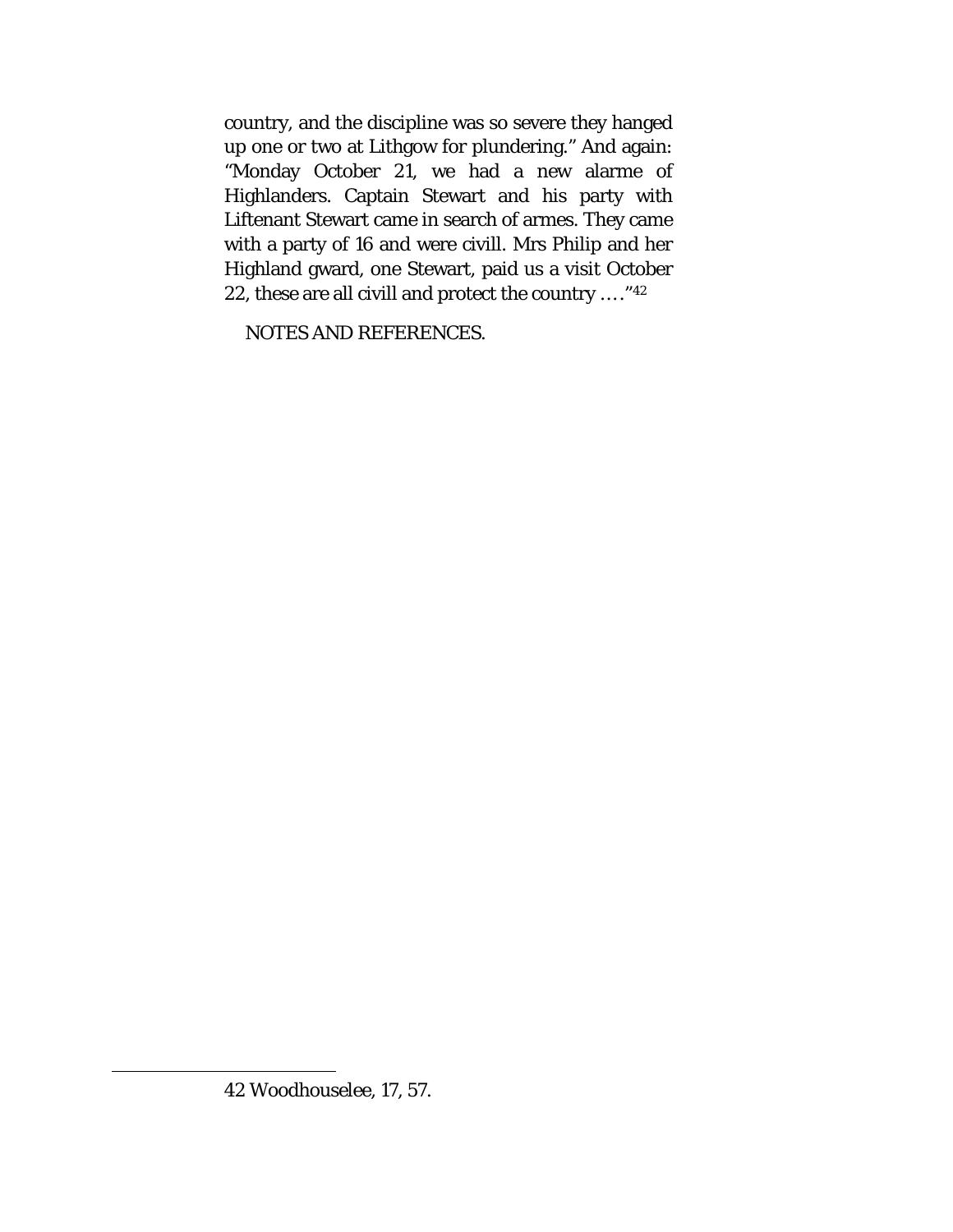## **HUMANITY**

IN Edinburgh, in 1745, there existed the most extraordinary ideas concerning the Highlanders in Prince Charles's army—a fact evinced by many statements in the account of the trial of Archibald Stewart, who, after the cessation of the rising, was charged with "Neglect of Duty, and Misbehaviour in the Execution of his Office, as Lord Provost of Edinburgh, before and at the Time the Rebels got possession of that City." It is here written that "never Enemy was received with greater Dread, or painted out in stronger Colours of Cruelty and Barbarity: From the Newspapers, from the Pulpits, from all the best Accounts, nothing was to be expected from them but what was fierce, savage, and inhuman."[1](#page-98-0) This opinion of the Highlanders was practically universal; and Sir John Cope, addressing his army before the battle of Prestonpans, said: "Gentlemen, you are now to engage with a parcel of Rable, a parcel of Brutes, Being a small number of Scots Highlanders."[2](#page-98-1) Bravery and brutality seldom go hand in hand. That the Highlanders were brave is shown by the very nature of their undertaking in 1745; that they were humane is equally certain. Renan, in the essay already referred to, talks of the Celtic races as noted for "extreme mildness of manners," points out that "the ideal of a gentle and polished society "first found its way into literature through the medium of the Cymric romances, and shows that, in almost all the great Celtic poems, the desire for vengeance finds no expression. It is difficult to believe that, when he wrote thus, he was not thinking of the last Jacobite rising, for throughout the Forty-five the conduct of the Highlanders exemplified to an extraordinary extent those traits which Renan attributes to the Celtic races

<span id="page-98-0"></span> $1$ <sup>1</sup> Trial, i. 155.

<span id="page-98-1"></span><sup>2</sup> Allardyce, ii. 607.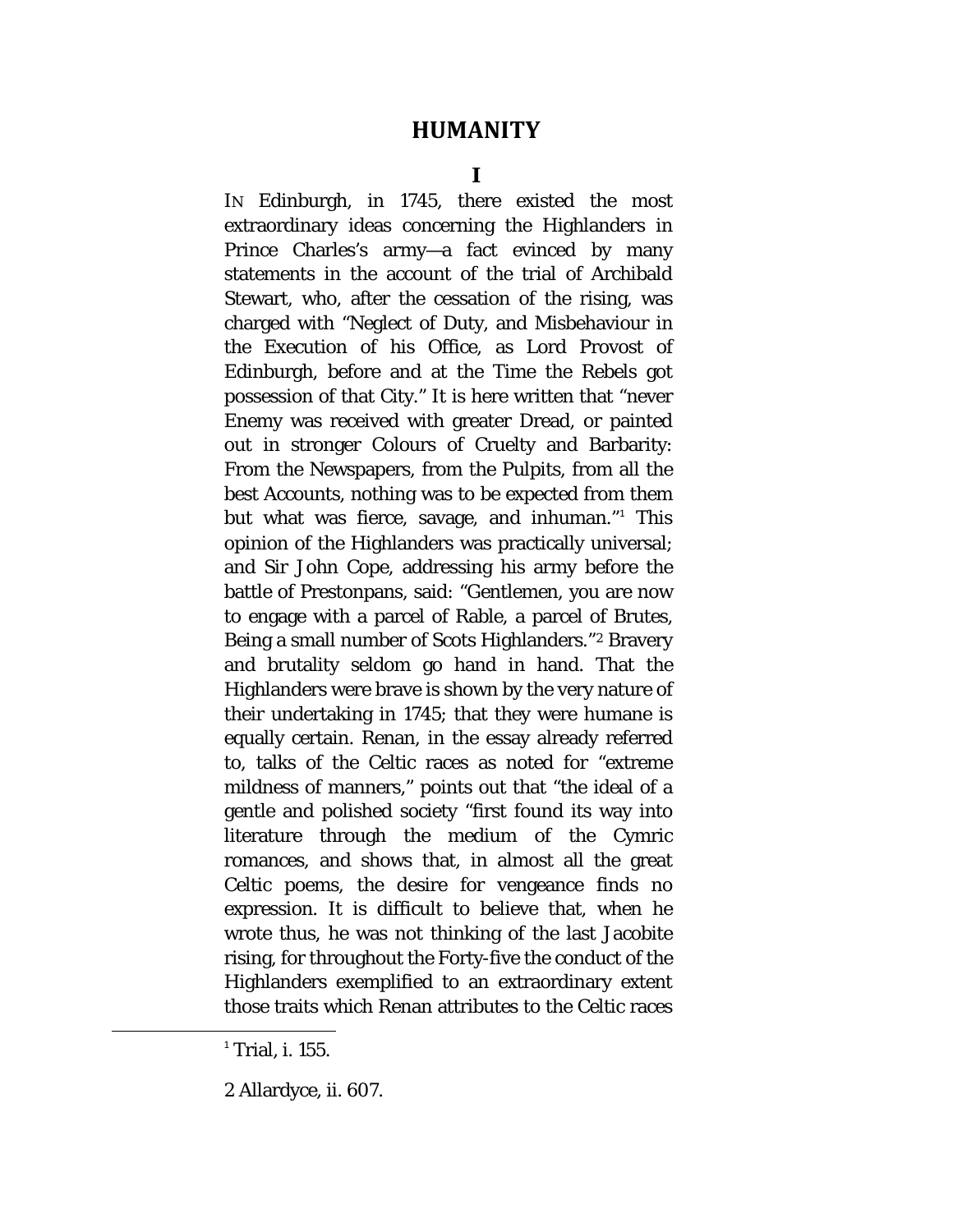in general. The humanity of the clansmen towards their enemies was remarkable, and serves to disprove the aspersions under which they lie, and to illustrate the purity of motive which inspired them in taking arms.

During his sojourn in Scotland, during his whole life, indeed, Charles Edward was humane to a fault. When the Jacobites were marching into England, they seized one Weir, a government spy. By the laws of war, he should have been shot; "yet so surprising," says Murray of Broughton, "was the Chevalier's humanity and good nature, that he would not inflict on him the punishment he so justly demerited… ." And Maxwell of Kirkconnell writes: "I cannot tell whether the Prince on this occasion was guided by his opinion or his inclination; I suspect the latter, because it was his constant practice to spare his enemies when they were in his power. I don't believe there was one instance to the contrary to be found in the whole expedition."[3](#page-99-0) The example of humanity thus set by Charles was followed by almost all his officers. After Prestonpans the Jacobites showed the greatest kindness towards their wounded enemies, and carried many of them to the infirmary at Edinburgh. Lord Elcho, describing the victory, says: "As soon as the pursuit began all the Principal Officers Mounted on horseback in order to save and proteck Gen. Cope's Officers as much as they could …"; and he adds: "As most of General Cope's Surgeons had run away, the Prince sent into Edinr. for some, and the wounded were taken very good care of."[4](#page-99-1) The Lockhart chronicler has a valuable passage on this subject:

"Now whatever notion or sentiments the low country people may entertain of our Highlanders, this day there were many proofs to a diligent spectator amidst all the bloodshed (which at the first shock was unavoidable) of

<span id="page-99-0"></span><sup>3</sup> Broughton, 248; Maxwell, 71.

<span id="page-99-1"></span><sup>4</sup> Elcho, 272, 276, 277.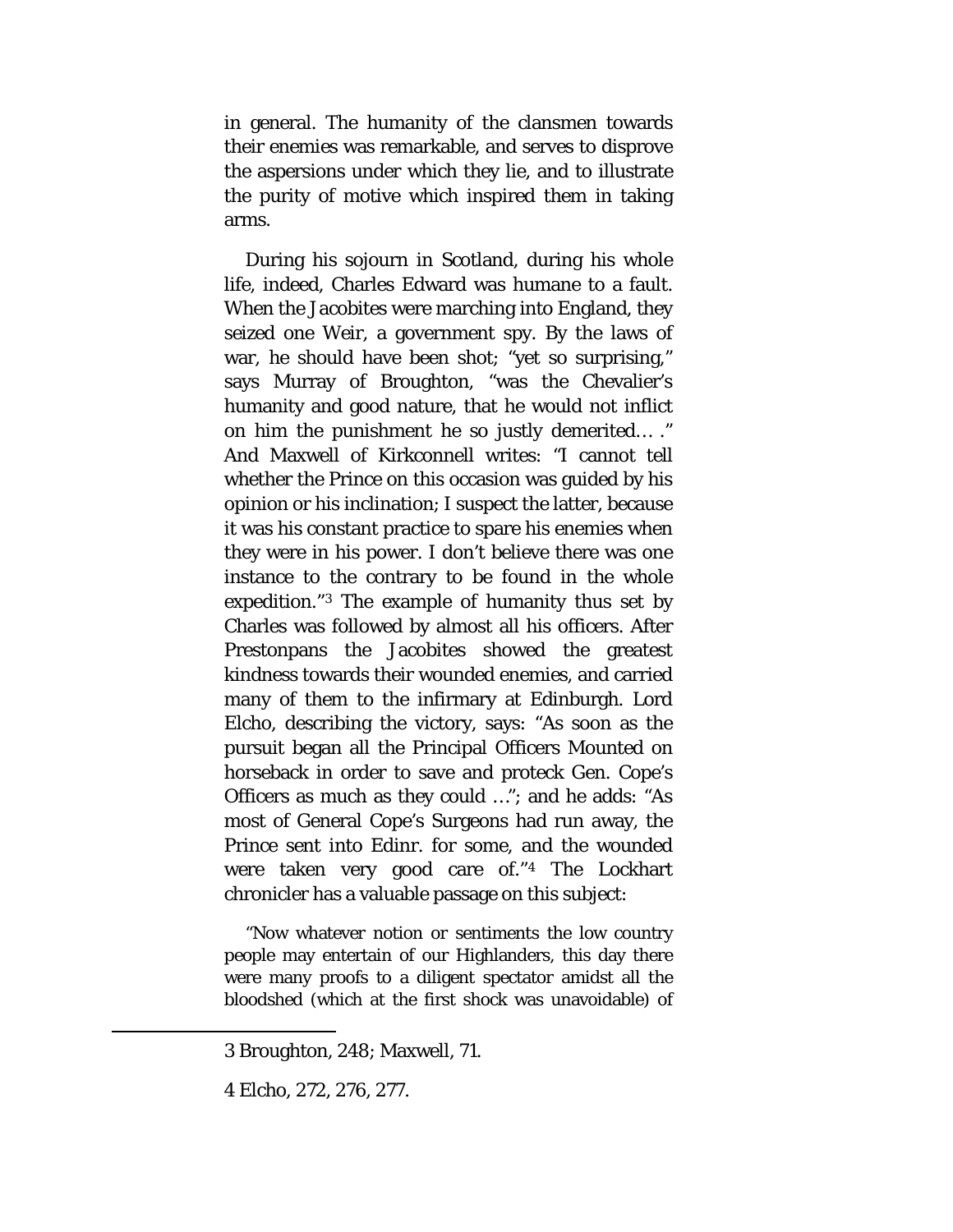their humanity and mercy; for I can with the strictest truth and sincerity declare that I often heard the people call out to the soldiers if they wanted quarters *(sic),* and we the officers exerted our utmost pains to protect the soldiers from their first fury, when either through their stubborness or want of language they did not cry for quarters, and I observed some of our privat men run to P. Seton for ale and other liquors to support the wounded. And as one proof for all, to my own particular observation, I saw a Highlander supporting a poor wounded soldier by the arms till he could ease nature, and afterwards carry him on his back into a house. ... In all which we followed not only the dictates of humanity but the orders of our P. in all, like the true father of his country."[5](#page-100-0)

In thus caring for their enemies, the Jacobites followed not merely "the orders of our P. in all," but also those of Lord George Murray. That officer showed personal kindness towards many prisoners taken at Prestonpans, buying provisions for them himself, and ministering to their comfort to the utmost of his ability. Talking of his own captivies, he says that nothing gave him more pleasure "than having it so immediately in my power to save those men, as well as several others." He tells how, when he could not induce the "country people of that neighbourhood" to convey the wounded to houses, he "got some of our people to do it"; and he affirms that "His Royal Highness caused take the same care of their wounded as of ours."[6](#page-100-1) Maxwell of Kirkconnell confirms this statement. He says that, at Prestonpans, the Prince and his officers "got more honour by their humanity than even by their bravery"; and of the prisoners taken by the Jacobites at this time he writes:

"They had been allowed the liberty of the city of Edinburgh upon their parole till two or three of them made their escape, upon which most of those that were not wounded were sent to Perth, and had the liberty of the

<span id="page-100-0"></span><sup>5</sup> Lockhart, ii. 491.

<span id="page-100-1"></span><sup>6</sup> Jacobite, 40, 41, 42.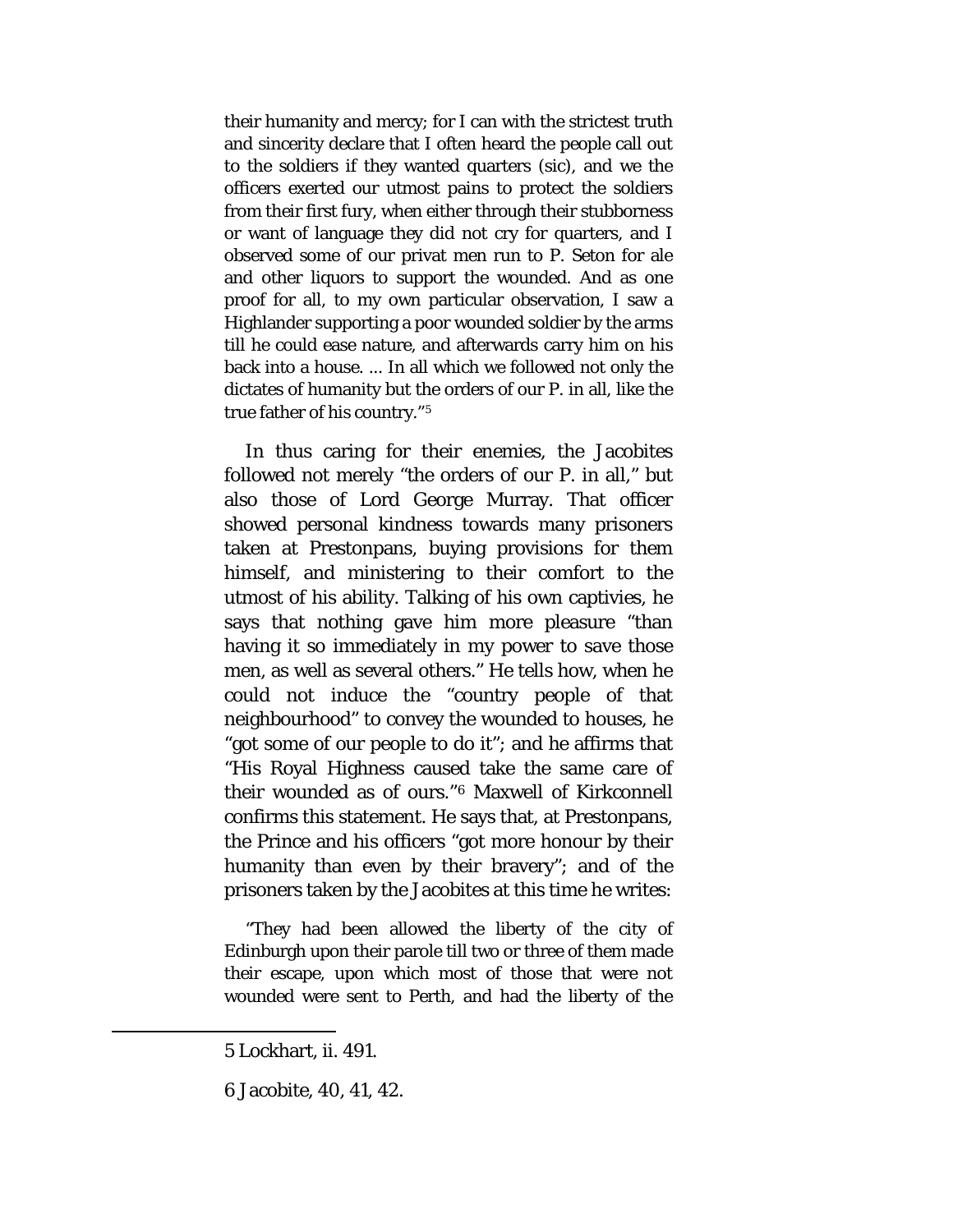town, where they continued till the Prince went into England. While he was there, some of the officers were detected sending intelligence to Edinburgh, and after Lord John Drummond's arrival they endeavoured to debauch his men. As these particulars were contrary to the word of honour they had given, no punishments could be too severe for those that were guilty, nevertheless, such was the lenity of those that commanded for the Prince at Perth, that they inflicted no punishment at all, and only endeavoured to put it out of their power to do any further mischief, by removing them to Glands, Leslie, and Cowper, where they could want for nothing, and were under no restraint but their parole."

Concerning prisoners taken later in the campaign, the same writer says:

"The officers that were afterwards taken in Sutherland, were as well used as if their fellow officers had behaved themselves like men of honour. Even the common soldiers were as well treated as the necessity of the Prince's affairs would allow. He had a great many of them on his hands towards the end, and they were maintained while his own men could hardly find subsistence; so that if it is possible to err on the side of lenity, several errors of this kind may justly be imputed to him (Charles). …"[7](#page-101-0)

Maxwell was thoroughly justified in thus eulogising "the lenity of those that commanded for the Prince." At Prestonpans the Duke of Perth said he was deeply grieved to see so much English blood spilt.[8](#page-101-1) Lord Lewis Gordon, writing to Macleod of Macleod after the battle of Inverurie, said: "All the care in our power has and shall be taken of your wounded men; and all the prisoners that were taken under their arms shall meet with all the civility in our power. ... I shall take care to order supplies to be given to all the prisoners who want them, and the wounded men are as well taken care of as our own."[9](#page-101-2) Lord George Murray,

7 Maxwell, 42, 107, 169.

8 Gleanings, 12.

<span id="page-101-2"></span><span id="page-101-1"></span><span id="page-101-0"></span> $\overline{a}$ 

9 Culloden, 466.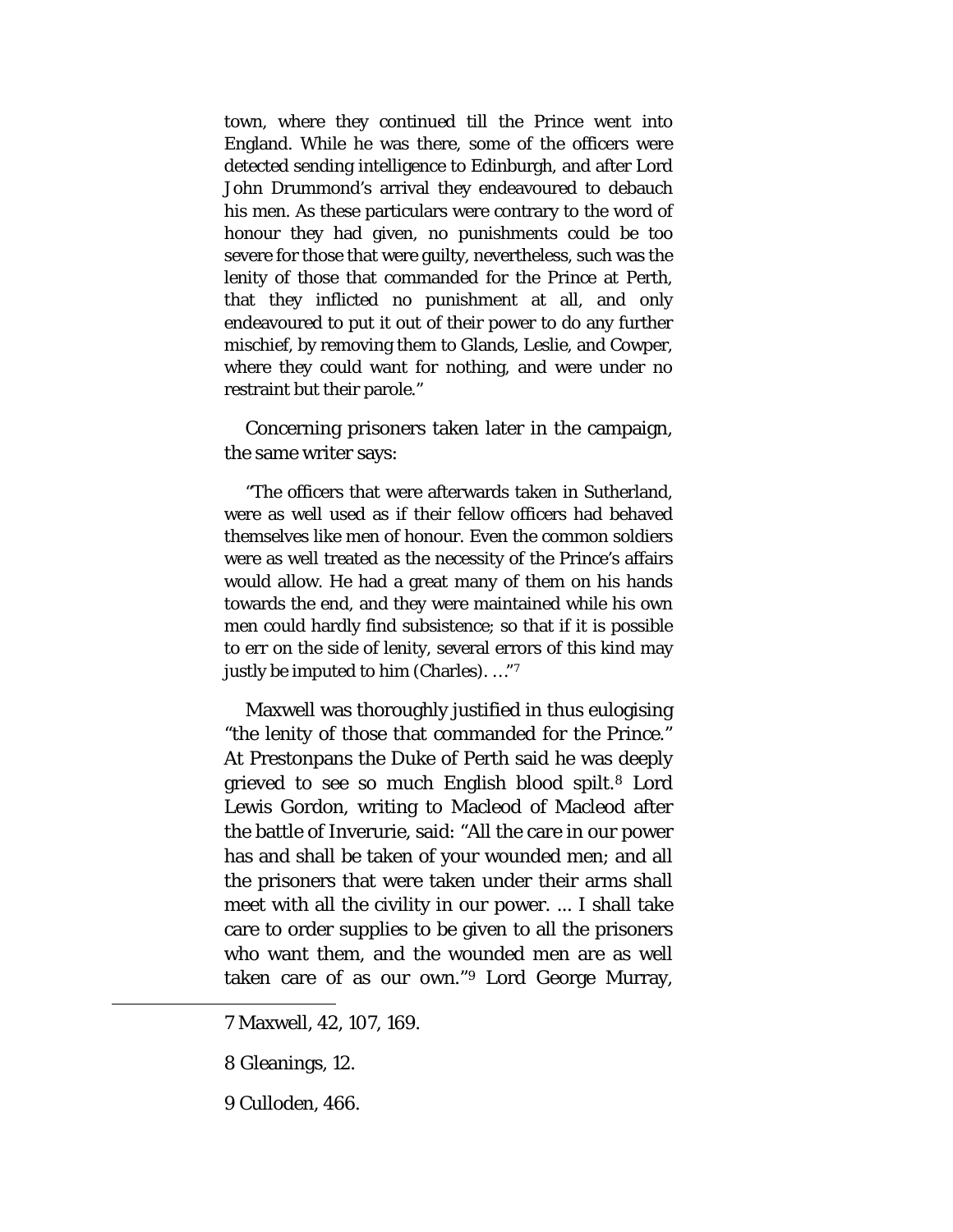whose humanity towards the wounded has already been observed, was noted throughout the whole of the Forty-five for his exemplary conduct in this respect. A little before Culloden he captured a Swedish officer serving under the Prince of Hesse. This officer expressed surprise at the great kindness he met with from his captor;[10](#page-102-0) and, after the suppression of the rising, many English soldiers who had been temporarily prisoners of the Jacobite army, wrote to Lord George, mentioning their gratitude for the courteous treatment they had received at his hands.[11](#page-102-1)

#### **II**

It is necessary, ere a just estimate can be formed of the humanity shown by the Jacobites to their enemies, to examine such statements as were made by Whigs on this subject. Alexander Carlyle, who, in 1745, was living at Prestonpans; and who, after the fight, visited the battlefield with a view to ministering to the needs of the wounded, gives some valuable information concerning the conduct of the Highlanders after their victory. Describing his negotiations with the Jacobites, he says: "The officers with whom I mixed were gentleman-like, and very civil to me, as I was on an errand of humanity. I was conducted to Lochiel, who was polished and gentle, and who ordered a soldier to make all the inquiry he could about the medicine-chests of the dragoons." He tells of the courteous and gentlemanly conduct of the Duke of Perth, and describes one Captain Stewart as "grave and of polished manners." He mentions "with what humanity I had seen the wounded officers treated," and relates that some friends of his, who were "well acquainted with the Highland chiefs, assured us that

<span id="page-102-0"></span><sup>10</sup> Jacobite, 109.

<span id="page-102-1"></span><sup>11</sup> Jacobite, 128.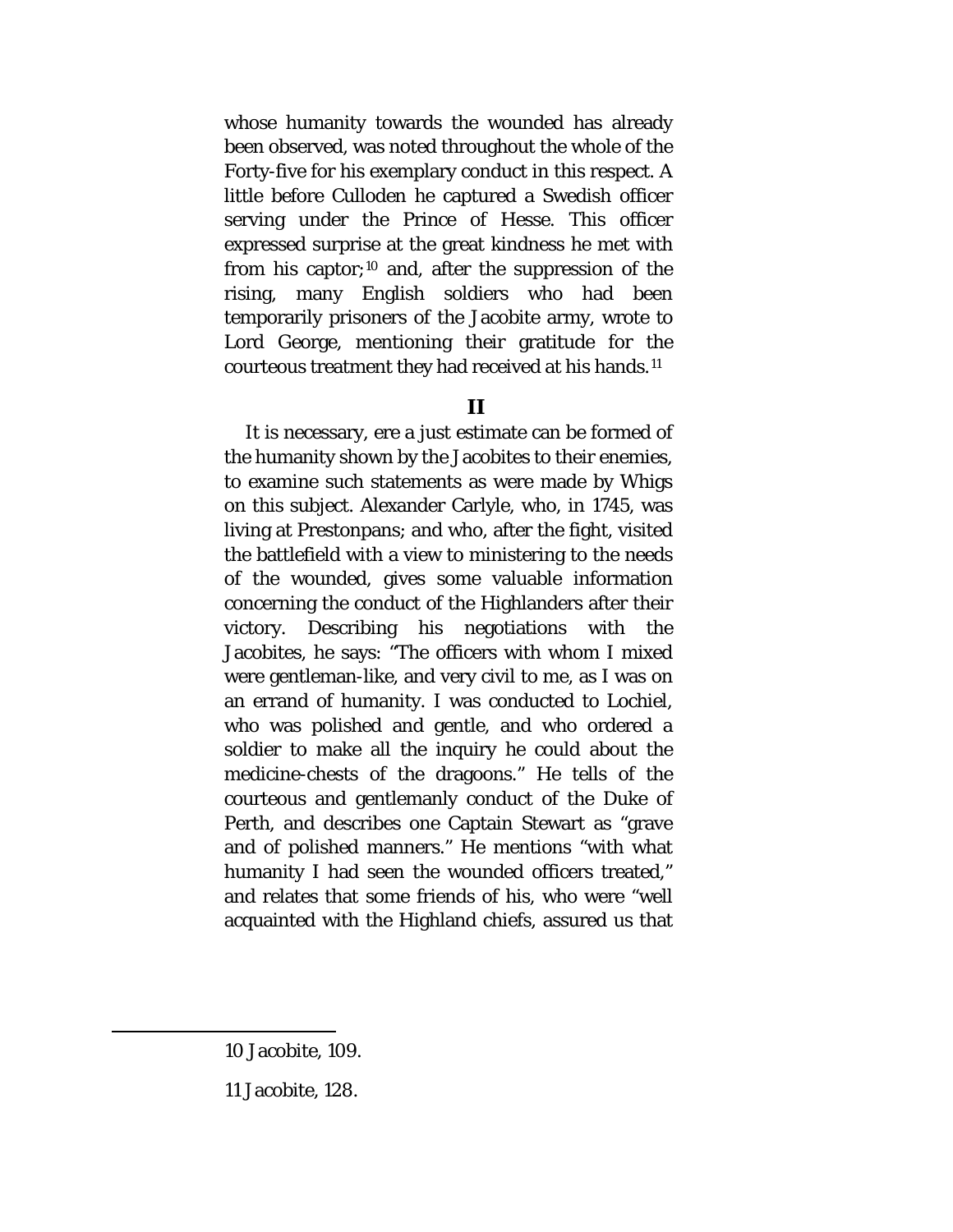there was no danger, as they were civil to everybody."[12](#page-103-0)

After the Forty-five, several Jacobite soldiers obtained pardon on account of the humanity they had shown towards their enemies. Among these was Archibald Stewart, a servant of the Duke of Perth. He saved the life of Major Bowles at Prestonpans, and that officer afterwards wrote to his brother, William Bowles, M.P., on Stewart's behalf. He said that he gladly embraced "the opportunity of endeavouring to show my gratitude to a man who undoubtedly was more than instrumental in saving my life," and who "supported me when I was fainting and almost dying with the great loss of blood which ran from eleven wounds." Lieutenant Drummond, of Colonel Lee's regiment, also wrote on Stewart's behalf; and told how the latter had carried him and other wounded to a house at Prestonpans. Another Jacobite who obtained pardon in the same way was Captain Robert Taylor. When he was tried at Carlisle, many Whigs testified on his behalf; and Professor Monro of Edinburgh University, who had been at Prestonpans after the battle, told of the kindness which Taylor had there shown towards the wounded. On the 12th of October 1745, one Eagle Griffith wrote to General Guest (commanding Edinburgh Castle) as follows:

"It was recommended to me by last post to present you with Colonel's Whiteford's, Colonel Halket's, and the other field officers' compliments, and to acquaint you from them that they and most of the officers had taken particular notice of the remarkable care Mr Taylour (now a prisoner in the Castle) took of our wounded prisoners at Colonel Gardiner's house and by his tender good offices and great

12 Carlyle, 142, 145, 147, 148, 149. Carlisle makes an exception of Lord Elcho, but that nobleman's biographer, the Hon. Evan Charteris, says: "I have been unable to find any evidence to support the charge. Such accusations were lightly made." Elcho, 108.

<span id="page-103-0"></span>l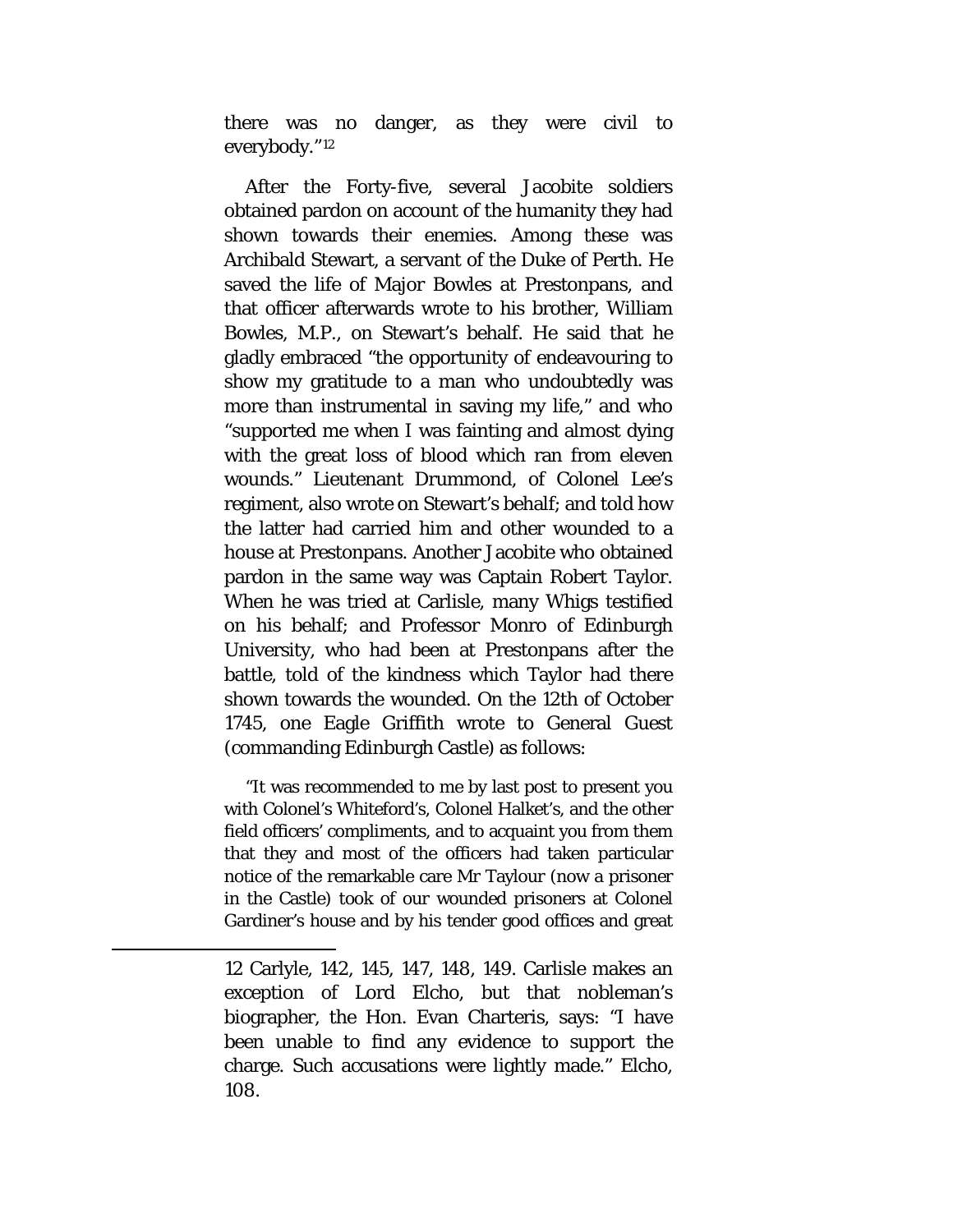assiduity in getting surgeons, providing refreshments, etc. This they thought a piece of justice to the gentleman to acquaint you of, that you may have an opportunity to give such orders about his confinement as you shall think proper."[13](#page-104-0)

One other example of humanity on the part of a Jacobite officer must be cited. In a petition made after the Forty-five by the moderator, ministers, and presbytery of Alford on behalf of James Farquharson of Balmoral, it is stated "that his (Farquharson's) conduct before engaging in the late unnatural Rebellion was very agreeable to the rules of humanity and morality, remarkable for benevolence, friendship, and hospitality." It is further told that, throughout the rising, Farquharson "still retained his humanity and other social virtues, and gave signal proofs thereof in his mild and discreet behaviour to, and protection of some of us and (as we have been well informed) of our brethren in other places, from the dangers to which our loyalty to His Majesty did then expose us, and shewed all the kindness and did all the services in his power to severall of his Majesty's faithful subjects, our countrymen, and acquaintances who were taken prisoners by the Rebells… ." One Charles Maitland, an advocate, testified to the same effect on Farquharson's behalf. He said that "in the time of the late rebellion I was taken prisoner by the Rebels, and with other prisoners came under a guard from Aberdeen to Perth; that we past by Dundee where James Farquharson of Balmoral had the command; that the said James Farquharson did not only use the prisoners with humanity and tenderness, but did everything in his power to releave and assist us. …" John Chalmers, Principal of King's College, Aberdeen, wrote in the same tenor. He told that "I was taken prisoner by the Rebels"; that "I was in company of James Farquharson of Balmurle," and that the

<span id="page-104-0"></span> $\overline{a}$ 

<sup>13</sup> Gleanings, 14 et seq.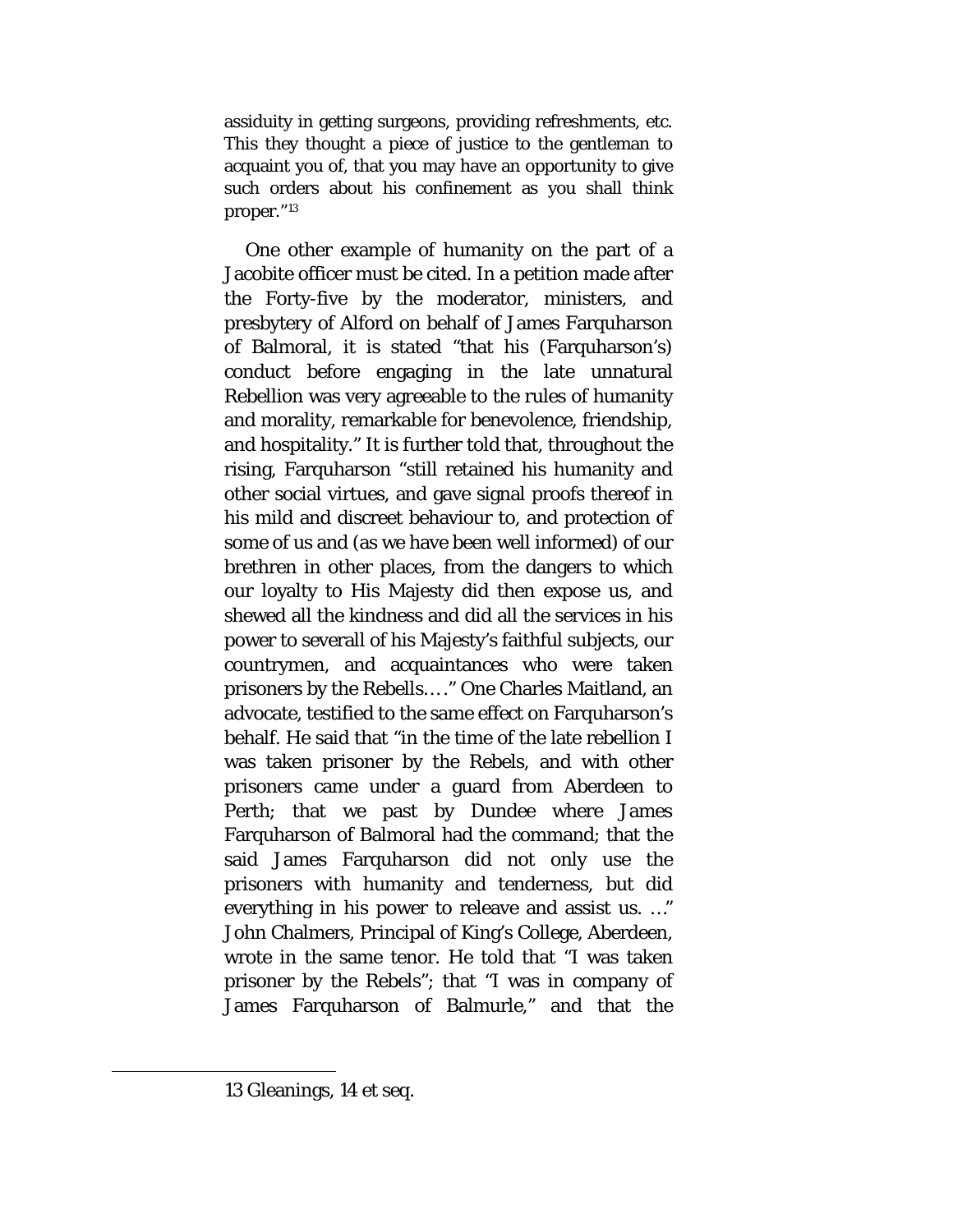prisoners "were treated by him with uncommon discretion and humanity."[14](#page-105-0)

NOTES AND REFERENCES

<span id="page-105-0"></span> $\overline{a}$ 

<sup>14</sup> Allardyce, ii. 620 et seq.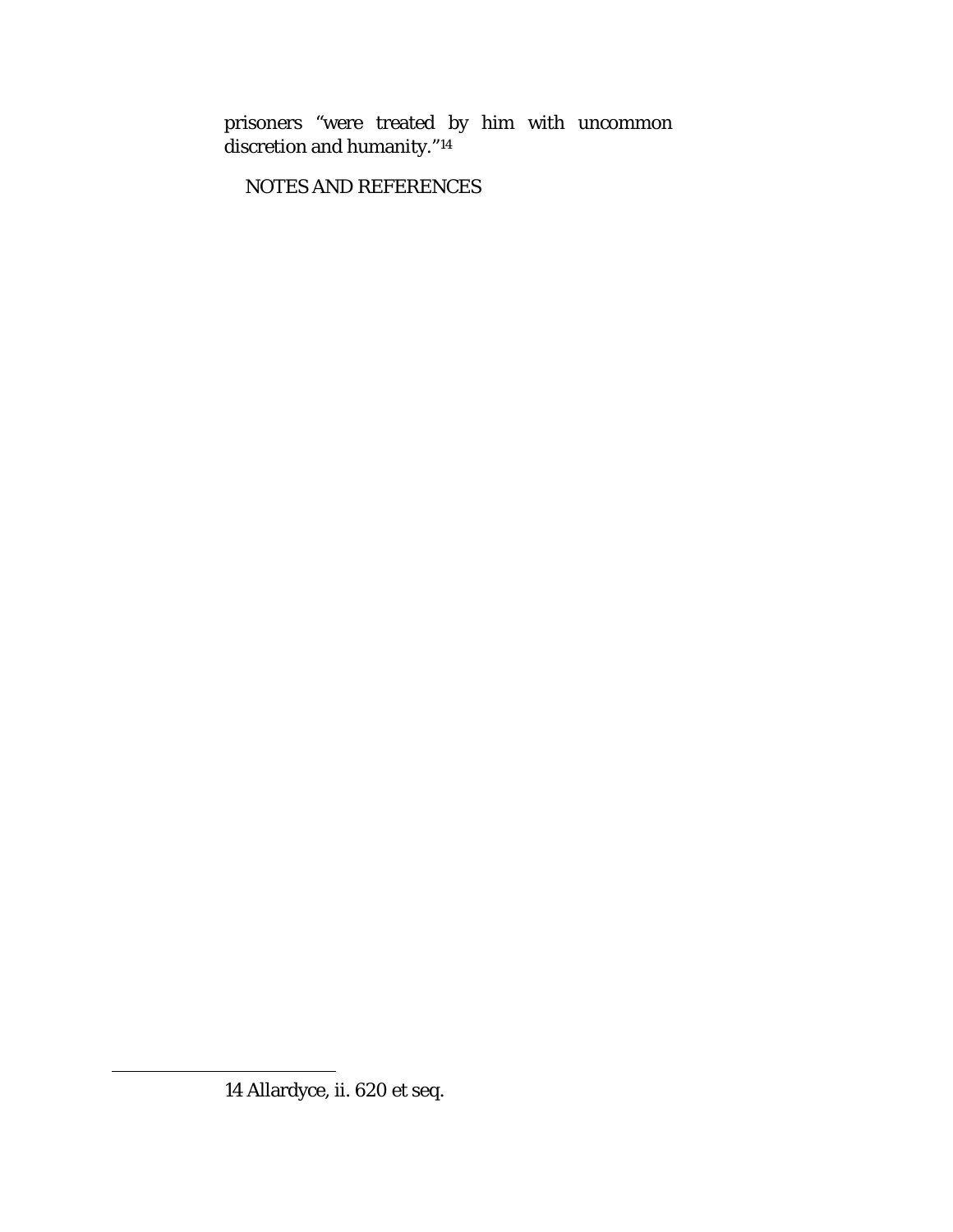# **ON THE SCAFFOLD**

NOTHING illustrates better the spirit of Jacobite loyalty than the letters and speeches, written and made before execution; of those who suffered death for taking part in the Forty-five. Almost all these sufferers continued, to the last, to justify the cause which had brought them to the scaffold; and declared that, if set at liberty, they would act in the same way as they had done. Many of them stated that they had taken arms from motives of duty, and that they regarded the restoration of the Stuarts and the welfare of Great Britain as synonymous. Sir Archibald Primrose of Dunipace, writing to his sister, said that he was to die "for my religion, my prince, and my country"; and added, "For each of these I wish I had a thousand lives to spend."[1](#page-106-0) Charles Gordon of Terperse expressed sentiments of a like nature. "I now tell you," he wrote to his wife, "that I suffer death to-morrow for my duty to God, my king, and country."[2](#page-106-1) Lord Balmerino showed the most extraordinary fortitude on the scaffold. One John Walkinshaw, who was with him to the last, wrote: "I cannot say I have known one cheerful day but the 18th, when I attended, in his last moments, the greatest man that ever lived and was enabled by I do not know what power to go through and support that trial."[3](#page-106-2) In a speech which he made

<span id="page-106-1"></span>2 Lyon, i. 252.

<span id="page-106-2"></span>3 Gleanings, 26.

<span id="page-106-0"></span><sup>&</sup>lt;sup>1</sup> Lyon, i. 122. Some time before writing the above, Primrose had pleaded guilty. In the letter to his sister he expresses deep regret for having taken so disloyal a step. "I thought by my plea," he says, "to procure some time longer life only to do service to my poor family, not doubting but yet in a short time that glorious cause will succeed, which God of His infinite mercy grant. I repent most heartily for what I did, and I merit this death for my punishment, and I trust in the Almighty for mercy to my poor soul."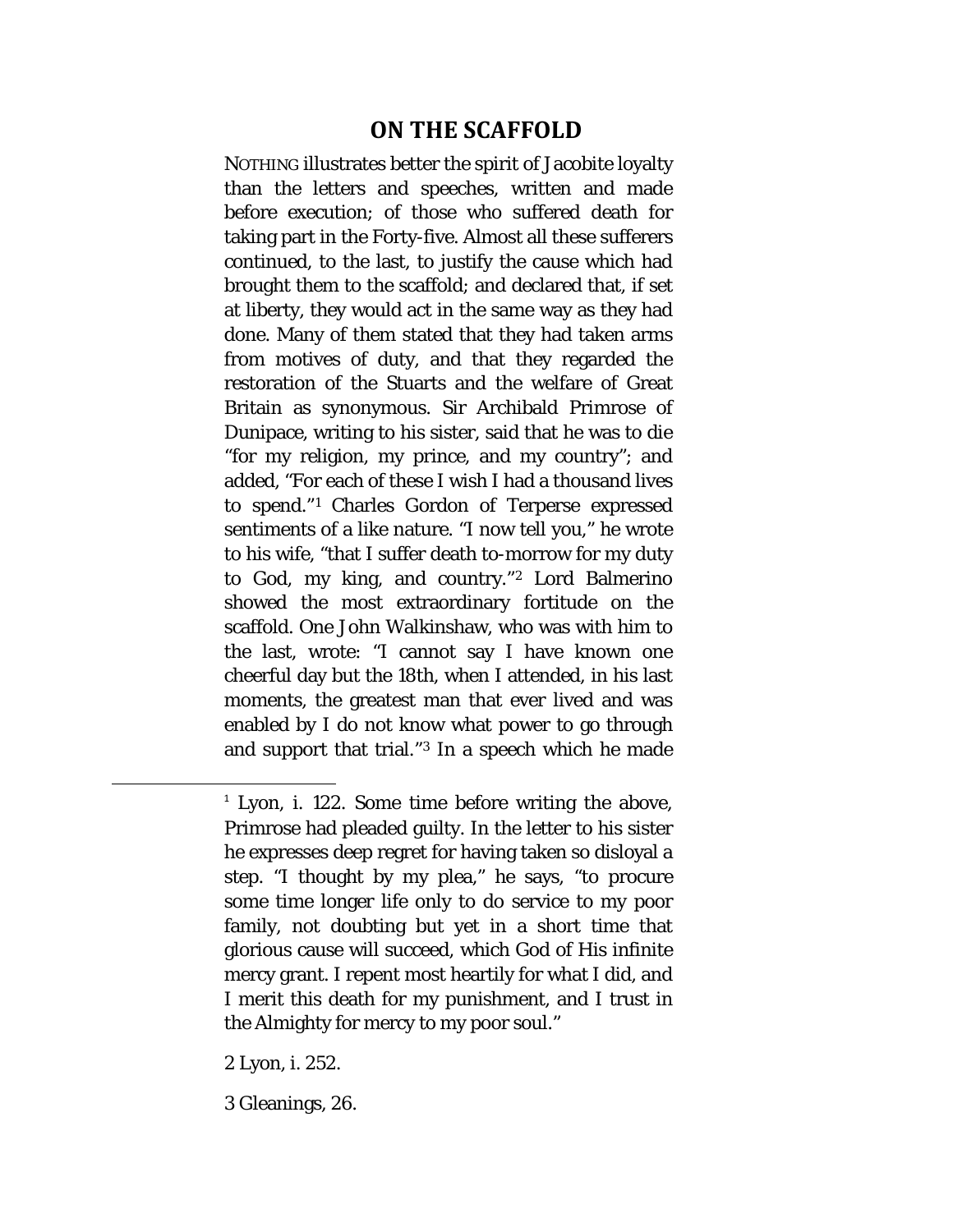before death, Balmerino affirmed that, in attempting to reinstate the Stuarts on the English throne, he had done what he considered right:

"I was brought up in true loyal Anti-Revolution principles, and I hope the world is convinced that they stick to me. I must acknowledge I did a very inconsiderate thing, for which I am heartily sorry, in accepting of a company of foot from the Princess Anne, who I knew had no more right to the crown than her predecessor the Prince of Orange, whom I always look upon as a vile, unnatural usurper. To make amends for what I had done I join'd the King when he was in Scotland, and when all was over I made my escape and liv'd abroad till the year 1734. … When his royal highness came to Edinburgh, as it was my bounden and indispensable duty, I join'd him, though I might easily have excused myself from taking arms on account of my age. But I never could have had peace of conscience if I had stayed at home when that brave Prince was exposing himself to all manner of dangers and fatigue both night and day. I am at a loss when I come to speak of the Prince; I am not a fit hand to draw his character. I shall leave that to others. But I must beg leave to tell you the incomparable sweetness of his nature, his affability, his compassion, his justice, his temperance, his patience, and his courage are virtues, seldom all to be found in one person. ... I hope you will have the charity to believe I die in peace with all men, for yesterday I received the Holy Eucharist from the hands of a clergyman of the Church of England, in whose Communion I die as in union with the Episcopal Church of Scotland."[4](#page-107-0)

Thomas Theodore Deacon, a lieutenant in the regiment which Charles Edward raised in Manchester, said that he was "happy in having an opportunity of dying in so just and so glorious a cause."[5](#page-107-1) Another English Jacobite, Thomas Syddall, adjutant of the Manchester regiment, told that he had not been "tempted to enter into the army commanded by the Prince of Wales by any ambitious or self-interested

<span id="page-107-0"></span><sup>4</sup> Lyon, i. 54.

<span id="page-107-1"></span><sup>5</sup> Lyon, i. 22.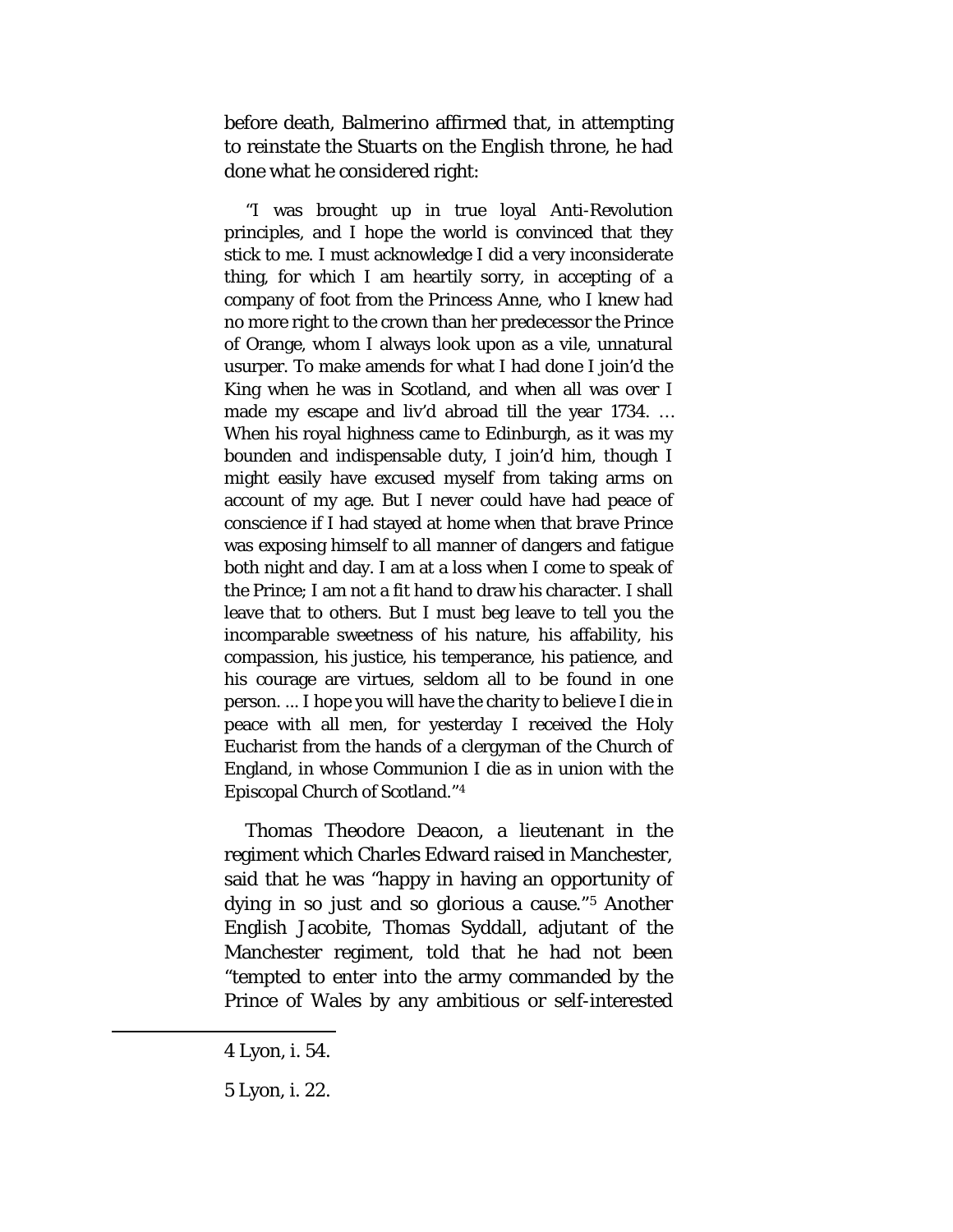views"; said that if "the gallant good Prince hath any fault it would be that of an ill-timed humanity"; and added: "My motive for serving in the Prince's army was the duty I owe to God, the King, and the Country, in endeavouring the restoration of King James the Third and the royal family; which I am persuaded is the only human means by which this nation can ever become great and happy."[6](#page-108-0) Syddall's words were echoed by Macdonell of Tiendrish, who spoke as follows:

<span id="page-108-0"></span>"As I am now to suffer a publick, cruel, barbarous and (in the eyes of the world) an ignominious and shameful death, I think myself obliged to acknowledge to the world that it was principle and a thorough conviction of its being my duty to God, my injured king and oppressed country, which engaged me to take up arms under the standard and magnanimous conduct of his royal highness, Charles, Prince of Wales, etc. It was always my strongest inclination as to worldly concerns to have our ancient and only rightful royal family restored, and even (if God would) to lose my life chearfully in promoting the same. I solemnly declare I had no by-views in drawing my sword in that just and honourable cause, but the restoration of my king and prince to the throne, the recovery of our liberties to this unhappy island which has been so long loaded with usurpation, corruption, treachery and bribery; being sensible that nothing but the king's restoration could make our country flourish, all ranks and degrees happy, and free both Church and State from the many evil consequences of Revolution principles. ... I here declare I die an unworthy member of the Roman Catholic Church, in the communion of which I have lived, however much her tenets be spoken against and misrepresented by many; and in that I now expect salvation through the sufferings and merits and mediation of my only Lord and Saviour Jesus Christ. But I hereby declare upon the word of a dying man that it was with no view to establish or force that religion upon this nation that made me join my Prince's standard, but purely owing to that duty and allegiance which was due to our only rightful, lawful and natural sovereign, ... I am hopeful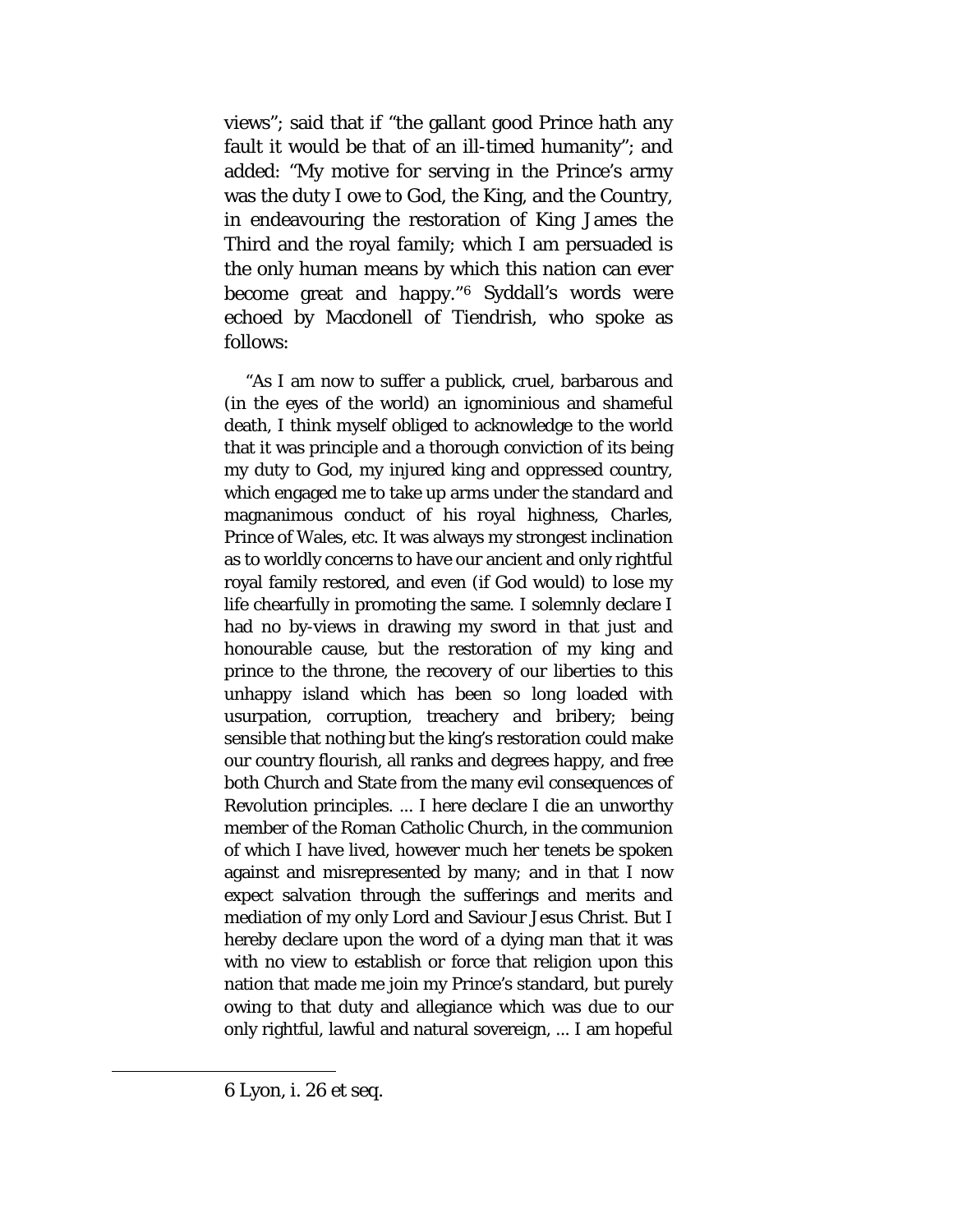and I am persuaded that my valorous prince, by the blessing of God, will at last be successful, and when in his power, will, under God, take care of my poor wife and family. And as I have no worldly fortune to leave my dear son, I recommend him to the blessing and protection of Almighty God, as the best legacy I can give him, and earnestly require his obedience to my last and dying command, which is to draw his sword in his King's, his Prince's, and his country's service, as often as occasion offers and his lawful sovereign requires. ... I conclude with my blessing to my dearest wife and all my relations and friends, and humbly beg of my God to restore the King, to grant success to the Prince's arms, to forgive my enemies and receive my soul. Come, Lord Jesus, come quickly! Into Thy hands I resign my spirit!"[7](#page-109-0)

<span id="page-109-0"></span>NOTES AND REFERENCES.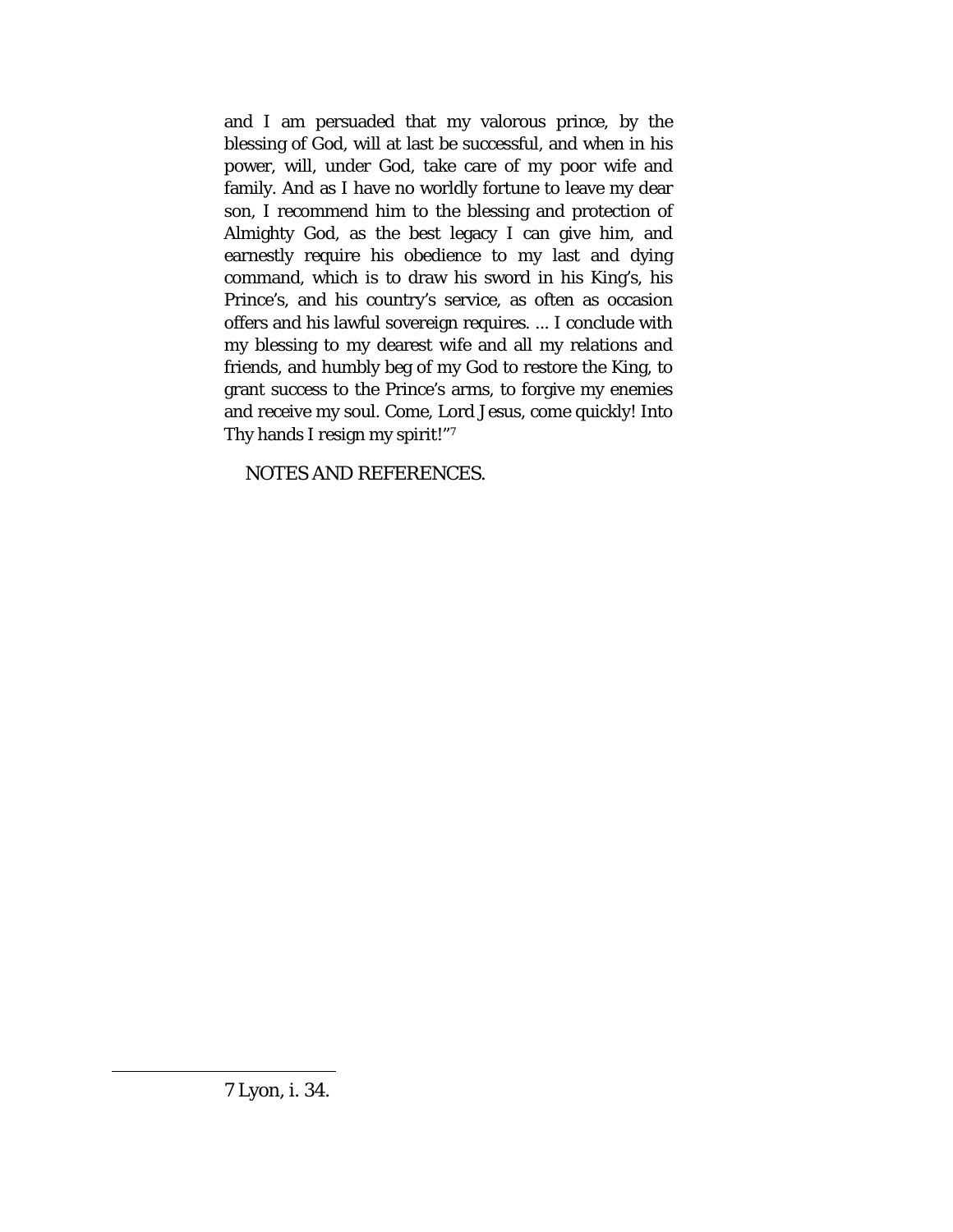## **WAIFS. AND STRAYS**

**I**

IT now remains to collect those waifs and strays of tradition and history which serve to illustrate the spirit of Jacobite loyalty. It has been already shown that some of Charles's followers were in extreme old age when they took arms—a fact which shows that they were not, as stated by Buckle, prompted by desire for plunder and hope of self aggrandisement. In 1745 the chief of the Mackinnons was past sixty<sup>[1](#page-110-0)</sup> while Gordon of Glenbucket was seventy-four.[2](#page-110-1) Lord George Murray describes the latter as "very infirm," and another contemporary writer says, "He is a very old man much crouched."[3](#page-110-2) After Culloden, Glenbucket escaped abroad, and light is thrown on the nature of his loyalty by letters which he wrote in exile. Writing in 1747 to Edgar, the Chevalier's secretary, he talks of the happiness which fighting for the Prince has given him; says that "to live to see the King restored, is my earnest prayers and wish"; and reverts with pleasure and pride to services done him by Charles and the Chevalier. In this letter he applied to Edgar to ask the Chevalier to renew his (Glenbucket's) commission as a Major-General, which commission he had lost; and on this being granted, he expressed the most ardent gratitude. Prince Charles, writing to his father on this subject, says that he has "punctually obeid your orders in regard to good Glenbucket, who is penetrated with your Majesty's gracious expressions and goodness for him."<sup>[4](#page-110-3)</sup> It is not known exactly how old the Marquis of Tullibardine was in  $1745$  $1745$ ,<sup>5</sup> but it is certain that he was

1 Lyon, iii. 152.

<span id="page-110-4"></span><span id="page-110-3"></span><span id="page-110-2"></span><span id="page-110-1"></span><span id="page-110-0"></span>l

2 Browne, iv. 18.

3 Jacobite, 71, 72; Allardyce, ii. 353.

4 Browne, iv. 17, 18, 19, 20, 21.

5 D.N.B. Art. Tullibardine.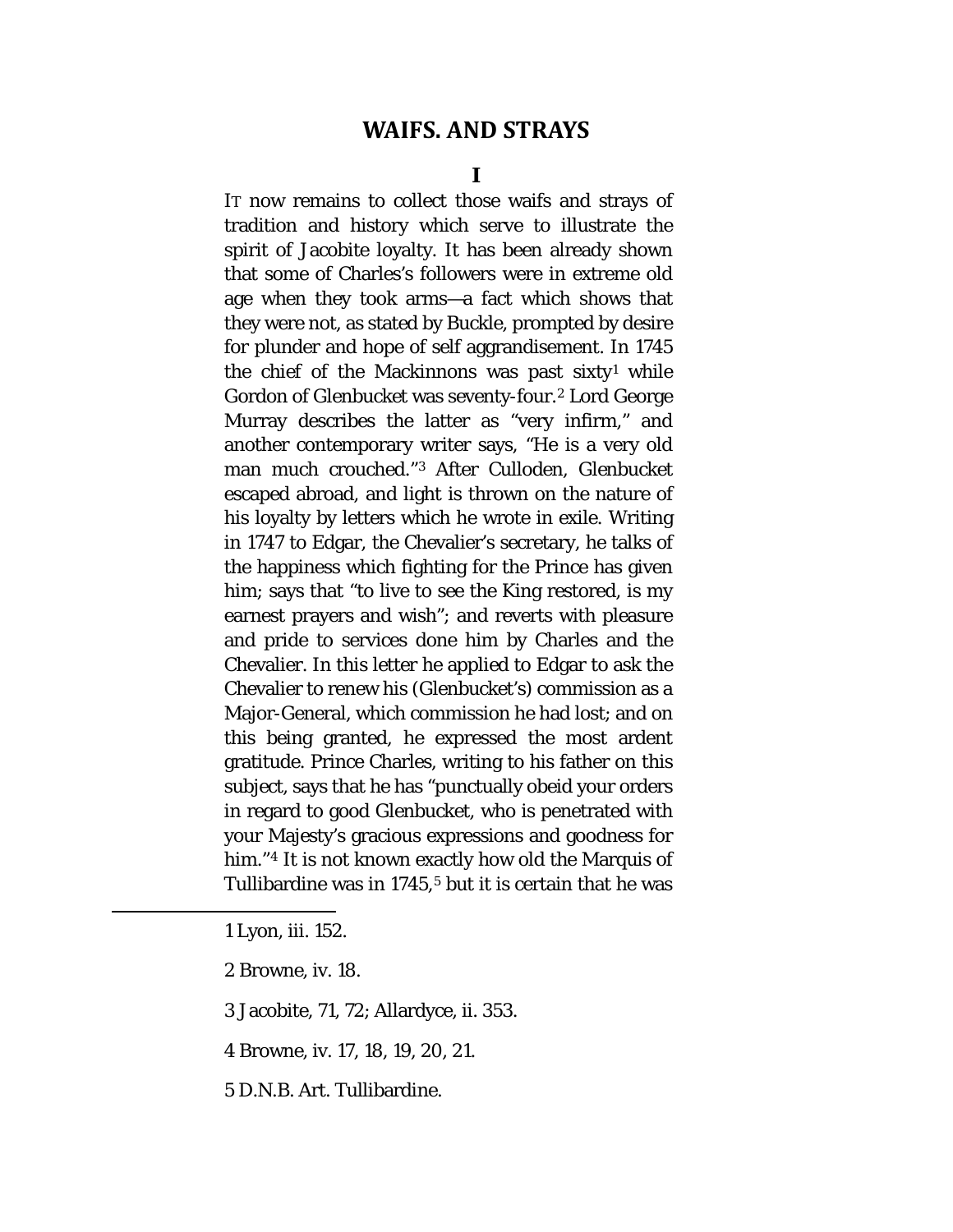far advanced in years. His feelings concerning the House of Stuart are shown by a letter which, soon after Prestonpans, he wrote to the Earl of Cromartie. In this he calls upon that nobleman to "serve the King for the delivery of your country from oppression," and says: "As doubtless you are informed of his Highness's complete victory, your Lordship will also encourage your neighbours quickly to second his glorious undertaking."[6](#page-111-0) Another illustrative case is that of Sir David Threipland of Fingask. When the Prince came to Scotland, Sir David was nearly eighty years of age, so did not at first join the Jacobite army, though his two sons did. Tradition in the Threipland family asserts that, when Sir David heard of the retreat from Derby, he decided that he was in duty bound to join the forlorn hope, and that he died suddenly while making preparations to follow the Prince.<sup>[7](#page-111-1)</sup>

Threipland was not the only man who rallied to the Jacobite cause when its prospects were dark. When the Highlanders were encamped at Stirling (January 1746), after their retreat from Derby, they were largely reinforced. Lord Lewis Gordon brought many men from Aberdeenshire, including a regiment under Moir of Stonywood, one under Gordon of Avochy, and another under Farquharson of Monaltrie; while Lady Macintosh and Lady Fortrose (Seaforth) sent regiments which they had raised among their tenants. At this time also, Charles was joined by the Earl of Cromartie with a number of Mackenzies. Barisdale, young Glengarry, and the elder Lochiel, brought reinforcements from the west, and Glengyle some Macgregors from Perthshire. The Master of Lovat led out the clan of Fraser.[8](#page-111-2)

7 Threipland, 45.

<span id="page-111-2"></span><span id="page-111-1"></span><span id="page-111-0"></span>l

8 Itinerary, 35, 36, 37.

<sup>6</sup> Cromartie, ii., 188.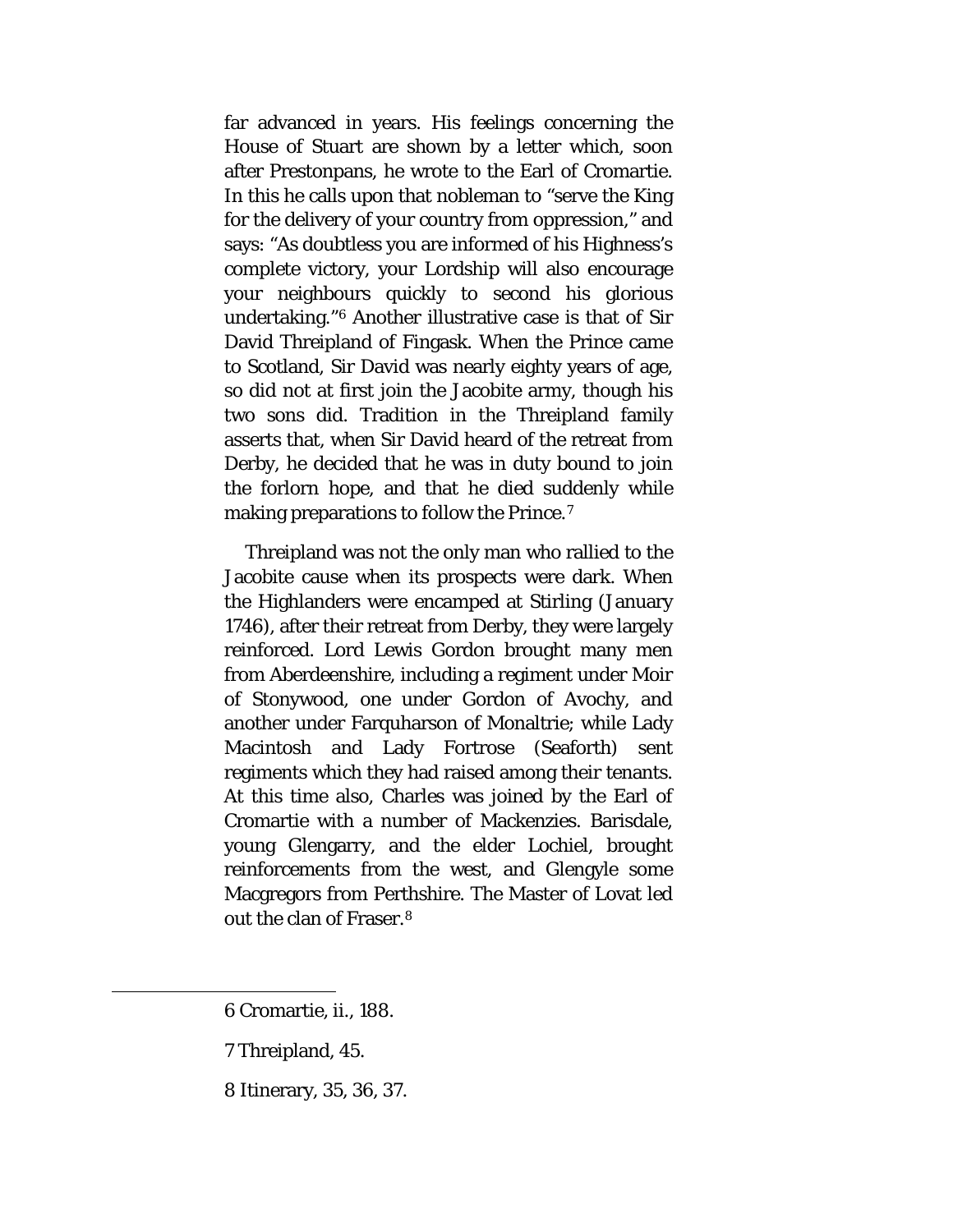The motives of the Jacobites are clearly exemplified by a manifesto which Charles's officers issued after their capture of Edinburgh. In this they declare themselves "determined and resolved to set their country at liberty, by establishing that glorious plan which has been freely offered to us by the only rightful Prince of the British nations." They affirm that "The justice therefore of the cause we now appear for, the interest of the nation which we support and pursue, and the glorious character of our royal leader, may each by itself, or all together, abundantly convince the nation, that now at last there appears an happy and unforseen opportunity of acquiring all those blessings which a distrest nation has been so long wishing for in vain." They describe themselves as "carrying into execution a scheme calculated and adapted to those principles of liberty, which the true lovers of their country have been polishing and refining for these many years past." And they conclude by calling on their countrymen to "chearfully join issue with us, and share in the glory of restoring our king, and in setting their country free, which, by the strength of our arm, and the blessing of Almighty God, we shortly expect to see accomplished."[9](#page-112-0)

The part played by the Macleods in the rising is of interest and importance; for it refutes Hill Burton's and Lecky's statements as to the clansmen having no loyalty save to their chiefs, and being ready to follow these in any cause. In 1745, Macleod of Macleod himself took arms for the government; but he could not induce his tenants to join him, save by falsely telling them that they were going to fight for Charles Edward. Many of them, after finding that they had been imposed upon, deserted; and several of them joined the Prince, and expressed great indignation at the behaviour of their chief.[10](#page-112-1) A plan of the battle of

<span id="page-112-0"></span><sup>9</sup> Charles, ii. 95 et seq.

<span id="page-112-1"></span><sup>10</sup> Lyon, ii. 85; Mahon, 28.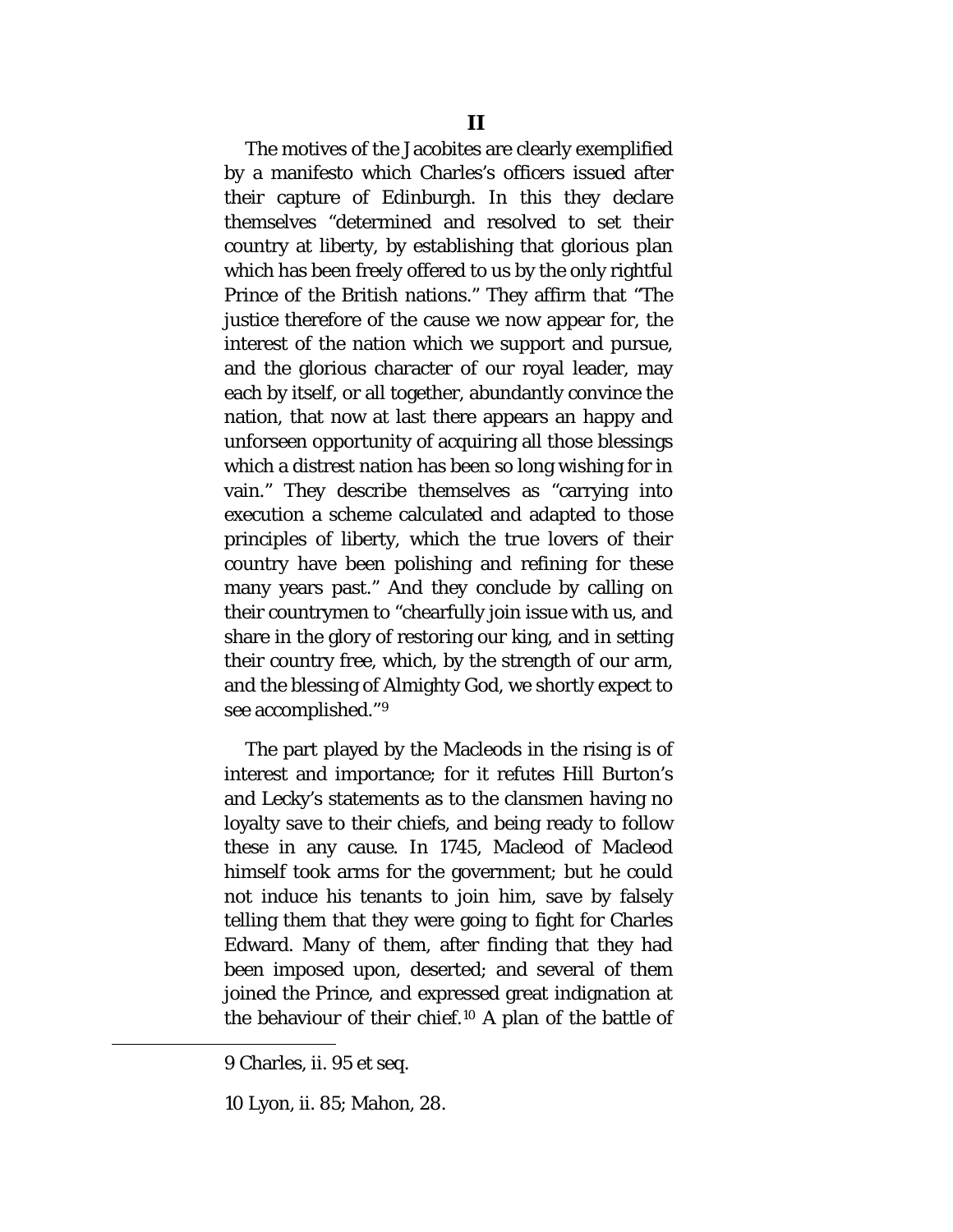Culloden, printed in the Scots Magazine for 1746, shows a battalion of Macleods, 100 strong, on the left centre of the first line.[11](#page-113-0) The Prince, while in hiding, found many of his staunchest adherents, his most faithful helpers, among the Macleods; and one of these, Donald Macleod of Gualtergill, talking of the conduct of his chief, said to Charles that he had "played the rogue to you altogether."[12](#page-113-1) Two Macleods who merit particular notice are Muiravonside and Bernera. Of Muiravonside, who was an advocate by profession, Sir Walter Scott tells that he "became extremely obnoxious to government by his zealous personal efforts to engage his chief, Macleod, and Macdonald of Sky, in the Chevalier's attempt of 1745."[13](#page-113-2) Bernera, on being summoned by his chief to bring his men to Dunvegan to proceed against Prince Charles, wrote at once an expostulary letter. He said that "in any other quarrel" he should at once have obeyed the commands of his chief; "but in the present," he added, "I must go where a more imperious duty calls me." Having written thus, he made his way to the Jacobite camp.[14](#page-113-3) Besides that of the Macleods, there were numerous instances in 1745 of clansmen being Jacobite though chiefs were Whig. The Earl of Breadalbane had to take strong measures to prevent .his tenants from joining the Prince; and, long before Cluny had been induced to take part in the rising, many of his clansmen were, according to Stewart of Garth, "impatient to join the adventurous decendant of their ancient sovereigns, when he came to claim what they considered his right."[15](#page-113-4) Eleven hundred men of the clan Grant offered their military

11 Itinerary, 4.

<span id="page-113-4"></span><span id="page-113-3"></span><span id="page-113-2"></span><span id="page-113-1"></span><span id="page-113-0"></span>l

12 Lyon, i. 161.

13 Boswell, i. 169.

14 Macleod, 250.

15 Garth, 73, 308.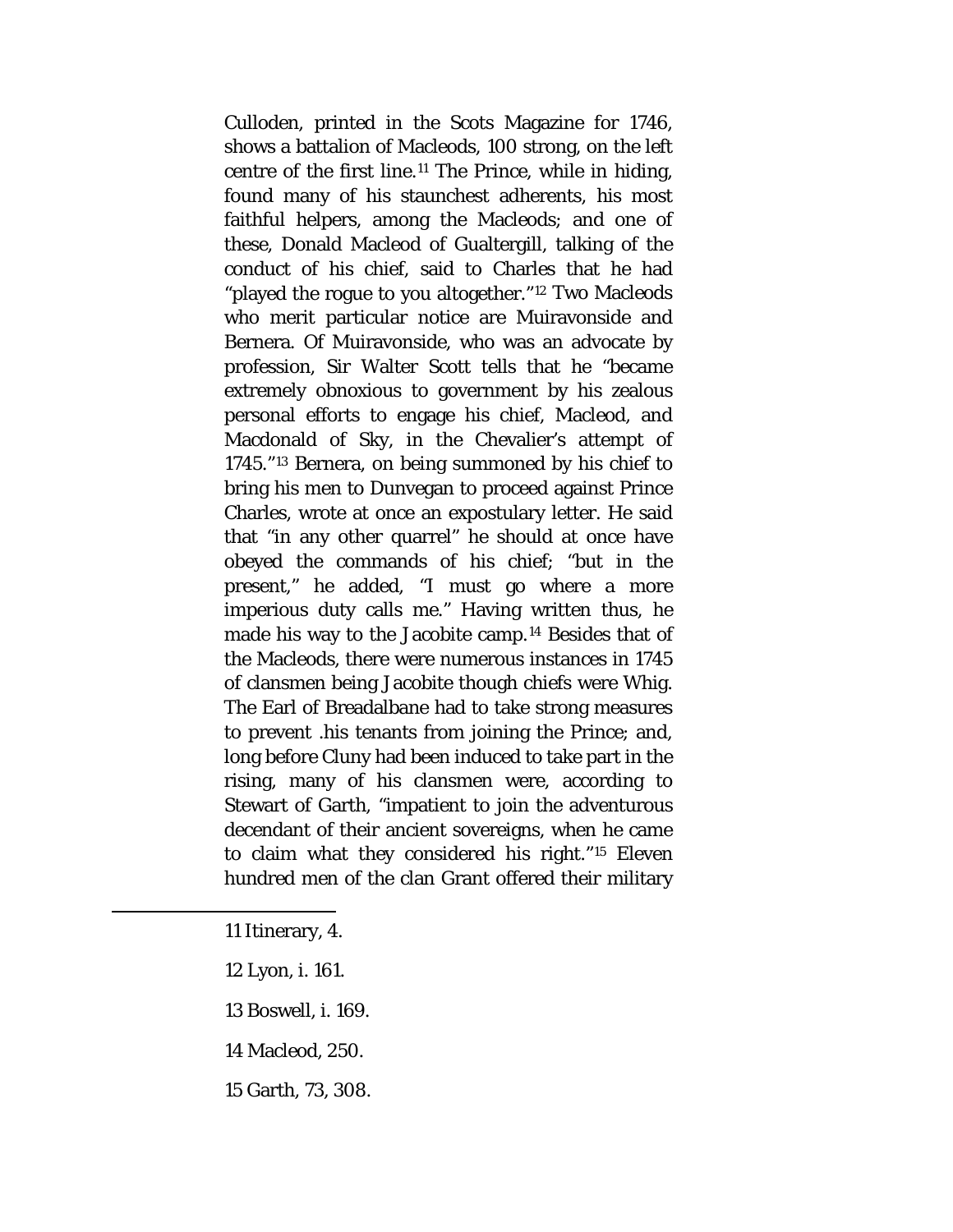services to their chief, provided he would lead them against the government forces; but, on his taking the part of King George, he found it impossible to rally his clansmen. "It is a thing well known," said a member of the clan to Bishop Forbes in 1750, "that the Grants would not rise in arms, even at the importunity of their own chief."[16](#page-114-0) The case of the Frasers, whose chief, Lord Lovat, played a double part, is of importance. Duncan Forbes of Culloden relates how, though Lovat himself did not join the Jacobite army, his son "put himself at the head of his clan, who are passionately fond of following him, and who cannot be restrained by my Lord's authority from following the fortunes of the Adventurous Prince. …" And Lovat himself, writing to Duncan Forbes, says that "Clanchattan's rendezvousing to go and join the Highlanders has so intoxicated my people that I find it morally impossible for me to stop them."[17](#page-114-1) Of Lovat's testimony to the Jacobite ardour of his clansmen, Stewart of Garth says: "Although his is not the best authority, I have had sufficient evidence of his correctness in this respect from an eye-witness." The same writer, dwelling on this topic of loyalty to the Stuarts on the part of Highlanders whose chiefs adhered to the government in 1745, affirms that "many circumstances which occurred at that period, are of themselves sufficient to prove, that the Highlanders were not those slaves to the caprice and power of their chiefs they have been supposed; and that, on the contrary … the latter were obliged to pay court, and yield to the will and independent spirit of their clans." And he adds: "These facts also refute a general opinion, that those who engaged in the Rebellion were forced out by their Chiefs and Lairds, and that indeed on all occasions the principles or

<span id="page-114-1"></span><span id="page-114-0"></span>l

17 Garth. 359; Culloden, 229, 230.

<sup>16</sup> Lyon, iii. 7.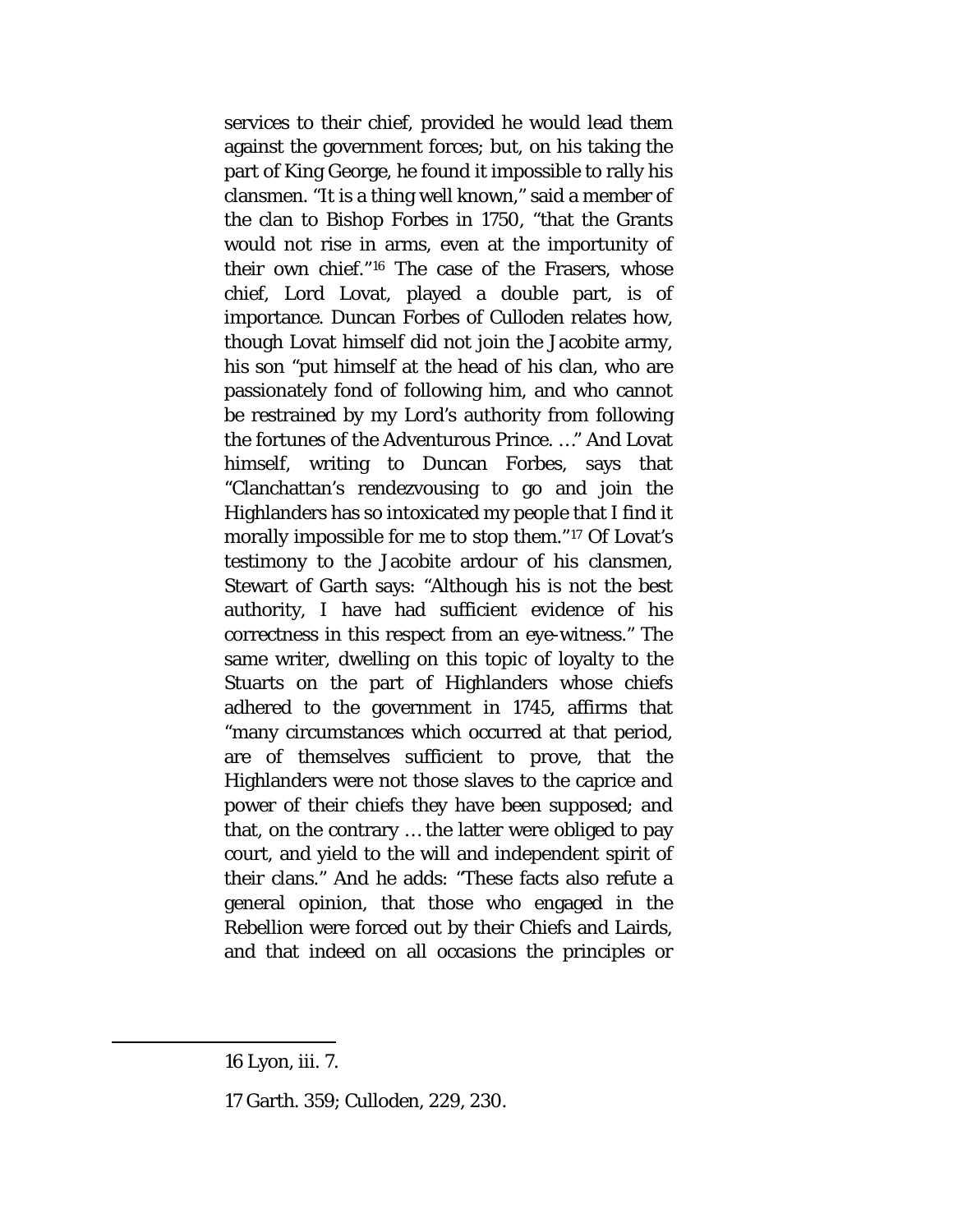caprice of their Chief guided those of the clan, and that, whatever side he took, they followed."[18](#page-115-0)

#### **III**

It is not possible to prove that every noted Jacobite who drew his sword in 1745 was prompted purely by motives of patriotism and duty; but it is certain that none took arms for the reasons ascribed to them by historians repeatedly referred to in this essay. Three men whose motives in fighting can be illustrated are Lord John Drummond, Major Stewart, and the Duke of Perth. Lord John, in a proclamation which he issued at Montrose in December 1745, refers to "the just and undisputable title" of the Stuarts to the British throne.[19](#page-115-1) Stewart, in prison after Culloden, was questioned: "Did you cause your men fire upon the King's army?" "No," he replied, "I caused my men fire upon the Elector of Hanover's army."[20](#page-115-2) Of Perth, Lord Elcho writes: "He was a very brave and gallant man, and devotedly attached to the House of Stuart"; while Maxwell of Kirkconnell relates that the Duke, on one occasion, said "he never had anything in view but the Prince's interest, and would cheerfully sacrifice anything to it."[21](#page-115-3)

The Jacobites of England do not lie under such bitter imputations as have been laid on those of the Highlands; yet they have been assailed, and therefore deserve to be defended. It is of value to note that, on the banner borne by the regiment which Prince Charles raised in Manchester, there was inscribed on the one side "Liberty and Property," and on the other, "Church and Country"; and that this regiment, according to Maxwell of Kirkconnell, was composed of

<span id="page-115-3"></span><span id="page-115-2"></span><span id="page-115-1"></span><span id="page-115-0"></span> $\overline{\phantom{a}}$ 

21 Elcho, 234. Maxwell, 67.

<sup>18</sup> Garth, 359.

<sup>19</sup> Allardyce i. 194.

<sup>20</sup> Charles, ii. 351.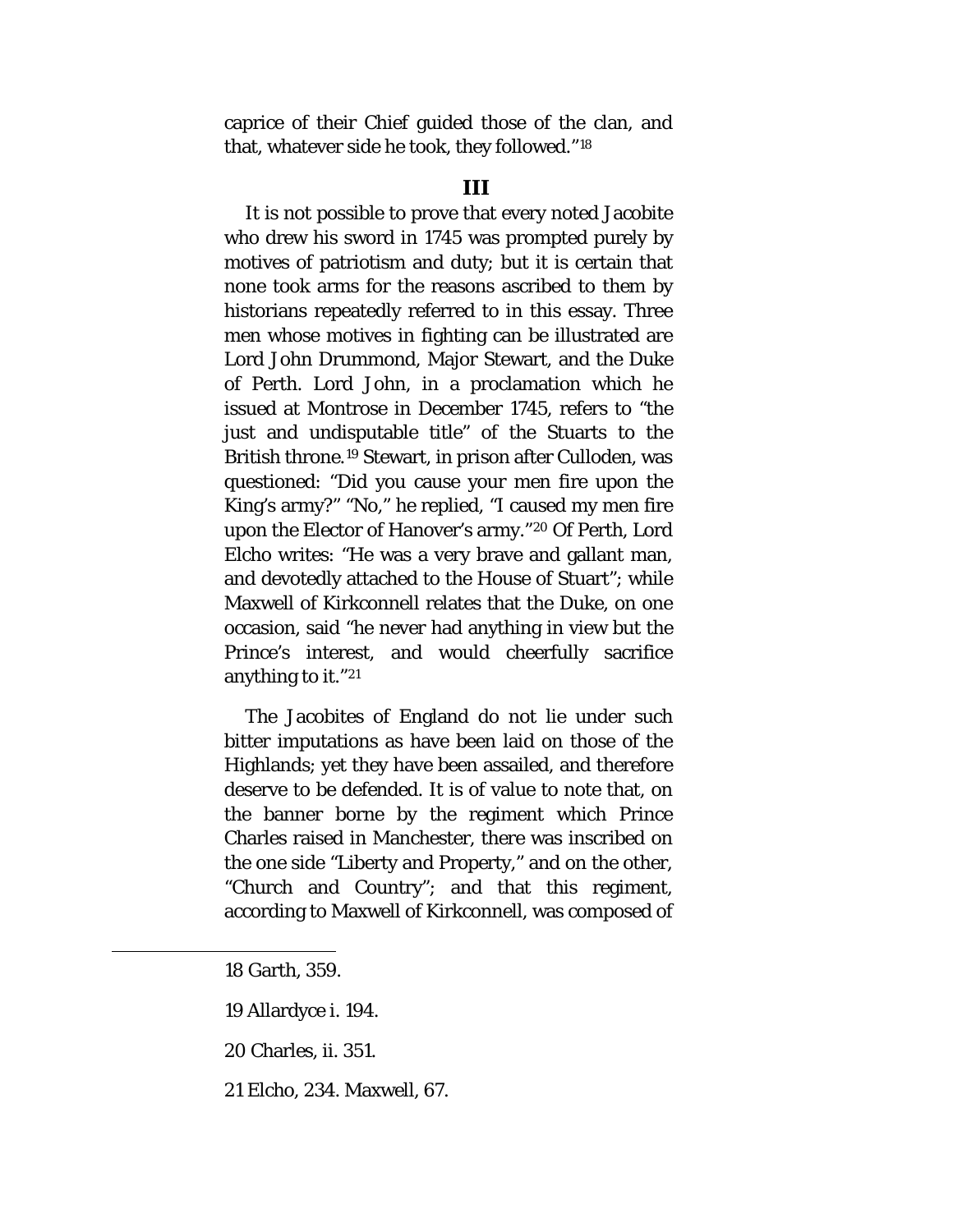"some young men of the most reputable families in the town."[22](#page-116-0)

Still bearing in mind the extraordinary statements of writers to the effect that many who supported the exile dynasty in 1745 "needed not whether Stuart or Hanoverian gained the day," it is important to examine letters which were written by Jacobites, the nature of whose loyalty cannot be well shown save by citation of their correspondence. Young Clanranald, writing to Prince Charles in 1750, says: "It was the greatest pleasure in the world for me to learn by the same hand that forwards this, that your Royal Highness was well. Many an anxious and uneasy hour have I spent for you since I had last the honour to see you. When I have that honour again, God grant it may be in a happier time." He requests that the Prince should be godfather to a child of whose birth he (Clanranald) is in expectation. "If I have a son," he writes, "it shall be my care to educate him in principles agreeable to you, to render him worthy the honour of bearing your name"; and he concludes by declaring that he is, "with the truest sincerity and loyalty, Your Royal Highness's most obliged, and most obedient, and most devoted subject and servant." Writing again in September of the following year to the Prince, young Clanranald mentions his "sincere respect and loyalty"; and talks of "The inviolable zeal and attachment I have for your royal person and interest, to which I wish from my heart more success than to my own. …"[23](#page-116-1)

In these expressions of ardent devotion, young Clanranald was echoed by many other Jacobites, notably Lochgarry, Lord Nairne, and the Viscount Strathallan. Lochgarry, in a letter addressed to Charles Edward in June 1750, says that "the interest of your Royal Highness has ever been my chief

<span id="page-116-0"></span><sup>22</sup> Collectanea, i. 229; Maxwell, 70.

<span id="page-116-1"></span><sup>23</sup> Browne iv. 67, 88.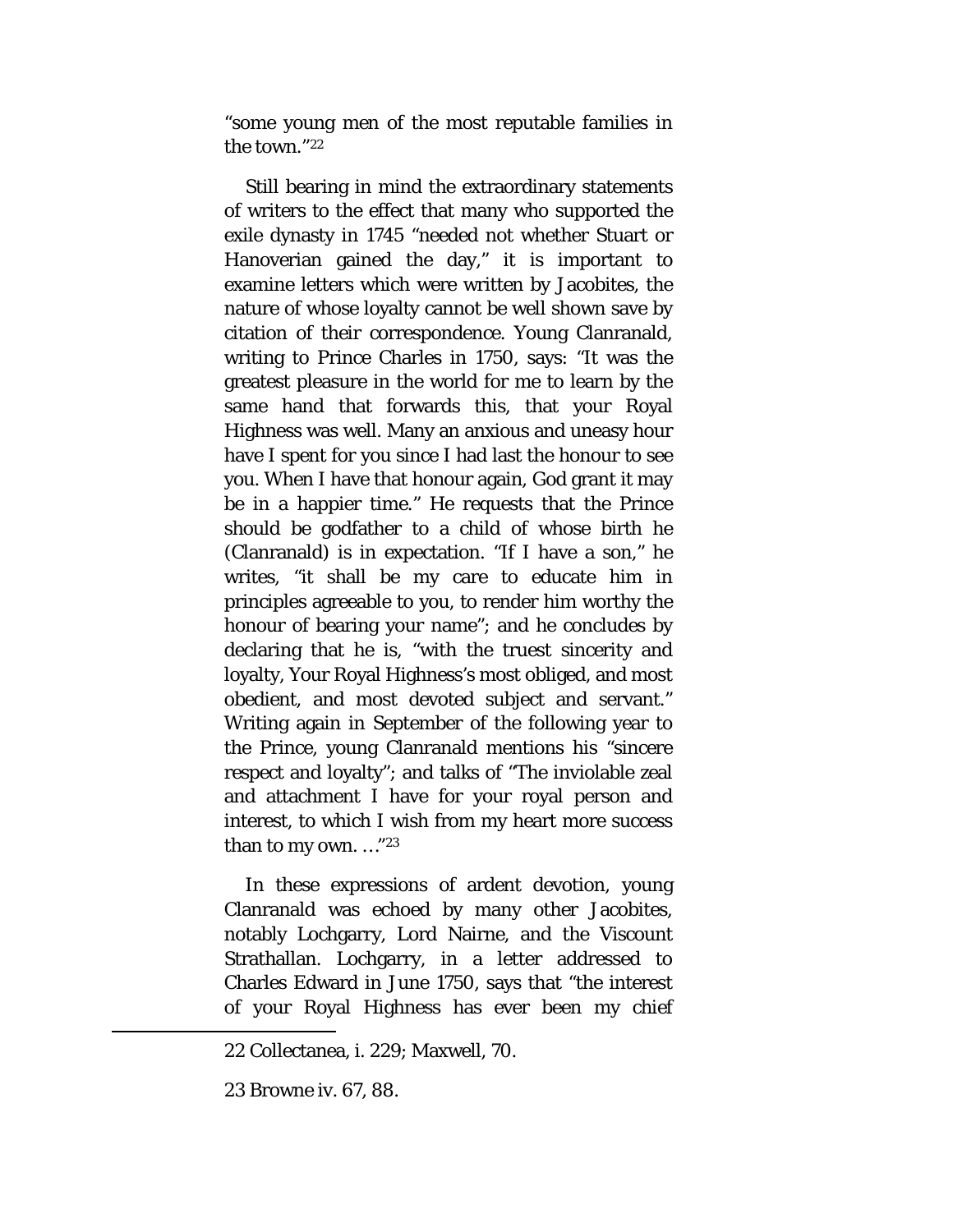concern, and ever shall be so in whatever shape of life fortune may throw me." He mentions the "valuable honor" of the Prince's countenance, which, he affirms, "I would not renounce for any consideration below that of seeing the face of my God in mercy." That Lochgarry firmly believed that the restoration of the Stuarts and the welfare of Scotland were synonymous is proven by what, in September 1750, he wrote to Sir Hector Maclean. Talking of the miseries which the Highlanders are enduring under the Hanoverian government, he says: "God Almighty send these poor people a respite, and an opportunity to show what they would do to restore their King and relieve their country."[24](#page-117-0) Lord Nairne, writing to the Chevalier in February 1751, declares: "All that I have suffered or lost for the royal cause never gave me so much uneasiness as I now feel, in finding myself under an absolute necessity of giving your sacred Majesty the trouble of this letter to acquaint you that Lady Nairne and Lady Clementina have been obliged to leave their native country and come to this for bread." After requesting that James should do something towards aiding these ladies, he asserts "that whatever happens to me in this world, nothing, by the assistance of Almighty God, shall ever alter me in the duty and loyalty I owe to your sacred person and royal family, but shall ever remain to the last drop of my blood, sir, Your Majesty's most faithfull, most obedient, and devoted subject and servant." The Viscount Strathallan, though he lost all by his share in the Forty-five, continued unshaken in his devotion to the Stuarts; and when, in October 1750, he petitioned the Chevalier to procure him a commission in the French army, he expressed himself in a manner which showed that he regarded his services on behalf of the exiled house as having been a mere matter of duty. "It gives me more concern," he says, "to know that your Majesty is not in circumstances at present to help me

<span id="page-117-0"></span><sup>24</sup> Browne, iv. 72, 74.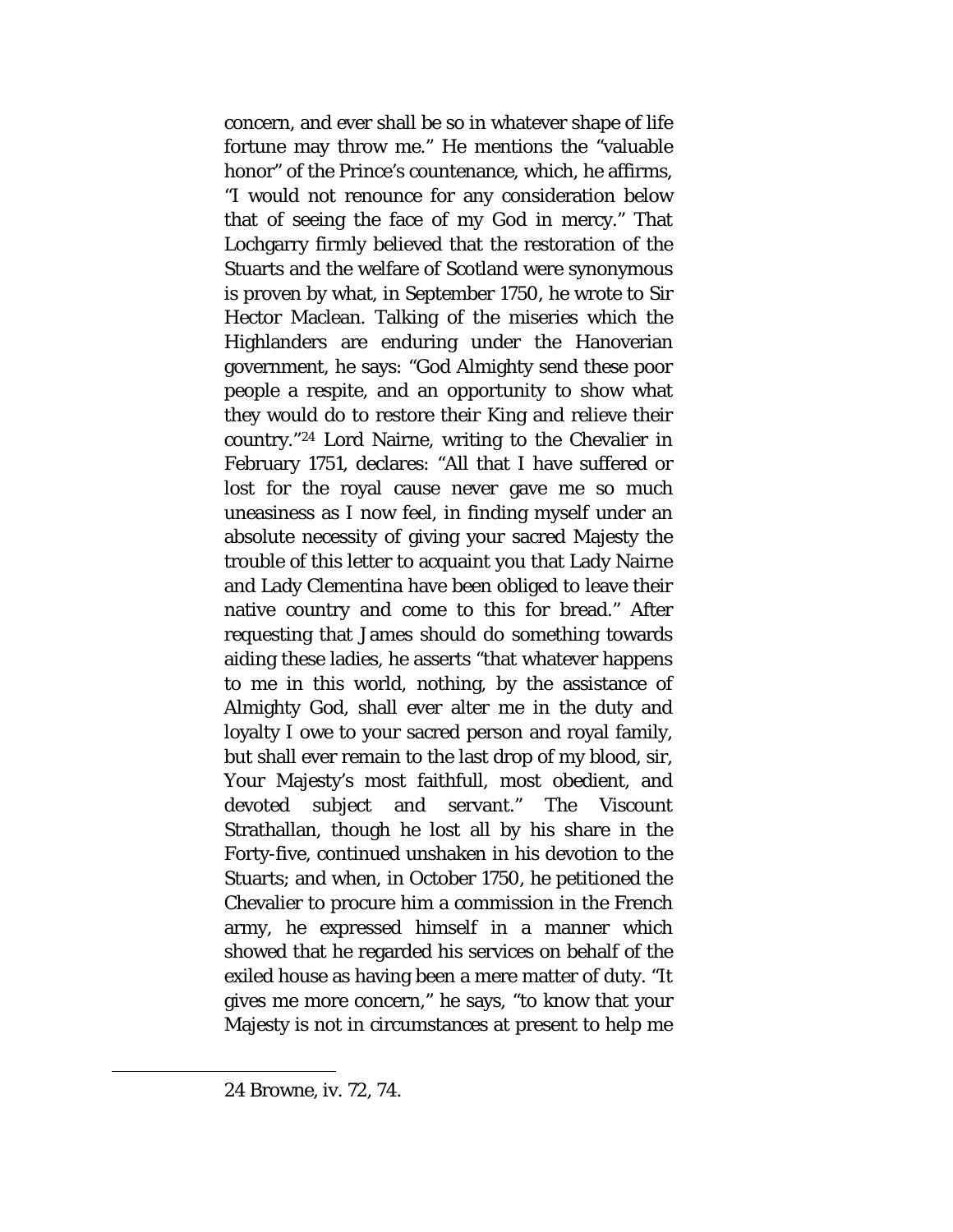than it does to stand in need of that help, without which I never would have troubled your Majesty.<sup>[25](#page-118-0)</sup>

### **IV**

The foregoing quotations clearly show the sacred light in which the partisans of the Stuarts looked on that dynasty. Further illustration of the Jacobites' standpoint in this respect is found in the narrative of Lord Elcho, who, describing the council which, during his invasion of England, Charles Edward was wont to hold from time to time among his principal officers, tells that there were many "of the council who's principals were that Kings and Princes can never either act or think wrong. …["26](#page-118-1) This extreme form of loyalty, a relic of the days of James I. and of the Civil War, was probably held by only a few of Prince Charles's followers. Yet it certainly existed at the time of the Forty-five; and, particularly among ladies, this deification of the Lord's anointed was not uncommon in the eighteenth century.

When the Jacobites were marching to Derby, they crossed the Mersey at Cheadleford. A few gentlemen of Cheshire had drawn up on the southern bank of the river, and among them was one Mrs Skyring. She was in extreme old age, and as a child had been lifted up in her mother's arms to view the landing at Dover of Charles II. Her father, an old cavalier, had afterwards to undergo not merely neglect, but oppression, from that monarch; yet he continued devoted to the House of Stuart, and his daughter grew up as loyal as he. After the Revolution, all her hopes and prayers were directed towards another Restoration; and she annually laid aside one half of her income to remit to the royal exiles, concealing only the name of the sender, which, she said, was of no importance to them, and might give them pain if they remembered

<span id="page-118-0"></span><sup>25</sup> Browne, iv. 76, 78.

<span id="page-118-1"></span><sup>26</sup> Elcho, 289.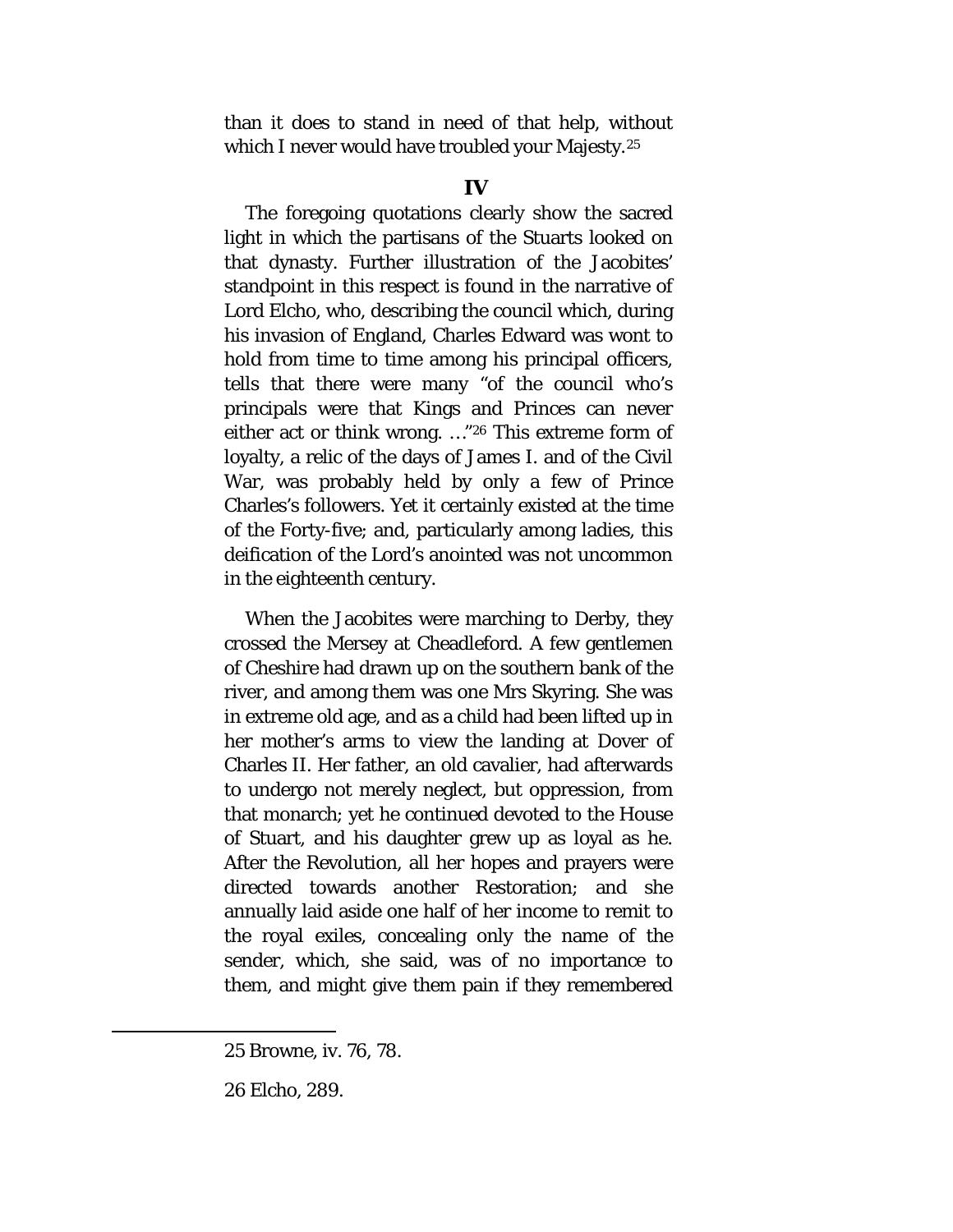the unkind treatment the Skyring family had formerly received. Now, at the coming of Charles Edward, she had parted with every article of value she possessed, the price of which, in a purse, she laid at the feet of the Prince. Straining her dim eyes to gaze on his features, and pressing her hand to his lips, she felt that at last the dream of her life was realised, and exclaimed: "Lord, now lettest thou thy servant depart in peace." Tradition asserts that she did not long survive the shock which, a few days afterwards, was caused her by the news of Charles's retreat.[27](#page-119-0)

Three Jacobite ladies who exemplify the most intense form of loyalty are Miss Christian Threipland, Lady Balmerino, and Lady Strange *(nee* Isabella Lumisden). Miss Threipland, in a letter written a few days after Prestonpans, at which battle her brother David Threipland had been killed, expresses her deep regret for his loss, but declares that "we must not repine nor chew the pill we are commanded to swallow"; and says that she has great consolation in the fact that "his master, whom he served faithfully, was pleased to take notice of his death, when I had the honour to be introduced to him." She then enters into an eulogy of the Prince, which, coming as it does from a lady of forty-four, well illustrates the passionate devotion won by the House of Stuart, and the sacred light in which that dynasty was regarded by its adherents. After describing Charles as "a gift from heaven," and affirming that he is "the top of perfection and heaven's darling," she writes: "Oh, may my good God, who has hitherto been so auspiciously gracious to him, influence his Councils, prosper all his Undertakings, and preserve his person from all secret Pests and open Violence. Oh, would to God I had been a man, that I might have shared his fate of weal or wo, never to be removed from him."[28](#page-119-1)

<span id="page-119-1"></span><span id="page-119-0"></span>l

<sup>27</sup> Mahon, 83, 84.

<sup>28</sup> Threipland, 42, 43, 44.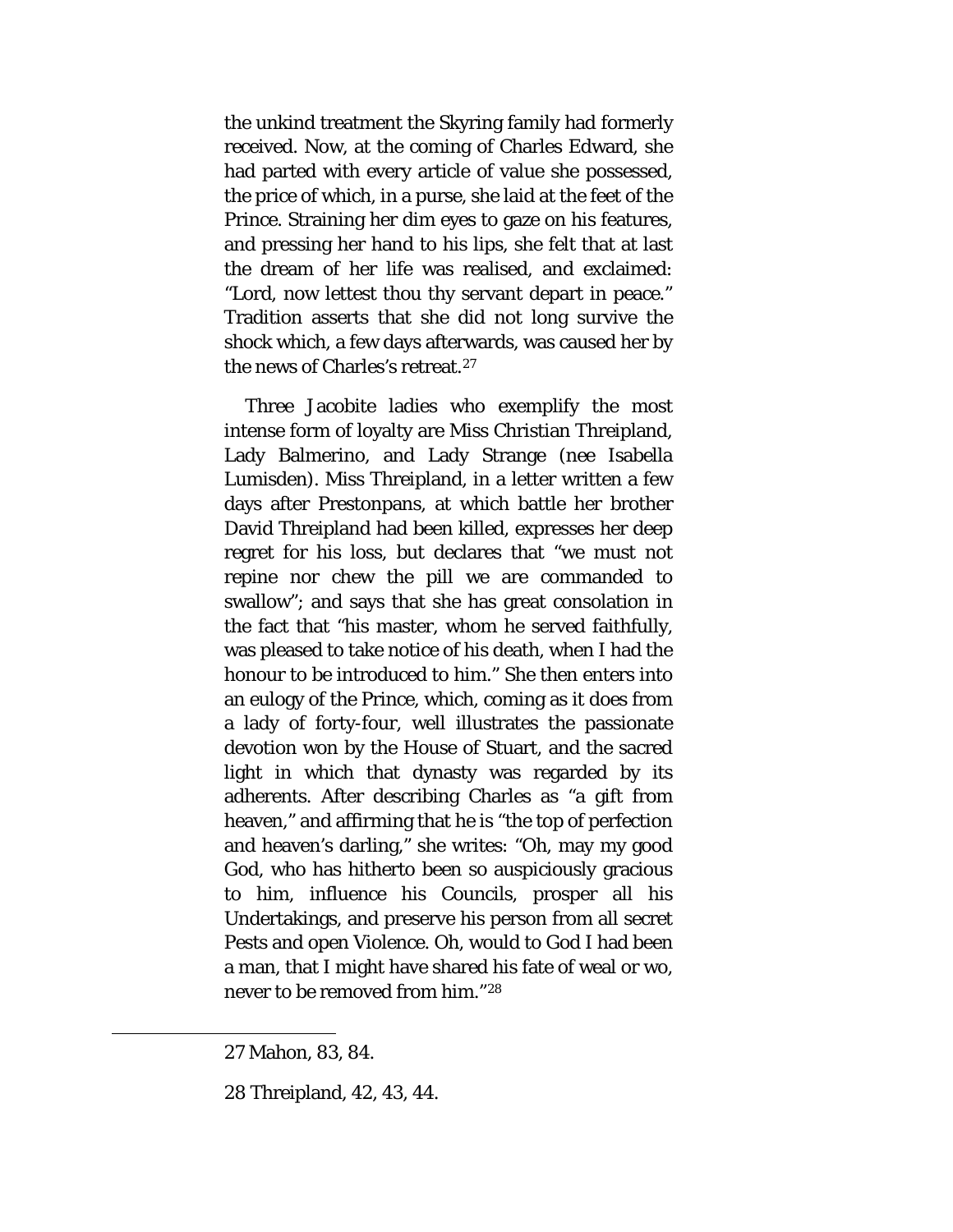In June 1751 Lady Balmerino wrote from Edinburgh to the Chevalier de St George, stating that she was in a destitute condition, and requesting his bounty. "All the days of my life," she says, after making her petition, "my earnest prayers shall never cease for your Majesty's preservation and restoration, and the increase and prosperity of your Majesty's royal family." Writing soon afterwards to thank James for a present he had sent her, she mentions, "my dear Lord, whose greatest honour is, and will be, to have lived and died for your Majesty's cause and service"; and concludes: "I esteem what your bounty bestows as sacred as the offerings of the Holy altar, neither to be wasted or misapplyed under pain of sacraledge."[29](#page-120-0)

Miss Threipland and Lady Balmerino did not regard the House of Stuart in a more sacred light than did Lady Strange. Princess of correspondents, her letters to her brother Andrew Lumisden, which form one of the most charming links with bygone Scotland, are full of confident assertions that in the restoration of the exiled dynasty is involved the welfare of Great Britain, and are replete with ardent praise of Charles Edward and the Chevalier. To her, the former is "the dear Prince," who is blessed with many "personal perfections"; and her mother's heart cannot express better her admiration for her little son, than by telling how, "when he went to the park everybody called him the Young Chevalier." In June 1747 she writes to Lumisden: "The situation of the Prince's affairs and those of his friends in France is a killing thought to me"; and in the same letter she says of her infant daughter: "I hope one day to hear her bless God she was gotten, born, and nursed a good Jacobite, though I own at present 'tis not a profitable religion." Lady Strange reverenced her king as her conscience; and when, during Charles Edward's latter years, she began to hear evil reports of the Prince, she made every effort to keep these from the public ear. In 1778, when

<span id="page-120-0"></span><sup>29</sup> Browne, iv. 83, 97.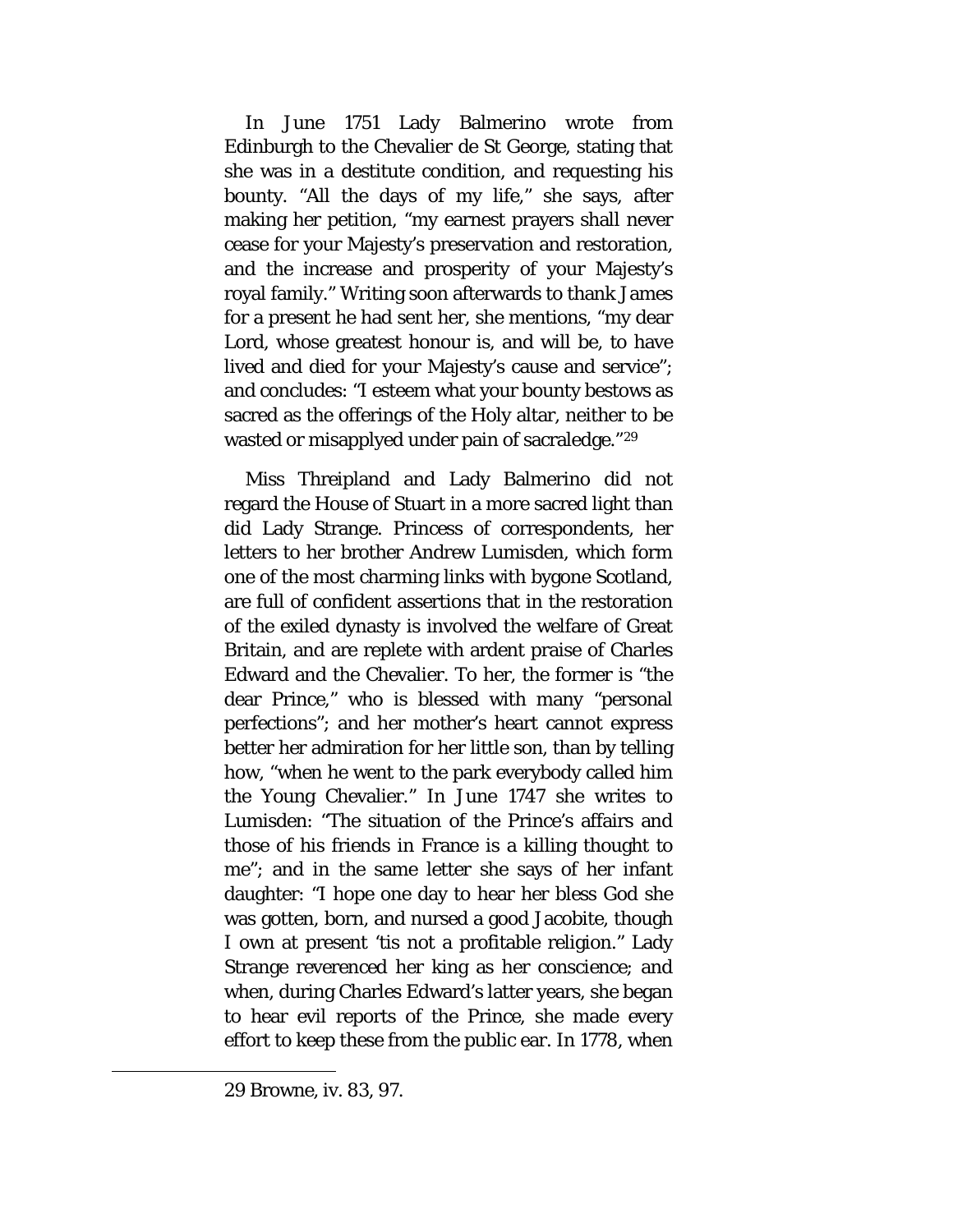news reached her that, owing to discreditable conduct on Charles's part, Lumisden had been dismissed from the post he had long held as secretary to the Prince, she wrote to her brother as follows:

"I wish to bury from others what grieves me in the conduct of a friend who is dearer to me than life. O! entreat the person whom I never saw (Cardinal York), but even for his father and family's sake I ever lov'd, to, if possible, patch up things so as, in the eye of the world, you may bid a respectful farewell. I could walk barefooted to kneel for this favor. ... If ever anything in prejudice to my darling's (the Prince's) character is suggested, I deny it, or find an excuse for it. ... I am perfectly satisfied, my dearest Andrew, that you have not failed in your duty, for which I thank God. ... All I beg is secrecy. Four-and-twenty years' faithful service cannot be rewarded with a frown; no, you must be mistaken."

Nothing, not even his ingratitude to her brother, could shake her faith in Charles Edward; and when, in 1788, she heard of his death, she said that "None can feel the loss of a friend more than I do that of the first man who drew my attention into actual life. ... I hope my friend is much happier now than this world could make him. He now views with a smile the littleness of all the pursuits of this world; but I find I must not pursue this subject, for it has so affected me I cannot hold the pen but with difficulty." But of all the letters of this staunch Jacobite lady, the most characteristic, and the one which best exemplifies her feelings towards her sovereign, is that which she wrote to Lumisden on the death of the old Chevalier in 1766:

"I will not renew your grief nor my own by regretting the loss of that friend we equally honoured and esteemed; and yet I cannot be silent; my heart is so full of that feeling of pain which cannot be described, only known to one that suffers like myself. If my twenty years' old acquaintance (Charles Edward) is now at your house, on your knees present my most respectful duty, nor blush to think a lady bid you do so. O, had I been of a more useful sex! Had my pen been a sword, I had not been sitting tamely by my fireside, desiring you to do me a simple office like this. In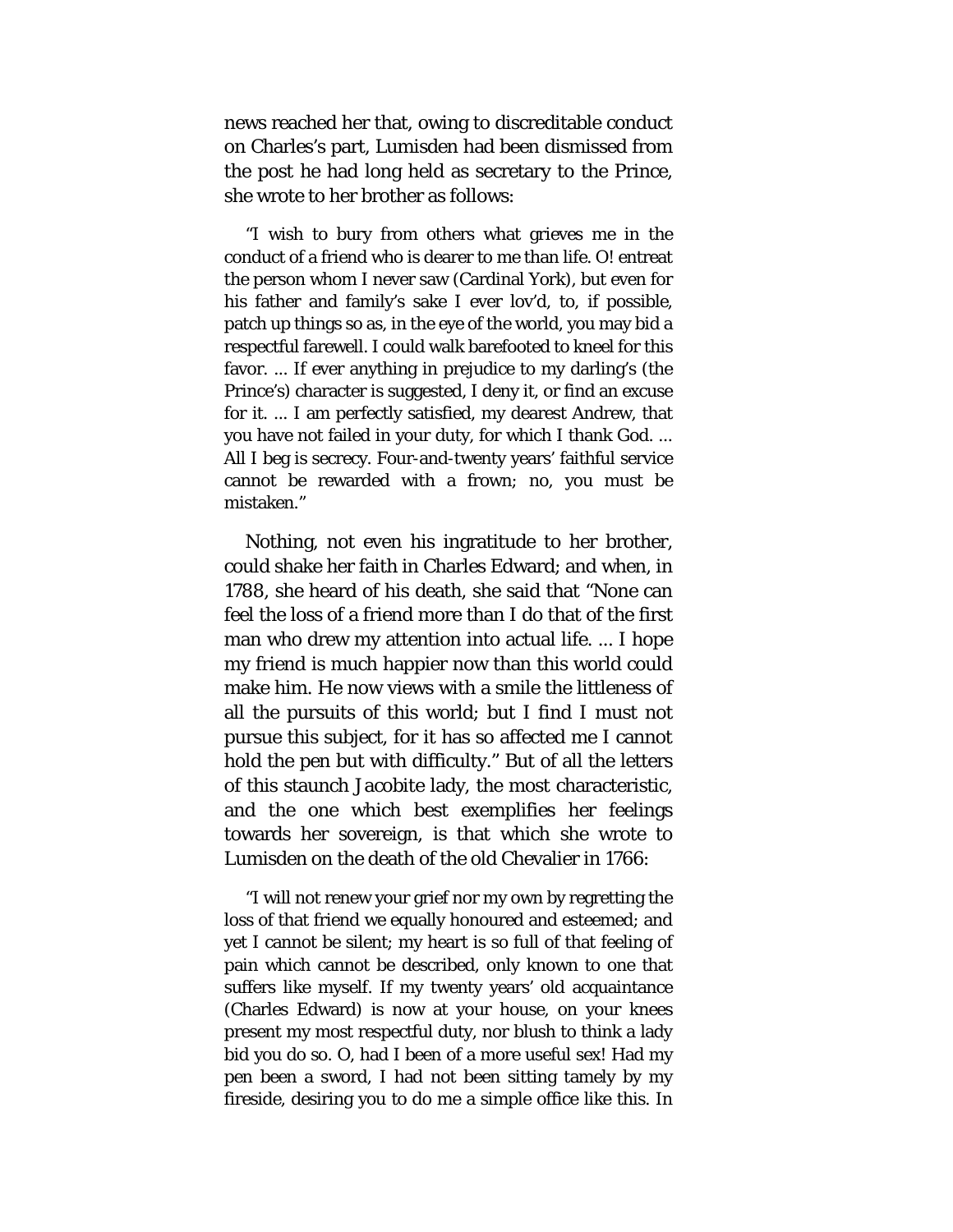those years, so many and so long, I have not been altogether idle, for I have made three fine boys, who I hope will do me credit: they'll be recruits when I'm gone; I hope they'll all have Roman spirits in them. I'll instruct them that their lives are not their own when Rome demands them."[30](#page-122-0)

Lady Strange's wishes concerning her sons were never realised, the "three fine boys" finding other vocations in life than the service of the House of Stuart. Disappointed in this respect, their mother must often have recalled with pleasure that she had, in 1745, procured a valuable recruit for the Jacobite army. At the time that Charles Edward came to Scotland, Robert Strange was engaged to Isabella Lumisden; and the lady, on hearing that the Prince had come to claim the throne, told her lover that he need never hope to marry her if he did not draw his sword in the cause of his rightful king.<sup>[31](#page-122-1)</sup> Strange, who obeyed the orders of his *fiancée* in this respect, was not the only man whose deeds on behalf of the Stuarts in 1745 were begotten of feminine influence. In has been already shown that Lady Mackintosh and Lady Fortrose, the Jacobite wives of Whig husbands, both raised men for the Prince's interest. Lady Kilmarnock induced her husband to take arms for Charles Edward, a fact which appears the more remarkable when it is remembered that in 1715 Kilmarnock, not then married, had fought for King George.[32](#page-122-2) It is known that Patrick Graham of Inchbrakie was unwilling to join the Prince, and it can scarcely be doubted that, when he eventually came out, he did so to win favour with Miss Oliphant of Gask, who was an ardent Jacobite, and with whom he was in love at the

<span id="page-122-2"></span><span id="page-122-1"></span><span id="page-122-0"></span>l

32 D. N. B. Art., Kilmar nock.

<sup>30</sup> Strange, ii. 114, 115, 216, etc.

<sup>31</sup> Strange, i. 45.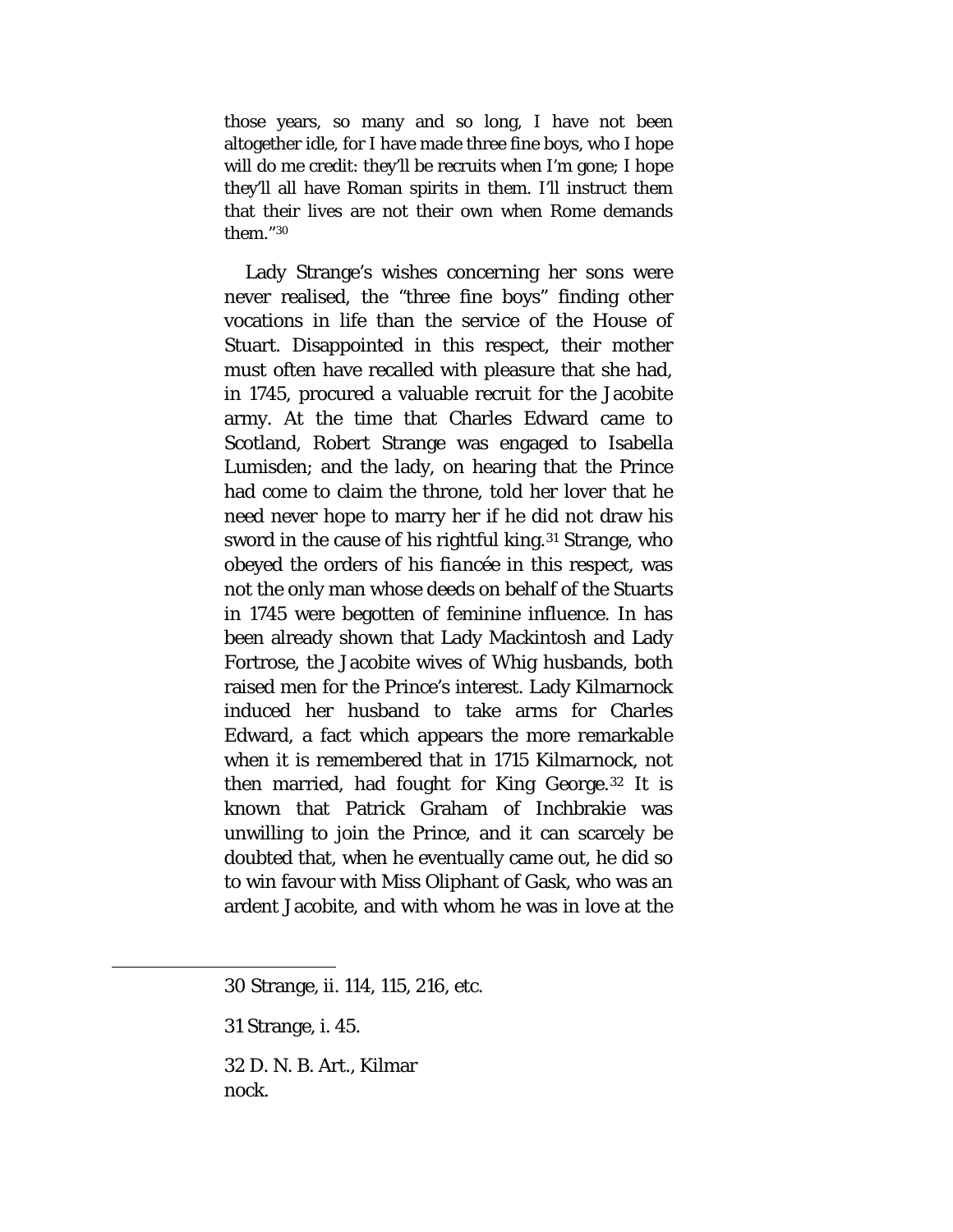time of Charles's arrival.[33](#page-123-0) Lady Nithsdale prevailed on her husband to mount a White Cockade; and it was in accordance with the wishes of his mother, the Dowager-Duchess of Gordon, that Lord Lewis Gordon joined the Prince's army.[34](#page-123-1) The Marquis d'Equilles, Duncan Forbes of Culloden, Maxwell of Kirkconnell, and several other contemporary writers on the Fortyfive, declare that the Jacobite enthusiasm of many ladies was of the greatest value to the cause of the House of Stuart, and that the exertions of the fair sex were, if a minor, yet as undoubted source of the last rising on behalf of the exiled dynasty. How much of this is heard in the blatant and confident statements of Dixon, Hill Burton, and Buckle?

## **V**

It may surely he taken for granted that, had the Jacobites been in arms with a view to plunder and rapine, their energies would have been cut short by the disaster to their arms at Culloden. It is thus important, in attempting to gain a right understanding of the Forty-five, to note that the hopes and aspirations of the Jacobites lingered for many years after the death knell of their cause had been tolled. The firmness with which many adherents of James III., even after losing all in his service, continued in their allegiance, has already been illustrated in this essay; and it is now necessary to glance briefly at such efforts as were made, after the Forty-five, on behalf of the exiled King. The English

<span id="page-123-0"></span><sup>33</sup> Graeme, 284, 289.

<span id="page-123-1"></span><sup>34</sup> The Duchess-Dowager of Gordon was an enthusiastic Jacobite. For showing hospitality to Charles Edward, she forfeited an annuity of £1000 which government had bestowed upon her in consideration of her bringing up her family in the Protestant faith. Chambers, 173.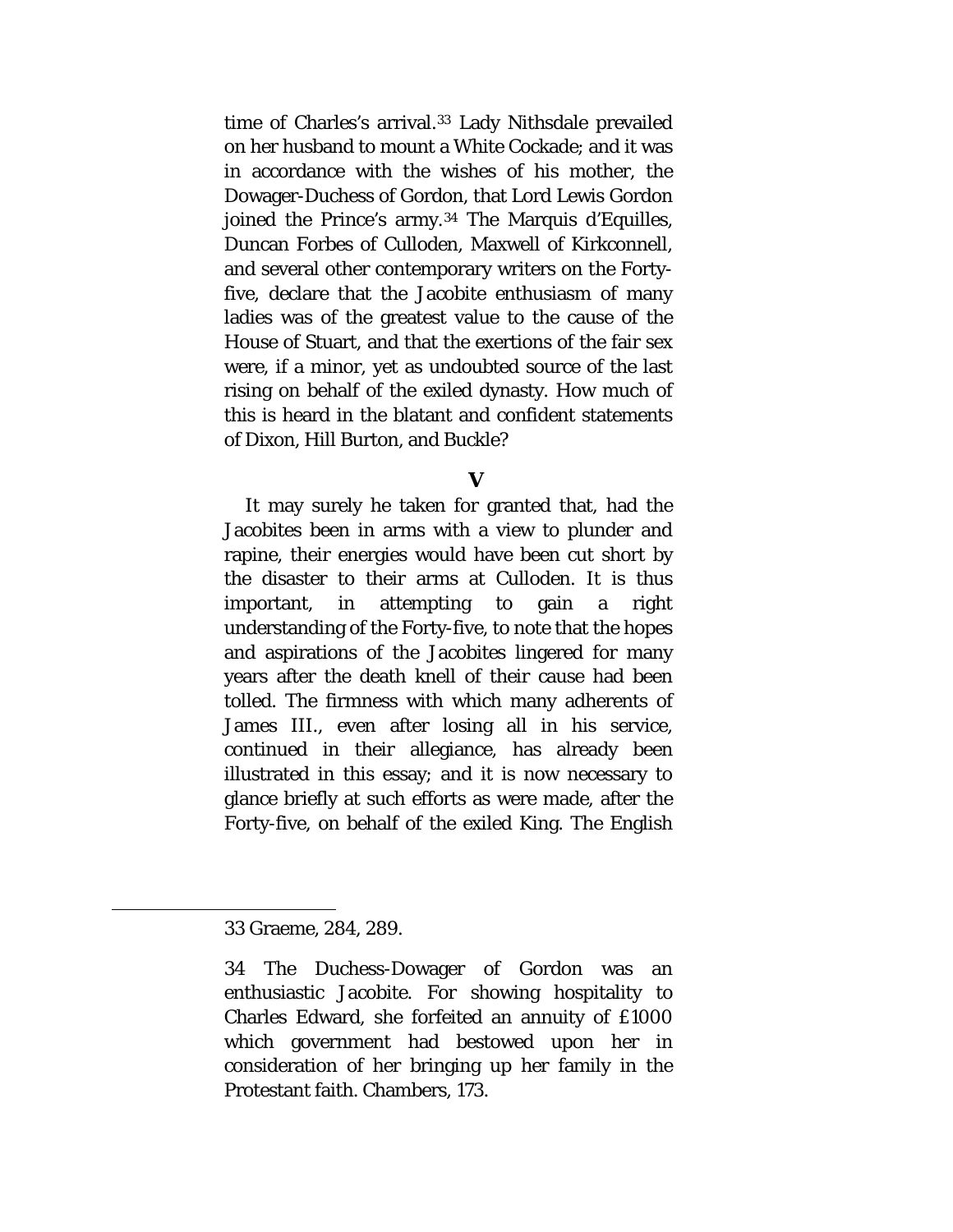Jacobites were active in 1750,[35](#page-124-0) while the year 1753 witnessed the Elibank plot for the restoration of the Stuarts. When Boswell and Johnson visited the Highlands in 1773, Macleod of Muiravonside assured them "that Prince Charles was in London in 1759, and that there was then a plan in agitation for restoring the family."[36](#page-124-1) It is known that the Prince was in London in 1763,<sup>[37](#page-124-2)</sup> and it is certain that, at a much later date, he had many avowed adherents in England. In 1777 one Samuel Curwen, an American, kept a journal of a visit to England; and he tells how, at Manchester, he met a lady "who was in the abdicated family's interest, which is here openly professed; all of that party putting up large oak boughs over their doors on the 29th May to express joy at the glorious event of the restoration of the Stuart family to the English throne; many such I saw." He adds: "The ladies, who if they take a part are very violent, scruple not openly and without restraint to drink Prince Charlie's health, and express their wishes for his restoration to his paternal kingdom. I saw the house wherein the Prince, as he is called, dwelt whilst here (at the time of his invasion); the gentleman and his family still remain in it, and steady to their principles."[38](#page-124-3) In 1778 some Jacobites wrote to Prince Charles from America, proposing to set up his standard there.[39](#page-124-4) In Wales the adherents of the Stuarts were long eager, if not active; and in an old Welsh ballad on the theme of Owen of the Red Hand one of those popular heroes who are some day to wake

- 36 Boswell, i. 196.
- 37 Broughton, xxx.
- 38 Francillon.

<span id="page-124-3"></span><span id="page-124-2"></span><span id="page-124-1"></span><span id="page-124-0"></span>l

<span id="page-124-4"></span>39 Irving, 21.

<sup>35</sup> Prince Charles himself was in London in that year: Ewald, 345.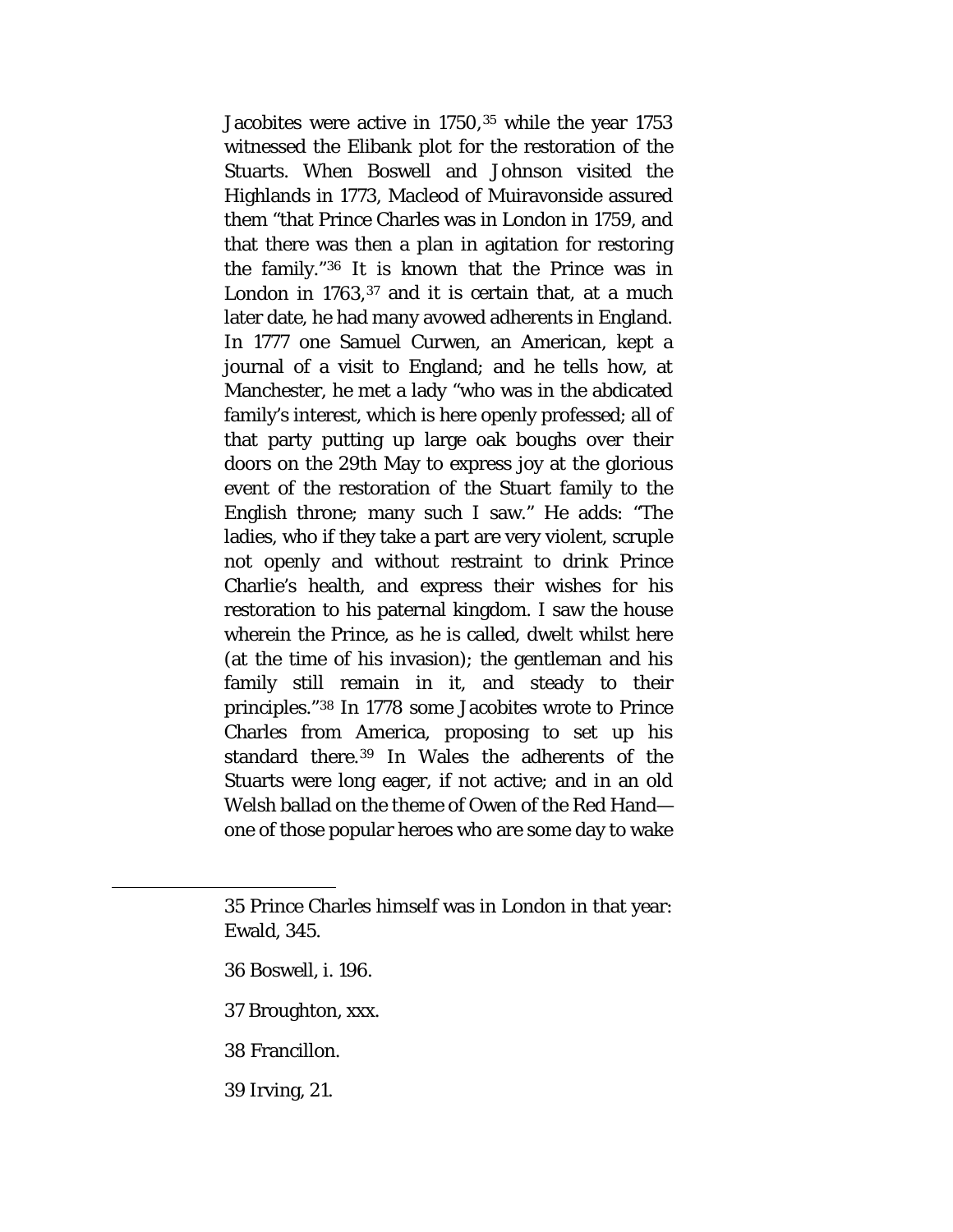from death-like slumber, and work wonders for their country—the following lines occur

"Yr Owen hwn yw Harri'r Nawfed, Sydd yn trigo 'ngwlad estronied."[40](#page-125-0)

(This Owen is Henry the Ninth, who dwells in a foreign land.) These lines, which cannot have been written till after 1788, the year in which Charles Edward died, and his brother Henry (*ob*. 1807) was recognised as King by the Jacobites, are of twofold interest. Not only do they evince the longevity of Jacobitism in Wales, but they show that the Welsh adherents of the exiled house thought that the restoration of the Stuarts would bring welfare to the country. That belief was long held in Scotland, and, indeed, it was in that country, rather than in England, America, or Wales, that the Jacobites were really active after the Forty-five.

Soon after Culloden, a number of gentlemen, including Lochiel, Major Kennedy (Lochiel's uncle), Gordon of Glenbucket, John Roy Stewart, Clanranald, Barisdale, Lochgarry, Sir Stuart Threipland, and Barisdale the younger, met near Loch Arkaig and agreed to the following resolutions:

"We, subscribers, heads of clans, commanders and leaders, do hereby unanimously agree, and solemnly promise forthwith, with the utmost expedition, to raise in arms, for the interest of His Royal Highness Charles, Prince of Wales, and in defence of our country, all the able bodied men that all and every one of us can command or raise, within our respective interests or properties. … We further promise and engage ourselves, each to the other, to stand and abide by these our resolutions, for the interest of his Royal Highness, and the good of our country, which we apprehend to be inseparable, to the last drop of our blood."[41](#page-125-1)

<span id="page-125-0"></span><sup>40</sup> Francillon.

<span id="page-125-1"></span><sup>41</sup> Charles, ii. 435.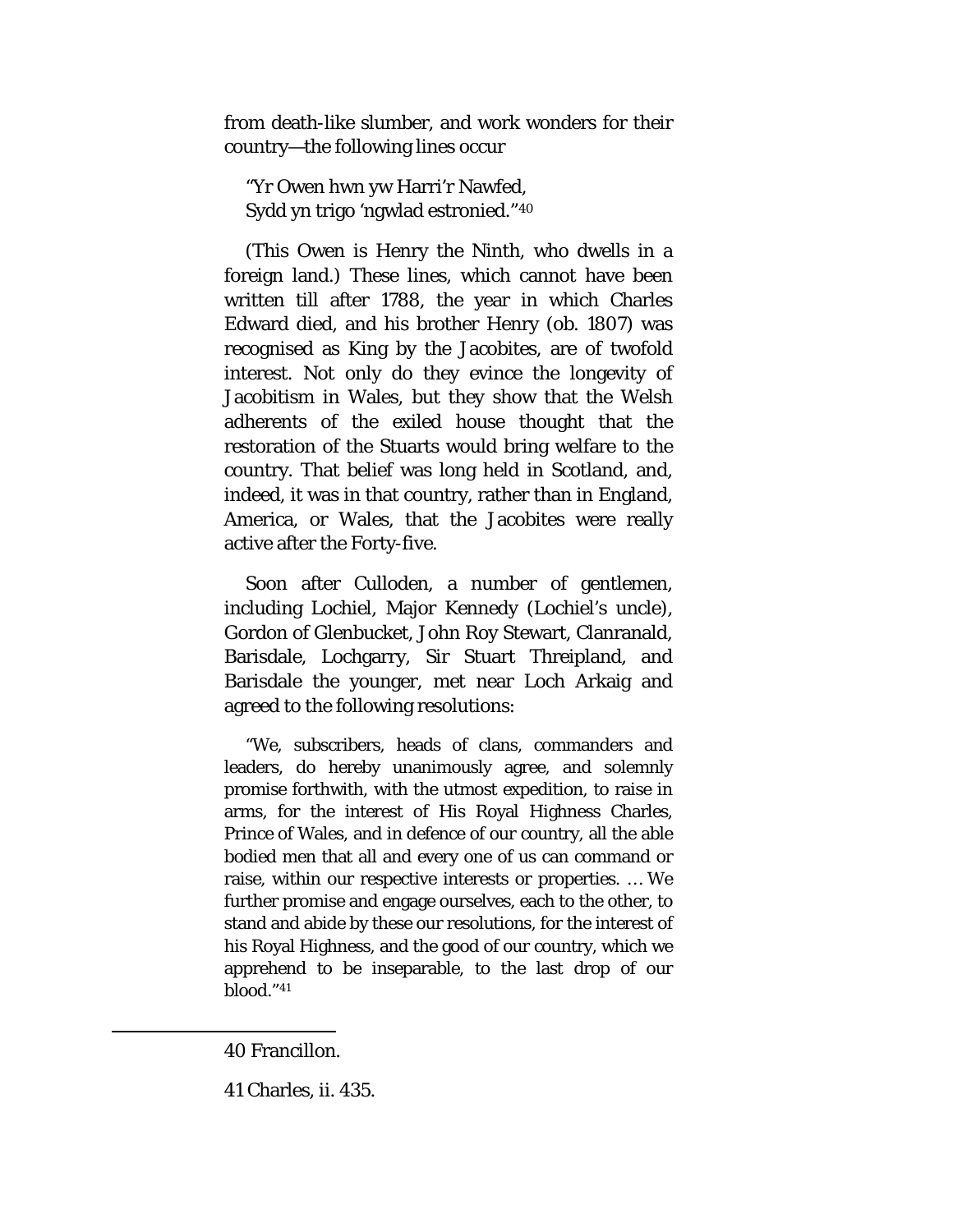Though this attempt at another rising proved abortive, the British government, for several years after the Forty-five, considered it necessary to have troops quartered all over the Highlands with a view to overawing the Jacobite clansmen. Lieutenant-Colonel Watson, drawing up in December 1747 a series of "Proposals for cantoning the five Highland additional companys in the Western Isles, and remoter Parts of the Highlands," assures that most of the people in the "above countries "are "disaffected to His Majesty's Government." Captain Scott, writing from his station at Braemar in August 1749, talks of Jacobite activity, and adds: "The Ridiculous News amongst them (the Highlanders) is that the Pretender is landed in Long Island with 2000 men, which Spirits them up greatly."[42](#page-126-0) The treaty of Aix-la-Chapelle (1748) which forced Louis XV. to eject Charles Edward from France, did much to end the hopes of the Jacobites. Yet, for many years after the conclusion of that peace, the British government was on the *qui vive* concerning efforts on behalf of the Stuarts. So late as 1753, it was thought advisable to execute Dr Archibald Cameron for the part he had played in 1745; while in 1756 the Lord Justice-Clerk declared that "the king's enemies are still attempting to create an insurrection in the Highlands."[43](#page-126-1) The questions then arise: was it really necessary that troops should be quartered in the north for long after the Forty-five; and had the government, ten years after Culloden, grounds to believe that the Jacobites were still active?

In 1746 the Chevalier Johnstone went to Paris, and he stayed there till 1748, in the hope that France would yet do something for the Stuarts.<sup>[44](#page-126-2)</sup> In January 1747, Lochiel, writing from Paris to the Chevalier,

<span id="page-126-2"></span><span id="page-126-1"></span><span id="page-126-0"></span>l

43 Gleanings, 59. The Lord Justice-Clerk at this time was Charles Erskine of Tinwald.

44 D.N.B. Art., Johnstone.

<sup>42</sup> Allardyce, ii. 509, 510, 517.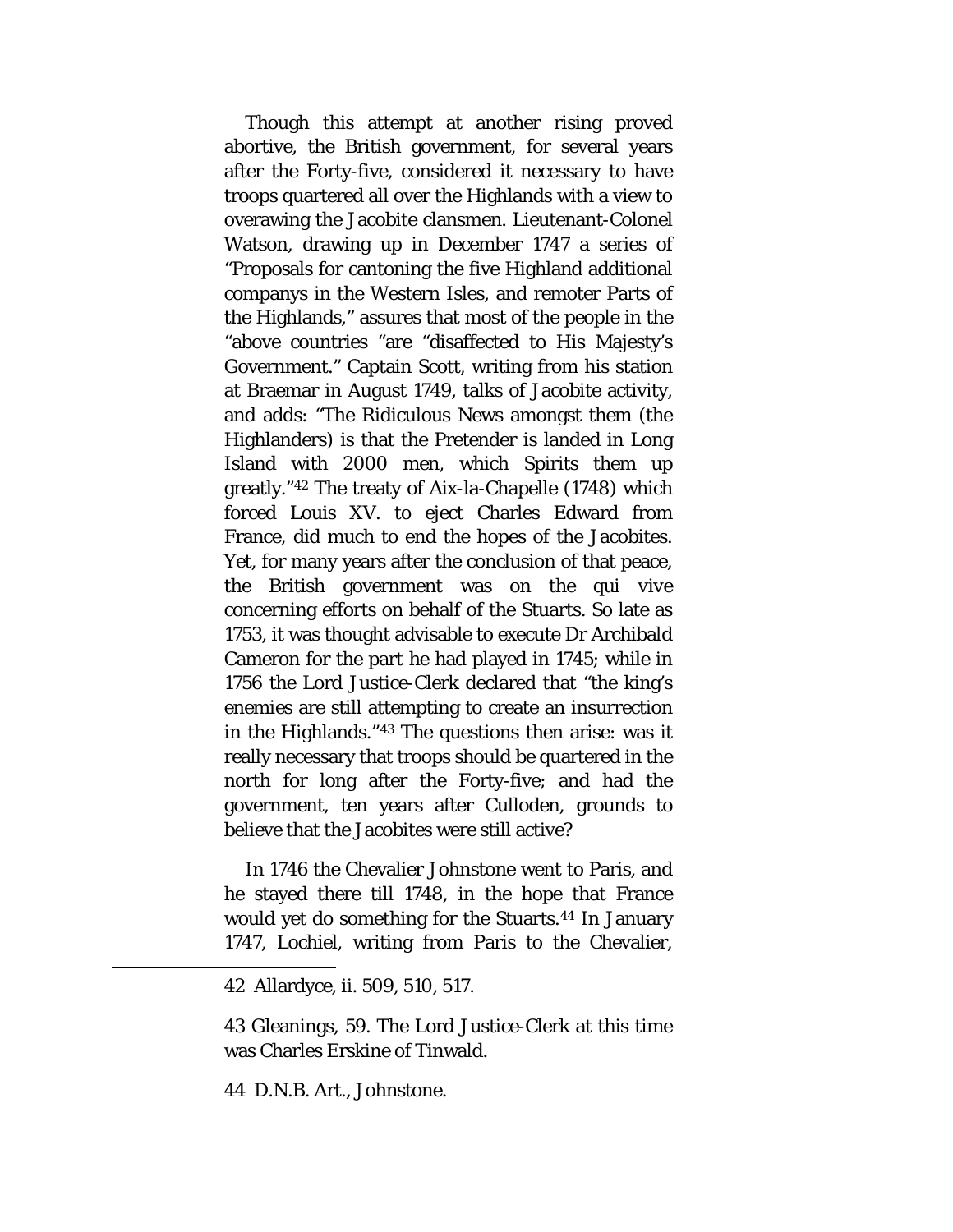shows by the tenor of his letter that he is still hopeful. "I most humbly beg leave," he writes, "to renew my duty and respect to your Majesty in the beginning of the year, which I pray God may prove more prosperous to your Royall Family and Cause than the present face of things gives reason to expect." He declares that "the present misfortunes tho' very great are not irretrievable"; and adds: "the landing ten Regiments in Scotland before the Highlands are depopulated, will not only unite all the Highlanders but all other Scotsmen of spirit in Yr M's. cause, and give so much employment to the troops of the Government, that  $Y<sup>r</sup>$  M's. loyal subjects in England may with small assistance be in a condition to shake off the yoke, and compleat their own deliverance and ours by a happy restoration." Writing to James Edgar six months later, Lochiel again refers to a possible Jacobite rising in Scotland. "As for the hopes," he says, "you would gladly entertain of seeing a more happy prospect of affairs, I wrote … very fully to his Majesty on that important subject, and by a view of the state of things both here and at home, am persuaded we have solid grounds to hope for a speedy completion of all we wish. … This comfortable account has raised our spirits as much as contrary surmises had before depressed them, and determined us to exert ourselves with new vigour. …"[45](#page-127-0) Lochiel was not the only man who, at this time, continued to seriously entertain the project of reinstating the Stuarts on the British throne; and the Rev. Myles Macdonell, writing to the Chevalier in July 1747, declared that "the people at home were never so ripe, so well disposed, nor in greater hopes of another successful attempt; being determined to second it with all their power. …" James himself was buoyed up by these statements. In answering Lochiel's assurances of loyalty, he talks of turning "our thoughts towards the undertaking some solid expedition, which may have a reasonable

<span id="page-127-0"></span><sup>45</sup> Browne, iii. 476; iv. 4.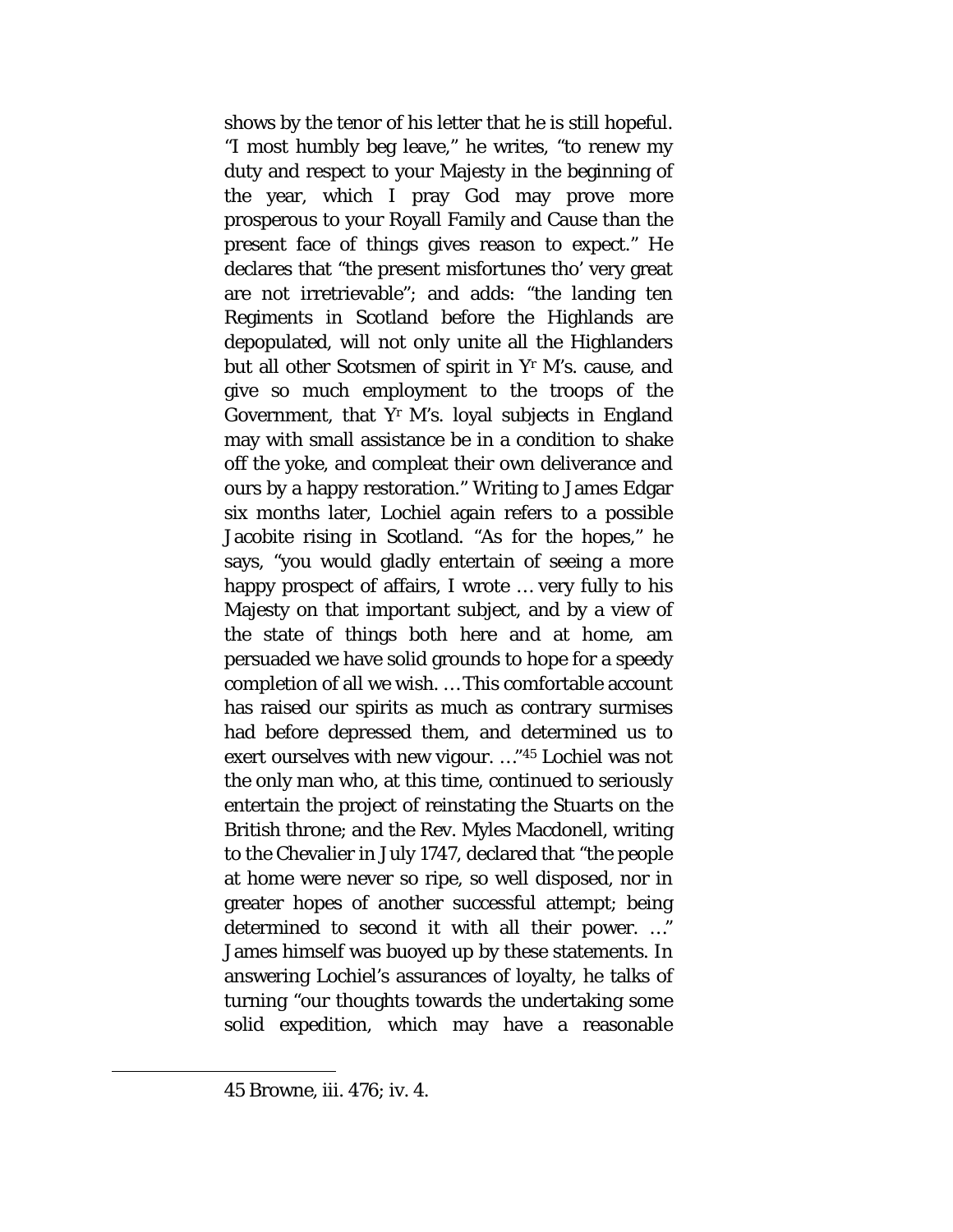prospect of success"; while, addressing Prince Charles in June 1747, he refers to "a new negociation in your favour."[46](#page-128-0) In 1749 Cluny held out hopes of a rising in the Highlands.[47](#page-128-1) In April of the following year, writing to Lord George Murray, James says he has little hope of gaining foreign assistance, but tells that the Jacobites "are very sanguine, notwithstanding late misfortunes, and seem to be of opinion that your countrymen are as willing as ever to enter again into action, and that they might do even much by themselves."[48](#page-128-2) That he was justified in thinking thus, is proven by Lord George's answer:

"I am convinced, Sir, that the Highlanders will always persevere in their fidelity, and will be ever ready to enter cheerfully into action, when your Majesty in your wisdom thinks it proper to order them. … As we all rest assured of your Majesty's paternal goodness, so that whenever you are pleased to order them to the field, they may promise themselves success not only from the justness of the cause, but that they may depend upon your Majesty's weighing thoroughly what measures are properest to be pursued to attain the desired end as well as the most proper time for undertaking it."[49](#page-128-3)

Mention has already been made of Lochgarry, as a diarist of the Forty-five, and as one whose motives as a Jacobite were of the purest cast. About 1752[50](#page-128-4) he wrote a long letter to Charles Edward, telling the Prince that there were still many men in the Highlands who were ready to follow him. "It is," he says, "the greatest consequence to your R.H. not to delay much longer making an attempt in Scotland. Otherwise it will be hardly possible to bring the Clans

<span id="page-128-4"></span><span id="page-128-3"></span><span id="page-128-2"></span><span id="page-128-1"></span><span id="page-128-0"></span>l

48 Browne, iv. 67.

49 Browne, iv. 70.

50 The exact date is uncertain. Highlands, iv.

<sup>46</sup> Browne, iii. 478; iv. 9, 13.

<sup>47</sup> Pickle, 70.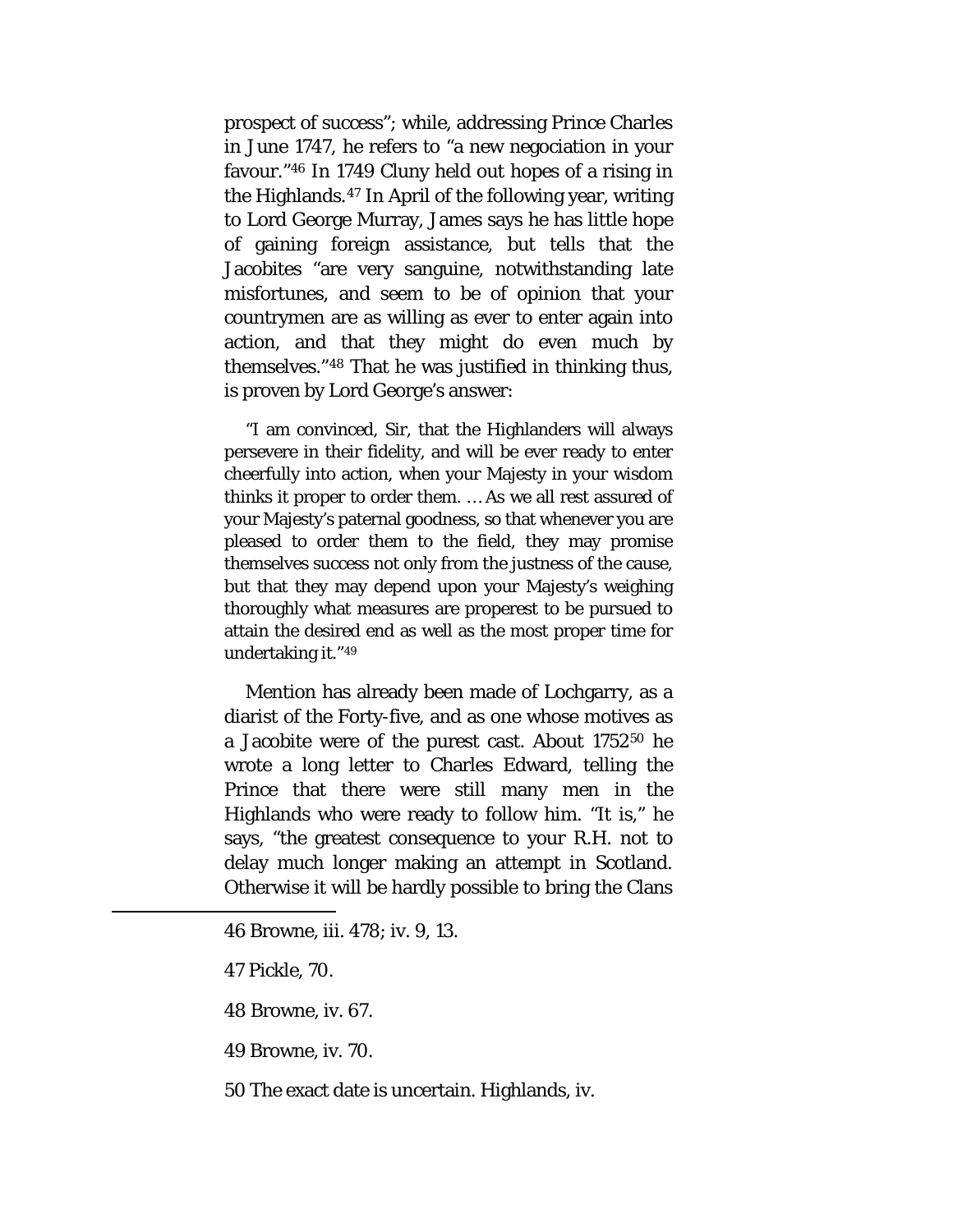to any head, it would be no difficult matter at this instant to engage them once more to draw their swords." He mentions the Highlanders' "natural attachment to your R.H;" and declares that if France would but help, "England would do wonders." He advises the Prince "to land where you landed before, or rather in Lochnanuie;" and says: "Your R.H. will have an army by the management and influence of yourself, and by their concertion already agreed upon with me before you are twenty days landed, of at least six thousand Men, and there is actually but six Batallions of Foot, and two Regiments of Dragoons in Scotland, and your R.H. can have 2000 good men ere you are eight and forty hours landed." He assures that "If the enemy take the field they will make but a feint resistance against such a resolute determined set of men;" and adds: "If this project be not long delayed. … you will in all human probability drive your Enemys before you like a parcel of Sheep." He then proceeds to deal minutely with the support Charles may expect in Scotland. "Your R.H.;" he says, "arriving with money, Arms, and a few choice officers, will find the following Clans ready to join, this computation of them being very moderate, and most of them have been always ready to join the R. Strd under the most palpable disadvantages." He affirms that, provided young Glengarry's concurrence, the Macdonalds will furnish 2600 men; declares that the "Duke of Gordon's interest Glenlivat and Strathdon" will yield 500; computes the Camerons at the same figure; and vouches, in all for 9650 "good men."[51](#page-129-0)

Lochgarry was not the only Highlander who wrote thus to Charles at this period. Cameron of Torcastle, addressing the Prince so late as November 1753, mentions himself as "being always proud and ready to serve your Royal Highness whenever you are pleased to command me, and God send soon a good occasion;" and adds: "I can likewise answer for the readyness of

<span id="page-129-0"></span><sup>51</sup> Pickle, 214 et seq.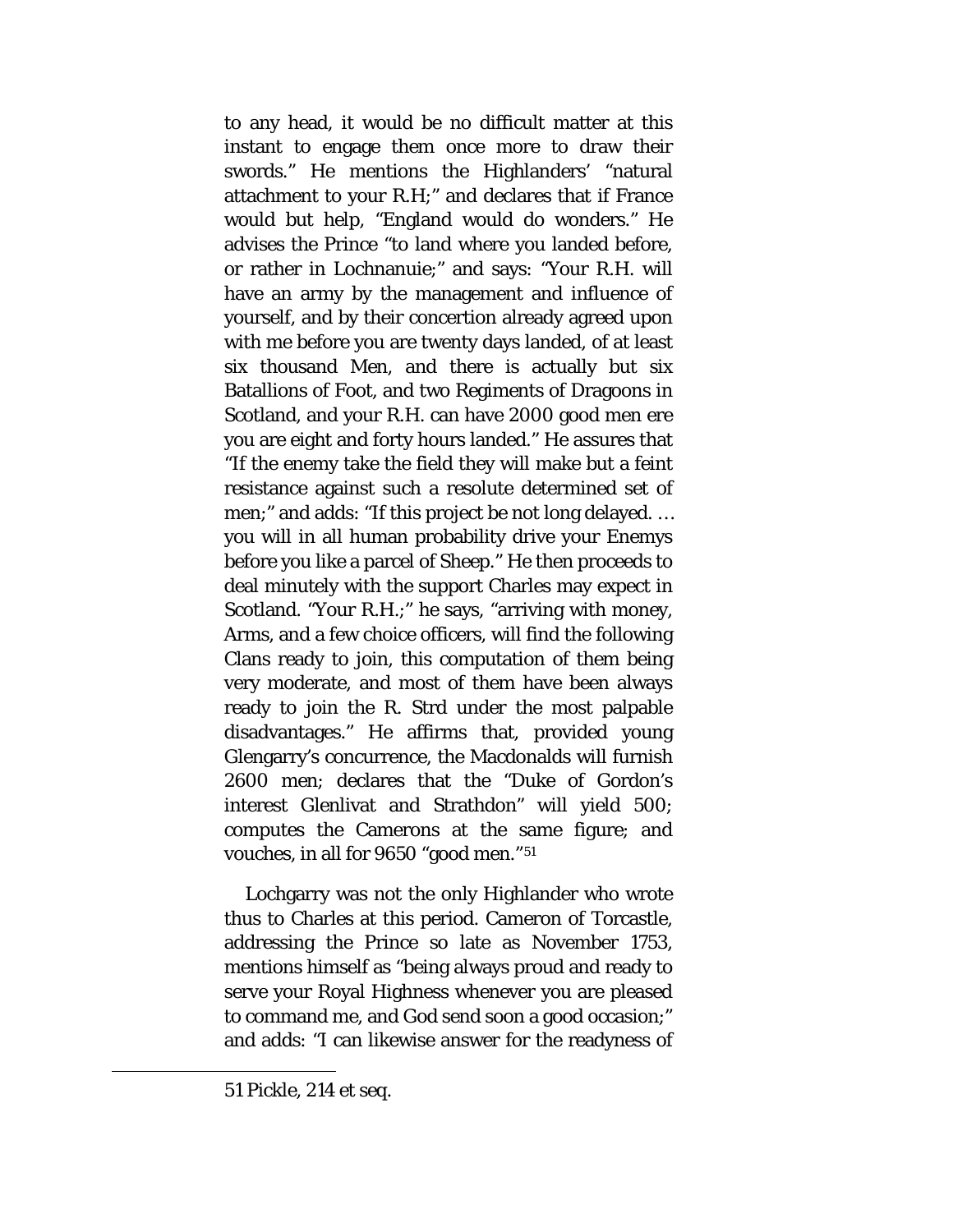the remains of the clan, according to the late accounts I have had from Scotland."[52](#page-130-0)

Even after all hopes of another rising were at an end, many of Charles's adherents remained true to their first love. Bishop Forbes, noting the death of John Mackinnon of that Ilk in 1756, says: "He used to say he hoped God would not take him off the earth but on the field of battle when fighting for his king and country. He frequently retired to the cave in which the Prince and he himself and his lady dined just before the Prince's leaving Sky in his skulking, and there he would have entertained himself with laying down a plan for the restoration, and with the execution thereof in theory, and then came home extremely well pleased."[53](#page-130-1) Long after the Forty-five, Stewart of Balachulish, on being congratulated on the accomplishments of his son, replied that there was but one thing—the crowning of Charles Edward as king of England—which could possibly give him more pleasure than that which he derived from "the promise my son affords of being an honour to his family."[54](#page-130-2) Alasdair MacMhaigstir, who died about 1780, continued Jacobite even unto the end."[55](#page-130-3) Sir Stuart Threipland, who lived till 1805, used till his last days to give every day at dinner the toast: "To the land of cakes, and the right Steward to deal them." In his old age he lost to some extent his original clearness of mind, but still the passionate loyalty of his early days clung to him; and when the news of the peace of Amiens (1802) was imparted to him, he was heard to

- 53 Lyon, iii. 152.
- 54 Garth, 132.

<span id="page-130-3"></span><span id="page-130-2"></span><span id="page-130-1"></span><span id="page-130-0"></span> $\overline{\phantom{a}}$ 

55 Donald, iii. 584.

<sup>52</sup> Browne, iv. 117.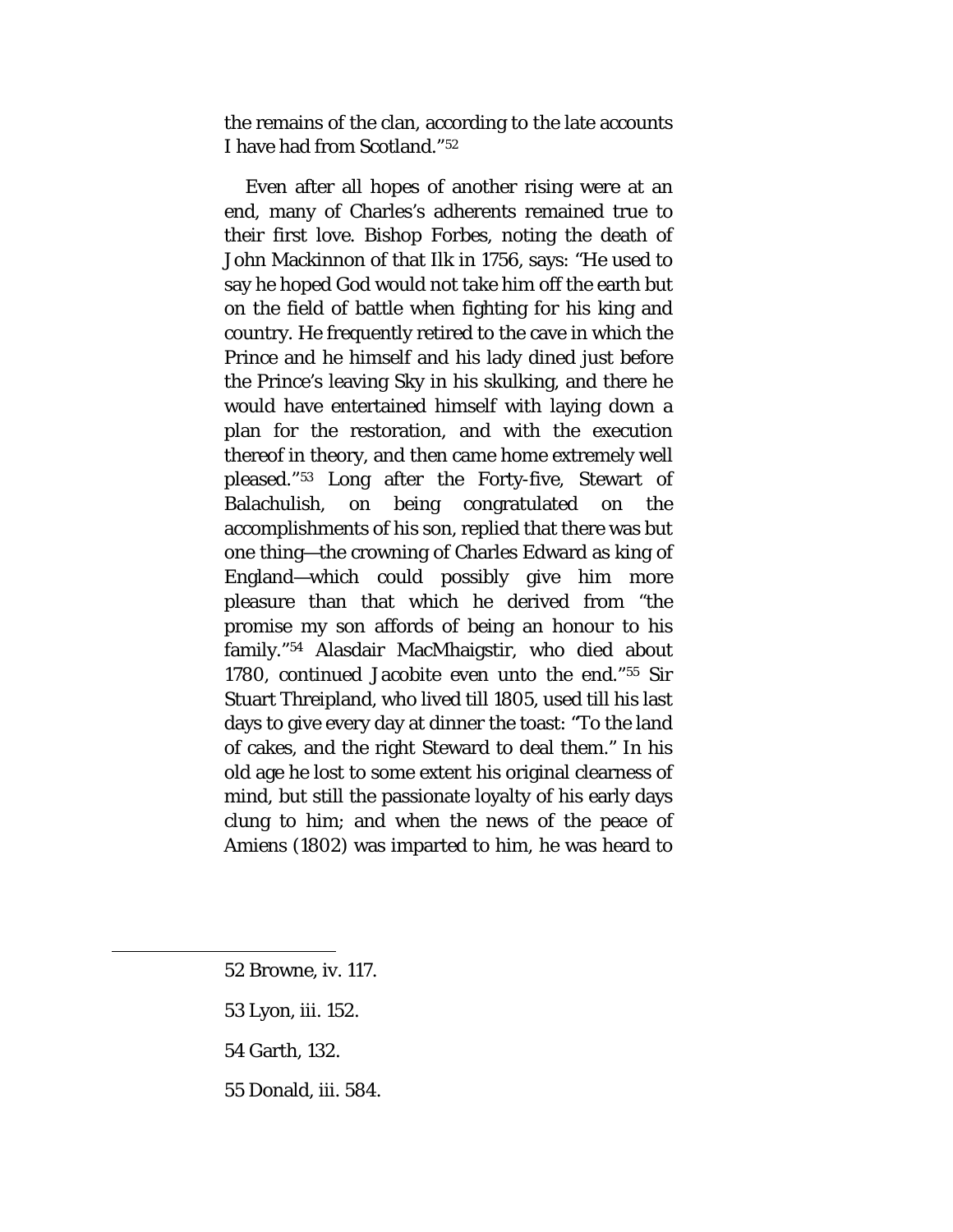murmur: "There'll never be peace till Jamie come hame."[56](#page-131-0)

But of all those Jacobites who persevered in their allegiance for long after the Forty-five, the most interesting and illustrative is Laurence Oliphant of Gask. The following prayer, found among his papers after his death, was written by him in 1779:

"O Lord, be gracious to our King and Queen, enable the King to please thee and shine forth an example in virtue. May he be the Instrument in thy hands of restoring Truth and Justice to these Nations and of turning many thousands unto Thee. May all his subjects become dutyfull & obedient unto him; and all our pass'd iniquitys be pardoned. May the neighbouring Nations joyn, and kindly all events concur to bring the King back. May the present Possessor think upon his ways, do justice to the King, and have thy favour upon him and his familie for doing so. But upon the King's head may the crown flourish, and may he live with the Queen in virtue, comfort, and affection, and whatever be Thy will here, made greatly happy hereafter for our Saviour's sake, Amen."

So late as 1783, Charles Edward, writing to "Mr Cowley, prior of ye English Benedictines at Paris," says: "It gives me a sensible pleasure, ye remembrance of Oliphant of Gask; he is as worthy a subject as I have, and his family never deroged (sic) from their principles." When Charles died, Laurence Oliphant regarded Henry Benedict as King of Great Britain; and in a letter written early in 1788, referring to the fact that Henry is a Cardinal in the Church of Rome, he declares:

<span id="page-131-0"></span>"The particular situation the King is in cannot take away his right; were he even Mahumitan and a Turkish priest, it could not do it, unless he himself gave up his right. You know ye King of England never dies, & were Henry the 9th to do so, unquestionably the King of Sardinia is our lawful! Prince.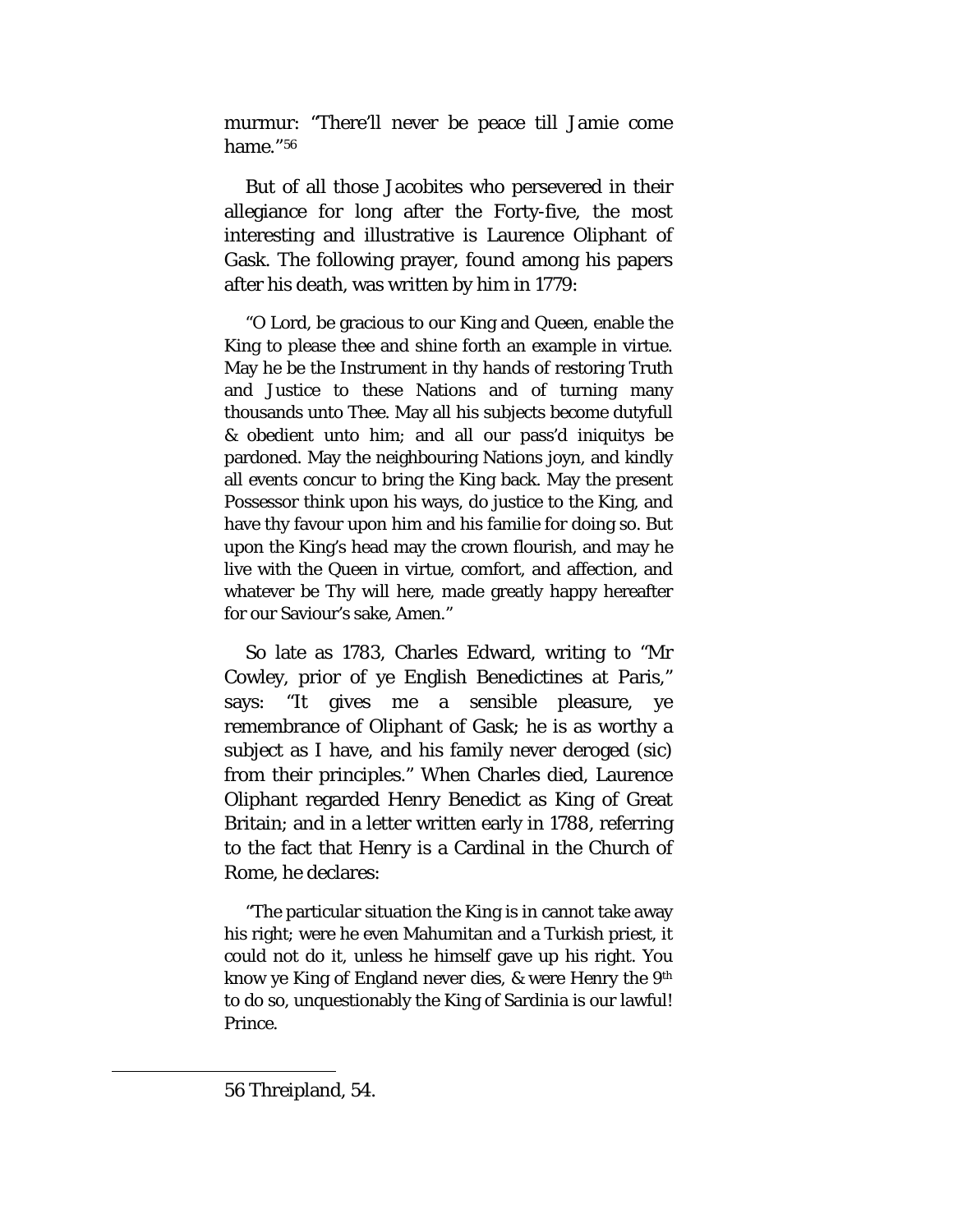"It is true the Savoy Princes have treated with the Electors of Hanover as Kings of Great Britain; but these are political double dealings that subjects are not allowed. Passive obedience and non-resistance is our unalterable duty."

In June 1788 the Rev. Mr Cruickshank, chaplain at Gask, wrote from Muthill to Laurence Oliphant, stating that he had begun to pray for King George, and adding: "which I am exceeding sorry for on your account, but satisfied on my own. Whether you'l desire any more of my ministrations must be left entirely to yourself." Gask replied: "Mr Oliphant presents his Comps to Mr Cruickshank, and as he has incapacitated himself from officiating at Gask, his Gown is sent by the Carryei & the book he gave the reading of." But a more bitter blow than this was in store for the staunch old Jacobite. In 1790 his eldest son, Laurence, wrote from London saying he was anxious to be presented at the Court of King George. The father, shocked at the idea of this disloyalty, at once despatched the following rebuke:

"I last night received yours of the 20th, franked 23rd. The contents could not be very agreeable to me, & I absolutely forbid your being presented.

"However few continued faithful to their Prince, I never doubted but my sons & I would have been of the number; I was in hopes I had done my best to bring up my family loyal, and it was my joy & comfort to think that in so general a defection they were so. It gives me real pain to see that I am in some measure disappointed, for had you consulted ye principle that should be within, you would have given a proper answer to the proposal yourself. What I mentioned to you of the Electoral family was, that you might take a view of them as far as that went; supposing that you perhaps would be shey to do so without my mentioning it, I wanted to free you of constraint whatever I could; but where there is homage to be paid, the thing is widely different.

"I know my very dear Cousin Henry will rather approve of my continuing steady and wanting my sons should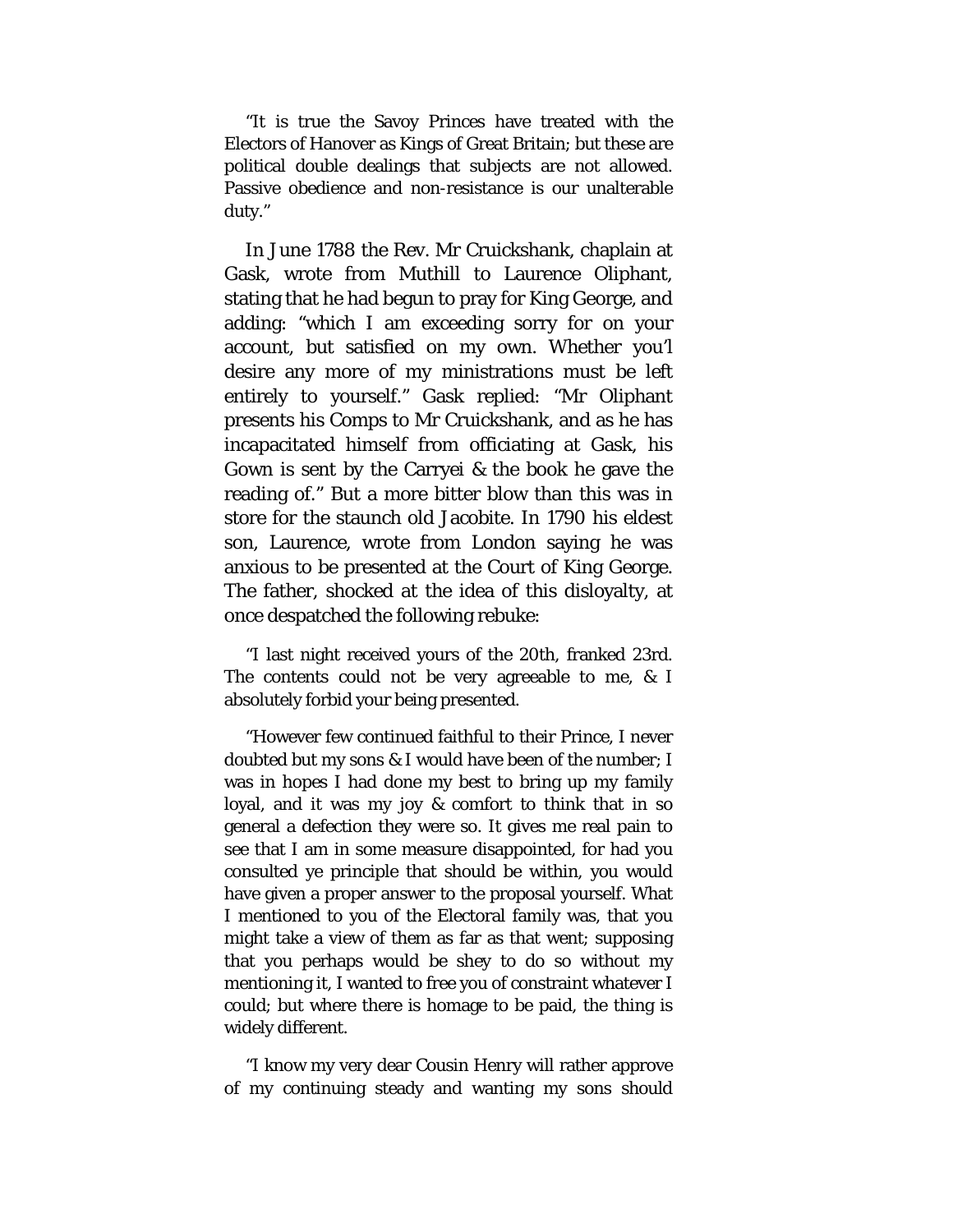follow their father's footsteps than otherwise; & though Jacobits have been presented, and continued Jacobits, yet a two-faced person is not a character worthy of imitation."

That letter, replete with the true spirit of Jacobite loyalty, was one of the last things written by Laurence Oliphant of Gask. He died in 1792, and, to the end, stood firm to "ye principle that should be within."[57](#page-133-0)

NOTES AND REFERENCES

<span id="page-133-0"></span><sup>57</sup> Oliphant, 388, 395, 409, 418, 427. The king of Sardinia to whom Gask refers was Victor Amadeus III., a descendant of Henrietta of Orleans, daughter of Charles I.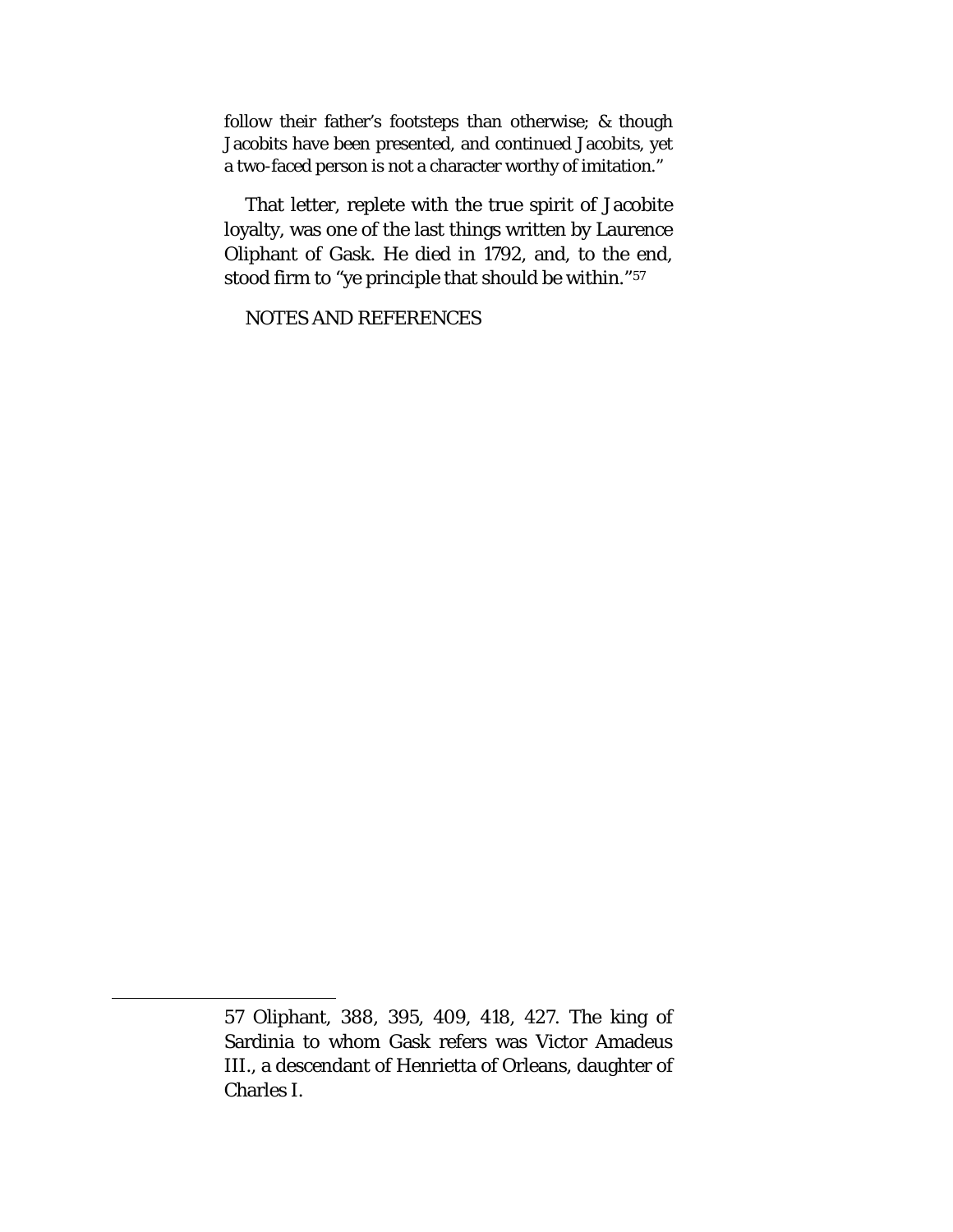# **CONCLUSION**

NOTHING serves so well to show how admirable was the spirit of Jacobite loyalty, as the immediate sequel to the Forty-five. For five months after Culloden, Charles Edward was a fugitive in the Highlands; and though government had offered £30,000 to his captor, no one could be found to betray him. As Maxwell of Kirkconnell writes: "Necessity frequently drove him to employ people he knew nothing about, but all gave him convincing proofs of the most zealous attachment and the most inviolable fidelity. …"[1](#page-134-0) Countless were the acts of devotion won by the Prince during his wanderings. Almost unparalleled was the love he gained. But why retell this tale of heroism? Is it not known throughout all Scotland, from the Cuchullins unto the Cairngorms? Is it not written in the books of the chronicles of the good Bishop Forbes, even in The Lyon in Mourning?

This sheltering and guarding of the Prince was no mere matter of humanity. It was begotten of loyalty to the exiled dynasty. Lord Albemarle, in a letter to the Duke of Newcastle announcing Charles's escape, says: "Nothing is to me a more convincing proof of the disaffection of that part of the country (the Highlands) than that of his lying so long concealed amongst those people, and that he should be able to elude our narrowest and most exact searches, and at last make his escape, notwithstanding the great reward to apprehend him."[2](#page-134-1) And a Gaelic song, popular for long after Culloden, and sung by high and low alike, further shows the nature of that affection won by the royal fugitive. Here is a verse:

"They ravaged and burnt my country;

They murdered my father, and carried off my brothers;

<span id="page-134-1"></span>2 Itinerary, 109.

<span id="page-134-0"></span> $1$ <sup>1</sup> Maxwell, 190.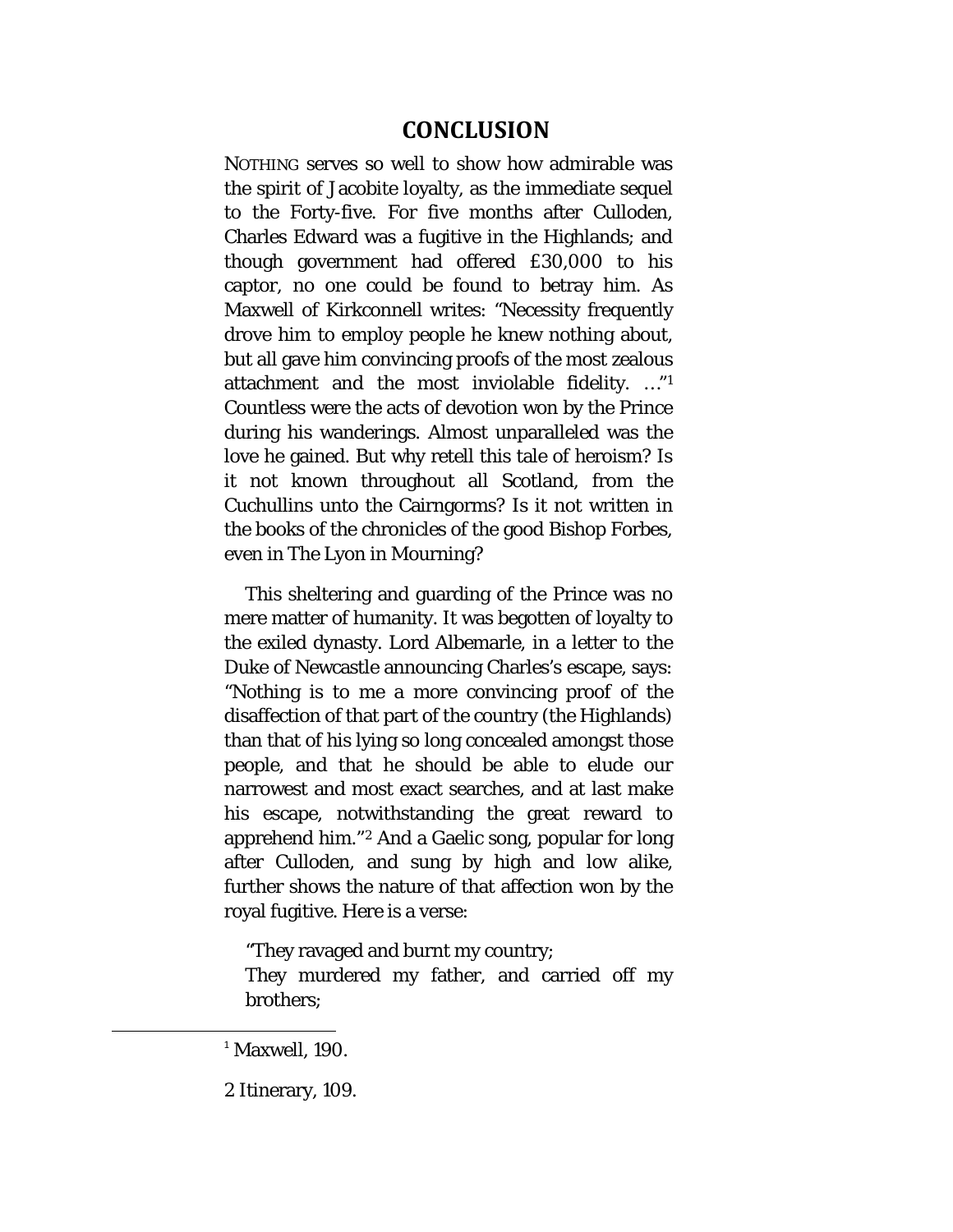They ruined my kindred, and broke the heart of my mother; But all, all could I bear, If I saw my king restored to his own."[3](#page-135-0)

Belief in the divine right of kings is now a thing of the past; yet Scotland may well look back with pride on those who held the belief, and who gave so much for its sake. There is a beautiful passage in *The Rise of the Dutch Republic*, where Motley says we "should remember that the character of a great and good man is too precious a possession of history to be lightly abandoned." He is right. *Fiat justitia ruat coelum*. It is only giving honour to whom honour is due, to praise those whose feelings have thus been expressed in imperishable verse by one whose own ancestors fought and bled for the Stuarts, and who is distantly related to one of Prince Charles's life-guards;

> "Our name the night may swallow, Our lands the churl may take: But night nor death may swallow, Nor hell's nor heaven's dim hollow, The star whose height we take, The star whose light we follow For faith's unfaltering sake Till hope that sleeps awake."

<span id="page-135-0"></span>It may seem strange to conclude an essay on Jacobite loyalty by quoting from the author of *Songs before Sunrise* and *Note of an English Republican on the Muscovite Crusade,* the friend of Mazzini and the eulogist of Whitman. But if there is one thing of which a man might be absolutely certain it is that, in praise of noble and disinterested deeds on the part of men who have been true to themselves, no one has been more ardent, eager, and enthusiastic, than the great poet who has reigned since the publication of *Atalanta in Calydon* and *Poems and Ballads*, not only as king of song, but as king of hearts; and who bears a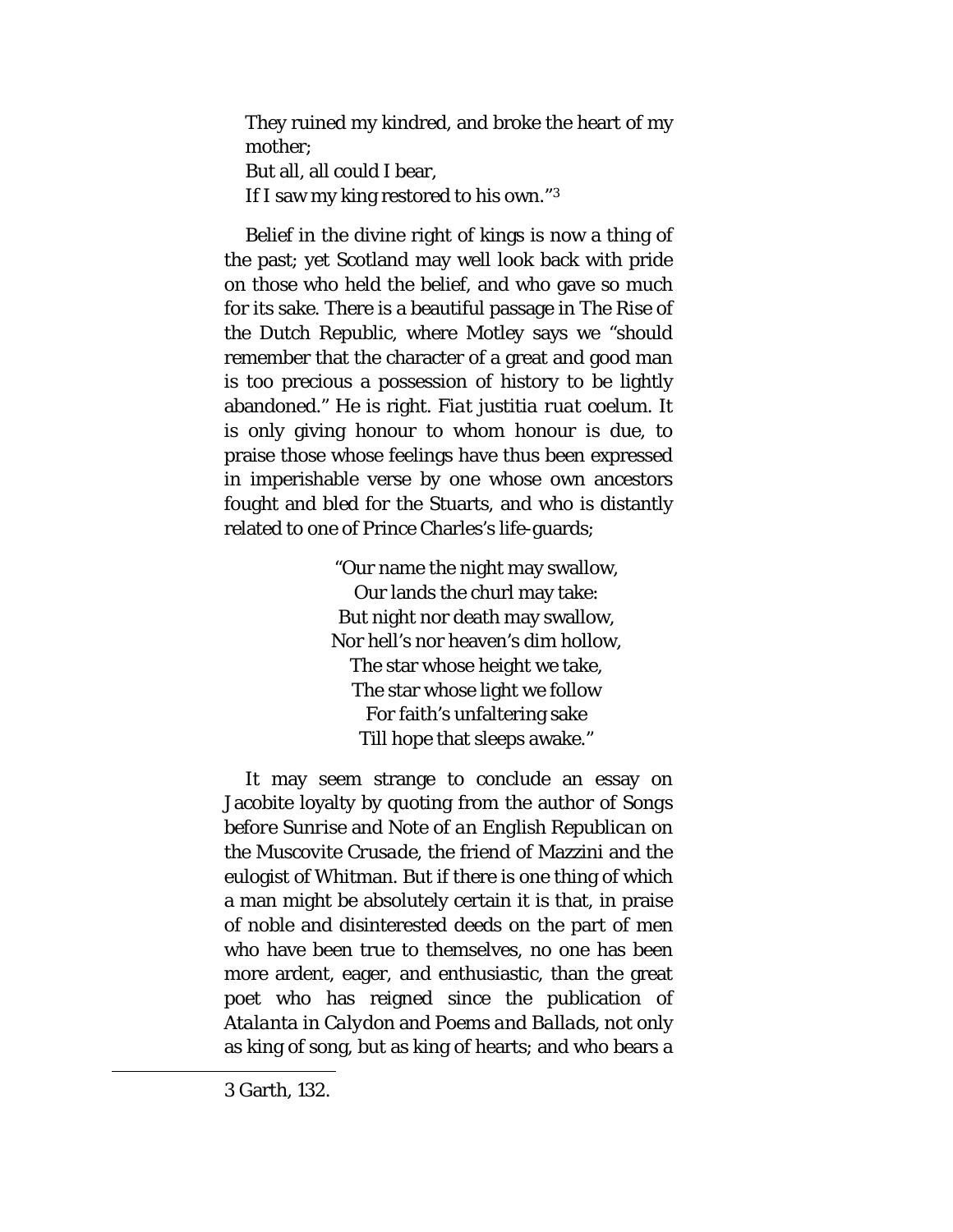name to conjure with, a name to ring in the ear like a passage from his own work, or a cadence from the *only* Wagner—Algernon Charles Swinburne.

NOTES AND REFERENCES